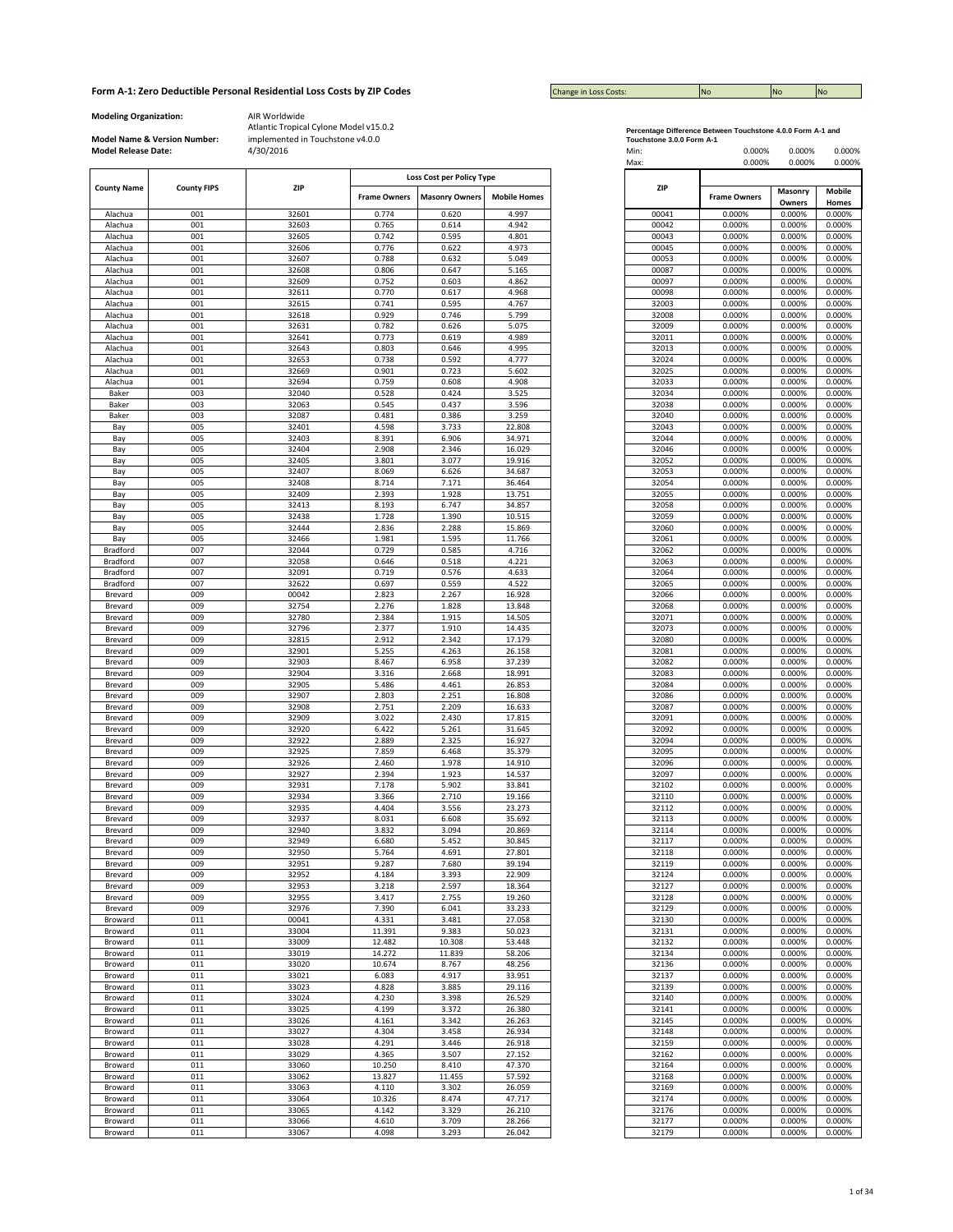| <b>Change in Loss Costs:</b> | <b>No</b> | <b>No</b> | <b>INO</b> |
|------------------------------|-----------|-----------|------------|

**Modeling Organization:** AIR Worldwide

**Model Name & Version Number:**

|                    |                    |       |                     | Loss Cost per Policy Type |                     |       |                     |                   |                 |
|--------------------|--------------------|-------|---------------------|---------------------------|---------------------|-------|---------------------|-------------------|-----------------|
| <b>County Name</b> | <b>County FIPS</b> | ZIP   | <b>Frame Owners</b> | <b>Masonry Owners</b>     | <b>Mobile Homes</b> | ZIP   | <b>Frame Owners</b> | Masonry<br>Owners | Mobile<br>Homes |
| Broward            | 011                | 33068 | 4.097               | 3.292                     | 25.970              | 32180 | 0.000%              | 0.000%            | 0.000%          |
| Broward            | 011                | 33069 | 5.571               | 4.498                     | 32.071              | 32181 | 0.000%              | 0.000%            | 0.000%          |
| Broward            | 011                | 33071 | 4.129               | 3.318                     | 26.150              | 32187 | 0.000%              | 0.000%            | 0.000%          |
| Broward            | 011                | 33073 | 4.261               | 3.425                     | 26.831              | 32189 | 0.000%              | 0.000%            | 0.000%          |
|                    |                    |       |                     |                           |                     |       |                     |                   | 0.000%          |
| Broward            | 011                | 33076 | 4.156               | 3.342                     | 26.295              | 32190 | 0.000%              | 0.000%            |                 |
| Broward            | 011                | 33301 | 11.636              | 9.583                     | 50.882              | 32193 | 0.000%              | 0.000%            | 0.000%          |
| Broward            | 011                | 33304 | 11.992              | 9.885                     | 52.079              | 32195 | 0.000%              | 0.000%            | 0.000%          |
| Broward            | 011                | 33305 | 11.639              | 9.582                     | 51.248              | 32202 | 0.000%              | 0.000%            | 0.000%          |
| Broward            | 011                | 33306 | 12.853              | 10.618                    | 54.853              | 32204 | 0.000%              | 0.000%            | 0.000%          |
| Broward            | 011                | 33308 | 13.098              | 10.825                    | 55.596              | 32205 | 0.000%              | 0.000%            | 0.000%          |
| Broward            | 011                | 33309 | 5.408               | 4.364                     | 31.426              | 32206 | 0.000%              | 0.000%            | 0.000%          |
| Broward            | 011                | 33311 | 6.023               | 4.868                     | 33.754              | 32207 | 0.000%              | 0.000%            | 0.000%          |
| Broward            | 011                | 33312 | 6.013               | 4.859                     | 33.706              | 32208 | 0.000%              | 0.000%            | 0.000%          |
| Broward            | 011                | 33313 | 4.132               | 3.320                     | 26.101              | 32209 | 0.000%              | 0.000%            | 0.000%          |
| Broward            | 011                | 33314 | 4.245               | 3.413                     | 26.623              | 32210 | 0.000%              | 0.000%            | 0.000%          |
| Broward            | 011                | 33315 | 8.836               | 7.220                     | 42.698              | 32211 | 0.000%              | 0.000%            | 0.000%          |
| Broward            | 011                | 33316 | 12.729              | 10.528                    | 53.691              | 32212 | 0.000%              | 0.000%            | 0.000%          |
|                    | 011                | 33317 |                     |                           | 26.347              | 32214 |                     |                   |                 |
| Broward            |                    |       | 4.185               | 3.364                     |                     |       | 0.000%              | 0.000%            | 0.000%          |
| Broward            | 011                | 33319 | 4.099               | 3.292                     | 25.951              | 32216 | 0.000%              | 0.000%            | 0.000%          |
| Broward            | 011                | 33321 | 4.106               | 3.299                     | 26.029              | 32217 | 0.000%              | 0.000%            | 0.000%          |
| Broward            | 011                | 33322 | 4.112               | 3.303                     | 26.055              | 32218 | 0.000%              | 0.000%            | 0.000%          |
| Broward            | 011                | 33323 | 4.140               | 3.326                     | 26.237              | 32219 | 0.000%              | 0.000%            | 0.000%          |
| Broward            | 011                | 33324 | 4.092               | 3.287                     | 25.972              | 32220 | 0.000%              | 0.000%            | 0.000%          |
| Broward            | 011                | 33325 | 4.143               | 3.327                     | 26.281              | 32221 | 0.000%              | 0.000%            | 0.000%          |
| Broward            | 011                | 33326 | 4.204               | 3.378                     | 26.573              | 32222 | 0.000%              | 0.000%            | 0.000%          |
| Broward            | 011                | 33327 | 4.207               | 3.382                     | 26.542              | 32223 | 0.000%              | 0.000%            | 0.000%          |
| Broward            | 011                | 33328 | 4.087               | 3.283                     | 25.915              | 32224 | 0.000%              | 0.000%            | 0.000%          |
| Broward            | 011                | 33330 | 4.132               | 3.318                     | 26.224              | 32225 | 0.000%              | 0.000%            | 0.000%          |
| Broward            | 011                | 33331 | 4.242               | 3.408                     | 26.720              | 32226 | 0.000%              | 0.000%            | 0.000%          |
| Broward            | 011                | 33332 | 4.269               | 3.431                     | 26.798              | 32227 | 0.000%              | 0.000%            | 0.000%          |
| Broward            | 011                | 33334 | 9.651               | 7.903                     | 45.558              | 32233 | 0.000%              | 0.000%            | 0.000%          |
|                    | 011                | 33351 | 4.115               | 3.306                     | 26.058              | 32234 | 0.000%              | 0.000%            | 0.000%          |
| Broward            |                    |       |                     |                           |                     |       |                     |                   |                 |
| Broward            | 011                | 33441 | 11.879              | 9.786                     | 52.314              | 32244 | 0.000%              | 0.000%            | 0.000%          |
| Broward            | 011                | 33442 | 6.157               | 4.980                     | 34.482              | 32246 | 0.000%              | 0.000%            | 0.000%          |
| Calhoun            | 013                | 32421 | 1.289               | 1.037                     | 8.064               | 32250 | 0.000%              | 0.000%            | 0.000%          |
| Calhoun            | 013                | 32424 | 1.281               | 1.031                     | 7.906               | 32254 | 0.000%              | 0.000%            | 0.000%          |
| Calhoun            | 013                | 32430 | 1.384               | 1.114                     | 8.556               | 32256 | 0.000%              | 0.000%            | 0.000%          |
| Calhoun            | 013                | 32449 | 1.637               | 1.317                     | 9.786               | 32257 | 0.000%              | 0.000%            | 0.000%          |
| Charlotte          | 015                | 33946 | 6.697               | 5.538                     | 28.369              | 32258 | 0.000%              | 0.000%            | 0.000%          |
| Charlotte          | 015                | 33947 | 4.737               | 3.867                     | 21.936              | 32259 | 0.000%              | 0.000%            | 0.000%          |
| Charlotte          | 015                | 33948 | 2.937               | 2.372                     | 15.330              | 32266 | 0.000%              | 0.000%            | 0.000%          |
| Charlotte          | 015                | 33950 | 3.268               | 2.636                     | 17.196              | 32277 | 0.000%              | 0.000%            | 0.000%          |
| Charlotte          | 015                | 33952 | 2.765               | 2.223                     | 15.185              | 32301 | 0.000%              | 0.000%            | 0.000%          |
| Charlotte          | 015                | 33953 | 2.419               | 1.947                     | 13.348              | 32303 | 0.000%              | 0.000%            | 0.000%          |
| Charlotte          | 015                | 33954 | 2.434               | 1.953                     | 13.822              | 32304 | 0.000%              | 0.000%            | 0.000%          |
| Charlotte          | 015                | 33955 | 3.253               | 2.620                     | 17.668              | 32305 | 0.000%              | 0.000%            | 0.000%          |
| Charlotte          | 015                | 33980 | 2.592               | 2.082                     | 14.633              | 32306 | 0.000%              | 0.000%            | 0.000%          |
| Charlotte          | 015                | 33981 | 3.109               | 2.508                     | 16.260              | 32307 | 0.000%              | 0.000%            | 0.000%          |
|                    | 015                | 33982 |                     |                           |                     | 32308 |                     |                   |                 |
| Charlotte          |                    |       | 2.322               | 1.861                     | 13.628              |       | 0.000%              | 0.000%            | 0.000%          |
| Charlotte          | 015                | 33983 | 2.409               | 1.932                     | 13.823              | 32309 | 0.000%              | 0.000%            | 0.000%          |
| Charlotte          | 015                | 34224 | 4.693               | 3.833                     | 21.655              | 32310 | 0.000%              | 0.000%            | 0.000%          |
| Citrus             | 017                | 34428 | 1.414               | 1.135                     | 8.611               | 32311 | 0.000%              | 0.000%            | 0.000%          |
| Citrus             | 017                | 34429 | 1.458               | 1.171                     | 8.804               | 32312 | 0.000%              | 0.000%            | 0.000%          |
| Citrus             | 017                | 34433 | 1.234               | 0.990                     | 7.469               | 32317 | 0.000%              | 0.000%            | 0.000%          |
| Citrus             | 017                | 34434 | 1.259               | 1.010                     | 7.588               | 32320 | 0.000%              | 0.000%            | 0.000%          |
| Citrus             | 017                | 34436 | 1.346               | 1.079                     | 8.107               | 32321 | 0.000%              | 0.000%            | 0.000%          |
| Citrus             | 017                | 34442 | 1.324               | 1.064                     | 7.835               | 32322 | 0.000%              | 0.000%            | 0.000%          |
| Citrus             | 017                | 34446 | 1.399               | 1.123                     | 8.415               | 32324 | 0.000%              | 0.000%            | 0.000%          |
| Citrus             | 017                | 34448 | 1.504               | 1.208                     | 9.003               | 32327 | 0.000%              | 0.000%            | 0.000%          |
| Citrus             | 017                | 34450 | 1.376               | 1.105                     | 8.250               | 32328 | 0.000%              | 0.000%            | 0.000%          |
| Citrus             | 017                | 34452 | 1.366               | 1.096                     | 8.161               | 32331 | 0.000%              | 0.000%            | 0.000%          |
| Citrus             | 017                | 34453 | 1.309               | 1.052                     | 7.801               | 32332 | 0.000%              | 0.000%            | 0.000%          |
| Citrus             | 017                | 34461 | 1.308               | 1.050                     | 7.787               | 32333 | 0.000%              | 0.000%            | 0.000%          |
| Citrus             | 017                | 34465 | 1.265               | 1.015                     | 7.606               | 32334 | 0.000%              | 0.000%            | 0.000%          |
| Clay               | 019                | 32003 | 0.880               | 0.706                     | 5.648               | 32336 | 0.000%              | 0.000%            | 0.000%          |
| Clay               | 019                | 32043 | 0.827               | 0.663                     | 5.257               | 32340 | 0.000%              | 0.000%            | 0.000%          |
|                    |                    |       |                     |                           |                     |       |                     |                   |                 |
| Clay               | 019                | 32065 | 0.758               | 0.609                     | 4.807               | 32343 | 0.000%              | 0.000%            | 0.000%          |
| Clay               | 019                | 32068 | 0.707               | 0.567                     | 4.543               | 32344 | 0.000%              | 0.000%            | 0.000%          |
| Clay               | 019                | 32073 | 0.886               | 0.711                     | 5.658               | 32346 | 0.000%              | 0.000%            | 0.000%          |
| Clay               | 019                | 32656 | 0.808               | 0.648                     | 5.177               | 32347 | 0.000%              | 0.000%            | 0.000%          |
| Collier            | 021                | 34102 | 9.577               | 7.937                     | 37.151              | 32348 | 0.000%              | 0.000%            | 0.000%          |
| Collier            | 021                | 34103 | 9.196               | 7.577                     | 36.538              | 32350 | 0.000%              | 0.000%            | 0.000%          |
| Collier            | 021                | 34104 | 4.744               | 3.838                     | 23.398              | 32351 | 0.000%              | 0.000%            | 0.000%          |
| Collier            | 021                | 34105 | 5.783               | 4.699                     | 26.756              | 32352 | 0.000%              | 0.000%            | 0.000%          |
| Collier            | 021                | 34108 | 8.368               | 6.881                     | 34.184              | 32355 | 0.000%              | 0.000%            | 0.000%          |
| Collier            | 021                | 34109 | 5.230               | 4.245                     | 24.905              | 32356 | 0.000%              | 0.000%            | 0.000%          |
| Collier            | 021                | 34110 | 5.758               | 4.685                     | 26.515              | 32358 | 0.000%              | 0.000%            | 0.000%          |
| Collier            |                    | 34112 |                     | 5.019                     |                     | 32359 |                     |                   | 0.000%          |
|                    | 021                |       | 6.165               |                           | 27.887              |       | 0.000%              | 0.000%            |                 |
| Collier            | 021                | 34113 | 5.595               | 4.543                     | 26.181              | 32399 | 0.000%              | 0.000%            | 0.000%          |
| Collier            | 021                | 34114 | 4.232               | 3.415                     | 21.743              | 32401 | 0.000%              | 0.000%            | 0.000%          |
| Collier            | 021                | 34116 | 3.575               | 2.877                     | 19.101              | 32403 | 0.000%              | 0.000%            | 0.000%          |
| Collier            | 021                | 34117 | 3.383               | 2.721                     | 18.422              | 32404 | 0.000%              | 0.000%            | 0.000%          |
| Collier            | 021                | 34119 | 3.429               | 2.762                     | 18.411              | 32405 | 0.000%              | 0.000%            | 0.000%          |
|                    |                    |       |                     |                           |                     |       |                     |                   |                 |

| Percentage Difference Between Touchstone 4.0.0 Form A-1 and |  |
|-------------------------------------------------------------|--|
| Touchstone 3.0.0 Form A-1                                   |  |

| <b>Model Release Date:</b> | Model Name & Version Number: | implemented in Touchstone v4.0.0<br>4/30/2016 |                     |                           |                     | Touchstone 3.0.0 Form A-1<br>Min:<br>Max: | 0.000%<br>0.000%    | 0.000%<br>0.000%  | 0.000%<br>0.000%       |
|----------------------------|------------------------------|-----------------------------------------------|---------------------|---------------------------|---------------------|-------------------------------------------|---------------------|-------------------|------------------------|
| <b>County Name</b>         | <b>County FIPS</b>           | ZIP                                           |                     | Loss Cost per Policy Type |                     | <b>ZIP</b>                                |                     |                   |                        |
|                            |                              |                                               | <b>Frame Owners</b> | <b>Masonry Owners</b>     | <b>Mobile Homes</b> |                                           | <b>Frame Owners</b> | Masonry<br>Owners | <b>Mobile</b><br>Homes |
| Broward                    | 011                          | 33068                                         | 4.097               | 3.292                     | 25.970              | 32180                                     | 0.000%              | 0.000%            | 0.000%                 |
| Broward                    | 011                          | 33069                                         | 5.571               | 4.498                     | 32.071              | 32181                                     | 0.000%              | 0.000%            | 0.000%                 |
| Broward                    | 011                          | 33071                                         | 4.129               | 3.318                     | 26.150              | 32187                                     | 0.000%              | 0.000%            | 0.000%                 |
| Broward                    | 011                          | 33073                                         | 4.261               | 3.425                     | 26.831              | 32189                                     | 0.000%              | 0.000%            | 0.000%                 |
| Broward                    | 011                          | 33076                                         | 4.156               | 3.342                     | 26.295              | 32190                                     | 0.000%              | 0.000%            | 0.000%                 |
| Broward                    | 011<br>011                   | 33301<br>33304                                | 11.636<br>11.992    | 9.583<br>9.885            | 50.882<br>52.079    | 32193<br>32195                            | 0.000%<br>0.000%    | 0.000%<br>0.000%  | 0.000%<br>0.000%       |
| Broward<br>Broward         | 011                          | 33305                                         | 11.639              | 9.582                     | 51.248              | 32202                                     | 0.000%              | 0.000%            | 0.000%                 |
| Broward                    | 011                          | 33306                                         | 12.853              | 10.618                    | 54.853              | 32204                                     | 0.000%              | 0.000%            | 0.000%                 |
| Broward                    | 011                          | 33308                                         | 13.098              | 10.825                    | 55.596              | 32205                                     | 0.000%              | 0.000%            | 0.000%                 |
| Broward                    | 011                          | 33309                                         | 5.408               | 4.364                     | 31.426              | 32206                                     | 0.000%              | 0.000%            | 0.000%                 |
| Broward                    | 011                          | 33311                                         | 6.023               | 4.868                     | 33.754              | 32207                                     | 0.000%              | 0.000%            | 0.000%                 |
| Broward                    | 011                          | 33312                                         | 6.013               | 4.859                     | 33.706              | 32208                                     | 0.000%              | 0.000%            | 0.000%                 |
| Broward                    | 011                          | 33313                                         | 4.132               | 3.320                     | 26.101              | 32209                                     | 0.000%              | 0.000%            | 0.000%                 |
| Broward                    | 011                          | 33314                                         | 4.245               | 3.413                     | 26.623              | 32210                                     | 0.000%              | 0.000%            | 0.000%                 |
| Broward                    | 011                          | 33315                                         | 8.836               | 7.220                     | 42.698              | 32211                                     | 0.000%              | 0.000%            | 0.000%                 |
| Broward                    | 011                          | 33316                                         | 12.729              | 10.528                    | 53.691              | 32212                                     | 0.000%              | 0.000%            | 0.000%                 |
| Broward                    | 011<br>011                   | 33317<br>33319                                | 4.185<br>4.099      | 3.364<br>3.292            | 26.347<br>25.951    | 32214<br>32216                            | 0.000%<br>0.000%    | 0.000%<br>0.000%  | 0.000%<br>0.000%       |
| Broward<br>Broward         | 011                          | 33321                                         | 4.106               | 3.299                     | 26.029              | 32217                                     | 0.000%              | 0.000%            | 0.000%                 |
| Broward                    | 011                          | 33322                                         | 4.112               | 3.303                     | 26.055              | 32218                                     | 0.000%              | 0.000%            | 0.000%                 |
| Broward                    | 011                          | 33323                                         | 4.140               | 3.326                     | 26.237              | 32219                                     | 0.000%              | 0.000%            | 0.000%                 |
| Broward                    | 011                          | 33324                                         | 4.092               | 3.287                     | 25.972              | 32220                                     | 0.000%              | 0.000%            | 0.000%                 |
| Broward                    | 011                          | 33325                                         | 4.143               | 3.327                     | 26.281              | 32221                                     | 0.000%              | 0.000%            | 0.000%                 |
| Broward                    | 011                          | 33326                                         | 4.204               | 3.378                     | 26.573              | 32222                                     | 0.000%              | 0.000%            | 0.000%                 |
| Broward                    | 011                          | 33327                                         | 4.207               | 3.382                     | 26.542              | 32223                                     | 0.000%              | 0.000%            | 0.000%                 |
| Broward                    | 011                          | 33328                                         | 4.087               | 3.283                     | 25.915              | 32224                                     | 0.000%              | 0.000%            | 0.000%                 |
| Broward                    | 011                          | 33330                                         | 4.132               | 3.318                     | 26.224              | 32225                                     | 0.000%              | 0.000%            | 0.000%                 |
| Broward                    | 011                          | 33331                                         | 4.242               | 3.408                     | 26.720              | 32226                                     | 0.000%              | 0.000%            | 0.000%                 |
| Broward                    | 011                          | 33332                                         | 4.269               | 3.431                     | 26.798              | 32227                                     | 0.000%              | 0.000%            | 0.000%                 |
| Broward                    | 011                          | 33334                                         | 9.651               | 7.903                     | 45.558              | 32233                                     | 0.000%              | 0.000%            | 0.000%                 |
| Broward                    | 011                          | 33351                                         | 4.115               | 3.306                     | 26.058              | 32234                                     | 0.000%              | 0.000%            | 0.000%                 |
| Broward<br>Broward         | 011<br>011                   | 33441<br>33442                                | 11.879<br>6.157     | 9.786<br>4.980            | 52.314<br>34.482    | 32244<br>32246                            | 0.000%<br>0.000%    | 0.000%<br>0.000%  | 0.000%<br>0.000%       |
| Calhoun                    | 013                          | 32421                                         | 1.289               | 1.037                     | 8.064               | 32250                                     | 0.000%              | 0.000%            | 0.000%                 |
| Calhoun                    | 013                          | 32424                                         | 1.281               | 1.031                     | 7.906               | 32254                                     | 0.000%              | 0.000%            | 0.000%                 |
| Calhoun                    | 013                          | 32430                                         | 1.384               | 1.114                     | 8.556               | 32256                                     | 0.000%              | 0.000%            | 0.000%                 |
| Calhoun                    | 013                          | 32449                                         | 1.637               | 1.317                     | 9.786               | 32257                                     | 0.000%              | 0.000%            | 0.000%                 |
| Charlotte                  | 015                          | 33946                                         | 6.697               | 5.538                     | 28.369              | 32258                                     | 0.000%              | 0.000%            | 0.000%                 |
| Charlotte                  | 015                          | 33947                                         | 4.737               | 3.867                     | 21.936              | 32259                                     | 0.000%              | 0.000%            | 0.000%                 |
| Charlotte                  | 015                          | 33948                                         | 2.937               | 2.372                     | 15.330              | 32266                                     | 0.000%              | 0.000%            | 0.000%                 |
| Charlotte                  | 015                          | 33950                                         | 3.268               | 2.636                     | 17.196              | 32277                                     | 0.000%              | 0.000%            | 0.000%                 |
| Charlotte                  | 015                          | 33952                                         | 2.765               | 2.223                     | 15.185              | 32301                                     | 0.000%              | 0.000%            | 0.000%                 |
| Charlotte                  | 015                          | 33953                                         | 2.419               | 1.947                     | 13.348              | 32303                                     | 0.000%              | 0.000%            | 0.000%                 |
| Charlotte                  | 015<br>015                   | 33954                                         | 2.434<br>3.253      | 1.953<br>2.620            | 13.822<br>17.668    | 32304<br>32305                            | 0.000%              | 0.000%<br>0.000%  | 0.000%<br>0.000%       |
| Charlotte<br>Charlotte     | 015                          | 33955<br>33980                                | 2.592               | 2.082                     | 14.633              | 32306                                     | 0.000%<br>0.000%    | 0.000%            | 0.000%                 |
| Charlotte                  | 015                          | 33981                                         | 3.109               | 2.508                     | 16.260              | 32307                                     | 0.000%              | 0.000%            | 0.000%                 |
| Charlotte                  | 015                          | 33982                                         | 2.322               | 1.861                     | 13.628              | 32308                                     | 0.000%              | 0.000%            | 0.000%                 |
| Charlotte                  | 015                          | 33983                                         | 2.409               | 1.932                     | 13.823              | 32309                                     | 0.000%              | 0.000%            | 0.000%                 |
| Charlotte                  | 015                          | 34224                                         | 4.693               | 3.833                     | 21.655              | 32310                                     | 0.000%              | 0.000%            | 0.000%                 |
| Citrus                     | 017                          | 34428                                         | 1.414               | 1.135                     | 8.611               | 32311                                     | 0.000%              | 0.000%            | 0.000%                 |
| Citrus                     | 017                          | 34429                                         | 1.458               | 1.171                     | 8.804               | 32312                                     | 0.000%              | 0.000%            | 0.000%                 |
| Citrus                     | 017                          | 34433                                         | 1.234               | 0.990                     | 7.469               | 32317                                     | 0.000%              | 0.000%            | 0.000%                 |
| Citrus                     | 017                          | 34434                                         | 1.259               | 1.010                     | 7.588               | 32320                                     | 0.000%              | 0.000%            | 0.000%                 |
| Citrus                     | 017                          | 34436                                         | 1.346               | 1.079                     | 8.107               | 32321                                     | 0.000%              | 0.000%            | 0.000%                 |
| Citrus<br>Citrus           | 017<br>017                   | 34442<br>34446                                | 1.324<br>1.399      | 1.064<br>1.123            | 7.835<br>8.415      | 32322<br>32324                            | 0.000%<br>0.000%    | 0.000%<br>0.000%  | 0.000%<br>0.000%       |
| Citrus                     | 017                          | 34448                                         | 1.504               | 1.208                     | 9.003               | 32327                                     | 0.000%              | 0.000%            | 0.000%                 |
| Citrus                     | 017                          | 34450                                         | 1.376               | 1.105                     | 8.250               | 32328                                     | 0.000%              | 0.000%            | 0.000%                 |
| Citrus                     | 017                          | 34452                                         | 1.366               | 1.096                     | 8.161               | 32331                                     | 0.000%              | 0.000%            | 0.000%                 |
| Citrus                     | 017                          | 34453                                         | 1.309               | 1.052                     | 7.801               | 32332                                     | 0.000%              | 0.000%            | 0.000%                 |
| Citrus                     | 017                          | 34461                                         | 1.308               | 1.050                     | 7.787               | 32333                                     | 0.000%              | 0.000%            | 0.000%                 |
| Citrus                     | 017                          | 34465                                         | 1.265               | 1.015                     | 7.606               | 32334                                     | 0.000%              | 0.000%            | 0.000%                 |
| Clay                       | 019                          | 32003                                         | 0.880               | 0.706                     | 5.648               | 32336                                     | 0.000%              | 0.000%            | 0.000%                 |
| Clay                       | 019                          | 32043                                         | 0.827               | 0.663                     | 5.257               | 32340                                     | 0.000%              | 0.000%            | 0.000%                 |
| Clay                       | 019                          | 32065                                         | 0.758               | 0.609                     | 4.807               | 32343                                     | 0.000%              | 0.000%            | 0.000%                 |
| Clay                       | 019                          | 32068                                         | 0.707               | 0.567                     | 4.543               | 32344                                     | 0.000%              | 0.000%            | 0.000%                 |
| Clay                       | 019<br>019                   | 32073                                         | 0.886<br>0.808      | 0.711                     | 5.658<br>5.177      | 32346<br>32347                            | 0.000%              | 0.000%<br>0.000%  | 0.000%                 |
| Clay<br>Collier            | 021                          | 32656<br>34102                                | 9.577               | 0.648<br>7.937            | 37.151              | 32348                                     | 0.000%<br>0.000%    | 0.000%            | 0.000%<br>0.000%       |
| Collier                    | 021                          | 34103                                         | 9.196               | 7.577                     | 36.538              | 32350                                     | 0.000%              | 0.000%            | 0.000%                 |
| Collier                    | 021                          | 34104                                         | 4.744               | 3.838                     | 23.398              | 32351                                     | 0.000%              | 0.000%            | 0.000%                 |
| Collier                    | 021                          | 34105                                         | 5.783               | 4.699                     | 26.756              | 32352                                     | 0.000%              | 0.000%            | 0.000%                 |
| Collier                    | 021                          | 34108                                         | 8.368               | 6.881                     | 34.184              | 32355                                     | 0.000%              | 0.000%            | 0.000%                 |
| Collier                    | 021                          | 34109                                         | 5.230               | 4.245                     | 24.905              | 32356                                     | 0.000%              | 0.000%            | 0.000%                 |
| Collier                    | 021                          | 34110                                         | 5.758               | 4.685                     | 26.515              | 32358                                     | 0.000%              | 0.000%            | 0.000%                 |
| Collier                    | 021                          | 34112                                         | 6.165               | 5.019                     | 27.887              | 32359                                     | 0.000%              | 0.000%            | 0.000%                 |
| Collier                    | 021                          | 34113                                         | 5.595               | 4.543                     | 26.181              | 32399                                     | 0.000%              | 0.000%            | 0.000%                 |
| Collier                    | 021                          | 34114                                         | 4.232               | 3.415                     | 21.743              | 32401                                     | 0.000%              | 0.000%            | 0.000%                 |
| Collier                    | 021                          | 34116                                         | 3.575               | 2.877                     | 19.101              | 32403                                     | 0.000%              | 0.000%            | 0.000%                 |
| Collier                    | 021                          | 34117                                         | 3.383               | 2.721                     | 18.422              | 32404                                     | 0.000%              | 0.000%            | 0.000%                 |
| Collier                    | 021                          | 34119                                         | 3.429               | 2.762                     | 18.411              | 32405                                     | 0.000%              | 0.000%            | 0.000%                 |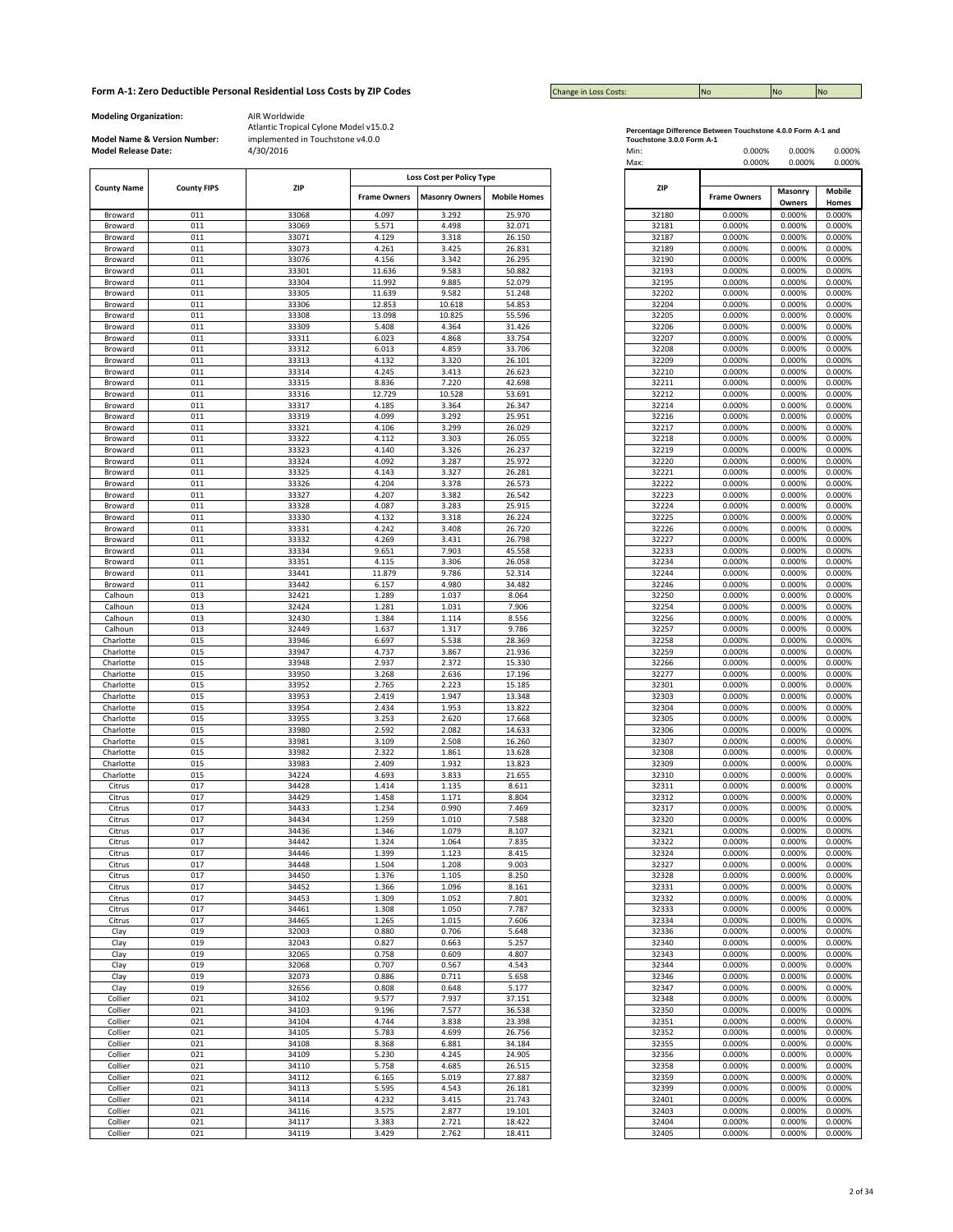| <b>Change in Loss Costs:</b> | <b>No</b> | <b>No</b> | <b>No</b> |
|------------------------------|-----------|-----------|-----------|

**Modeling Organization:** AIR Worldwide

**Model Name & Version Number:**

|                    |                    |            |                     | Loss Cost per Policy Type |                     |            |                     |  |
|--------------------|--------------------|------------|---------------------|---------------------------|---------------------|------------|---------------------|--|
| <b>County Name</b> | <b>County FIPS</b> | <b>ZIP</b> |                     |                           |                     | <b>ZIP</b> |                     |  |
|                    |                    |            | <b>Frame Owners</b> | <b>Masonry Owners</b>     | <b>Mobile Homes</b> |            | <b>Frame Owners</b> |  |
| Collier            | 021                | 34120      | 3.375               | 2.713                     | 18.468              | 32407      | 0.000%              |  |
| Collier            | 021                | 34140      | 8.812               | 7.286                     | 35.482              | 32408      | 0.000%              |  |
| Collier            | 021                | 34141      | 5.483               | 4.432                     | 26.461              | 32409      | 0.000%              |  |
|                    | 021                | 34142      | 3.372               | 2.711                     | 18.825              | 32413      | 0.000%              |  |
| Collier<br>Collier | 021                | 34145      | 11.407              | 9.501                     | 42.891              | 32420      | 0.000%              |  |
|                    | 023                | 32024      | 0.712               | 0.572                     | 4.557               | 32421      | 0.000%              |  |
| Columbia           |                    |            |                     |                           |                     |            |                     |  |
| Columbia           | 023                | 32025      | 0.588               | 0.472                     | 3.867               | 32423      | 0.000%              |  |
| Columbia           | 023                | 32038      | 0.728               | 0.586                     | 4.606               | 32424      | 0.000%              |  |
| Columbia           | 023                | 32055      | 0.564               | 0.453                     | 3.749               | 32425      | 0.000%              |  |
| Columbia           | 023                | 32061      | 0.659               | 0.529                     | 4.251               | 32426      | 0.000%              |  |
| DeSoto             | 027                | 34266      | 2.263               | 1.812                     | 13.741              | 32427      | 0.000%              |  |
| DeSoto             | 027                | 34269      | 2.299               | 1.843                     | 13.469              | 32428      | 0.000%              |  |
| Dixie              | 029                | 32628      | 0.834               | 0.673                     | 5.229               | 32430      | 0.000%              |  |
| Dixie              | 029                | 32648      | 2.212               | 1.805                     | 11.184              | 32431      | 0.000%              |  |
| Dixie              | 029                | 32680      | 0.912               | 0.736                     | 5.727               | 32433      | 0.000%              |  |
| Duval              |                    |            |                     |                           |                     |            |                     |  |
| Duval              | 031                | 32202      | 0.808               | 0.649                     | 5.211               | 32435      | 0.000%              |  |
|                    | 031                | 32204      | 0.782               | 0.628                     | 5.077               | 32437      | 0.000%              |  |
| Duval              | 031                | 32205      | 0.778               | 0.625                     | 5.098               | 32438      | 0.000%              |  |
| Duval              | 031                | 32206      | 0.783               | 0.629                     | 5.064               | 32439      | 0.000%              |  |
| Duval              | 031                | 32207      | 0.823               | 0.661                     | 5.318               | 32440      | 0.000%              |  |
| Duval              | 031                | 32208      | 0.717               | 0.576                     | 4.688               | 32442      | 0.000%              |  |
|                    | 031                | 32209      | 0.761               | 0.612                     | 4.956               | 32443      | 0.000%              |  |
| Duval<br>Duval     | 031                | 32210      | 0.803               | 0.646                     | 5.225               | 32444      | 0.000%              |  |
| Duval              | 031                | 32211      | 0.822               | 0.662                     | 5.245               | 32445      | 0.000%              |  |
| Duval              | 031                | 32212      | 0.854               | 0.686                     | 5.473               | 32446      | 0.000%              |  |
|                    |                    |            |                     |                           |                     |            |                     |  |
|                    | 031                | 32214      | 0.862               | 0.692                     | 5.518               | 32448      | 0.000%              |  |
|                    | 031                | 32216      | 0.858               | 0.690                     | 5.508               | 32449      | 0.000%              |  |
| Duval              | 031                | 32217      | 0.861               | 0.692                     | 5.555               | 32455      | 0.000%              |  |
| Duval              | 031                | 32218      | 0.696               | 0.560                     | 4.519               | 32456      | 0.000%              |  |
| Duval              | 031                | 32219      | 0.641               | 0.515                     | 4.240               | 32459      | 0.000%              |  |
|                    | 031                | 32220      | 0.648               | 0.521                     | 4.185               | 32460      | 0.000%              |  |
| Duval<br>Duval     | 031                | 32221      | 0.675               | 0.542                     | 4.360               | 32462      | 0.000%              |  |
| Duval              | 031                | 32222      | 0.705               | 0.566                     | 4.561               | 32464      | 0.000%              |  |
| Duval              |                    |            |                     |                           |                     |            |                     |  |
|                    | 031                | 32223      | 0.900               | 0.723                     | 5.757               | 32465      | 0.000%              |  |
| Duval<br>Duval     | 031                | 32224      | 1.022               | 0.823                     | 6.416               | 32466      | 0.000%              |  |
|                    | 031                | 32225      | 0.910               | 0.733                     | 5.795               | 32501      | 0.000%              |  |
| Duval              | 031                | 32226      | 0.807               | 0.651                     | 5.103               | 32502      | 0.000%              |  |
| Duval              | 031                | 32227      | 2.441               | 1.996                     | 12.902              | 32503      | 0.000%              |  |
| Duval              | 031                | 32233      | 2.168               | 1.768                     | 11.679              | 32504      | 0.000%              |  |
| Duval              | 031                | 32234      | 0.587               | 0.471                     | 3.900               | 32505      | 0.000%              |  |
| Duval              | 031                | 32244      | 0.864               | 0.694                     | 5.619               | 32506      | 0.000%              |  |
| Duval              | 031                | 32246      | 0.828               | 0.666                     | 5.291               | 32507      | 0.000%              |  |
|                    | 031                | 32250      | 2.147               | 1.747                     | 11.556              | 32508      | 0.000%              |  |
| Duval              |                    |            |                     |                           |                     |            |                     |  |
| Duval              | 031                | 32254      | 0.769               | 0.618                     | 5.002               | 32511      | 0.000%              |  |
| Duval              | 031                | 32256      | 0.806               | 0.648                     | 5.219               | 32514      | 0.000%              |  |
| Duval              | 031                | 32257      | 0.901               | 0.725                     | 5.751               | 32526      | 0.000%              |  |
| Duval              | 031                | 32258      | 0.839               | 0.676                     | 5.391               | 32531      | 0.000%              |  |
| Duval              | 031                | 32266      | 2.278               | 1.864                     | 11.995              | 32533      | 0.000%              |  |
| Duval              | 031                | 32277      | 0.757               | 0.609                     | 4.912               | 32534      | 0.000%              |  |
| Escambia           | 033                | 32501      | 6.394               | 5.206                     | 30.744              | 32535      | 0.000%              |  |
| Escambia           | 033                | 32502      | 6.994               | 5.702                     | 32.931              | 32536      | 0.000%              |  |
| Escambia           | 033                | 32503      | 5.868               | 4.771                     | 28.720              | 32539      | 0.000%              |  |
| Escambia           |                    | 32504      |                     | 4.186                     | 26.077              | 32541      |                     |  |
|                    | 033                |            | 5.165               |                           |                     |            | 0.000%              |  |
| Escambia           | 033                | 32505      | 4.779               | 3.878                     | 24.671              | 32542      | 0.000%              |  |
| Escambia           | 033                | 32506      | 5.302               | 4.296                     | 26.875              | 32544      | 0.000%              |  |
| Escambia           | 033                | 32507      | 9.151               | 7.493                     | 39.539              | 32547      | 0.000%              |  |
| Escambia           | 033                | 32508      | 10.764              | 8.863                     | 44.338              | 32548      | 0.000%              |  |
| Escambia           | 033                | 32511      | 5.982               | 4.863                     | 29.160              | 32550      | 0.000%              |  |
| Escambia           | 033                | 32514      | 3.807               | 3.074                     | 20.630              | 32561      | 0.000%              |  |
| Escambia           | 033                | 32526      | 2.993               | 2.414                     | 17.375              | 32563      | 0.000%              |  |
| Escambia           | 033                | 32533      | 2.464               | 1.984                     | 14.867              | 32564      | 0.000%              |  |
| Escambia           | 033                | 32534      | 2.780               | 2.240                     | 16.285              | 32565      | 0.000%              |  |
| Escambia           | 033                | 32535      | 1.451               | 1.166                     | 9.662               | 32566      | 0.000%              |  |
|                    |                    |            |                     |                           |                     |            |                     |  |
| Escambia           | 033                | 32568      | 1.563               | 1.257                     | 10.257              | 32567      | 0.000%              |  |
| Escambia           | 033                | 32577      | 1.947               | 1.565                     | 12.294              | 32568      | 0.000%              |  |
| Flagler            | 035                | 32110      | 0.989               | 0.793                     | 6.765               | 32569      | 0.000%              |  |
| Flagler            | 035                | 32136      | 3.368               | 2.724                     | 17.657              | 32570      | 0.000%              |  |
| Flagler            | 035                | 32137      | 2.195               | 1.769                     | 12.496              | 32571      | 0.000%              |  |
| Flagler            | 035                | 32164      | 1.324               | 1.062                     | 8.560               | 32577      | 0.000%              |  |
| Franklin           | 037                | 32320      | 7.369               | 6.066                     | 29.509              | 32578      | 0.000%              |  |
| Franklin           | 037                | 32322      | 5.799               | 4.768                     | 23.778              | 32579      | 0.000%              |  |
|                    |                    |            |                     |                           |                     |            |                     |  |
| Franklin           | 037                | 32328      | 7.301               | 6.028                     | 29.686              | 32580      | 0.000%              |  |
| Gadsden            | 039                | 32324      | 0.881               | 0.708                     | 5.620               | 32583      | 0.000%              |  |
| Gadsden            | 039                | 32332      | 0.845               | 0.679                     | 5.342               | 32601      | 0.000%              |  |
| Gadsden            | 039                | 32333      | 0.743               | 0.597                     | 4.706               | 32603      | 0.000%              |  |
| Gadsden            | 039                | 32343      | 0.873               | 0.703                     | 5.381               | 32605      | 0.000%              |  |
| Gadsden            | 039                | 32351      | 0.875               | 0.704                     | 5.477               | 32606      | 0.000%              |  |
| Gadsden            | 039                | 32352      | 0.797               | 0.641                     | 5.069               | 32607      | 0.000%              |  |
|                    |                    |            |                     |                           |                     |            |                     |  |
| Gilchrist          | 041                | 32619      | 0.871               | 0.702                     | 5.276               | 32608      | 0.000%              |  |
| Gilchrist          | 041                | 32693      | 1.013               | 0.820                     | 5.957               | 32609      | 0.000%              |  |
| Glades             | 043                | 33471      | 3.039               | 2.438                     | 18.046              | 32611      | 0.000%              |  |
| Gulf               | 045                | 32456      | 5.538               | 4.511                     | 25.401              | 32615      | 0.000%              |  |
| Gulf               | 045                | 32465      | 1.976               | 1.591                     | 11.404              | 32617      | 0.000%              |  |
|                    |                    |            |                     |                           |                     |            |                     |  |

| Percentage Difference Between Touchstone 4.0.0 Form A-1 and |  |
|-------------------------------------------------------------|--|
| Toughstane 2.0.0 Farm A.4                                   |  |

| <b>Model Release Date:</b> | Model Name & Version Number: | implemented in Touchstone v4.0.0<br>4/30/2016 |                     |                                                    |                     | Touchstone 3.0.0 Form A-1<br>Min:<br>Max: | 0.000%<br>0.000%    | 0.000%<br>0.000% | 0.000%<br>0.000% |
|----------------------------|------------------------------|-----------------------------------------------|---------------------|----------------------------------------------------|---------------------|-------------------------------------------|---------------------|------------------|------------------|
| <b>County Name</b>         | <b>County FIPS</b>           | ZIP                                           | <b>Frame Owners</b> | Loss Cost per Policy Type<br><b>Masonry Owners</b> | <b>Mobile Homes</b> | ZIP                                       | <b>Frame Owners</b> | Masonry          | Mobile           |
|                            |                              |                                               |                     |                                                    |                     |                                           |                     | Owners           | Homes            |
| Collier<br>Collier         | 021<br>021                   | 34120<br>34140                                | 3.375<br>8.812      | 2.713<br>7.286                                     | 18.468<br>35.482    | 32407<br>32408                            | 0.000%<br>0.000%    | 0.000%<br>0.000% | 0.000%<br>0.000% |
| Collier                    | 021                          | 34141                                         | 5.483               | 4.432                                              | 26.461              | 32409                                     | 0.000%              | 0.000%           | 0.000%           |
| Collier                    | 021                          | 34142                                         | 3.372               | 2.711                                              | 18.825              | 32413                                     | 0.000%              | 0.000%           | 0.000%           |
| Collier                    | 021                          | 34145                                         | 11.407              | 9.501                                              | 42.891              | 32420                                     | 0.000%              | 0.000%           | 0.000%           |
| Columbia                   | 023                          | 32024                                         | 0.712               | 0.572                                              | 4.557               | 32421                                     | 0.000%              | 0.000%           | 0.000%           |
| Columbia                   | 023                          | 32025                                         | 0.588               | 0.472                                              | 3.867               | 32423                                     | 0.000%              | 0.000%           | 0.000%           |
| Columbia                   | 023                          | 32038                                         | 0.728               | 0.586                                              | 4.606               | 32424                                     | 0.000%              | 0.000%           | 0.000%           |
| Columbia<br>Columbia       | 023<br>023                   | 32055<br>32061                                | 0.564<br>0.659      | 0.453<br>0.529                                     | 3.749<br>4.251      | 32425<br>32426                            | 0.000%<br>0.000%    | 0.000%<br>0.000% | 0.000%<br>0.000% |
| DeSoto                     | 027                          | 34266                                         | 2.263               | 1.812                                              | 13.741              | 32427                                     | 0.000%              | 0.000%           | 0.000%           |
| DeSoto                     | 027                          | 34269                                         | 2.299               | 1.843                                              | 13.469              | 32428                                     | 0.000%              | 0.000%           | 0.000%           |
| Dixie                      | 029                          | 32628                                         | 0.834               | 0.673                                              | 5.229               | 32430                                     | 0.000%              | 0.000%           | 0.000%           |
| Dixie                      | 029                          | 32648                                         | 2.212               | 1.805                                              | 11.184              | 32431                                     | 0.000%              | 0.000%           | 0.000%           |
| Dixie                      | 029                          | 32680                                         | 0.912               | 0.736                                              | 5.727               | 32433                                     | 0.000%              | 0.000%           | 0.000%           |
| Duval                      | 031                          | 32202                                         | 0.808               | 0.649                                              | 5.211               | 32435                                     | 0.000%              | 0.000%           | 0.000%           |
| Duval<br>Duval             | 031                          | 32204                                         | 0.782               | 0.628                                              | 5.077               | 32437                                     | 0.000%              | 0.000%           | 0.000%           |
| Duval                      | 031<br>031                   | 32205<br>32206                                | 0.778<br>0.783      | 0.625<br>0.629                                     | 5.098<br>5.064      | 32438<br>32439                            | 0.000%<br>0.000%    | 0.000%<br>0.000% | 0.000%<br>0.000% |
| Duval                      | 031                          | 32207                                         | 0.823               | 0.661                                              | 5.318               | 32440                                     | 0.000%              | 0.000%           | 0.000%           |
| Duval                      | 031                          | 32208                                         | 0.717               | 0.576                                              | 4.688               | 32442                                     | 0.000%              | 0.000%           | 0.000%           |
| Duval                      | 031                          | 32209                                         | 0.761               | 0.612                                              | 4.956               | 32443                                     | 0.000%              | 0.000%           | 0.000%           |
| Duval                      | 031                          | 32210                                         | 0.803               | 0.646                                              | 5.225               | 32444                                     | 0.000%              | 0.000%           | 0.000%           |
| Duval                      | 031                          | 32211                                         | 0.822               | 0.662                                              | 5.245               | 32445                                     | 0.000%              | 0.000%           | 0.000%           |
| Duval                      | 031                          | 32212                                         | 0.854               | 0.686                                              | 5.473               | 32446                                     | 0.000%              | 0.000%           | 0.000%           |
| Duval<br>Duval             | 031<br>031                   | 32214<br>32216                                | 0.862<br>0.858      | 0.692<br>0.690                                     | 5.518<br>5.508      | 32448<br>32449                            | 0.000%<br>0.000%    | 0.000%<br>0.000% | 0.000%<br>0.000% |
| Duval                      | 031                          | 32217                                         | 0.861               | 0.692                                              | 5.555               | 32455                                     | 0.000%              | 0.000%           | 0.000%           |
| Duval                      | 031                          | 32218                                         | 0.696               | 0.560                                              | 4.519               | 32456                                     | 0.000%              | 0.000%           | 0.000%           |
| Duval                      | 031                          | 32219                                         | 0.641               | 0.515                                              | 4.240               | 32459                                     | 0.000%              | 0.000%           | 0.000%           |
| Duval                      | 031                          | 32220                                         | 0.648               | 0.521                                              | 4.185               | 32460                                     | 0.000%              | 0.000%           | 0.000%           |
| Duval                      | 031                          | 32221                                         | 0.675               | 0.542                                              | 4.360               | 32462                                     | 0.000%              | 0.000%           | 0.000%           |
| Duval                      | 031                          | 32222                                         | 0.705               | 0.566                                              | 4.561               | 32464                                     | 0.000%              | 0.000%           | 0.000%           |
| Duval<br>Duval             | 031<br>031                   | 32223<br>32224                                | 0.900<br>1.022      | 0.723<br>0.823                                     | 5.757<br>6.416      | 32465<br>32466                            | 0.000%<br>0.000%    | 0.000%<br>0.000% | 0.000%<br>0.000% |
| Duval                      | 031                          | 32225                                         | 0.910               | 0.733                                              | 5.795               | 32501                                     | 0.000%              | 0.000%           | 0.000%           |
| Duval                      | 031                          | 32226                                         | 0.807               | 0.651                                              | 5.103               | 32502                                     | 0.000%              | 0.000%           | 0.000%           |
| Duval                      | 031                          | 32227                                         | 2.441               | 1.996                                              | 12.902              | 32503                                     | 0.000%              | 0.000%           | 0.000%           |
| Duval                      | 031                          | 32233                                         | 2.168               | 1.768                                              | 11.679              | 32504                                     | 0.000%              | 0.000%           | 0.000%           |
| Duval                      | 031                          | 32234                                         | 0.587               | 0.471                                              | 3.900               | 32505                                     | 0.000%              | 0.000%           | 0.000%           |
| Duval                      | 031                          | 32244                                         | 0.864               | 0.694                                              | 5.619               | 32506                                     | 0.000%              | 0.000%           | 0.000%           |
| Duval<br>Duval             | 031<br>031                   | 32246<br>32250                                | 0.828<br>2.147      | 0.666<br>1.747                                     | 5.291<br>11.556     | 32507<br>32508                            | 0.000%<br>0.000%    | 0.000%<br>0.000% | 0.000%<br>0.000% |
| Duval                      | 031                          | 32254                                         | 0.769               | 0.618                                              | 5.002               | 32511                                     | 0.000%              | 0.000%           | 0.000%           |
| Duval                      | 031                          | 32256                                         | 0.806               | 0.648                                              | 5.219               | 32514                                     | 0.000%              | 0.000%           | 0.000%           |
| Duval                      | 031                          | 32257                                         | 0.901               | 0.725                                              | 5.751               | 32526                                     | 0.000%              | 0.000%           | 0.000%           |
| Duval                      | 031                          | 32258                                         | 0.839               | 0.676                                              | 5.391               | 32531                                     | 0.000%              | 0.000%           | 0.000%           |
| Duval                      | 031                          | 32266                                         | 2.278               | 1.864                                              | 11.995              | 32533                                     | 0.000%              | 0.000%           | 0.000%           |
| Duval                      | 031                          | 32277                                         | 0.757               | 0.609                                              | 4.912               | 32534                                     | 0.000%              | 0.000%           | 0.000%           |
| Escambia<br>Escambia       | 033<br>033                   | 32501<br>32502                                | 6.394<br>6.994      | 5.206<br>5.702                                     | 30.744<br>32.931    | 32535<br>32536                            | 0.000%<br>0.000%    | 0.000%<br>0.000% | 0.000%<br>0.000% |
| Escambia                   | 033                          | 32503                                         | 5.868               | 4.771                                              | 28.720              | 32539                                     | 0.000%              | 0.000%           | 0.000%           |
| Escambia                   | 033                          | 32504                                         | 5.165               | 4.186                                              | 26.077              | 32541                                     | 0.000%              | 0.000%           | 0.000%           |
| Escambia                   | 033                          | 32505                                         | 4.779               | 3.878                                              | 24.671              | 32542                                     | 0.000%              | 0.000%           | 0.000%           |
| Escambia                   | 033                          | 32506                                         | 5.302               | 4.296                                              | 26.875              | 32544                                     | 0.000%              | 0.000%           | 0.000%           |
| Escambia                   | 033                          | 32507                                         | 9.151               | 7.493                                              | 39.539              | 32547                                     | 0.000%              | 0.000%           | 0.000%           |
| Escambia                   | 033                          | 32508                                         | 10.764              | 8.863                                              | 44.338              | 32548                                     | 0.000%              | 0.000%           | 0.000%           |
| Escambia<br>Escambia       | 033<br>033                   | 32511<br>32514                                | 5.982<br>3.807      | 4.863<br>3.074                                     | 29.160<br>20.630    | 32550<br>32561                            | 0.000%<br>0.000%    | 0.000%<br>0.000% | 0.000%<br>0.000% |
| Escambia                   | 033                          | 32526                                         | 2.993               | 2.414                                              | 17.375              | 32563                                     | 0.000%              | 0.000%           | 0.000%           |
| Escambia                   | 033                          | 32533                                         | 2.464               | 1.984                                              | 14.867              | 32564                                     | 0.000%              | 0.000%           | 0.000%           |
| Escambia                   | 033                          | 32534                                         | 2.780               | 2.240                                              | 16.285              | 32565                                     | 0.000%              | 0.000%           | 0.000%           |
| Escambia                   | 033                          | 32535                                         | 1.451               | 1.166                                              | 9.662               | 32566                                     | 0.000%              | 0.000%           | 0.000%           |
| Escambia                   | 033                          | 32568                                         | 1.563               | 1.257                                              | 10.257              | 32567                                     | 0.000%              | 0.000%           | 0.000%           |
| Escambia                   | 033                          | 32577                                         | 1.947               | 1.565                                              | 12.294              | 32568                                     | 0.000%              | 0.000%           | 0.000%           |
| Flagler                    | 035                          | 32110                                         | 0.989               | 0.793                                              | 6.765               | 32569                                     | 0.000%              | 0.000%           | 0.000%           |
| Flagler<br>Flagler         | 035<br>035                   | 32136<br>32137                                | 3.368<br>2.195      | 2.724<br>1.769                                     | 17.657<br>12.496    | 32570<br>32571                            | 0.000%<br>0.000%    | 0.000%<br>0.000% | 0.000%<br>0.000% |
| Flagler                    | 035                          | 32164                                         | 1.324               | 1.062                                              | 8.560               | 32577                                     | 0.000%              | 0.000%           | 0.000%           |
| Franklin                   | 037                          | 32320                                         | 7.369               | 6.066                                              | 29.509              | 32578                                     | 0.000%              | 0.000%           | 0.000%           |
| Franklin                   | 037                          | 32322                                         | 5.799               | 4.768                                              | 23.778              | 32579                                     | 0.000%              | 0.000%           | 0.000%           |
| Franklin                   | 037                          | 32328                                         | 7.301               | 6.028                                              | 29.686              | 32580                                     | 0.000%              | 0.000%           | 0.000%           |
| Gadsden                    | 039                          | 32324                                         | 0.881               | 0.708                                              | 5.620               | 32583                                     | 0.000%              | 0.000%           | 0.000%           |
| Gadsden                    | 039                          | 32332                                         | 0.845               | 0.679                                              | 5.342               | 32601                                     | 0.000%              | 0.000%           | 0.000%           |
| Gadsden                    | 039                          | 32333                                         | 0.743               | 0.597                                              | 4.706               | 32603                                     | 0.000%              | 0.000%           | 0.000%           |
| Gadsden                    | 039                          | 32343                                         | 0.873               | 0.703                                              | 5.381               | 32605                                     | 0.000%              | 0.000%           | 0.000%           |
| Gadsden<br>Gadsden         | 039<br>039                   | 32351<br>32352                                | 0.875<br>0.797      | 0.704<br>0.641                                     | 5.477<br>5.069      | 32606<br>32607                            | 0.000%              | 0.000%<br>0.000% | 0.000%<br>0.000% |
| Gilchrist                  | 041                          | 32619                                         | 0.871               | 0.702                                              | 5.276               | 32608                                     | 0.000%<br>0.000%    | 0.000%           | 0.000%           |
| Gilchrist                  | 041                          | 32693                                         | 1.013               | 0.820                                              | 5.957               | 32609                                     | 0.000%              | 0.000%           | 0.000%           |
| Glades                     | 043                          | 33471                                         | 3.039               | 2.438                                              | 18.046              | 32611                                     | 0.000%              | 0.000%           | 0.000%           |
| Gulf                       | 045                          | 32456                                         | 5.538               | 4.511                                              | 25.401              | 32615                                     | 0.000%              | 0.000%           | 0.000%           |
| Gulf                       | 045                          | 32465                                         | 1.976               | 1.591                                              | 11.404              | 32617                                     | 0.000%              | 0.000%           | 0.000%           |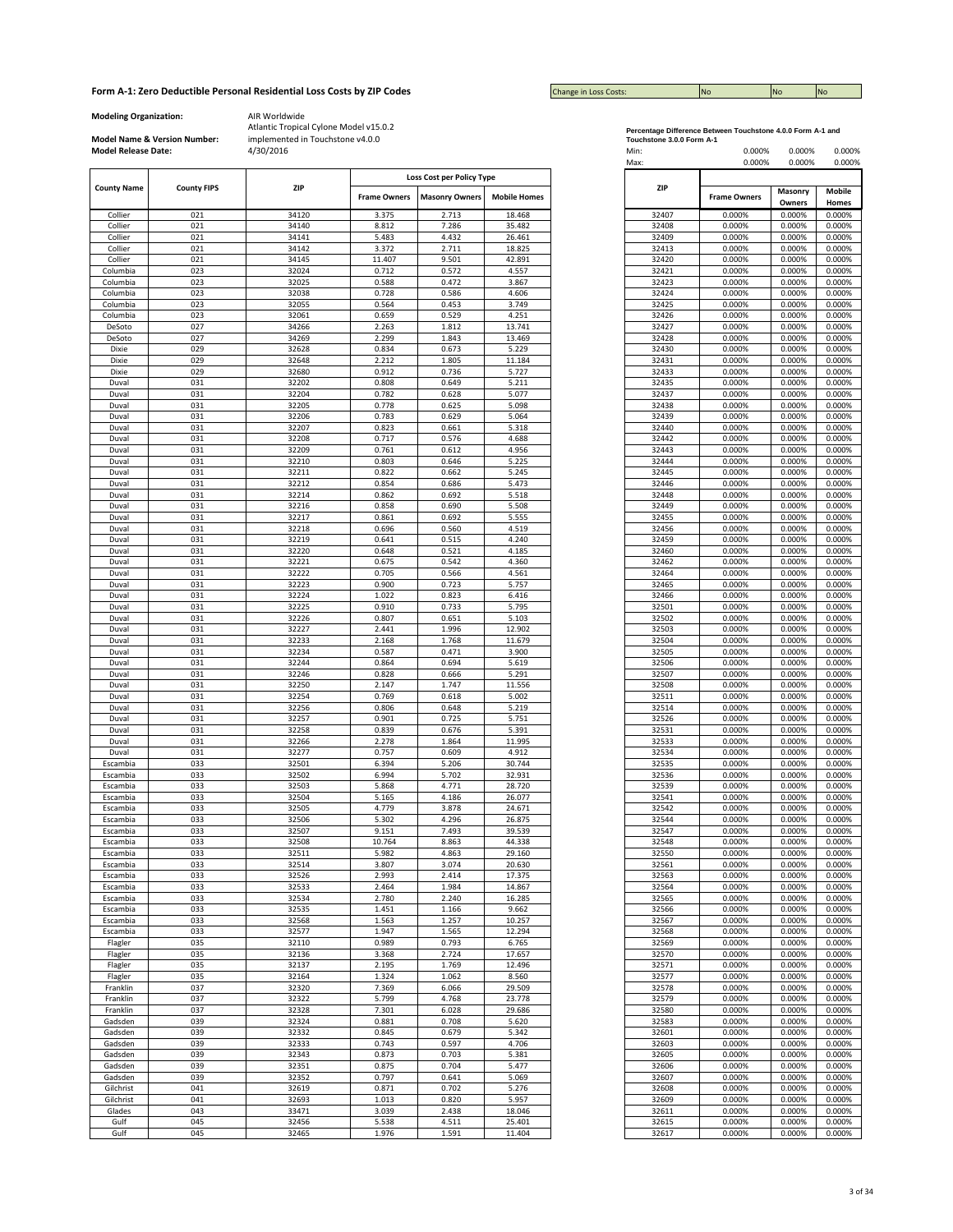| <b>Change in Loss Costs:</b> | <b>No</b> | <b>No</b> | <b>No</b> |
|------------------------------|-----------|-----------|-----------|

**Modeling Organization:** AIR Worldwide

**Model Name & Version Number:**

| Loss Cost per Policy Type<br><b>County FIPS</b><br>ZIP<br><b>ZIP</b><br><b>Frame Owners</b><br><b>Masonry Owners</b><br><b>Mobile Homes</b><br><b>Frame Owners</b><br>0.473<br>0.379<br>3.215<br>0.000%<br>047<br>32052<br>32618<br>047<br>0.376<br>3.195<br>0.000%<br>32053<br>0.469<br>32619<br>047<br>0.533<br>0.428<br>3.590<br>0.000%<br>32096<br>32621<br>049<br>2.053<br>1.645<br>12.315<br>32622<br>0.000%<br>33834<br>049<br>1.699<br>12.475<br>0.000%<br>33865<br>2.119<br>32625<br>049<br>0.000%<br>33873<br>2.090<br>1.676<br>12.586<br>32626<br>1.655<br>049<br>33890<br>2.067<br>12.514<br>32628<br>0.000%<br>051<br>3.943<br>3.163<br>22.088<br>0.000%<br>33440<br>32631<br>051<br>33935<br>3.089<br>2.483<br>17.264<br>32640<br>0.000%<br>1.475<br>1.186<br>8.542<br>053<br>34601<br>32641<br>0.000%<br>053<br>0.000%<br>34602<br>1.515<br>1.219<br>8.890<br>32643<br>1.322<br>9.480<br>053<br>34604<br>1.640<br>32648<br>0.000%<br>053<br>1.997<br>12.936<br>32653<br>0.000%<br>34606<br>2.463<br>053<br>34607<br>3.549<br>2.899<br>32656<br>0.000%<br>16.758<br>1.844<br>1.488<br>053<br>34608<br>10.359<br>32666<br>0.000%<br>34609<br>1.722<br>0.000%<br>053<br>1.387<br>9.817<br>32667<br>053<br>34613<br>1.675<br>1.350<br>9.633<br>32668<br>0.000%<br>053<br>1.546<br>1.245<br>9.030<br>0.000%<br>34614<br>32669<br>055<br>33825<br>1.981<br>1.586<br>12.252<br>32680<br>0.000%<br>055<br>2.139<br>33852<br>2.669<br>16.246<br>32686<br>0.000%<br>055<br>2.506<br>0.000%<br>33857<br>3.123<br>18.687<br>32693<br>055<br>33870<br>2.009<br>1.608<br>12.473<br>32694<br>0.000%<br>055<br>1.988<br>1.591<br>12.362<br>32696<br>0.000%<br>33872<br>055<br>2.088<br>1.671<br>12.891<br>32701<br>0.000%<br>33875<br>055<br>2.821<br>2.261<br>33876<br>16.460<br>32702<br>0.000%<br>055<br>2.011<br>0.000%<br>33960<br>2.512<br>15.479<br>32703<br>057<br>0.000%<br>33510<br>1.833<br>1.474<br>10.863<br>32707<br>057<br>1.930<br>1.553<br>11.278<br>32708<br>0.000%<br>33511<br>057<br>1.781<br>1.428<br>10.529<br>32709<br>0.000%<br>33527<br>057<br>2.851<br>2.309<br>15.099<br>32712<br>0.000%<br>33534<br>057<br>33547<br>1.550<br>0.000%<br>1.933<br>11.357<br>32713<br>057<br>33548<br>1.926<br>1.555<br>10.845<br>32714<br>0.000%<br>057<br>33549<br>1.884<br>1.521<br>10.738<br>32720<br>0.000%<br>057<br>1.983<br>1.604<br>11.003<br>32724<br>0.000%<br>33556<br>057<br>2.001<br>1.619<br>32725<br>0.000%<br>33558<br>11.080<br>057<br>33563<br>1.451<br>32726<br>0.000%<br>1.808<br>10.831<br>057<br>33565<br>1.788<br>1.435<br>10.618<br>32730<br>0.000%<br>057<br>1.794<br>1.439<br>10.781<br>32732<br>0.000%<br>33566<br>057<br>1.752<br>1.405<br>10.590<br>32735<br>0.000%<br>33567<br>057<br>2.075<br>1.671<br>32736<br>0.000%<br>33569<br>11.963<br>057<br>33570<br>3.253<br>2.635<br>17.171<br>32738<br>0.000%<br>057<br>33572<br>3.275<br>2.658<br>17.047<br>32744<br>0.000%<br>057<br>2.393<br>1.927<br>13.501<br>32746<br>0.000%<br>33573<br>057<br>33578<br>2.437<br>1.969<br>13.380<br>32750<br>0.000%<br>057<br>2.147<br>1.728<br>32751<br>0.000%<br>33579<br>12.354<br>057<br>33584<br>1.756<br>1.411<br>10.544<br>32754<br>0.000%<br>057<br>33592<br>1.773<br>1.427<br>10.550<br>32757<br>0.000%<br>057<br>1.828<br>1.468<br>10.682<br>32759<br>0.000%<br>33594<br>057<br>33596<br>1.921<br>1.542<br>11.096<br>32763<br>0.000%<br>057<br>1.791<br>0.000%<br>33598<br>2.229<br>12.819<br>32764<br>057<br>33602<br>2.315<br>32765<br>0.000%<br>2.851<br>14.617<br>057<br>33603<br>2.431<br>1.967<br>12.999<br>32766<br>0.000%<br>057<br>1.964<br>1.584<br>11.141<br>32767<br>0.000%<br>33604<br>057<br>2.487<br>2.015<br>13.207<br>32771<br>0.000%<br>33605<br>2.659<br>32773<br>0.000%<br>057<br>33606<br>3.264<br>16.169<br>057<br>2.675<br>32776<br>0.000%<br>33607<br>3.283<br>16.069<br>057<br>3.014<br>33609<br>3.678<br>17.339<br>32778<br>0.000%<br>057<br>1.943<br>1.566<br>11.094<br>32779<br>0.000%<br>33610<br>057<br>33611<br>4.582<br>3.761<br>20.849<br>32780<br>0.000%<br>057<br>33612<br>1.853<br>1.493<br>10.673<br>32784<br>0.000%<br>057<br>33613<br>1.856<br>1.496<br>10.663<br>32789<br>0.000%<br>057<br>33614<br>2.465<br>1.998<br>12.960<br>32792<br>0.000%<br>0.000%<br>057<br>33615<br>3.435<br>2.815<br>16.331<br>32796<br>057<br>5.029<br>4.143<br>32798<br>0.000%<br>33616<br>21.807<br>1.469<br>057<br>33617<br>1.823<br>10.569<br>32801<br>0.000%<br>1.547<br>057<br>33618<br>1.919<br>10.854<br>32803<br>0.000%<br>057<br>33619<br>2.370<br>1.916<br>12.892<br>32804<br>0.000%<br>0.000%<br>057<br>33620<br>1.833<br>1.478<br>10.598<br>32805<br>057<br>3.999<br>20.847<br>32806<br>0.000%<br>33621<br>4.858<br>1.596<br>057<br>33624<br>1.977<br>11.042<br>32807<br>0.000%<br>057<br>33625<br>2.153<br>1.742<br>11.685<br>32808<br>0.000%<br>057<br>33626<br>2.546<br>2.068<br>13.362<br>32809<br>0.000%<br>3.228<br>32810<br>0.000%<br>057<br>33629<br>3.929<br>18.028<br>057<br>3.262<br>2.685<br>15.248<br>32811<br>0.000%<br>33634<br>057<br>33635<br>3.038<br>2.493<br>14.506<br>32812<br>0.000%<br>057<br>33637<br>1.795<br>1.445<br>10.495<br>32814<br>0.000%<br>057<br>33647<br>1.820<br>1.468<br>10.677<br>32815<br>0.000%<br>0.904<br>32816<br>0.000%<br>059<br>32425<br>1.125<br>7.273<br>059<br>32464<br>1.139<br>0.915<br>7.381<br>32817<br>0.000%<br>061<br>00087<br>3.156<br>2.534<br>18.615<br>32818<br>0.000%<br>061<br>32948<br>3.419<br>2.748<br>19.970<br>32819<br>0.000%<br>061<br>32958<br>6.635<br>5.393<br>31.214<br>32820<br>0.000%<br>7.707<br>32821<br>061<br>32960<br>6.280<br>35.678<br>0.000% |
|------------------------------------------------------------------------------------------------------------------------------------------------------------------------------------------------------------------------------------------------------------------------------------------------------------------------------------------------------------------------------------------------------------------------------------------------------------------------------------------------------------------------------------------------------------------------------------------------------------------------------------------------------------------------------------------------------------------------------------------------------------------------------------------------------------------------------------------------------------------------------------------------------------------------------------------------------------------------------------------------------------------------------------------------------------------------------------------------------------------------------------------------------------------------------------------------------------------------------------------------------------------------------------------------------------------------------------------------------------------------------------------------------------------------------------------------------------------------------------------------------------------------------------------------------------------------------------------------------------------------------------------------------------------------------------------------------------------------------------------------------------------------------------------------------------------------------------------------------------------------------------------------------------------------------------------------------------------------------------------------------------------------------------------------------------------------------------------------------------------------------------------------------------------------------------------------------------------------------------------------------------------------------------------------------------------------------------------------------------------------------------------------------------------------------------------------------------------------------------------------------------------------------------------------------------------------------------------------------------------------------------------------------------------------------------------------------------------------------------------------------------------------------------------------------------------------------------------------------------------------------------------------------------------------------------------------------------------------------------------------------------------------------------------------------------------------------------------------------------------------------------------------------------------------------------------------------------------------------------------------------------------------------------------------------------------------------------------------------------------------------------------------------------------------------------------------------------------------------------------------------------------------------------------------------------------------------------------------------------------------------------------------------------------------------------------------------------------------------------------------------------------------------------------------------------------------------------------------------------------------------------------------------------------------------------------------------------------------------------------------------------------------------------------------------------------------------------------------------------------------------------------------------------------------------------------------------------------------------------------------------------------------------------------------------------------------------------------------------------------------------------------------------------------------------------------------------------------------------------------------------------------------------------------------------------------------------------------------------------------------------------------------------------------------------------------------------------------------------------------------------------------------------------------------------------------------------------------------------------------------------------------------------------------------------------------------------------------------------------------------------------------------------------------------------------------------------------------------------------------------------------------------------------------------------------------------------------------------------------------------------------------------------------------------------------------------------------------------------------------------------------------------------------------------------------------------------------------------------------------------------------------------------------------------------------------------------------------------------|
| Masonry<br>Owners<br>0.000%<br>0.000%                                                                                                                                                                                                                                                                                                                                                                                                                                                                                                                                                                                                                                                                                                                                                                                                                                                                                                                                                                                                                                                                                                                                                                                                                                                                                                                                                                                                                                                                                                                                                                                                                                                                                                                                                                                                                                                                                                                                                                                                                                                                                                                                                                                                                                                                                                                                                                                                                                                                                                                                                                                                                                                                                                                                                                                                                                                                                                                                                                                                                                                                                                                                                                                                                                                                                                                                                                                                                                                                                                                                                                                                                                                                                                                                                                                                                                                                                                                                                                                                                                                                                                                                                                                                                                                                                                                                                                                                                                                                                                                                                                                                                                                                                                                                                                                                                                                                                                                                                                                                                                                                                                                                                                                                                                                                                                                                                                                                                                                                                                                                                                |
|                                                                                                                                                                                                                                                                                                                                                                                                                                                                                                                                                                                                                                                                                                                                                                                                                                                                                                                                                                                                                                                                                                                                                                                                                                                                                                                                                                                                                                                                                                                                                                                                                                                                                                                                                                                                                                                                                                                                                                                                                                                                                                                                                                                                                                                                                                                                                                                                                                                                                                                                                                                                                                                                                                                                                                                                                                                                                                                                                                                                                                                                                                                                                                                                                                                                                                                                                                                                                                                                                                                                                                                                                                                                                                                                                                                                                                                                                                                                                                                                                                                                                                                                                                                                                                                                                                                                                                                                                                                                                                                                                                                                                                                                                                                                                                                                                                                                                                                                                                                                                                                                                                                                                                                                                                                                                                                                                                                                                                                                                                                                                                                                      |
|                                                                                                                                                                                                                                                                                                                                                                                                                                                                                                                                                                                                                                                                                                                                                                                                                                                                                                                                                                                                                                                                                                                                                                                                                                                                                                                                                                                                                                                                                                                                                                                                                                                                                                                                                                                                                                                                                                                                                                                                                                                                                                                                                                                                                                                                                                                                                                                                                                                                                                                                                                                                                                                                                                                                                                                                                                                                                                                                                                                                                                                                                                                                                                                                                                                                                                                                                                                                                                                                                                                                                                                                                                                                                                                                                                                                                                                                                                                                                                                                                                                                                                                                                                                                                                                                                                                                                                                                                                                                                                                                                                                                                                                                                                                                                                                                                                                                                                                                                                                                                                                                                                                                                                                                                                                                                                                                                                                                                                                                                                                                                                                                      |
|                                                                                                                                                                                                                                                                                                                                                                                                                                                                                                                                                                                                                                                                                                                                                                                                                                                                                                                                                                                                                                                                                                                                                                                                                                                                                                                                                                                                                                                                                                                                                                                                                                                                                                                                                                                                                                                                                                                                                                                                                                                                                                                                                                                                                                                                                                                                                                                                                                                                                                                                                                                                                                                                                                                                                                                                                                                                                                                                                                                                                                                                                                                                                                                                                                                                                                                                                                                                                                                                                                                                                                                                                                                                                                                                                                                                                                                                                                                                                                                                                                                                                                                                                                                                                                                                                                                                                                                                                                                                                                                                                                                                                                                                                                                                                                                                                                                                                                                                                                                                                                                                                                                                                                                                                                                                                                                                                                                                                                                                                                                                                                                                      |
| 0.000%<br>0.000%<br>0.000%                                                                                                                                                                                                                                                                                                                                                                                                                                                                                                                                                                                                                                                                                                                                                                                                                                                                                                                                                                                                                                                                                                                                                                                                                                                                                                                                                                                                                                                                                                                                                                                                                                                                                                                                                                                                                                                                                                                                                                                                                                                                                                                                                                                                                                                                                                                                                                                                                                                                                                                                                                                                                                                                                                                                                                                                                                                                                                                                                                                                                                                                                                                                                                                                                                                                                                                                                                                                                                                                                                                                                                                                                                                                                                                                                                                                                                                                                                                                                                                                                                                                                                                                                                                                                                                                                                                                                                                                                                                                                                                                                                                                                                                                                                                                                                                                                                                                                                                                                                                                                                                                                                                                                                                                                                                                                                                                                                                                                                                                                                                                                                           |
|                                                                                                                                                                                                                                                                                                                                                                                                                                                                                                                                                                                                                                                                                                                                                                                                                                                                                                                                                                                                                                                                                                                                                                                                                                                                                                                                                                                                                                                                                                                                                                                                                                                                                                                                                                                                                                                                                                                                                                                                                                                                                                                                                                                                                                                                                                                                                                                                                                                                                                                                                                                                                                                                                                                                                                                                                                                                                                                                                                                                                                                                                                                                                                                                                                                                                                                                                                                                                                                                                                                                                                                                                                                                                                                                                                                                                                                                                                                                                                                                                                                                                                                                                                                                                                                                                                                                                                                                                                                                                                                                                                                                                                                                                                                                                                                                                                                                                                                                                                                                                                                                                                                                                                                                                                                                                                                                                                                                                                                                                                                                                                                                      |
|                                                                                                                                                                                                                                                                                                                                                                                                                                                                                                                                                                                                                                                                                                                                                                                                                                                                                                                                                                                                                                                                                                                                                                                                                                                                                                                                                                                                                                                                                                                                                                                                                                                                                                                                                                                                                                                                                                                                                                                                                                                                                                                                                                                                                                                                                                                                                                                                                                                                                                                                                                                                                                                                                                                                                                                                                                                                                                                                                                                                                                                                                                                                                                                                                                                                                                                                                                                                                                                                                                                                                                                                                                                                                                                                                                                                                                                                                                                                                                                                                                                                                                                                                                                                                                                                                                                                                                                                                                                                                                                                                                                                                                                                                                                                                                                                                                                                                                                                                                                                                                                                                                                                                                                                                                                                                                                                                                                                                                                                                                                                                                                                      |
|                                                                                                                                                                                                                                                                                                                                                                                                                                                                                                                                                                                                                                                                                                                                                                                                                                                                                                                                                                                                                                                                                                                                                                                                                                                                                                                                                                                                                                                                                                                                                                                                                                                                                                                                                                                                                                                                                                                                                                                                                                                                                                                                                                                                                                                                                                                                                                                                                                                                                                                                                                                                                                                                                                                                                                                                                                                                                                                                                                                                                                                                                                                                                                                                                                                                                                                                                                                                                                                                                                                                                                                                                                                                                                                                                                                                                                                                                                                                                                                                                                                                                                                                                                                                                                                                                                                                                                                                                                                                                                                                                                                                                                                                                                                                                                                                                                                                                                                                                                                                                                                                                                                                                                                                                                                                                                                                                                                                                                                                                                                                                                                                      |
|                                                                                                                                                                                                                                                                                                                                                                                                                                                                                                                                                                                                                                                                                                                                                                                                                                                                                                                                                                                                                                                                                                                                                                                                                                                                                                                                                                                                                                                                                                                                                                                                                                                                                                                                                                                                                                                                                                                                                                                                                                                                                                                                                                                                                                                                                                                                                                                                                                                                                                                                                                                                                                                                                                                                                                                                                                                                                                                                                                                                                                                                                                                                                                                                                                                                                                                                                                                                                                                                                                                                                                                                                                                                                                                                                                                                                                                                                                                                                                                                                                                                                                                                                                                                                                                                                                                                                                                                                                                                                                                                                                                                                                                                                                                                                                                                                                                                                                                                                                                                                                                                                                                                                                                                                                                                                                                                                                                                                                                                                                                                                                                                      |
| 0.000%<br>0.000%<br>0.000%<br>0.000%<br>0.000%<br>0.000%<br>0.000%<br>0.000%<br>0.000%<br>0.000%<br>0.000%<br>0.000%<br>0.000%<br>0.000%<br>0.000%<br>0.000%<br>0.000%<br>0.000%<br>0.000%<br>0.000%<br>0.000%<br>0.000%<br>0.000%<br>0.000%<br>0.000%<br>0.000%<br>0.000%<br>0.000%<br>0.000%<br>0.000%<br>0.000%<br>0.000%<br>0.000%<br>0.000%<br>0.000%<br>0.000%<br>0.000%<br>0.000%<br>0.000%<br>0.000%<br>0.000%<br>0.000%<br>0.000%<br>0.000%<br>0.000%<br>0.000%<br>0.000%<br>0.000%<br>0.000%<br>0.000%<br>0.000%<br>0.000%<br>0.000%<br>0.000%<br>0.000%<br>0.000%<br>0.000%<br>0.000%<br>0.000%<br>0.000%<br>0.000%<br>0.000%<br>0.000%<br>0.000%<br>0.000%<br>0.000%<br>0.000%<br>0.000%<br>0.000%<br>0.000%<br>0.000%<br>0.000%<br>0.000%<br>0.000%<br>0.000%<br>0.000%<br>0.000%<br>0.000%                                                                                                                                                                                                                                                                                                                                                                                                                                                                                                                                                                                                                                                                                                                                                                                                                                                                                                                                                                                                                                                                                                                                                                                                                                                                                                                                                                                                                                                                                                                                                                                                                                                                                                                                                                                                                                                                                                                                                                                                                                                                                                                                                                                                                                                                                                                                                                                                                                                                                                                                                                                                                                                                                                                                                                                                                                                                                                                                                                                                                                                                                                                                                                                                                                                                                                                                                                                                                                                                                                                                                                                                                                                                                                                                                                                                                                                                                                                                                                                                                                                                                                                                                                                                                                                                                                                                                                                                                                                                                                                                                                                                                                                                                                                                                                                             |
|                                                                                                                                                                                                                                                                                                                                                                                                                                                                                                                                                                                                                                                                                                                                                                                                                                                                                                                                                                                                                                                                                                                                                                                                                                                                                                                                                                                                                                                                                                                                                                                                                                                                                                                                                                                                                                                                                                                                                                                                                                                                                                                                                                                                                                                                                                                                                                                                                                                                                                                                                                                                                                                                                                                                                                                                                                                                                                                                                                                                                                                                                                                                                                                                                                                                                                                                                                                                                                                                                                                                                                                                                                                                                                                                                                                                                                                                                                                                                                                                                                                                                                                                                                                                                                                                                                                                                                                                                                                                                                                                                                                                                                                                                                                                                                                                                                                                                                                                                                                                                                                                                                                                                                                                                                                                                                                                                                                                                                                                                                                                                                                                      |
|                                                                                                                                                                                                                                                                                                                                                                                                                                                                                                                                                                                                                                                                                                                                                                                                                                                                                                                                                                                                                                                                                                                                                                                                                                                                                                                                                                                                                                                                                                                                                                                                                                                                                                                                                                                                                                                                                                                                                                                                                                                                                                                                                                                                                                                                                                                                                                                                                                                                                                                                                                                                                                                                                                                                                                                                                                                                                                                                                                                                                                                                                                                                                                                                                                                                                                                                                                                                                                                                                                                                                                                                                                                                                                                                                                                                                                                                                                                                                                                                                                                                                                                                                                                                                                                                                                                                                                                                                                                                                                                                                                                                                                                                                                                                                                                                                                                                                                                                                                                                                                                                                                                                                                                                                                                                                                                                                                                                                                                                                                                                                                                                      |
|                                                                                                                                                                                                                                                                                                                                                                                                                                                                                                                                                                                                                                                                                                                                                                                                                                                                                                                                                                                                                                                                                                                                                                                                                                                                                                                                                                                                                                                                                                                                                                                                                                                                                                                                                                                                                                                                                                                                                                                                                                                                                                                                                                                                                                                                                                                                                                                                                                                                                                                                                                                                                                                                                                                                                                                                                                                                                                                                                                                                                                                                                                                                                                                                                                                                                                                                                                                                                                                                                                                                                                                                                                                                                                                                                                                                                                                                                                                                                                                                                                                                                                                                                                                                                                                                                                                                                                                                                                                                                                                                                                                                                                                                                                                                                                                                                                                                                                                                                                                                                                                                                                                                                                                                                                                                                                                                                                                                                                                                                                                                                                                                      |
|                                                                                                                                                                                                                                                                                                                                                                                                                                                                                                                                                                                                                                                                                                                                                                                                                                                                                                                                                                                                                                                                                                                                                                                                                                                                                                                                                                                                                                                                                                                                                                                                                                                                                                                                                                                                                                                                                                                                                                                                                                                                                                                                                                                                                                                                                                                                                                                                                                                                                                                                                                                                                                                                                                                                                                                                                                                                                                                                                                                                                                                                                                                                                                                                                                                                                                                                                                                                                                                                                                                                                                                                                                                                                                                                                                                                                                                                                                                                                                                                                                                                                                                                                                                                                                                                                                                                                                                                                                                                                                                                                                                                                                                                                                                                                                                                                                                                                                                                                                                                                                                                                                                                                                                                                                                                                                                                                                                                                                                                                                                                                                                                      |
|                                                                                                                                                                                                                                                                                                                                                                                                                                                                                                                                                                                                                                                                                                                                                                                                                                                                                                                                                                                                                                                                                                                                                                                                                                                                                                                                                                                                                                                                                                                                                                                                                                                                                                                                                                                                                                                                                                                                                                                                                                                                                                                                                                                                                                                                                                                                                                                                                                                                                                                                                                                                                                                                                                                                                                                                                                                                                                                                                                                                                                                                                                                                                                                                                                                                                                                                                                                                                                                                                                                                                                                                                                                                                                                                                                                                                                                                                                                                                                                                                                                                                                                                                                                                                                                                                                                                                                                                                                                                                                                                                                                                                                                                                                                                                                                                                                                                                                                                                                                                                                                                                                                                                                                                                                                                                                                                                                                                                                                                                                                                                                                                      |
|                                                                                                                                                                                                                                                                                                                                                                                                                                                                                                                                                                                                                                                                                                                                                                                                                                                                                                                                                                                                                                                                                                                                                                                                                                                                                                                                                                                                                                                                                                                                                                                                                                                                                                                                                                                                                                                                                                                                                                                                                                                                                                                                                                                                                                                                                                                                                                                                                                                                                                                                                                                                                                                                                                                                                                                                                                                                                                                                                                                                                                                                                                                                                                                                                                                                                                                                                                                                                                                                                                                                                                                                                                                                                                                                                                                                                                                                                                                                                                                                                                                                                                                                                                                                                                                                                                                                                                                                                                                                                                                                                                                                                                                                                                                                                                                                                                                                                                                                                                                                                                                                                                                                                                                                                                                                                                                                                                                                                                                                                                                                                                                                      |
|                                                                                                                                                                                                                                                                                                                                                                                                                                                                                                                                                                                                                                                                                                                                                                                                                                                                                                                                                                                                                                                                                                                                                                                                                                                                                                                                                                                                                                                                                                                                                                                                                                                                                                                                                                                                                                                                                                                                                                                                                                                                                                                                                                                                                                                                                                                                                                                                                                                                                                                                                                                                                                                                                                                                                                                                                                                                                                                                                                                                                                                                                                                                                                                                                                                                                                                                                                                                                                                                                                                                                                                                                                                                                                                                                                                                                                                                                                                                                                                                                                                                                                                                                                                                                                                                                                                                                                                                                                                                                                                                                                                                                                                                                                                                                                                                                                                                                                                                                                                                                                                                                                                                                                                                                                                                                                                                                                                                                                                                                                                                                                                                      |
|                                                                                                                                                                                                                                                                                                                                                                                                                                                                                                                                                                                                                                                                                                                                                                                                                                                                                                                                                                                                                                                                                                                                                                                                                                                                                                                                                                                                                                                                                                                                                                                                                                                                                                                                                                                                                                                                                                                                                                                                                                                                                                                                                                                                                                                                                                                                                                                                                                                                                                                                                                                                                                                                                                                                                                                                                                                                                                                                                                                                                                                                                                                                                                                                                                                                                                                                                                                                                                                                                                                                                                                                                                                                                                                                                                                                                                                                                                                                                                                                                                                                                                                                                                                                                                                                                                                                                                                                                                                                                                                                                                                                                                                                                                                                                                                                                                                                                                                                                                                                                                                                                                                                                                                                                                                                                                                                                                                                                                                                                                                                                                                                      |
|                                                                                                                                                                                                                                                                                                                                                                                                                                                                                                                                                                                                                                                                                                                                                                                                                                                                                                                                                                                                                                                                                                                                                                                                                                                                                                                                                                                                                                                                                                                                                                                                                                                                                                                                                                                                                                                                                                                                                                                                                                                                                                                                                                                                                                                                                                                                                                                                                                                                                                                                                                                                                                                                                                                                                                                                                                                                                                                                                                                                                                                                                                                                                                                                                                                                                                                                                                                                                                                                                                                                                                                                                                                                                                                                                                                                                                                                                                                                                                                                                                                                                                                                                                                                                                                                                                                                                                                                                                                                                                                                                                                                                                                                                                                                                                                                                                                                                                                                                                                                                                                                                                                                                                                                                                                                                                                                                                                                                                                                                                                                                                                                      |
|                                                                                                                                                                                                                                                                                                                                                                                                                                                                                                                                                                                                                                                                                                                                                                                                                                                                                                                                                                                                                                                                                                                                                                                                                                                                                                                                                                                                                                                                                                                                                                                                                                                                                                                                                                                                                                                                                                                                                                                                                                                                                                                                                                                                                                                                                                                                                                                                                                                                                                                                                                                                                                                                                                                                                                                                                                                                                                                                                                                                                                                                                                                                                                                                                                                                                                                                                                                                                                                                                                                                                                                                                                                                                                                                                                                                                                                                                                                                                                                                                                                                                                                                                                                                                                                                                                                                                                                                                                                                                                                                                                                                                                                                                                                                                                                                                                                                                                                                                                                                                                                                                                                                                                                                                                                                                                                                                                                                                                                                                                                                                                                                      |
|                                                                                                                                                                                                                                                                                                                                                                                                                                                                                                                                                                                                                                                                                                                                                                                                                                                                                                                                                                                                                                                                                                                                                                                                                                                                                                                                                                                                                                                                                                                                                                                                                                                                                                                                                                                                                                                                                                                                                                                                                                                                                                                                                                                                                                                                                                                                                                                                                                                                                                                                                                                                                                                                                                                                                                                                                                                                                                                                                                                                                                                                                                                                                                                                                                                                                                                                                                                                                                                                                                                                                                                                                                                                                                                                                                                                                                                                                                                                                                                                                                                                                                                                                                                                                                                                                                                                                                                                                                                                                                                                                                                                                                                                                                                                                                                                                                                                                                                                                                                                                                                                                                                                                                                                                                                                                                                                                                                                                                                                                                                                                                                                      |
|                                                                                                                                                                                                                                                                                                                                                                                                                                                                                                                                                                                                                                                                                                                                                                                                                                                                                                                                                                                                                                                                                                                                                                                                                                                                                                                                                                                                                                                                                                                                                                                                                                                                                                                                                                                                                                                                                                                                                                                                                                                                                                                                                                                                                                                                                                                                                                                                                                                                                                                                                                                                                                                                                                                                                                                                                                                                                                                                                                                                                                                                                                                                                                                                                                                                                                                                                                                                                                                                                                                                                                                                                                                                                                                                                                                                                                                                                                                                                                                                                                                                                                                                                                                                                                                                                                                                                                                                                                                                                                                                                                                                                                                                                                                                                                                                                                                                                                                                                                                                                                                                                                                                                                                                                                                                                                                                                                                                                                                                                                                                                                                                      |
|                                                                                                                                                                                                                                                                                                                                                                                                                                                                                                                                                                                                                                                                                                                                                                                                                                                                                                                                                                                                                                                                                                                                                                                                                                                                                                                                                                                                                                                                                                                                                                                                                                                                                                                                                                                                                                                                                                                                                                                                                                                                                                                                                                                                                                                                                                                                                                                                                                                                                                                                                                                                                                                                                                                                                                                                                                                                                                                                                                                                                                                                                                                                                                                                                                                                                                                                                                                                                                                                                                                                                                                                                                                                                                                                                                                                                                                                                                                                                                                                                                                                                                                                                                                                                                                                                                                                                                                                                                                                                                                                                                                                                                                                                                                                                                                                                                                                                                                                                                                                                                                                                                                                                                                                                                                                                                                                                                                                                                                                                                                                                                                                      |
|                                                                                                                                                                                                                                                                                                                                                                                                                                                                                                                                                                                                                                                                                                                                                                                                                                                                                                                                                                                                                                                                                                                                                                                                                                                                                                                                                                                                                                                                                                                                                                                                                                                                                                                                                                                                                                                                                                                                                                                                                                                                                                                                                                                                                                                                                                                                                                                                                                                                                                                                                                                                                                                                                                                                                                                                                                                                                                                                                                                                                                                                                                                                                                                                                                                                                                                                                                                                                                                                                                                                                                                                                                                                                                                                                                                                                                                                                                                                                                                                                                                                                                                                                                                                                                                                                                                                                                                                                                                                                                                                                                                                                                                                                                                                                                                                                                                                                                                                                                                                                                                                                                                                                                                                                                                                                                                                                                                                                                                                                                                                                                                                      |
|                                                                                                                                                                                                                                                                                                                                                                                                                                                                                                                                                                                                                                                                                                                                                                                                                                                                                                                                                                                                                                                                                                                                                                                                                                                                                                                                                                                                                                                                                                                                                                                                                                                                                                                                                                                                                                                                                                                                                                                                                                                                                                                                                                                                                                                                                                                                                                                                                                                                                                                                                                                                                                                                                                                                                                                                                                                                                                                                                                                                                                                                                                                                                                                                                                                                                                                                                                                                                                                                                                                                                                                                                                                                                                                                                                                                                                                                                                                                                                                                                                                                                                                                                                                                                                                                                                                                                                                                                                                                                                                                                                                                                                                                                                                                                                                                                                                                                                                                                                                                                                                                                                                                                                                                                                                                                                                                                                                                                                                                                                                                                                                                      |
|                                                                                                                                                                                                                                                                                                                                                                                                                                                                                                                                                                                                                                                                                                                                                                                                                                                                                                                                                                                                                                                                                                                                                                                                                                                                                                                                                                                                                                                                                                                                                                                                                                                                                                                                                                                                                                                                                                                                                                                                                                                                                                                                                                                                                                                                                                                                                                                                                                                                                                                                                                                                                                                                                                                                                                                                                                                                                                                                                                                                                                                                                                                                                                                                                                                                                                                                                                                                                                                                                                                                                                                                                                                                                                                                                                                                                                                                                                                                                                                                                                                                                                                                                                                                                                                                                                                                                                                                                                                                                                                                                                                                                                                                                                                                                                                                                                                                                                                                                                                                                                                                                                                                                                                                                                                                                                                                                                                                                                                                                                                                                                                                      |
|                                                                                                                                                                                                                                                                                                                                                                                                                                                                                                                                                                                                                                                                                                                                                                                                                                                                                                                                                                                                                                                                                                                                                                                                                                                                                                                                                                                                                                                                                                                                                                                                                                                                                                                                                                                                                                                                                                                                                                                                                                                                                                                                                                                                                                                                                                                                                                                                                                                                                                                                                                                                                                                                                                                                                                                                                                                                                                                                                                                                                                                                                                                                                                                                                                                                                                                                                                                                                                                                                                                                                                                                                                                                                                                                                                                                                                                                                                                                                                                                                                                                                                                                                                                                                                                                                                                                                                                                                                                                                                                                                                                                                                                                                                                                                                                                                                                                                                                                                                                                                                                                                                                                                                                                                                                                                                                                                                                                                                                                                                                                                                                                      |
|                                                                                                                                                                                                                                                                                                                                                                                                                                                                                                                                                                                                                                                                                                                                                                                                                                                                                                                                                                                                                                                                                                                                                                                                                                                                                                                                                                                                                                                                                                                                                                                                                                                                                                                                                                                                                                                                                                                                                                                                                                                                                                                                                                                                                                                                                                                                                                                                                                                                                                                                                                                                                                                                                                                                                                                                                                                                                                                                                                                                                                                                                                                                                                                                                                                                                                                                                                                                                                                                                                                                                                                                                                                                                                                                                                                                                                                                                                                                                                                                                                                                                                                                                                                                                                                                                                                                                                                                                                                                                                                                                                                                                                                                                                                                                                                                                                                                                                                                                                                                                                                                                                                                                                                                                                                                                                                                                                                                                                                                                                                                                                                                      |
|                                                                                                                                                                                                                                                                                                                                                                                                                                                                                                                                                                                                                                                                                                                                                                                                                                                                                                                                                                                                                                                                                                                                                                                                                                                                                                                                                                                                                                                                                                                                                                                                                                                                                                                                                                                                                                                                                                                                                                                                                                                                                                                                                                                                                                                                                                                                                                                                                                                                                                                                                                                                                                                                                                                                                                                                                                                                                                                                                                                                                                                                                                                                                                                                                                                                                                                                                                                                                                                                                                                                                                                                                                                                                                                                                                                                                                                                                                                                                                                                                                                                                                                                                                                                                                                                                                                                                                                                                                                                                                                                                                                                                                                                                                                                                                                                                                                                                                                                                                                                                                                                                                                                                                                                                                                                                                                                                                                                                                                                                                                                                                                                      |
|                                                                                                                                                                                                                                                                                                                                                                                                                                                                                                                                                                                                                                                                                                                                                                                                                                                                                                                                                                                                                                                                                                                                                                                                                                                                                                                                                                                                                                                                                                                                                                                                                                                                                                                                                                                                                                                                                                                                                                                                                                                                                                                                                                                                                                                                                                                                                                                                                                                                                                                                                                                                                                                                                                                                                                                                                                                                                                                                                                                                                                                                                                                                                                                                                                                                                                                                                                                                                                                                                                                                                                                                                                                                                                                                                                                                                                                                                                                                                                                                                                                                                                                                                                                                                                                                                                                                                                                                                                                                                                                                                                                                                                                                                                                                                                                                                                                                                                                                                                                                                                                                                                                                                                                                                                                                                                                                                                                                                                                                                                                                                                                                      |
|                                                                                                                                                                                                                                                                                                                                                                                                                                                                                                                                                                                                                                                                                                                                                                                                                                                                                                                                                                                                                                                                                                                                                                                                                                                                                                                                                                                                                                                                                                                                                                                                                                                                                                                                                                                                                                                                                                                                                                                                                                                                                                                                                                                                                                                                                                                                                                                                                                                                                                                                                                                                                                                                                                                                                                                                                                                                                                                                                                                                                                                                                                                                                                                                                                                                                                                                                                                                                                                                                                                                                                                                                                                                                                                                                                                                                                                                                                                                                                                                                                                                                                                                                                                                                                                                                                                                                                                                                                                                                                                                                                                                                                                                                                                                                                                                                                                                                                                                                                                                                                                                                                                                                                                                                                                                                                                                                                                                                                                                                                                                                                                                      |
|                                                                                                                                                                                                                                                                                                                                                                                                                                                                                                                                                                                                                                                                                                                                                                                                                                                                                                                                                                                                                                                                                                                                                                                                                                                                                                                                                                                                                                                                                                                                                                                                                                                                                                                                                                                                                                                                                                                                                                                                                                                                                                                                                                                                                                                                                                                                                                                                                                                                                                                                                                                                                                                                                                                                                                                                                                                                                                                                                                                                                                                                                                                                                                                                                                                                                                                                                                                                                                                                                                                                                                                                                                                                                                                                                                                                                                                                                                                                                                                                                                                                                                                                                                                                                                                                                                                                                                                                                                                                                                                                                                                                                                                                                                                                                                                                                                                                                                                                                                                                                                                                                                                                                                                                                                                                                                                                                                                                                                                                                                                                                                                                      |
|                                                                                                                                                                                                                                                                                                                                                                                                                                                                                                                                                                                                                                                                                                                                                                                                                                                                                                                                                                                                                                                                                                                                                                                                                                                                                                                                                                                                                                                                                                                                                                                                                                                                                                                                                                                                                                                                                                                                                                                                                                                                                                                                                                                                                                                                                                                                                                                                                                                                                                                                                                                                                                                                                                                                                                                                                                                                                                                                                                                                                                                                                                                                                                                                                                                                                                                                                                                                                                                                                                                                                                                                                                                                                                                                                                                                                                                                                                                                                                                                                                                                                                                                                                                                                                                                                                                                                                                                                                                                                                                                                                                                                                                                                                                                                                                                                                                                                                                                                                                                                                                                                                                                                                                                                                                                                                                                                                                                                                                                                                                                                                                                      |
|                                                                                                                                                                                                                                                                                                                                                                                                                                                                                                                                                                                                                                                                                                                                                                                                                                                                                                                                                                                                                                                                                                                                                                                                                                                                                                                                                                                                                                                                                                                                                                                                                                                                                                                                                                                                                                                                                                                                                                                                                                                                                                                                                                                                                                                                                                                                                                                                                                                                                                                                                                                                                                                                                                                                                                                                                                                                                                                                                                                                                                                                                                                                                                                                                                                                                                                                                                                                                                                                                                                                                                                                                                                                                                                                                                                                                                                                                                                                                                                                                                                                                                                                                                                                                                                                                                                                                                                                                                                                                                                                                                                                                                                                                                                                                                                                                                                                                                                                                                                                                                                                                                                                                                                                                                                                                                                                                                                                                                                                                                                                                                                                      |
|                                                                                                                                                                                                                                                                                                                                                                                                                                                                                                                                                                                                                                                                                                                                                                                                                                                                                                                                                                                                                                                                                                                                                                                                                                                                                                                                                                                                                                                                                                                                                                                                                                                                                                                                                                                                                                                                                                                                                                                                                                                                                                                                                                                                                                                                                                                                                                                                                                                                                                                                                                                                                                                                                                                                                                                                                                                                                                                                                                                                                                                                                                                                                                                                                                                                                                                                                                                                                                                                                                                                                                                                                                                                                                                                                                                                                                                                                                                                                                                                                                                                                                                                                                                                                                                                                                                                                                                                                                                                                                                                                                                                                                                                                                                                                                                                                                                                                                                                                                                                                                                                                                                                                                                                                                                                                                                                                                                                                                                                                                                                                                                                      |
|                                                                                                                                                                                                                                                                                                                                                                                                                                                                                                                                                                                                                                                                                                                                                                                                                                                                                                                                                                                                                                                                                                                                                                                                                                                                                                                                                                                                                                                                                                                                                                                                                                                                                                                                                                                                                                                                                                                                                                                                                                                                                                                                                                                                                                                                                                                                                                                                                                                                                                                                                                                                                                                                                                                                                                                                                                                                                                                                                                                                                                                                                                                                                                                                                                                                                                                                                                                                                                                                                                                                                                                                                                                                                                                                                                                                                                                                                                                                                                                                                                                                                                                                                                                                                                                                                                                                                                                                                                                                                                                                                                                                                                                                                                                                                                                                                                                                                                                                                                                                                                                                                                                                                                                                                                                                                                                                                                                                                                                                                                                                                                                                      |
|                                                                                                                                                                                                                                                                                                                                                                                                                                                                                                                                                                                                                                                                                                                                                                                                                                                                                                                                                                                                                                                                                                                                                                                                                                                                                                                                                                                                                                                                                                                                                                                                                                                                                                                                                                                                                                                                                                                                                                                                                                                                                                                                                                                                                                                                                                                                                                                                                                                                                                                                                                                                                                                                                                                                                                                                                                                                                                                                                                                                                                                                                                                                                                                                                                                                                                                                                                                                                                                                                                                                                                                                                                                                                                                                                                                                                                                                                                                                                                                                                                                                                                                                                                                                                                                                                                                                                                                                                                                                                                                                                                                                                                                                                                                                                                                                                                                                                                                                                                                                                                                                                                                                                                                                                                                                                                                                                                                                                                                                                                                                                                                                      |
|                                                                                                                                                                                                                                                                                                                                                                                                                                                                                                                                                                                                                                                                                                                                                                                                                                                                                                                                                                                                                                                                                                                                                                                                                                                                                                                                                                                                                                                                                                                                                                                                                                                                                                                                                                                                                                                                                                                                                                                                                                                                                                                                                                                                                                                                                                                                                                                                                                                                                                                                                                                                                                                                                                                                                                                                                                                                                                                                                                                                                                                                                                                                                                                                                                                                                                                                                                                                                                                                                                                                                                                                                                                                                                                                                                                                                                                                                                                                                                                                                                                                                                                                                                                                                                                                                                                                                                                                                                                                                                                                                                                                                                                                                                                                                                                                                                                                                                                                                                                                                                                                                                                                                                                                                                                                                                                                                                                                                                                                                                                                                                                                      |
|                                                                                                                                                                                                                                                                                                                                                                                                                                                                                                                                                                                                                                                                                                                                                                                                                                                                                                                                                                                                                                                                                                                                                                                                                                                                                                                                                                                                                                                                                                                                                                                                                                                                                                                                                                                                                                                                                                                                                                                                                                                                                                                                                                                                                                                                                                                                                                                                                                                                                                                                                                                                                                                                                                                                                                                                                                                                                                                                                                                                                                                                                                                                                                                                                                                                                                                                                                                                                                                                                                                                                                                                                                                                                                                                                                                                                                                                                                                                                                                                                                                                                                                                                                                                                                                                                                                                                                                                                                                                                                                                                                                                                                                                                                                                                                                                                                                                                                                                                                                                                                                                                                                                                                                                                                                                                                                                                                                                                                                                                                                                                                                                      |
|                                                                                                                                                                                                                                                                                                                                                                                                                                                                                                                                                                                                                                                                                                                                                                                                                                                                                                                                                                                                                                                                                                                                                                                                                                                                                                                                                                                                                                                                                                                                                                                                                                                                                                                                                                                                                                                                                                                                                                                                                                                                                                                                                                                                                                                                                                                                                                                                                                                                                                                                                                                                                                                                                                                                                                                                                                                                                                                                                                                                                                                                                                                                                                                                                                                                                                                                                                                                                                                                                                                                                                                                                                                                                                                                                                                                                                                                                                                                                                                                                                                                                                                                                                                                                                                                                                                                                                                                                                                                                                                                                                                                                                                                                                                                                                                                                                                                                                                                                                                                                                                                                                                                                                                                                                                                                                                                                                                                                                                                                                                                                                                                      |
|                                                                                                                                                                                                                                                                                                                                                                                                                                                                                                                                                                                                                                                                                                                                                                                                                                                                                                                                                                                                                                                                                                                                                                                                                                                                                                                                                                                                                                                                                                                                                                                                                                                                                                                                                                                                                                                                                                                                                                                                                                                                                                                                                                                                                                                                                                                                                                                                                                                                                                                                                                                                                                                                                                                                                                                                                                                                                                                                                                                                                                                                                                                                                                                                                                                                                                                                                                                                                                                                                                                                                                                                                                                                                                                                                                                                                                                                                                                                                                                                                                                                                                                                                                                                                                                                                                                                                                                                                                                                                                                                                                                                                                                                                                                                                                                                                                                                                                                                                                                                                                                                                                                                                                                                                                                                                                                                                                                                                                                                                                                                                                                                      |
|                                                                                                                                                                                                                                                                                                                                                                                                                                                                                                                                                                                                                                                                                                                                                                                                                                                                                                                                                                                                                                                                                                                                                                                                                                                                                                                                                                                                                                                                                                                                                                                                                                                                                                                                                                                                                                                                                                                                                                                                                                                                                                                                                                                                                                                                                                                                                                                                                                                                                                                                                                                                                                                                                                                                                                                                                                                                                                                                                                                                                                                                                                                                                                                                                                                                                                                                                                                                                                                                                                                                                                                                                                                                                                                                                                                                                                                                                                                                                                                                                                                                                                                                                                                                                                                                                                                                                                                                                                                                                                                                                                                                                                                                                                                                                                                                                                                                                                                                                                                                                                                                                                                                                                                                                                                                                                                                                                                                                                                                                                                                                                                                      |
|                                                                                                                                                                                                                                                                                                                                                                                                                                                                                                                                                                                                                                                                                                                                                                                                                                                                                                                                                                                                                                                                                                                                                                                                                                                                                                                                                                                                                                                                                                                                                                                                                                                                                                                                                                                                                                                                                                                                                                                                                                                                                                                                                                                                                                                                                                                                                                                                                                                                                                                                                                                                                                                                                                                                                                                                                                                                                                                                                                                                                                                                                                                                                                                                                                                                                                                                                                                                                                                                                                                                                                                                                                                                                                                                                                                                                                                                                                                                                                                                                                                                                                                                                                                                                                                                                                                                                                                                                                                                                                                                                                                                                                                                                                                                                                                                                                                                                                                                                                                                                                                                                                                                                                                                                                                                                                                                                                                                                                                                                                                                                                                                      |
|                                                                                                                                                                                                                                                                                                                                                                                                                                                                                                                                                                                                                                                                                                                                                                                                                                                                                                                                                                                                                                                                                                                                                                                                                                                                                                                                                                                                                                                                                                                                                                                                                                                                                                                                                                                                                                                                                                                                                                                                                                                                                                                                                                                                                                                                                                                                                                                                                                                                                                                                                                                                                                                                                                                                                                                                                                                                                                                                                                                                                                                                                                                                                                                                                                                                                                                                                                                                                                                                                                                                                                                                                                                                                                                                                                                                                                                                                                                                                                                                                                                                                                                                                                                                                                                                                                                                                                                                                                                                                                                                                                                                                                                                                                                                                                                                                                                                                                                                                                                                                                                                                                                                                                                                                                                                                                                                                                                                                                                                                                                                                                                                      |
|                                                                                                                                                                                                                                                                                                                                                                                                                                                                                                                                                                                                                                                                                                                                                                                                                                                                                                                                                                                                                                                                                                                                                                                                                                                                                                                                                                                                                                                                                                                                                                                                                                                                                                                                                                                                                                                                                                                                                                                                                                                                                                                                                                                                                                                                                                                                                                                                                                                                                                                                                                                                                                                                                                                                                                                                                                                                                                                                                                                                                                                                                                                                                                                                                                                                                                                                                                                                                                                                                                                                                                                                                                                                                                                                                                                                                                                                                                                                                                                                                                                                                                                                                                                                                                                                                                                                                                                                                                                                                                                                                                                                                                                                                                                                                                                                                                                                                                                                                                                                                                                                                                                                                                                                                                                                                                                                                                                                                                                                                                                                                                                                      |
|                                                                                                                                                                                                                                                                                                                                                                                                                                                                                                                                                                                                                                                                                                                                                                                                                                                                                                                                                                                                                                                                                                                                                                                                                                                                                                                                                                                                                                                                                                                                                                                                                                                                                                                                                                                                                                                                                                                                                                                                                                                                                                                                                                                                                                                                                                                                                                                                                                                                                                                                                                                                                                                                                                                                                                                                                                                                                                                                                                                                                                                                                                                                                                                                                                                                                                                                                                                                                                                                                                                                                                                                                                                                                                                                                                                                                                                                                                                                                                                                                                                                                                                                                                                                                                                                                                                                                                                                                                                                                                                                                                                                                                                                                                                                                                                                                                                                                                                                                                                                                                                                                                                                                                                                                                                                                                                                                                                                                                                                                                                                                                                                      |
|                                                                                                                                                                                                                                                                                                                                                                                                                                                                                                                                                                                                                                                                                                                                                                                                                                                                                                                                                                                                                                                                                                                                                                                                                                                                                                                                                                                                                                                                                                                                                                                                                                                                                                                                                                                                                                                                                                                                                                                                                                                                                                                                                                                                                                                                                                                                                                                                                                                                                                                                                                                                                                                                                                                                                                                                                                                                                                                                                                                                                                                                                                                                                                                                                                                                                                                                                                                                                                                                                                                                                                                                                                                                                                                                                                                                                                                                                                                                                                                                                                                                                                                                                                                                                                                                                                                                                                                                                                                                                                                                                                                                                                                                                                                                                                                                                                                                                                                                                                                                                                                                                                                                                                                                                                                                                                                                                                                                                                                                                                                                                                                                      |
|                                                                                                                                                                                                                                                                                                                                                                                                                                                                                                                                                                                                                                                                                                                                                                                                                                                                                                                                                                                                                                                                                                                                                                                                                                                                                                                                                                                                                                                                                                                                                                                                                                                                                                                                                                                                                                                                                                                                                                                                                                                                                                                                                                                                                                                                                                                                                                                                                                                                                                                                                                                                                                                                                                                                                                                                                                                                                                                                                                                                                                                                                                                                                                                                                                                                                                                                                                                                                                                                                                                                                                                                                                                                                                                                                                                                                                                                                                                                                                                                                                                                                                                                                                                                                                                                                                                                                                                                                                                                                                                                                                                                                                                                                                                                                                                                                                                                                                                                                                                                                                                                                                                                                                                                                                                                                                                                                                                                                                                                                                                                                                                                      |
|                                                                                                                                                                                                                                                                                                                                                                                                                                                                                                                                                                                                                                                                                                                                                                                                                                                                                                                                                                                                                                                                                                                                                                                                                                                                                                                                                                                                                                                                                                                                                                                                                                                                                                                                                                                                                                                                                                                                                                                                                                                                                                                                                                                                                                                                                                                                                                                                                                                                                                                                                                                                                                                                                                                                                                                                                                                                                                                                                                                                                                                                                                                                                                                                                                                                                                                                                                                                                                                                                                                                                                                                                                                                                                                                                                                                                                                                                                                                                                                                                                                                                                                                                                                                                                                                                                                                                                                                                                                                                                                                                                                                                                                                                                                                                                                                                                                                                                                                                                                                                                                                                                                                                                                                                                                                                                                                                                                                                                                                                                                                                                                                      |
|                                                                                                                                                                                                                                                                                                                                                                                                                                                                                                                                                                                                                                                                                                                                                                                                                                                                                                                                                                                                                                                                                                                                                                                                                                                                                                                                                                                                                                                                                                                                                                                                                                                                                                                                                                                                                                                                                                                                                                                                                                                                                                                                                                                                                                                                                                                                                                                                                                                                                                                                                                                                                                                                                                                                                                                                                                                                                                                                                                                                                                                                                                                                                                                                                                                                                                                                                                                                                                                                                                                                                                                                                                                                                                                                                                                                                                                                                                                                                                                                                                                                                                                                                                                                                                                                                                                                                                                                                                                                                                                                                                                                                                                                                                                                                                                                                                                                                                                                                                                                                                                                                                                                                                                                                                                                                                                                                                                                                                                                                                                                                                                                      |
|                                                                                                                                                                                                                                                                                                                                                                                                                                                                                                                                                                                                                                                                                                                                                                                                                                                                                                                                                                                                                                                                                                                                                                                                                                                                                                                                                                                                                                                                                                                                                                                                                                                                                                                                                                                                                                                                                                                                                                                                                                                                                                                                                                                                                                                                                                                                                                                                                                                                                                                                                                                                                                                                                                                                                                                                                                                                                                                                                                                                                                                                                                                                                                                                                                                                                                                                                                                                                                                                                                                                                                                                                                                                                                                                                                                                                                                                                                                                                                                                                                                                                                                                                                                                                                                                                                                                                                                                                                                                                                                                                                                                                                                                                                                                                                                                                                                                                                                                                                                                                                                                                                                                                                                                                                                                                                                                                                                                                                                                                                                                                                                                      |
|                                                                                                                                                                                                                                                                                                                                                                                                                                                                                                                                                                                                                                                                                                                                                                                                                                                                                                                                                                                                                                                                                                                                                                                                                                                                                                                                                                                                                                                                                                                                                                                                                                                                                                                                                                                                                                                                                                                                                                                                                                                                                                                                                                                                                                                                                                                                                                                                                                                                                                                                                                                                                                                                                                                                                                                                                                                                                                                                                                                                                                                                                                                                                                                                                                                                                                                                                                                                                                                                                                                                                                                                                                                                                                                                                                                                                                                                                                                                                                                                                                                                                                                                                                                                                                                                                                                                                                                                                                                                                                                                                                                                                                                                                                                                                                                                                                                                                                                                                                                                                                                                                                                                                                                                                                                                                                                                                                                                                                                                                                                                                                                                      |
|                                                                                                                                                                                                                                                                                                                                                                                                                                                                                                                                                                                                                                                                                                                                                                                                                                                                                                                                                                                                                                                                                                                                                                                                                                                                                                                                                                                                                                                                                                                                                                                                                                                                                                                                                                                                                                                                                                                                                                                                                                                                                                                                                                                                                                                                                                                                                                                                                                                                                                                                                                                                                                                                                                                                                                                                                                                                                                                                                                                                                                                                                                                                                                                                                                                                                                                                                                                                                                                                                                                                                                                                                                                                                                                                                                                                                                                                                                                                                                                                                                                                                                                                                                                                                                                                                                                                                                                                                                                                                                                                                                                                                                                                                                                                                                                                                                                                                                                                                                                                                                                                                                                                                                                                                                                                                                                                                                                                                                                                                                                                                                                                      |
|                                                                                                                                                                                                                                                                                                                                                                                                                                                                                                                                                                                                                                                                                                                                                                                                                                                                                                                                                                                                                                                                                                                                                                                                                                                                                                                                                                                                                                                                                                                                                                                                                                                                                                                                                                                                                                                                                                                                                                                                                                                                                                                                                                                                                                                                                                                                                                                                                                                                                                                                                                                                                                                                                                                                                                                                                                                                                                                                                                                                                                                                                                                                                                                                                                                                                                                                                                                                                                                                                                                                                                                                                                                                                                                                                                                                                                                                                                                                                                                                                                                                                                                                                                                                                                                                                                                                                                                                                                                                                                                                                                                                                                                                                                                                                                                                                                                                                                                                                                                                                                                                                                                                                                                                                                                                                                                                                                                                                                                                                                                                                                                                      |
|                                                                                                                                                                                                                                                                                                                                                                                                                                                                                                                                                                                                                                                                                                                                                                                                                                                                                                                                                                                                                                                                                                                                                                                                                                                                                                                                                                                                                                                                                                                                                                                                                                                                                                                                                                                                                                                                                                                                                                                                                                                                                                                                                                                                                                                                                                                                                                                                                                                                                                                                                                                                                                                                                                                                                                                                                                                                                                                                                                                                                                                                                                                                                                                                                                                                                                                                                                                                                                                                                                                                                                                                                                                                                                                                                                                                                                                                                                                                                                                                                                                                                                                                                                                                                                                                                                                                                                                                                                                                                                                                                                                                                                                                                                                                                                                                                                                                                                                                                                                                                                                                                                                                                                                                                                                                                                                                                                                                                                                                                                                                                                                                      |
|                                                                                                                                                                                                                                                                                                                                                                                                                                                                                                                                                                                                                                                                                                                                                                                                                                                                                                                                                                                                                                                                                                                                                                                                                                                                                                                                                                                                                                                                                                                                                                                                                                                                                                                                                                                                                                                                                                                                                                                                                                                                                                                                                                                                                                                                                                                                                                                                                                                                                                                                                                                                                                                                                                                                                                                                                                                                                                                                                                                                                                                                                                                                                                                                                                                                                                                                                                                                                                                                                                                                                                                                                                                                                                                                                                                                                                                                                                                                                                                                                                                                                                                                                                                                                                                                                                                                                                                                                                                                                                                                                                                                                                                                                                                                                                                                                                                                                                                                                                                                                                                                                                                                                                                                                                                                                                                                                                                                                                                                                                                                                                                                      |
|                                                                                                                                                                                                                                                                                                                                                                                                                                                                                                                                                                                                                                                                                                                                                                                                                                                                                                                                                                                                                                                                                                                                                                                                                                                                                                                                                                                                                                                                                                                                                                                                                                                                                                                                                                                                                                                                                                                                                                                                                                                                                                                                                                                                                                                                                                                                                                                                                                                                                                                                                                                                                                                                                                                                                                                                                                                                                                                                                                                                                                                                                                                                                                                                                                                                                                                                                                                                                                                                                                                                                                                                                                                                                                                                                                                                                                                                                                                                                                                                                                                                                                                                                                                                                                                                                                                                                                                                                                                                                                                                                                                                                                                                                                                                                                                                                                                                                                                                                                                                                                                                                                                                                                                                                                                                                                                                                                                                                                                                                                                                                                                                      |
|                                                                                                                                                                                                                                                                                                                                                                                                                                                                                                                                                                                                                                                                                                                                                                                                                                                                                                                                                                                                                                                                                                                                                                                                                                                                                                                                                                                                                                                                                                                                                                                                                                                                                                                                                                                                                                                                                                                                                                                                                                                                                                                                                                                                                                                                                                                                                                                                                                                                                                                                                                                                                                                                                                                                                                                                                                                                                                                                                                                                                                                                                                                                                                                                                                                                                                                                                                                                                                                                                                                                                                                                                                                                                                                                                                                                                                                                                                                                                                                                                                                                                                                                                                                                                                                                                                                                                                                                                                                                                                                                                                                                                                                                                                                                                                                                                                                                                                                                                                                                                                                                                                                                                                                                                                                                                                                                                                                                                                                                                                                                                                                                      |
|                                                                                                                                                                                                                                                                                                                                                                                                                                                                                                                                                                                                                                                                                                                                                                                                                                                                                                                                                                                                                                                                                                                                                                                                                                                                                                                                                                                                                                                                                                                                                                                                                                                                                                                                                                                                                                                                                                                                                                                                                                                                                                                                                                                                                                                                                                                                                                                                                                                                                                                                                                                                                                                                                                                                                                                                                                                                                                                                                                                                                                                                                                                                                                                                                                                                                                                                                                                                                                                                                                                                                                                                                                                                                                                                                                                                                                                                                                                                                                                                                                                                                                                                                                                                                                                                                                                                                                                                                                                                                                                                                                                                                                                                                                                                                                                                                                                                                                                                                                                                                                                                                                                                                                                                                                                                                                                                                                                                                                                                                                                                                                                                      |
|                                                                                                                                                                                                                                                                                                                                                                                                                                                                                                                                                                                                                                                                                                                                                                                                                                                                                                                                                                                                                                                                                                                                                                                                                                                                                                                                                                                                                                                                                                                                                                                                                                                                                                                                                                                                                                                                                                                                                                                                                                                                                                                                                                                                                                                                                                                                                                                                                                                                                                                                                                                                                                                                                                                                                                                                                                                                                                                                                                                                                                                                                                                                                                                                                                                                                                                                                                                                                                                                                                                                                                                                                                                                                                                                                                                                                                                                                                                                                                                                                                                                                                                                                                                                                                                                                                                                                                                                                                                                                                                                                                                                                                                                                                                                                                                                                                                                                                                                                                                                                                                                                                                                                                                                                                                                                                                                                                                                                                                                                                                                                                                                      |
|                                                                                                                                                                                                                                                                                                                                                                                                                                                                                                                                                                                                                                                                                                                                                                                                                                                                                                                                                                                                                                                                                                                                                                                                                                                                                                                                                                                                                                                                                                                                                                                                                                                                                                                                                                                                                                                                                                                                                                                                                                                                                                                                                                                                                                                                                                                                                                                                                                                                                                                                                                                                                                                                                                                                                                                                                                                                                                                                                                                                                                                                                                                                                                                                                                                                                                                                                                                                                                                                                                                                                                                                                                                                                                                                                                                                                                                                                                                                                                                                                                                                                                                                                                                                                                                                                                                                                                                                                                                                                                                                                                                                                                                                                                                                                                                                                                                                                                                                                                                                                                                                                                                                                                                                                                                                                                                                                                                                                                                                                                                                                                                                      |
|                                                                                                                                                                                                                                                                                                                                                                                                                                                                                                                                                                                                                                                                                                                                                                                                                                                                                                                                                                                                                                                                                                                                                                                                                                                                                                                                                                                                                                                                                                                                                                                                                                                                                                                                                                                                                                                                                                                                                                                                                                                                                                                                                                                                                                                                                                                                                                                                                                                                                                                                                                                                                                                                                                                                                                                                                                                                                                                                                                                                                                                                                                                                                                                                                                                                                                                                                                                                                                                                                                                                                                                                                                                                                                                                                                                                                                                                                                                                                                                                                                                                                                                                                                                                                                                                                                                                                                                                                                                                                                                                                                                                                                                                                                                                                                                                                                                                                                                                                                                                                                                                                                                                                                                                                                                                                                                                                                                                                                                                                                                                                                                                      |
|                                                                                                                                                                                                                                                                                                                                                                                                                                                                                                                                                                                                                                                                                                                                                                                                                                                                                                                                                                                                                                                                                                                                                                                                                                                                                                                                                                                                                                                                                                                                                                                                                                                                                                                                                                                                                                                                                                                                                                                                                                                                                                                                                                                                                                                                                                                                                                                                                                                                                                                                                                                                                                                                                                                                                                                                                                                                                                                                                                                                                                                                                                                                                                                                                                                                                                                                                                                                                                                                                                                                                                                                                                                                                                                                                                                                                                                                                                                                                                                                                                                                                                                                                                                                                                                                                                                                                                                                                                                                                                                                                                                                                                                                                                                                                                                                                                                                                                                                                                                                                                                                                                                                                                                                                                                                                                                                                                                                                                                                                                                                                                                                      |
|                                                                                                                                                                                                                                                                                                                                                                                                                                                                                                                                                                                                                                                                                                                                                                                                                                                                                                                                                                                                                                                                                                                                                                                                                                                                                                                                                                                                                                                                                                                                                                                                                                                                                                                                                                                                                                                                                                                                                                                                                                                                                                                                                                                                                                                                                                                                                                                                                                                                                                                                                                                                                                                                                                                                                                                                                                                                                                                                                                                                                                                                                                                                                                                                                                                                                                                                                                                                                                                                                                                                                                                                                                                                                                                                                                                                                                                                                                                                                                                                                                                                                                                                                                                                                                                                                                                                                                                                                                                                                                                                                                                                                                                                                                                                                                                                                                                                                                                                                                                                                                                                                                                                                                                                                                                                                                                                                                                                                                                                                                                                                                                                      |
|                                                                                                                                                                                                                                                                                                                                                                                                                                                                                                                                                                                                                                                                                                                                                                                                                                                                                                                                                                                                                                                                                                                                                                                                                                                                                                                                                                                                                                                                                                                                                                                                                                                                                                                                                                                                                                                                                                                                                                                                                                                                                                                                                                                                                                                                                                                                                                                                                                                                                                                                                                                                                                                                                                                                                                                                                                                                                                                                                                                                                                                                                                                                                                                                                                                                                                                                                                                                                                                                                                                                                                                                                                                                                                                                                                                                                                                                                                                                                                                                                                                                                                                                                                                                                                                                                                                                                                                                                                                                                                                                                                                                                                                                                                                                                                                                                                                                                                                                                                                                                                                                                                                                                                                                                                                                                                                                                                                                                                                                                                                                                                                                      |
|                                                                                                                                                                                                                                                                                                                                                                                                                                                                                                                                                                                                                                                                                                                                                                                                                                                                                                                                                                                                                                                                                                                                                                                                                                                                                                                                                                                                                                                                                                                                                                                                                                                                                                                                                                                                                                                                                                                                                                                                                                                                                                                                                                                                                                                                                                                                                                                                                                                                                                                                                                                                                                                                                                                                                                                                                                                                                                                                                                                                                                                                                                                                                                                                                                                                                                                                                                                                                                                                                                                                                                                                                                                                                                                                                                                                                                                                                                                                                                                                                                                                                                                                                                                                                                                                                                                                                                                                                                                                                                                                                                                                                                                                                                                                                                                                                                                                                                                                                                                                                                                                                                                                                                                                                                                                                                                                                                                                                                                                                                                                                                                                      |
|                                                                                                                                                                                                                                                                                                                                                                                                                                                                                                                                                                                                                                                                                                                                                                                                                                                                                                                                                                                                                                                                                                                                                                                                                                                                                                                                                                                                                                                                                                                                                                                                                                                                                                                                                                                                                                                                                                                                                                                                                                                                                                                                                                                                                                                                                                                                                                                                                                                                                                                                                                                                                                                                                                                                                                                                                                                                                                                                                                                                                                                                                                                                                                                                                                                                                                                                                                                                                                                                                                                                                                                                                                                                                                                                                                                                                                                                                                                                                                                                                                                                                                                                                                                                                                                                                                                                                                                                                                                                                                                                                                                                                                                                                                                                                                                                                                                                                                                                                                                                                                                                                                                                                                                                                                                                                                                                                                                                                                                                                                                                                                                                      |
|                                                                                                                                                                                                                                                                                                                                                                                                                                                                                                                                                                                                                                                                                                                                                                                                                                                                                                                                                                                                                                                                                                                                                                                                                                                                                                                                                                                                                                                                                                                                                                                                                                                                                                                                                                                                                                                                                                                                                                                                                                                                                                                                                                                                                                                                                                                                                                                                                                                                                                                                                                                                                                                                                                                                                                                                                                                                                                                                                                                                                                                                                                                                                                                                                                                                                                                                                                                                                                                                                                                                                                                                                                                                                                                                                                                                                                                                                                                                                                                                                                                                                                                                                                                                                                                                                                                                                                                                                                                                                                                                                                                                                                                                                                                                                                                                                                                                                                                                                                                                                                                                                                                                                                                                                                                                                                                                                                                                                                                                                                                                                                                                      |
|                                                                                                                                                                                                                                                                                                                                                                                                                                                                                                                                                                                                                                                                                                                                                                                                                                                                                                                                                                                                                                                                                                                                                                                                                                                                                                                                                                                                                                                                                                                                                                                                                                                                                                                                                                                                                                                                                                                                                                                                                                                                                                                                                                                                                                                                                                                                                                                                                                                                                                                                                                                                                                                                                                                                                                                                                                                                                                                                                                                                                                                                                                                                                                                                                                                                                                                                                                                                                                                                                                                                                                                                                                                                                                                                                                                                                                                                                                                                                                                                                                                                                                                                                                                                                                                                                                                                                                                                                                                                                                                                                                                                                                                                                                                                                                                                                                                                                                                                                                                                                                                                                                                                                                                                                                                                                                                                                                                                                                                                                                                                                                                                      |
|                                                                                                                                                                                                                                                                                                                                                                                                                                                                                                                                                                                                                                                                                                                                                                                                                                                                                                                                                                                                                                                                                                                                                                                                                                                                                                                                                                                                                                                                                                                                                                                                                                                                                                                                                                                                                                                                                                                                                                                                                                                                                                                                                                                                                                                                                                                                                                                                                                                                                                                                                                                                                                                                                                                                                                                                                                                                                                                                                                                                                                                                                                                                                                                                                                                                                                                                                                                                                                                                                                                                                                                                                                                                                                                                                                                                                                                                                                                                                                                                                                                                                                                                                                                                                                                                                                                                                                                                                                                                                                                                                                                                                                                                                                                                                                                                                                                                                                                                                                                                                                                                                                                                                                                                                                                                                                                                                                                                                                                                                                                                                                                                      |
|                                                                                                                                                                                                                                                                                                                                                                                                                                                                                                                                                                                                                                                                                                                                                                                                                                                                                                                                                                                                                                                                                                                                                                                                                                                                                                                                                                                                                                                                                                                                                                                                                                                                                                                                                                                                                                                                                                                                                                                                                                                                                                                                                                                                                                                                                                                                                                                                                                                                                                                                                                                                                                                                                                                                                                                                                                                                                                                                                                                                                                                                                                                                                                                                                                                                                                                                                                                                                                                                                                                                                                                                                                                                                                                                                                                                                                                                                                                                                                                                                                                                                                                                                                                                                                                                                                                                                                                                                                                                                                                                                                                                                                                                                                                                                                                                                                                                                                                                                                                                                                                                                                                                                                                                                                                                                                                                                                                                                                                                                                                                                                                                      |
|                                                                                                                                                                                                                                                                                                                                                                                                                                                                                                                                                                                                                                                                                                                                                                                                                                                                                                                                                                                                                                                                                                                                                                                                                                                                                                                                                                                                                                                                                                                                                                                                                                                                                                                                                                                                                                                                                                                                                                                                                                                                                                                                                                                                                                                                                                                                                                                                                                                                                                                                                                                                                                                                                                                                                                                                                                                                                                                                                                                                                                                                                                                                                                                                                                                                                                                                                                                                                                                                                                                                                                                                                                                                                                                                                                                                                                                                                                                                                                                                                                                                                                                                                                                                                                                                                                                                                                                                                                                                                                                                                                                                                                                                                                                                                                                                                                                                                                                                                                                                                                                                                                                                                                                                                                                                                                                                                                                                                                                                                                                                                                                                      |
|                                                                                                                                                                                                                                                                                                                                                                                                                                                                                                                                                                                                                                                                                                                                                                                                                                                                                                                                                                                                                                                                                                                                                                                                                                                                                                                                                                                                                                                                                                                                                                                                                                                                                                                                                                                                                                                                                                                                                                                                                                                                                                                                                                                                                                                                                                                                                                                                                                                                                                                                                                                                                                                                                                                                                                                                                                                                                                                                                                                                                                                                                                                                                                                                                                                                                                                                                                                                                                                                                                                                                                                                                                                                                                                                                                                                                                                                                                                                                                                                                                                                                                                                                                                                                                                                                                                                                                                                                                                                                                                                                                                                                                                                                                                                                                                                                                                                                                                                                                                                                                                                                                                                                                                                                                                                                                                                                                                                                                                                                                                                                                                                      |
|                                                                                                                                                                                                                                                                                                                                                                                                                                                                                                                                                                                                                                                                                                                                                                                                                                                                                                                                                                                                                                                                                                                                                                                                                                                                                                                                                                                                                                                                                                                                                                                                                                                                                                                                                                                                                                                                                                                                                                                                                                                                                                                                                                                                                                                                                                                                                                                                                                                                                                                                                                                                                                                                                                                                                                                                                                                                                                                                                                                                                                                                                                                                                                                                                                                                                                                                                                                                                                                                                                                                                                                                                                                                                                                                                                                                                                                                                                                                                                                                                                                                                                                                                                                                                                                                                                                                                                                                                                                                                                                                                                                                                                                                                                                                                                                                                                                                                                                                                                                                                                                                                                                                                                                                                                                                                                                                                                                                                                                                                                                                                                                                      |
|                                                                                                                                                                                                                                                                                                                                                                                                                                                                                                                                                                                                                                                                                                                                                                                                                                                                                                                                                                                                                                                                                                                                                                                                                                                                                                                                                                                                                                                                                                                                                                                                                                                                                                                                                                                                                                                                                                                                                                                                                                                                                                                                                                                                                                                                                                                                                                                                                                                                                                                                                                                                                                                                                                                                                                                                                                                                                                                                                                                                                                                                                                                                                                                                                                                                                                                                                                                                                                                                                                                                                                                                                                                                                                                                                                                                                                                                                                                                                                                                                                                                                                                                                                                                                                                                                                                                                                                                                                                                                                                                                                                                                                                                                                                                                                                                                                                                                                                                                                                                                                                                                                                                                                                                                                                                                                                                                                                                                                                                                                                                                                                                      |
|                                                                                                                                                                                                                                                                                                                                                                                                                                                                                                                                                                                                                                                                                                                                                                                                                                                                                                                                                                                                                                                                                                                                                                                                                                                                                                                                                                                                                                                                                                                                                                                                                                                                                                                                                                                                                                                                                                                                                                                                                                                                                                                                                                                                                                                                                                                                                                                                                                                                                                                                                                                                                                                                                                                                                                                                                                                                                                                                                                                                                                                                                                                                                                                                                                                                                                                                                                                                                                                                                                                                                                                                                                                                                                                                                                                                                                                                                                                                                                                                                                                                                                                                                                                                                                                                                                                                                                                                                                                                                                                                                                                                                                                                                                                                                                                                                                                                                                                                                                                                                                                                                                                                                                                                                                                                                                                                                                                                                                                                                                                                                                                                      |
|                                                                                                                                                                                                                                                                                                                                                                                                                                                                                                                                                                                                                                                                                                                                                                                                                                                                                                                                                                                                                                                                                                                                                                                                                                                                                                                                                                                                                                                                                                                                                                                                                                                                                                                                                                                                                                                                                                                                                                                                                                                                                                                                                                                                                                                                                                                                                                                                                                                                                                                                                                                                                                                                                                                                                                                                                                                                                                                                                                                                                                                                                                                                                                                                                                                                                                                                                                                                                                                                                                                                                                                                                                                                                                                                                                                                                                                                                                                                                                                                                                                                                                                                                                                                                                                                                                                                                                                                                                                                                                                                                                                                                                                                                                                                                                                                                                                                                                                                                                                                                                                                                                                                                                                                                                                                                                                                                                                                                                                                                                                                                                                                      |
|                                                                                                                                                                                                                                                                                                                                                                                                                                                                                                                                                                                                                                                                                                                                                                                                                                                                                                                                                                                                                                                                                                                                                                                                                                                                                                                                                                                                                                                                                                                                                                                                                                                                                                                                                                                                                                                                                                                                                                                                                                                                                                                                                                                                                                                                                                                                                                                                                                                                                                                                                                                                                                                                                                                                                                                                                                                                                                                                                                                                                                                                                                                                                                                                                                                                                                                                                                                                                                                                                                                                                                                                                                                                                                                                                                                                                                                                                                                                                                                                                                                                                                                                                                                                                                                                                                                                                                                                                                                                                                                                                                                                                                                                                                                                                                                                                                                                                                                                                                                                                                                                                                                                                                                                                                                                                                                                                                                                                                                                                                                                                                                                      |
|                                                                                                                                                                                                                                                                                                                                                                                                                                                                                                                                                                                                                                                                                                                                                                                                                                                                                                                                                                                                                                                                                                                                                                                                                                                                                                                                                                                                                                                                                                                                                                                                                                                                                                                                                                                                                                                                                                                                                                                                                                                                                                                                                                                                                                                                                                                                                                                                                                                                                                                                                                                                                                                                                                                                                                                                                                                                                                                                                                                                                                                                                                                                                                                                                                                                                                                                                                                                                                                                                                                                                                                                                                                                                                                                                                                                                                                                                                                                                                                                                                                                                                                                                                                                                                                                                                                                                                                                                                                                                                                                                                                                                                                                                                                                                                                                                                                                                                                                                                                                                                                                                                                                                                                                                                                                                                                                                                                                                                                                                                                                                                                                      |
|                                                                                                                                                                                                                                                                                                                                                                                                                                                                                                                                                                                                                                                                                                                                                                                                                                                                                                                                                                                                                                                                                                                                                                                                                                                                                                                                                                                                                                                                                                                                                                                                                                                                                                                                                                                                                                                                                                                                                                                                                                                                                                                                                                                                                                                                                                                                                                                                                                                                                                                                                                                                                                                                                                                                                                                                                                                                                                                                                                                                                                                                                                                                                                                                                                                                                                                                                                                                                                                                                                                                                                                                                                                                                                                                                                                                                                                                                                                                                                                                                                                                                                                                                                                                                                                                                                                                                                                                                                                                                                                                                                                                                                                                                                                                                                                                                                                                                                                                                                                                                                                                                                                                                                                                                                                                                                                                                                                                                                                                                                                                                                                                      |
|                                                                                                                                                                                                                                                                                                                                                                                                                                                                                                                                                                                                                                                                                                                                                                                                                                                                                                                                                                                                                                                                                                                                                                                                                                                                                                                                                                                                                                                                                                                                                                                                                                                                                                                                                                                                                                                                                                                                                                                                                                                                                                                                                                                                                                                                                                                                                                                                                                                                                                                                                                                                                                                                                                                                                                                                                                                                                                                                                                                                                                                                                                                                                                                                                                                                                                                                                                                                                                                                                                                                                                                                                                                                                                                                                                                                                                                                                                                                                                                                                                                                                                                                                                                                                                                                                                                                                                                                                                                                                                                                                                                                                                                                                                                                                                                                                                                                                                                                                                                                                                                                                                                                                                                                                                                                                                                                                                                                                                                                                                                                                                                                      |
|                                                                                                                                                                                                                                                                                                                                                                                                                                                                                                                                                                                                                                                                                                                                                                                                                                                                                                                                                                                                                                                                                                                                                                                                                                                                                                                                                                                                                                                                                                                                                                                                                                                                                                                                                                                                                                                                                                                                                                                                                                                                                                                                                                                                                                                                                                                                                                                                                                                                                                                                                                                                                                                                                                                                                                                                                                                                                                                                                                                                                                                                                                                                                                                                                                                                                                                                                                                                                                                                                                                                                                                                                                                                                                                                                                                                                                                                                                                                                                                                                                                                                                                                                                                                                                                                                                                                                                                                                                                                                                                                                                                                                                                                                                                                                                                                                                                                                                                                                                                                                                                                                                                                                                                                                                                                                                                                                                                                                                                                                                                                                                                                      |
|                                                                                                                                                                                                                                                                                                                                                                                                                                                                                                                                                                                                                                                                                                                                                                                                                                                                                                                                                                                                                                                                                                                                                                                                                                                                                                                                                                                                                                                                                                                                                                                                                                                                                                                                                                                                                                                                                                                                                                                                                                                                                                                                                                                                                                                                                                                                                                                                                                                                                                                                                                                                                                                                                                                                                                                                                                                                                                                                                                                                                                                                                                                                                                                                                                                                                                                                                                                                                                                                                                                                                                                                                                                                                                                                                                                                                                                                                                                                                                                                                                                                                                                                                                                                                                                                                                                                                                                                                                                                                                                                                                                                                                                                                                                                                                                                                                                                                                                                                                                                                                                                                                                                                                                                                                                                                                                                                                                                                                                                                                                                                                                                      |
|                                                                                                                                                                                                                                                                                                                                                                                                                                                                                                                                                                                                                                                                                                                                                                                                                                                                                                                                                                                                                                                                                                                                                                                                                                                                                                                                                                                                                                                                                                                                                                                                                                                                                                                                                                                                                                                                                                                                                                                                                                                                                                                                                                                                                                                                                                                                                                                                                                                                                                                                                                                                                                                                                                                                                                                                                                                                                                                                                                                                                                                                                                                                                                                                                                                                                                                                                                                                                                                                                                                                                                                                                                                                                                                                                                                                                                                                                                                                                                                                                                                                                                                                                                                                                                                                                                                                                                                                                                                                                                                                                                                                                                                                                                                                                                                                                                                                                                                                                                                                                                                                                                                                                                                                                                                                                                                                                                                                                                                                                                                                                                                                      |
|                                                                                                                                                                                                                                                                                                                                                                                                                                                                                                                                                                                                                                                                                                                                                                                                                                                                                                                                                                                                                                                                                                                                                                                                                                                                                                                                                                                                                                                                                                                                                                                                                                                                                                                                                                                                                                                                                                                                                                                                                                                                                                                                                                                                                                                                                                                                                                                                                                                                                                                                                                                                                                                                                                                                                                                                                                                                                                                                                                                                                                                                                                                                                                                                                                                                                                                                                                                                                                                                                                                                                                                                                                                                                                                                                                                                                                                                                                                                                                                                                                                                                                                                                                                                                                                                                                                                                                                                                                                                                                                                                                                                                                                                                                                                                                                                                                                                                                                                                                                                                                                                                                                                                                                                                                                                                                                                                                                                                                                                                                                                                                                                      |
|                                                                                                                                                                                                                                                                                                                                                                                                                                                                                                                                                                                                                                                                                                                                                                                                                                                                                                                                                                                                                                                                                                                                                                                                                                                                                                                                                                                                                                                                                                                                                                                                                                                                                                                                                                                                                                                                                                                                                                                                                                                                                                                                                                                                                                                                                                                                                                                                                                                                                                                                                                                                                                                                                                                                                                                                                                                                                                                                                                                                                                                                                                                                                                                                                                                                                                                                                                                                                                                                                                                                                                                                                                                                                                                                                                                                                                                                                                                                                                                                                                                                                                                                                                                                                                                                                                                                                                                                                                                                                                                                                                                                                                                                                                                                                                                                                                                                                                                                                                                                                                                                                                                                                                                                                                                                                                                                                                                                                                                                                                                                                                                                      |
|                                                                                                                                                                                                                                                                                                                                                                                                                                                                                                                                                                                                                                                                                                                                                                                                                                                                                                                                                                                                                                                                                                                                                                                                                                                                                                                                                                                                                                                                                                                                                                                                                                                                                                                                                                                                                                                                                                                                                                                                                                                                                                                                                                                                                                                                                                                                                                                                                                                                                                                                                                                                                                                                                                                                                                                                                                                                                                                                                                                                                                                                                                                                                                                                                                                                                                                                                                                                                                                                                                                                                                                                                                                                                                                                                                                                                                                                                                                                                                                                                                                                                                                                                                                                                                                                                                                                                                                                                                                                                                                                                                                                                                                                                                                                                                                                                                                                                                                                                                                                                                                                                                                                                                                                                                                                                                                                                                                                                                                                                                                                                                                                      |
|                                                                                                                                                                                                                                                                                                                                                                                                                                                                                                                                                                                                                                                                                                                                                                                                                                                                                                                                                                                                                                                                                                                                                                                                                                                                                                                                                                                                                                                                                                                                                                                                                                                                                                                                                                                                                                                                                                                                                                                                                                                                                                                                                                                                                                                                                                                                                                                                                                                                                                                                                                                                                                                                                                                                                                                                                                                                                                                                                                                                                                                                                                                                                                                                                                                                                                                                                                                                                                                                                                                                                                                                                                                                                                                                                                                                                                                                                                                                                                                                                                                                                                                                                                                                                                                                                                                                                                                                                                                                                                                                                                                                                                                                                                                                                                                                                                                                                                                                                                                                                                                                                                                                                                                                                                                                                                                                                                                                                                                                                                                                                                                                      |
|                                                                                                                                                                                                                                                                                                                                                                                                                                                                                                                                                                                                                                                                                                                                                                                                                                                                                                                                                                                                                                                                                                                                                                                                                                                                                                                                                                                                                                                                                                                                                                                                                                                                                                                                                                                                                                                                                                                                                                                                                                                                                                                                                                                                                                                                                                                                                                                                                                                                                                                                                                                                                                                                                                                                                                                                                                                                                                                                                                                                                                                                                                                                                                                                                                                                                                                                                                                                                                                                                                                                                                                                                                                                                                                                                                                                                                                                                                                                                                                                                                                                                                                                                                                                                                                                                                                                                                                                                                                                                                                                                                                                                                                                                                                                                                                                                                                                                                                                                                                                                                                                                                                                                                                                                                                                                                                                                                                                                                                                                                                                                                                                      |
|                                                                                                                                                                                                                                                                                                                                                                                                                                                                                                                                                                                                                                                                                                                                                                                                                                                                                                                                                                                                                                                                                                                                                                                                                                                                                                                                                                                                                                                                                                                                                                                                                                                                                                                                                                                                                                                                                                                                                                                                                                                                                                                                                                                                                                                                                                                                                                                                                                                                                                                                                                                                                                                                                                                                                                                                                                                                                                                                                                                                                                                                                                                                                                                                                                                                                                                                                                                                                                                                                                                                                                                                                                                                                                                                                                                                                                                                                                                                                                                                                                                                                                                                                                                                                                                                                                                                                                                                                                                                                                                                                                                                                                                                                                                                                                                                                                                                                                                                                                                                                                                                                                                                                                                                                                                                                                                                                                                                                                                                                                                                                                                                      |
|                                                                                                                                                                                                                                                                                                                                                                                                                                                                                                                                                                                                                                                                                                                                                                                                                                                                                                                                                                                                                                                                                                                                                                                                                                                                                                                                                                                                                                                                                                                                                                                                                                                                                                                                                                                                                                                                                                                                                                                                                                                                                                                                                                                                                                                                                                                                                                                                                                                                                                                                                                                                                                                                                                                                                                                                                                                                                                                                                                                                                                                                                                                                                                                                                                                                                                                                                                                                                                                                                                                                                                                                                                                                                                                                                                                                                                                                                                                                                                                                                                                                                                                                                                                                                                                                                                                                                                                                                                                                                                                                                                                                                                                                                                                                                                                                                                                                                                                                                                                                                                                                                                                                                                                                                                                                                                                                                                                                                                                                                                                                                                                                      |
|                                                                                                                                                                                                                                                                                                                                                                                                                                                                                                                                                                                                                                                                                                                                                                                                                                                                                                                                                                                                                                                                                                                                                                                                                                                                                                                                                                                                                                                                                                                                                                                                                                                                                                                                                                                                                                                                                                                                                                                                                                                                                                                                                                                                                                                                                                                                                                                                                                                                                                                                                                                                                                                                                                                                                                                                                                                                                                                                                                                                                                                                                                                                                                                                                                                                                                                                                                                                                                                                                                                                                                                                                                                                                                                                                                                                                                                                                                                                                                                                                                                                                                                                                                                                                                                                                                                                                                                                                                                                                                                                                                                                                                                                                                                                                                                                                                                                                                                                                                                                                                                                                                                                                                                                                                                                                                                                                                                                                                                                                                                                                                                                      |
|                                                                                                                                                                                                                                                                                                                                                                                                                                                                                                                                                                                                                                                                                                                                                                                                                                                                                                                                                                                                                                                                                                                                                                                                                                                                                                                                                                                                                                                                                                                                                                                                                                                                                                                                                                                                                                                                                                                                                                                                                                                                                                                                                                                                                                                                                                                                                                                                                                                                                                                                                                                                                                                                                                                                                                                                                                                                                                                                                                                                                                                                                                                                                                                                                                                                                                                                                                                                                                                                                                                                                                                                                                                                                                                                                                                                                                                                                                                                                                                                                                                                                                                                                                                                                                                                                                                                                                                                                                                                                                                                                                                                                                                                                                                                                                                                                                                                                                                                                                                                                                                                                                                                                                                                                                                                                                                                                                                                                                                                                                                                                                                                      |
|                                                                                                                                                                                                                                                                                                                                                                                                                                                                                                                                                                                                                                                                                                                                                                                                                                                                                                                                                                                                                                                                                                                                                                                                                                                                                                                                                                                                                                                                                                                                                                                                                                                                                                                                                                                                                                                                                                                                                                                                                                                                                                                                                                                                                                                                                                                                                                                                                                                                                                                                                                                                                                                                                                                                                                                                                                                                                                                                                                                                                                                                                                                                                                                                                                                                                                                                                                                                                                                                                                                                                                                                                                                                                                                                                                                                                                                                                                                                                                                                                                                                                                                                                                                                                                                                                                                                                                                                                                                                                                                                                                                                                                                                                                                                                                                                                                                                                                                                                                                                                                                                                                                                                                                                                                                                                                                                                                                                                                                                                                                                                                                                      |
|                                                                                                                                                                                                                                                                                                                                                                                                                                                                                                                                                                                                                                                                                                                                                                                                                                                                                                                                                                                                                                                                                                                                                                                                                                                                                                                                                                                                                                                                                                                                                                                                                                                                                                                                                                                                                                                                                                                                                                                                                                                                                                                                                                                                                                                                                                                                                                                                                                                                                                                                                                                                                                                                                                                                                                                                                                                                                                                                                                                                                                                                                                                                                                                                                                                                                                                                                                                                                                                                                                                                                                                                                                                                                                                                                                                                                                                                                                                                                                                                                                                                                                                                                                                                                                                                                                                                                                                                                                                                                                                                                                                                                                                                                                                                                                                                                                                                                                                                                                                                                                                                                                                                                                                                                                                                                                                                                                                                                                                                                                                                                                                                      |
|                                                                                                                                                                                                                                                                                                                                                                                                                                                                                                                                                                                                                                                                                                                                                                                                                                                                                                                                                                                                                                                                                                                                                                                                                                                                                                                                                                                                                                                                                                                                                                                                                                                                                                                                                                                                                                                                                                                                                                                                                                                                                                                                                                                                                                                                                                                                                                                                                                                                                                                                                                                                                                                                                                                                                                                                                                                                                                                                                                                                                                                                                                                                                                                                                                                                                                                                                                                                                                                                                                                                                                                                                                                                                                                                                                                                                                                                                                                                                                                                                                                                                                                                                                                                                                                                                                                                                                                                                                                                                                                                                                                                                                                                                                                                                                                                                                                                                                                                                                                                                                                                                                                                                                                                                                                                                                                                                                                                                                                                                                                                                                                                      |
|                                                                                                                                                                                                                                                                                                                                                                                                                                                                                                                                                                                                                                                                                                                                                                                                                                                                                                                                                                                                                                                                                                                                                                                                                                                                                                                                                                                                                                                                                                                                                                                                                                                                                                                                                                                                                                                                                                                                                                                                                                                                                                                                                                                                                                                                                                                                                                                                                                                                                                                                                                                                                                                                                                                                                                                                                                                                                                                                                                                                                                                                                                                                                                                                                                                                                                                                                                                                                                                                                                                                                                                                                                                                                                                                                                                                                                                                                                                                                                                                                                                                                                                                                                                                                                                                                                                                                                                                                                                                                                                                                                                                                                                                                                                                                                                                                                                                                                                                                                                                                                                                                                                                                                                                                                                                                                                                                                                                                                                                                                                                                                                                      |
|                                                                                                                                                                                                                                                                                                                                                                                                                                                                                                                                                                                                                                                                                                                                                                                                                                                                                                                                                                                                                                                                                                                                                                                                                                                                                                                                                                                                                                                                                                                                                                                                                                                                                                                                                                                                                                                                                                                                                                                                                                                                                                                                                                                                                                                                                                                                                                                                                                                                                                                                                                                                                                                                                                                                                                                                                                                                                                                                                                                                                                                                                                                                                                                                                                                                                                                                                                                                                                                                                                                                                                                                                                                                                                                                                                                                                                                                                                                                                                                                                                                                                                                                                                                                                                                                                                                                                                                                                                                                                                                                                                                                                                                                                                                                                                                                                                                                                                                                                                                                                                                                                                                                                                                                                                                                                                                                                                                                                                                                                                                                                                                                      |
|                                                                                                                                                                                                                                                                                                                                                                                                                                                                                                                                                                                                                                                                                                                                                                                                                                                                                                                                                                                                                                                                                                                                                                                                                                                                                                                                                                                                                                                                                                                                                                                                                                                                                                                                                                                                                                                                                                                                                                                                                                                                                                                                                                                                                                                                                                                                                                                                                                                                                                                                                                                                                                                                                                                                                                                                                                                                                                                                                                                                                                                                                                                                                                                                                                                                                                                                                                                                                                                                                                                                                                                                                                                                                                                                                                                                                                                                                                                                                                                                                                                                                                                                                                                                                                                                                                                                                                                                                                                                                                                                                                                                                                                                                                                                                                                                                                                                                                                                                                                                                                                                                                                                                                                                                                                                                                                                                                                                                                                                                                                                                                                                      |
|                                                                                                                                                                                                                                                                                                                                                                                                                                                                                                                                                                                                                                                                                                                                                                                                                                                                                                                                                                                                                                                                                                                                                                                                                                                                                                                                                                                                                                                                                                                                                                                                                                                                                                                                                                                                                                                                                                                                                                                                                                                                                                                                                                                                                                                                                                                                                                                                                                                                                                                                                                                                                                                                                                                                                                                                                                                                                                                                                                                                                                                                                                                                                                                                                                                                                                                                                                                                                                                                                                                                                                                                                                                                                                                                                                                                                                                                                                                                                                                                                                                                                                                                                                                                                                                                                                                                                                                                                                                                                                                                                                                                                                                                                                                                                                                                                                                                                                                                                                                                                                                                                                                                                                                                                                                                                                                                                                                                                                                                                                                                                                                                      |
|                                                                                                                                                                                                                                                                                                                                                                                                                                                                                                                                                                                                                                                                                                                                                                                                                                                                                                                                                                                                                                                                                                                                                                                                                                                                                                                                                                                                                                                                                                                                                                                                                                                                                                                                                                                                                                                                                                                                                                                                                                                                                                                                                                                                                                                                                                                                                                                                                                                                                                                                                                                                                                                                                                                                                                                                                                                                                                                                                                                                                                                                                                                                                                                                                                                                                                                                                                                                                                                                                                                                                                                                                                                                                                                                                                                                                                                                                                                                                                                                                                                                                                                                                                                                                                                                                                                                                                                                                                                                                                                                                                                                                                                                                                                                                                                                                                                                                                                                                                                                                                                                                                                                                                                                                                                                                                                                                                                                                                                                                                                                                                                                      |
|                                                                                                                                                                                                                                                                                                                                                                                                                                                                                                                                                                                                                                                                                                                                                                                                                                                                                                                                                                                                                                                                                                                                                                                                                                                                                                                                                                                                                                                                                                                                                                                                                                                                                                                                                                                                                                                                                                                                                                                                                                                                                                                                                                                                                                                                                                                                                                                                                                                                                                                                                                                                                                                                                                                                                                                                                                                                                                                                                                                                                                                                                                                                                                                                                                                                                                                                                                                                                                                                                                                                                                                                                                                                                                                                                                                                                                                                                                                                                                                                                                                                                                                                                                                                                                                                                                                                                                                                                                                                                                                                                                                                                                                                                                                                                                                                                                                                                                                                                                                                                                                                                                                                                                                                                                                                                                                                                                                                                                                                                                                                                                                                      |
|                                                                                                                                                                                                                                                                                                                                                                                                                                                                                                                                                                                                                                                                                                                                                                                                                                                                                                                                                                                                                                                                                                                                                                                                                                                                                                                                                                                                                                                                                                                                                                                                                                                                                                                                                                                                                                                                                                                                                                                                                                                                                                                                                                                                                                                                                                                                                                                                                                                                                                                                                                                                                                                                                                                                                                                                                                                                                                                                                                                                                                                                                                                                                                                                                                                                                                                                                                                                                                                                                                                                                                                                                                                                                                                                                                                                                                                                                                                                                                                                                                                                                                                                                                                                                                                                                                                                                                                                                                                                                                                                                                                                                                                                                                                                                                                                                                                                                                                                                                                                                                                                                                                                                                                                                                                                                                                                                                                                                                                                                                                                                                                                      |
|                                                                                                                                                                                                                                                                                                                                                                                                                                                                                                                                                                                                                                                                                                                                                                                                                                                                                                                                                                                                                                                                                                                                                                                                                                                                                                                                                                                                                                                                                                                                                                                                                                                                                                                                                                                                                                                                                                                                                                                                                                                                                                                                                                                                                                                                                                                                                                                                                                                                                                                                                                                                                                                                                                                                                                                                                                                                                                                                                                                                                                                                                                                                                                                                                                                                                                                                                                                                                                                                                                                                                                                                                                                                                                                                                                                                                                                                                                                                                                                                                                                                                                                                                                                                                                                                                                                                                                                                                                                                                                                                                                                                                                                                                                                                                                                                                                                                                                                                                                                                                                                                                                                                                                                                                                                                                                                                                                                                                                                                                                                                                                                                      |
|                                                                                                                                                                                                                                                                                                                                                                                                                                                                                                                                                                                                                                                                                                                                                                                                                                                                                                                                                                                                                                                                                                                                                                                                                                                                                                                                                                                                                                                                                                                                                                                                                                                                                                                                                                                                                                                                                                                                                                                                                                                                                                                                                                                                                                                                                                                                                                                                                                                                                                                                                                                                                                                                                                                                                                                                                                                                                                                                                                                                                                                                                                                                                                                                                                                                                                                                                                                                                                                                                                                                                                                                                                                                                                                                                                                                                                                                                                                                                                                                                                                                                                                                                                                                                                                                                                                                                                                                                                                                                                                                                                                                                                                                                                                                                                                                                                                                                                                                                                                                                                                                                                                                                                                                                                                                                                                                                                                                                                                                                                                                                                                                      |
|                                                                                                                                                                                                                                                                                                                                                                                                                                                                                                                                                                                                                                                                                                                                                                                                                                                                                                                                                                                                                                                                                                                                                                                                                                                                                                                                                                                                                                                                                                                                                                                                                                                                                                                                                                                                                                                                                                                                                                                                                                                                                                                                                                                                                                                                                                                                                                                                                                                                                                                                                                                                                                                                                                                                                                                                                                                                                                                                                                                                                                                                                                                                                                                                                                                                                                                                                                                                                                                                                                                                                                                                                                                                                                                                                                                                                                                                                                                                                                                                                                                                                                                                                                                                                                                                                                                                                                                                                                                                                                                                                                                                                                                                                                                                                                                                                                                                                                                                                                                                                                                                                                                                                                                                                                                                                                                                                                                                                                                                                                                                                                                                      |
|                                                                                                                                                                                                                                                                                                                                                                                                                                                                                                                                                                                                                                                                                                                                                                                                                                                                                                                                                                                                                                                                                                                                                                                                                                                                                                                                                                                                                                                                                                                                                                                                                                                                                                                                                                                                                                                                                                                                                                                                                                                                                                                                                                                                                                                                                                                                                                                                                                                                                                                                                                                                                                                                                                                                                                                                                                                                                                                                                                                                                                                                                                                                                                                                                                                                                                                                                                                                                                                                                                                                                                                                                                                                                                                                                                                                                                                                                                                                                                                                                                                                                                                                                                                                                                                                                                                                                                                                                                                                                                                                                                                                                                                                                                                                                                                                                                                                                                                                                                                                                                                                                                                                                                                                                                                                                                                                                                                                                                                                                                                                                                                                      |
|                                                                                                                                                                                                                                                                                                                                                                                                                                                                                                                                                                                                                                                                                                                                                                                                                                                                                                                                                                                                                                                                                                                                                                                                                                                                                                                                                                                                                                                                                                                                                                                                                                                                                                                                                                                                                                                                                                                                                                                                                                                                                                                                                                                                                                                                                                                                                                                                                                                                                                                                                                                                                                                                                                                                                                                                                                                                                                                                                                                                                                                                                                                                                                                                                                                                                                                                                                                                                                                                                                                                                                                                                                                                                                                                                                                                                                                                                                                                                                                                                                                                                                                                                                                                                                                                                                                                                                                                                                                                                                                                                                                                                                                                                                                                                                                                                                                                                                                                                                                                                                                                                                                                                                                                                                                                                                                                                                                                                                                                                                                                                                                                      |
|                                                                                                                                                                                                                                                                                                                                                                                                                                                                                                                                                                                                                                                                                                                                                                                                                                                                                                                                                                                                                                                                                                                                                                                                                                                                                                                                                                                                                                                                                                                                                                                                                                                                                                                                                                                                                                                                                                                                                                                                                                                                                                                                                                                                                                                                                                                                                                                                                                                                                                                                                                                                                                                                                                                                                                                                                                                                                                                                                                                                                                                                                                                                                                                                                                                                                                                                                                                                                                                                                                                                                                                                                                                                                                                                                                                                                                                                                                                                                                                                                                                                                                                                                                                                                                                                                                                                                                                                                                                                                                                                                                                                                                                                                                                                                                                                                                                                                                                                                                                                                                                                                                                                                                                                                                                                                                                                                                                                                                                                                                                                                                                                      |
|                                                                                                                                                                                                                                                                                                                                                                                                                                                                                                                                                                                                                                                                                                                                                                                                                                                                                                                                                                                                                                                                                                                                                                                                                                                                                                                                                                                                                                                                                                                                                                                                                                                                                                                                                                                                                                                                                                                                                                                                                                                                                                                                                                                                                                                                                                                                                                                                                                                                                                                                                                                                                                                                                                                                                                                                                                                                                                                                                                                                                                                                                                                                                                                                                                                                                                                                                                                                                                                                                                                                                                                                                                                                                                                                                                                                                                                                                                                                                                                                                                                                                                                                                                                                                                                                                                                                                                                                                                                                                                                                                                                                                                                                                                                                                                                                                                                                                                                                                                                                                                                                                                                                                                                                                                                                                                                                                                                                                                                                                                                                                                                                      |
|                                                                                                                                                                                                                                                                                                                                                                                                                                                                                                                                                                                                                                                                                                                                                                                                                                                                                                                                                                                                                                                                                                                                                                                                                                                                                                                                                                                                                                                                                                                                                                                                                                                                                                                                                                                                                                                                                                                                                                                                                                                                                                                                                                                                                                                                                                                                                                                                                                                                                                                                                                                                                                                                                                                                                                                                                                                                                                                                                                                                                                                                                                                                                                                                                                                                                                                                                                                                                                                                                                                                                                                                                                                                                                                                                                                                                                                                                                                                                                                                                                                                                                                                                                                                                                                                                                                                                                                                                                                                                                                                                                                                                                                                                                                                                                                                                                                                                                                                                                                                                                                                                                                                                                                                                                                                                                                                                                                                                                                                                                                                                                                                      |
|                                                                                                                                                                                                                                                                                                                                                                                                                                                                                                                                                                                                                                                                                                                                                                                                                                                                                                                                                                                                                                                                                                                                                                                                                                                                                                                                                                                                                                                                                                                                                                                                                                                                                                                                                                                                                                                                                                                                                                                                                                                                                                                                                                                                                                                                                                                                                                                                                                                                                                                                                                                                                                                                                                                                                                                                                                                                                                                                                                                                                                                                                                                                                                                                                                                                                                                                                                                                                                                                                                                                                                                                                                                                                                                                                                                                                                                                                                                                                                                                                                                                                                                                                                                                                                                                                                                                                                                                                                                                                                                                                                                                                                                                                                                                                                                                                                                                                                                                                                                                                                                                                                                                                                                                                                                                                                                                                                                                                                                                                                                                                                                                      |
|                                                                                                                                                                                                                                                                                                                                                                                                                                                                                                                                                                                                                                                                                                                                                                                                                                                                                                                                                                                                                                                                                                                                                                                                                                                                                                                                                                                                                                                                                                                                                                                                                                                                                                                                                                                                                                                                                                                                                                                                                                                                                                                                                                                                                                                                                                                                                                                                                                                                                                                                                                                                                                                                                                                                                                                                                                                                                                                                                                                                                                                                                                                                                                                                                                                                                                                                                                                                                                                                                                                                                                                                                                                                                                                                                                                                                                                                                                                                                                                                                                                                                                                                                                                                                                                                                                                                                                                                                                                                                                                                                                                                                                                                                                                                                                                                                                                                                                                                                                                                                                                                                                                                                                                                                                                                                                                                                                                                                                                                                                                                                                                                      |
|                                                                                                                                                                                                                                                                                                                                                                                                                                                                                                                                                                                                                                                                                                                                                                                                                                                                                                                                                                                                                                                                                                                                                                                                                                                                                                                                                                                                                                                                                                                                                                                                                                                                                                                                                                                                                                                                                                                                                                                                                                                                                                                                                                                                                                                                                                                                                                                                                                                                                                                                                                                                                                                                                                                                                                                                                                                                                                                                                                                                                                                                                                                                                                                                                                                                                                                                                                                                                                                                                                                                                                                                                                                                                                                                                                                                                                                                                                                                                                                                                                                                                                                                                                                                                                                                                                                                                                                                                                                                                                                                                                                                                                                                                                                                                                                                                                                                                                                                                                                                                                                                                                                                                                                                                                                                                                                                                                                                                                                                                                                                                                                                      |
|                                                                                                                                                                                                                                                                                                                                                                                                                                                                                                                                                                                                                                                                                                                                                                                                                                                                                                                                                                                                                                                                                                                                                                                                                                                                                                                                                                                                                                                                                                                                                                                                                                                                                                                                                                                                                                                                                                                                                                                                                                                                                                                                                                                                                                                                                                                                                                                                                                                                                                                                                                                                                                                                                                                                                                                                                                                                                                                                                                                                                                                                                                                                                                                                                                                                                                                                                                                                                                                                                                                                                                                                                                                                                                                                                                                                                                                                                                                                                                                                                                                                                                                                                                                                                                                                                                                                                                                                                                                                                                                                                                                                                                                                                                                                                                                                                                                                                                                                                                                                                                                                                                                                                                                                                                                                                                                                                                                                                                                                                                                                                                                                      |
|                                                                                                                                                                                                                                                                                                                                                                                                                                                                                                                                                                                                                                                                                                                                                                                                                                                                                                                                                                                                                                                                                                                                                                                                                                                                                                                                                                                                                                                                                                                                                                                                                                                                                                                                                                                                                                                                                                                                                                                                                                                                                                                                                                                                                                                                                                                                                                                                                                                                                                                                                                                                                                                                                                                                                                                                                                                                                                                                                                                                                                                                                                                                                                                                                                                                                                                                                                                                                                                                                                                                                                                                                                                                                                                                                                                                                                                                                                                                                                                                                                                                                                                                                                                                                                                                                                                                                                                                                                                                                                                                                                                                                                                                                                                                                                                                                                                                                                                                                                                                                                                                                                                                                                                                                                                                                                                                                                                                                                                                                                                                                                                                      |
|                                                                                                                                                                                                                                                                                                                                                                                                                                                                                                                                                                                                                                                                                                                                                                                                                                                                                                                                                                                                                                                                                                                                                                                                                                                                                                                                                                                                                                                                                                                                                                                                                                                                                                                                                                                                                                                                                                                                                                                                                                                                                                                                                                                                                                                                                                                                                                                                                                                                                                                                                                                                                                                                                                                                                                                                                                                                                                                                                                                                                                                                                                                                                                                                                                                                                                                                                                                                                                                                                                                                                                                                                                                                                                                                                                                                                                                                                                                                                                                                                                                                                                                                                                                                                                                                                                                                                                                                                                                                                                                                                                                                                                                                                                                                                                                                                                                                                                                                                                                                                                                                                                                                                                                                                                                                                                                                                                                                                                                                                                                                                                                                      |
|                                                                                                                                                                                                                                                                                                                                                                                                                                                                                                                                                                                                                                                                                                                                                                                                                                                                                                                                                                                                                                                                                                                                                                                                                                                                                                                                                                                                                                                                                                                                                                                                                                                                                                                                                                                                                                                                                                                                                                                                                                                                                                                                                                                                                                                                                                                                                                                                                                                                                                                                                                                                                                                                                                                                                                                                                                                                                                                                                                                                                                                                                                                                                                                                                                                                                                                                                                                                                                                                                                                                                                                                                                                                                                                                                                                                                                                                                                                                                                                                                                                                                                                                                                                                                                                                                                                                                                                                                                                                                                                                                                                                                                                                                                                                                                                                                                                                                                                                                                                                                                                                                                                                                                                                                                                                                                                                                                                                                                                                                                                                                                                                      |
|                                                                                                                                                                                                                                                                                                                                                                                                                                                                                                                                                                                                                                                                                                                                                                                                                                                                                                                                                                                                                                                                                                                                                                                                                                                                                                                                                                                                                                                                                                                                                                                                                                                                                                                                                                                                                                                                                                                                                                                                                                                                                                                                                                                                                                                                                                                                                                                                                                                                                                                                                                                                                                                                                                                                                                                                                                                                                                                                                                                                                                                                                                                                                                                                                                                                                                                                                                                                                                                                                                                                                                                                                                                                                                                                                                                                                                                                                                                                                                                                                                                                                                                                                                                                                                                                                                                                                                                                                                                                                                                                                                                                                                                                                                                                                                                                                                                                                                                                                                                                                                                                                                                                                                                                                                                                                                                                                                                                                                                                                                                                                                                                      |
|                                                                                                                                                                                                                                                                                                                                                                                                                                                                                                                                                                                                                                                                                                                                                                                                                                                                                                                                                                                                                                                                                                                                                                                                                                                                                                                                                                                                                                                                                                                                                                                                                                                                                                                                                                                                                                                                                                                                                                                                                                                                                                                                                                                                                                                                                                                                                                                                                                                                                                                                                                                                                                                                                                                                                                                                                                                                                                                                                                                                                                                                                                                                                                                                                                                                                                                                                                                                                                                                                                                                                                                                                                                                                                                                                                                                                                                                                                                                                                                                                                                                                                                                                                                                                                                                                                                                                                                                                                                                                                                                                                                                                                                                                                                                                                                                                                                                                                                                                                                                                                                                                                                                                                                                                                                                                                                                                                                                                                                                                                                                                                                                      |
|                                                                                                                                                                                                                                                                                                                                                                                                                                                                                                                                                                                                                                                                                                                                                                                                                                                                                                                                                                                                                                                                                                                                                                                                                                                                                                                                                                                                                                                                                                                                                                                                                                                                                                                                                                                                                                                                                                                                                                                                                                                                                                                                                                                                                                                                                                                                                                                                                                                                                                                                                                                                                                                                                                                                                                                                                                                                                                                                                                                                                                                                                                                                                                                                                                                                                                                                                                                                                                                                                                                                                                                                                                                                                                                                                                                                                                                                                                                                                                                                                                                                                                                                                                                                                                                                                                                                                                                                                                                                                                                                                                                                                                                                                                                                                                                                                                                                                                                                                                                                                                                                                                                                                                                                                                                                                                                                                                                                                                                                                                                                                                                                      |

|                           | Percentage Difference Between Touchstone 4.0.0 Form A-1 and |  |
|---------------------------|-------------------------------------------------------------|--|
| Touchstone 2.0.0 Form A.4 |                                                             |  |

| <b>Model Release Date:</b>   | Model Name & Version Number: | implemented in Touchstone v4.0.0<br>4/30/2016 |                     |                                                    |                     | Touchstone 3.0.0 Form A-1<br>Min:<br>Max: | 0.000%<br>0.000%    | 0.000%<br>0.000% | 0.000%<br>0.000% |
|------------------------------|------------------------------|-----------------------------------------------|---------------------|----------------------------------------------------|---------------------|-------------------------------------------|---------------------|------------------|------------------|
| <b>County Name</b>           | <b>County FIPS</b>           | ZIP                                           | <b>Frame Owners</b> | Loss Cost per Policy Type<br><b>Masonry Owners</b> | <b>Mobile Homes</b> | ZIP                                       | <b>Frame Owners</b> | Masonry          | Mobile           |
| Hamilton                     | 047                          | 32052                                         | 0.473               | 0.379                                              | 3.215               |                                           |                     | Owners<br>0.000% | Homes            |
| Hamilton                     | 047                          | 32053                                         | 0.469               | 0.376                                              | 3.195               | 32618<br>32619                            | 0.000%<br>0.000%    | 0.000%           | 0.000%<br>0.000% |
| Hamilton                     | 047                          | 32096                                         | 0.533               | 0.428                                              | 3.590               | 32621                                     | 0.000%              | 0.000%           | 0.000%           |
| Hardee                       | 049                          | 33834                                         | 2.053               | 1.645                                              | 12.315              | 32622                                     | 0.000%              | 0.000%           | 0.000%           |
| Hardee                       | 049                          | 33865                                         | 2.119               | 1.699                                              | 12.475              | 32625                                     | 0.000%              | 0.000%           | 0.000%           |
| Hardee                       | 049                          | 33873                                         | 2.090               | 1.676                                              | 12.586              | 32626                                     | 0.000%              | 0.000%           | 0.000%           |
| Hardee                       | 049                          | 33890                                         | 2.067               | 1.655                                              | 12.514              | 32628                                     | 0.000%              | 0.000%           | 0.000%           |
| Hendry                       | 051                          | 33440                                         | 3.943               | 3.163                                              | 22.088              | 32631                                     | 0.000%              | 0.000%           | 0.000%           |
| Hendry<br>Hernando           | 051<br>053                   | 33935<br>34601                                | 3.089<br>1.475      | 2.483<br>1.186                                     | 17.264<br>8.542     | 32640<br>32641                            | 0.000%<br>0.000%    | 0.000%<br>0.000% | 0.000%<br>0.000% |
| Hernando                     | 053                          | 34602                                         | 1.515               | 1.219                                              | 8.890               | 32643                                     | 0.000%              | 0.000%           | 0.000%           |
| Hernando                     | 053                          | 34604                                         | 1.640               | 1.322                                              | 9.480               | 32648                                     | 0.000%              | 0.000%           | 0.000%           |
| Hernando                     | 053                          | 34606                                         | 2.463               | 1.997                                              | 12.936              | 32653                                     | 0.000%              | 0.000%           | 0.000%           |
| Hernando                     | 053                          | 34607                                         | 3.549               | 2.899                                              | 16.758              | 32656                                     | 0.000%              | 0.000%           | 0.000%           |
| Hernando                     | 053                          | 34608                                         | 1.844               | 1.488                                              | 10.359              | 32666                                     | 0.000%              | 0.000%           | 0.000%           |
| Hernando                     | 053                          | 34609                                         | 1.722               | 1.387                                              | 9.817               | 32667                                     | 0.000%              | 0.000%           | 0.000%           |
| Hernando                     | 053                          | 34613                                         | 1.675               | 1.350                                              | 9.633               | 32668                                     | 0.000%              | 0.000%           | 0.000%           |
| Hernando<br>Highlands        | 053<br>055                   | 34614<br>33825                                | 1.546<br>1.981      | 1.245<br>1.586                                     | 9.030<br>12.252     | 32669<br>32680                            | 0.000%<br>0.000%    | 0.000%<br>0.000% | 0.000%<br>0.000% |
| Highlands                    | 055                          | 33852                                         | 2.669               | 2.139                                              | 16.246              | 32686                                     | 0.000%              | 0.000%           | 0.000%           |
| Highlands                    | 055                          | 33857                                         | 3.123               | 2.506                                              | 18.687              | 32693                                     | 0.000%              | 0.000%           | 0.000%           |
| Highlands                    | 055                          | 33870                                         | 2.009               | 1.608                                              | 12.473              | 32694                                     | 0.000%              | 0.000%           | 0.000%           |
| Highlands                    | 055                          | 33872                                         | 1.988               | 1.591                                              | 12.362              | 32696                                     | 0.000%              | 0.000%           | 0.000%           |
| Highlands                    | 055                          | 33875                                         | 2.088               | 1.671                                              | 12.891              | 32701                                     | 0.000%              | 0.000%           | 0.000%           |
| Highlands                    | 055                          | 33876                                         | 2.821               | 2.261                                              | 16.460              | 32702                                     | 0.000%              | 0.000%           | 0.000%           |
| Highlands                    | 055                          | 33960                                         | 2.512               | 2.011                                              | 15.479              | 32703                                     | 0.000%              | 0.000%           | 0.000%           |
| Hillsborough                 | 057                          | 33510                                         | 1.833               | 1.474                                              | 10.863              | 32707                                     | 0.000%              | 0.000%           | 0.000%           |
| Hillsborough<br>Hillsborough | 057<br>057                   | 33511<br>33527                                | 1.930<br>1.781      | 1.553<br>1.428                                     | 11.278<br>10.529    | 32708<br>32709                            | 0.000%<br>0.000%    | 0.000%<br>0.000% | 0.000%<br>0.000% |
| Hillsborough                 | 057                          | 33534                                         | 2.851               | 2.309                                              | 15.099              | 32712                                     | 0.000%              | 0.000%           | 0.000%           |
| Hillsborough                 | 057                          | 33547                                         | 1.933               | 1.550                                              | 11.357              | 32713                                     | 0.000%              | 0.000%           | 0.000%           |
| Hillsborough                 | 057                          | 33548                                         | 1.926               | 1.555                                              | 10.845              | 32714                                     | 0.000%              | 0.000%           | 0.000%           |
| Hillsborough                 | 057                          | 33549                                         | 1.884               | 1.521                                              | 10.738              | 32720                                     | 0.000%              | 0.000%           | 0.000%           |
| Hillsborough                 | 057                          | 33556                                         | 1.983               | 1.604                                              | 11.003              | 32724                                     | 0.000%              | 0.000%           | 0.000%           |
| Hillsborough                 | 057                          | 33558                                         | 2.001               | 1.619                                              | 11.080              | 32725                                     | 0.000%              | 0.000%           | 0.000%           |
| Hillsborough                 | 057                          | 33563                                         | 1.808               | 1.451                                              | 10.831              | 32726                                     | 0.000%              | 0.000%           | 0.000%           |
| Hillsborough<br>Hillsborough | 057<br>057                   | 33565<br>33566                                | 1.788<br>1.794      | 1.435<br>1.439                                     | 10.618<br>10.781    | 32730<br>32732                            | 0.000%<br>0.000%    | 0.000%<br>0.000% | 0.000%<br>0.000% |
| Hillsborough                 | 057                          | 33567                                         | 1.752               | 1.405                                              | 10.590              | 32735                                     | 0.000%              | 0.000%           | 0.000%           |
| Hillsborough                 | 057                          | 33569                                         | 2.075               | 1.671                                              | 11.963              | 32736                                     | 0.000%              | 0.000%           | 0.000%           |
| Hillsborough                 | 057                          | 33570                                         | 3.253               | 2.635                                              | 17.171              | 32738                                     | 0.000%              | 0.000%           | 0.000%           |
| Hillsborough                 | 057                          | 33572                                         | 3.275               | 2.658                                              | 17.047              | 32744                                     | 0.000%              | 0.000%           | 0.000%           |
| Hillsborough                 | 057                          | 33573                                         | 2.393               | 1.927                                              | 13.501              | 32746                                     | 0.000%              | 0.000%           | 0.000%           |
| Hillsborough                 | 057                          | 33578                                         | 2.437               | 1.969                                              | 13.380              | 32750                                     | 0.000%              | 0.000%           | 0.000%           |
| Hillsborough                 | 057                          | 33579                                         | 2.147               | 1.728                                              | 12.354              | 32751                                     | 0.000%              | 0.000%           | 0.000%           |
| Hillsborough                 | 057                          | 33584                                         | 1.756               | 1.411                                              | 10.544              | 32754                                     | 0.000%              | 0.000%           | 0.000%           |
| Hillsborough<br>Hillsborough | 057<br>057                   | 33592<br>33594                                | 1.773<br>1.828      | 1.427<br>1.468                                     | 10.550<br>10.682    | 32757<br>32759                            | 0.000%<br>0.000%    | 0.000%<br>0.000% | 0.000%<br>0.000% |
| Hillsborough                 | 057                          | 33596                                         | 1.921               | 1.542                                              | 11.096              | 32763                                     | 0.000%              | 0.000%           | 0.000%           |
| Hillsborough                 | 057                          | 33598                                         | 2.229               | 1.791                                              | 12.819              | 32764                                     | 0.000%              | 0.000%           | 0.000%           |
| Hillsborough                 | 057                          | 33602                                         | 2.851               | 2.315                                              | 14.617              | 32765                                     | 0.000%              | 0.000%           | 0.000%           |
| Hillsborough                 | 057                          | 33603                                         | 2.431               | 1.967                                              | 12.999              | 32766                                     | 0.000%              | 0.000%           | 0.000%           |
| Hillsborough                 | 057                          | 33604                                         | 1.964               | 1.584                                              | 11.141              | 32767                                     | 0.000%              | 0.000%           | 0.000%           |
| Hillsborough                 | 057                          | 33605                                         | 2.487               | 2.015                                              | 13.207              | 32771                                     | 0.000%              | 0.000%           | 0.000%           |
| Hillsborough<br>Hillsborough | 057<br>057                   | 33606<br>33607                                | 3.264<br>3.283      | 2.659<br>2.675                                     | 16.169<br>16.069    | 32773<br>32776                            | 0.000%<br>0.000%    | 0.000%<br>0.000% | 0.000%<br>0.000% |
| Hillsborough                 | 057                          | 33609                                         | 3.678               | 3.014                                              | 17.339              | 32778                                     | 0.000%              | 0.000%           | 0.000%           |
| Hillsborough                 | 057                          | 33610                                         | 1.943               | 1.566                                              | 11.094              | 32779                                     | 0.000%              | 0.000%           | 0.000%           |
| Hillsborough                 | 057                          | 33611                                         | 4.582               | 3.761                                              | 20.849              | 32780                                     | 0.000%              | 0.000%           | 0.000%           |
| Hillsborough                 | 057                          | 33612                                         | 1.853               | 1.493                                              | 10.673              | 32784                                     | 0.000%              | 0.000%           | 0.000%           |
| Hillsborough                 | 057                          | 33613                                         | 1.856               | 1.496                                              | 10.663              | 32789                                     | 0.000%              | 0.000%           | 0.000%           |
| Hillsborough                 | 057                          | 33614                                         | 2.465               | 1.998                                              | 12.960              | 32792                                     | 0.000%              | 0.000%           | 0.000%           |
| Hillsborough<br>Hillsborough | 057<br>057                   | 33615<br>33616                                | 3.435<br>5.029      | 2.815<br>4.143                                     | 16.331<br>21.807    | 32796<br>32798                            | 0.000%<br>0.000%    | 0.000%<br>0.000% | 0.000%<br>0.000% |
| Hillsborough                 | 057                          | 33617                                         | 1.823               | 1.469                                              | 10.569              | 32801                                     | 0.000%              | 0.000%           | 0.000%           |
| Hillsborough                 | 057                          | 33618                                         | 1.919               | 1.547                                              | 10.854              | 32803                                     | 0.000%              | 0.000%           | 0.000%           |
| Hillsborough                 | 057                          | 33619                                         | 2.370               | 1.916                                              | 12.892              | 32804                                     | 0.000%              | 0.000%           | 0.000%           |
| Hillsborough                 | 057                          | 33620                                         | 1.833               | 1.478                                              | 10.598              | 32805                                     | 0.000%              | 0.000%           | 0.000%           |
| Hillsborough                 | 057                          | 33621                                         | 4.858               | 3.999                                              | 20.847              | 32806                                     | 0.000%              | 0.000%           | 0.000%           |
| Hillsborough                 | 057                          | 33624                                         | 1.977               | 1.596                                              | 11.042              | 32807                                     | 0.000%              | 0.000%           | 0.000%           |
| Hillsborough                 | 057                          | 33625                                         | 2.153               | 1.742                                              | 11.685              | 32808                                     | 0.000%              | 0.000%           | 0.000%           |
| Hillsborough                 | 057                          | 33626                                         | 2.546               | 2.068                                              | 13.362              | 32809                                     | 0.000%              | 0.000%           | 0.000%           |
| Hillsborough                 | 057                          | 33629                                         | 3.929               | 3.228                                              | 18.028              | 32810                                     | 0.000%              | 0.000%           | 0.000%           |
| Hillsborough<br>Hillsborough | 057<br>057                   | 33634<br>33635                                | 3.262<br>3.038      | 2.685<br>2.493                                     | 15.248<br>14.506    | 32811<br>32812                            | 0.000%<br>0.000%    | 0.000%<br>0.000% | 0.000%<br>0.000% |
| Hillsborough                 | 057                          | 33637                                         | 1.795               | 1.445                                              | 10.495              | 32814                                     | 0.000%              | 0.000%           | 0.000%           |
| Hillsborough                 | 057                          | 33647                                         | 1.820               | 1.468                                              | 10.677              | 32815                                     | 0.000%              | 0.000%           | 0.000%           |
| Holmes                       | 059                          | 32425                                         | 1.125               | 0.904                                              | 7.273               | 32816                                     | 0.000%              | 0.000%           | 0.000%           |
| Holmes                       | 059                          | 32464                                         | 1.139               | 0.915                                              | 7.381               | 32817                                     | 0.000%              | 0.000%           | 0.000%           |
| <b>Indian River</b>          | 061                          | 00087                                         | 3.156               | 2.534                                              | 18.615              | 32818                                     | 0.000%              | 0.000%           | 0.000%           |
| <b>Indian River</b>          | 061                          | 32948                                         | 3.419               | 2.748                                              | 19.970              | 32819                                     | 0.000%              | 0.000%           | 0.000%           |
| <b>Indian River</b>          | 061                          | 32958                                         | 6.635               | 5.393                                              | 31.214              | 32820                                     | 0.000%              | 0.000%           | 0.000%           |
| <b>Indian River</b>          | 061                          | 32960                                         | 7.707               | 6.280                                              | 35.678              | 32821                                     | 0.000%              | 0.000%           | 0.000%           |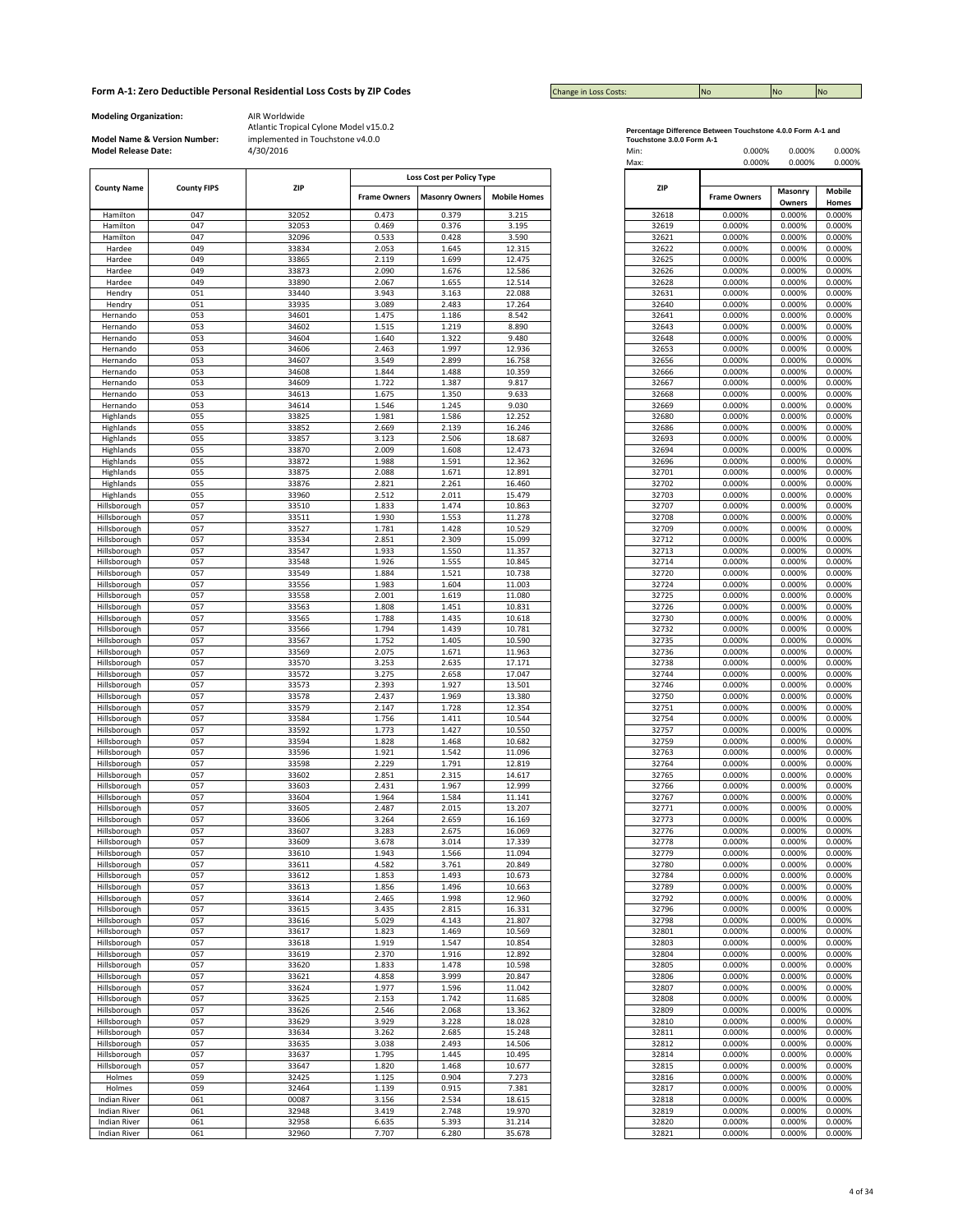| <b>Change in Loss Costs:</b> | <b>No</b> | <b>No</b> | <b>No</b> |
|------------------------------|-----------|-----------|-----------|

**Modeling Organization:** AIR Worldwide

**Model Name & Version Number:**

|                                                        |     |                     |                       | Loss Cost per Policy Type |            |                     |         |  |
|--------------------------------------------------------|-----|---------------------|-----------------------|---------------------------|------------|---------------------|---------|--|
| <b>ZIP</b><br><b>County Name</b><br><b>County FIPS</b> |     | <b>Frame Owners</b> | <b>Masonry Owners</b> | <b>Mobile Homes</b>       | <b>ZIP</b> | <b>Frame Owners</b> | Masonry |  |
|                                                        |     |                     |                       |                           |            |                     |         |  |
| <b>Indian River</b>                                    | 061 | 32962               | 7.397                 | 6.024                     | 34.866     | 32822               | 0.000%  |  |
| <b>Indian River</b>                                    | 061 | 32963               | 11.494                | 9.501                     | 47.350     | 32824               | 0.000%  |  |
| <b>Indian River</b>                                    | 061 | 32966               | 4.102                 | 3.302                     | 22.941     | 32825               | 0.000%  |  |
| <b>Indian River</b>                                    | 061 | 32967               | 5.167                 | 4.178                     | 26.719     | 32826               | 0.000%  |  |
| <b>Indian River</b>                                    | 061 | 32968               | 5.004                 | 4.037                     | 26.640     | 32827               | 0.000%  |  |
| Jackson                                                | 063 | 32420               | 1.297                 | 1.043                     | 8.182      | 32828               | 0.000%  |  |
| Jackson                                                | 063 | 32423               | 0.847                 | 0.681                     | 5.494      | 32829               | 0.000%  |  |
| Jackson                                                | 063 | 32426               | 0.950                 | 0.763                     | 6.105      | 32830               | 0.000%  |  |
| Jackson                                                | 063 | 32431               | 1.072                 | 0.861                     | 6.994      | 32831               | 0.000%  |  |
|                                                        |     |                     |                       |                           |            |                     |         |  |
| Jackson                                                | 063 | 32440               | 1.014                 | 0.814                     | 6.646      | 32832               | 0.000%  |  |
| Jackson                                                | 063 | 32442               | 1.004                 | 0.807                     | 6.332      | 32833               | 0.000%  |  |
| Jackson                                                | 063 | 32443               | 0.928                 | 0.746                     | 5.946      | 32835               | 0.000%  |  |
| Jackson                                                | 063 | 32445               | 0.847                 | 0.681                     | 5.505      | 32836               | 0.000%  |  |
| Jackson                                                | 063 | 32446               | 0.970                 | 0.779                     | 6.175      | 32837               | 0.000%  |  |
| Jackson                                                | 063 | 32448               | 1.029                 | 0.827                     | 6.698      | 32839               | 0.000%  |  |
| Jackson                                                | 063 | 32460               | 0.923                 | 0.742                     | 5.872      | 32901               | 0.000%  |  |
| Jefferson                                              | 065 | 32336               | 0.673                 | 0.541                     | 4.367      | 32903               | 0.000%  |  |
| Jefferson                                              | 065 | 32344               | 0.617                 | 0.496                     | 4.060      | 32904               | 0.000%  |  |
| Lafayette                                              | 067 | 32013               | 0.728                 | 0.585                     | 4.487      | 32905               | 0.000%  |  |
| Lafayette                                              | 067 | 32066               | 0.753                 | 0.605                     | 4.650      | 32907               | 0.000%  |  |
| Lake                                                   | 069 | 32102               | 1.151                 | 0.922                     | 7.424      | 32908               | 0.000%  |  |
|                                                        |     |                     |                       |                           |            |                     |         |  |
| Lake                                                   | 069 | 32159               | 1.385                 | 1.109                     | 8.698      | 32909               | 0.000%  |  |
| Lake                                                   | 069 | 32702               | 1.102                 | 0.882                     | 7.227      | 32920               | 0.000%  |  |
| Lake                                                   | 069 | 32726               | 1.698                 | 1.361                     | 10.490     | 32922               | 0.000%  |  |
| Lake                                                   | 069 | 32735               | 1.609                 | 1.289                     | 9.973      | 32925               | 0.000%  |  |
| Lake                                                   | 069 | 32736               | 1.288                 | 1.031                     | 8.301      | 32926               | 0.000%  |  |
| Lake                                                   | 069 | 32757               | 1.678                 | 1.344                     | 10.408     | 32927               | 0.000%  |  |
| Lake                                                   | 069 | 32767               | 1.109                 | 0.887                     | 7.286      | 32931               | 0.000%  |  |
| Lake                                                   | 069 | 32776               | 1.313                 | 1.051                     | 8.451      | 32934               | 0.000%  |  |
| Lake                                                   | 069 | 32778               | 1.856                 | 1.488                     | 11.303     | 32935               | 0.000%  |  |
| Lake                                                   | 069 | 32784               | 1.364                 | 1.092                     | 8.660      | 32937               | 0.000%  |  |
| Lake                                                   | 069 | 34705               | 2.028                 | 1.627                     | 12.166     | 32940               | 0.000%  |  |
|                                                        |     |                     |                       |                           |            |                     |         |  |
| Lake                                                   | 069 | 34711               | 1.867                 | 1.496                     | 11.435     | 32948               | 0.000%  |  |
| Lake                                                   | 069 | 34714               | 1.572                 | 1.259                     | 9.933      | 32949               | 0.000%  |  |
| Lake                                                   | 069 | 34715               | 1.970                 | 1.579                     | 11.964     | 32950               | 0.000%  |  |
| Lake                                                   | 069 | 34731               | 1.569                 | 1.257                     | 9.676      | 32951               | 0.000%  |  |
| Lake                                                   | 069 | 34736               | 1.611                 | 1.291                     | 9.977      | 32952               | 0.000%  |  |
| Lake                                                   | 069 | 34737               | 1.784                 | 1.430                     | 10.956     | 32953               | 0.000%  |  |
| Lake                                                   | 069 | 34748               | 1.706                 | 1.366                     | 10.474     | 32955               | 0.000%  |  |
| Lake                                                   | 069 | 34753               | 1.558                 | 1.248                     | 9.670      | 32958               | 0.000%  |  |
| Lake                                                   | 069 | 34756               | 2.101                 | 1.684                     | 12.684     | 32960               | 0.000%  |  |
| Lake                                                   | 069 | 34762               | 1.687                 | 1.351                     | 10.353     | 32962               | 0.000%  |  |
| Lake                                                   | 069 | 34788               | 1.859                 | 1.490                     | 11.299     | 32963               | 0.000%  |  |
|                                                        |     |                     |                       |                           |            |                     |         |  |
| Lake                                                   | 069 | 34797               | 1.683                 | 1.348                     | 10.421     | 32966               | 0.000%  |  |
| Lee                                                    | 071 | 33901               | 2.678                 | 2.153                     | 14.955     | 32967               | 0.000%  |  |
| Lee                                                    | 071 | 33903               | 2.587                 | 2.076                     | 14.687     | 32968               | 0.000%  |  |
| Lee                                                    | 071 | 33904               | 3.081                 | 2.482                     | 15.955     | 32976               | 0.000%  |  |
| Lee                                                    | 071 | 33905               | 2.644                 | 2.123                     | 15.058     | 33004               | 0.000%  |  |
| Lee                                                    | 071 | 33907               | 2.853                 | 2.297                     | 15.632     | 33009               | 0.000%  |  |
| Lee                                                    | 071 | 33908               | 4.624                 | 3.762                     | 21.778     | 33010               | 0.000%  |  |
| Lee                                                    | 071 | 33909               | 2.613                 | 2.097                     | 14.761     | 33012               | 0.000%  |  |
| Lee                                                    | 071 | 33912               | 2.947                 | 2.371                     | 16.147     | 33013               | 0.000%  |  |
| Lee                                                    | 071 | 33913               | 2.948                 | 2.371                     | 16.246     | 33014               | 0.000%  |  |
| Lee                                                    | 071 | 33914               | 3.686                 | 2.979                     | 18.121     | 33015               | 0.000%  |  |
|                                                        |     |                     |                       |                           |            |                     |         |  |
| Lee                                                    | 071 | 33916               | 2.673                 | 2.147                     | 15.005     | 33016               | 0.000%  |  |
| Lee                                                    | 071 | 33917               | 2.527                 | 2.027                     | 14.496     | 33018               | 0.000%  |  |
| Lee                                                    | 071 | 33919               | 3.073                 | 2.480                     | 16.452     | 33019               | 0.000%  |  |
| Lee                                                    | 071 | 33920               | 2.830                 | 2.272                     | 16.056     | 33020               | 0.000%  |  |
| Lee                                                    | 071 | 33921               | 8.420                 | 6.980                     | 34.582     | 33021               | 0.000%  |  |
| Lee                                                    | 071 | 33922               | 5.947                 | 4.844                     | 27.826     | 33023               | 0.000%  |  |
| Lee                                                    | 071 | 33924               | 8.909                 | 7.364                     | 36.392     | 33024               | 0.000%  |  |
| Lee                                                    | 071 | 33928               | 3.655                 | 2.950                     | 19.148     | 33025               | 0.000%  |  |
| Lee                                                    | 071 | 33931               | 7.162                 | 5.927                     | 28.719     | 33026               | 0.000%  |  |
| Lee                                                    | 071 | 33936               | 3.102                 | 2.495                     | 17.051     | 33027               | 0.000%  |  |
|                                                        |     |                     |                       |                           |            |                     |         |  |
| Lee                                                    | 071 | 33956               | 5.605                 | 4.579                     | 25.576     | 33028               | 0.000%  |  |
| Lee                                                    | 071 | 33957               | 9.972                 | 8.298                     | 38.017     | 33029               | 0.000%  |  |
| Lee                                                    | 071 | 33966               | 2.830                 | 2.275                     | 15.703     | 33030               | 0.000%  |  |
| Lee                                                    | 071 | 33967               | 3.443                 | 2.775                     | 18.205     | 33031               | 0.000%  |  |
| Lee                                                    | 071 | 33971               | 2.806                 | 2.255                     | 15.654     | 33032               | 0.000%  |  |
| Lee                                                    | 071 | 33972               | 3.058                 | 2.461                     | 16.878     | 33033               | 0.000%  |  |
| Lee                                                    | 071 | 33973               | 2.816                 | 2.263                     | 15.770     | 33034               | 0.000%  |  |
|                                                        | 071 | 33974               | 3.223                 | 2.593                     | 17.609     | 33035               | 0.000%  |  |
| Lee                                                    |     |                     |                       |                           |            |                     |         |  |
| Lee                                                    | 071 | 33976               | 2.935                 | 2.362                     | 16.323     | 33036               | 0.000%  |  |
| Lee                                                    | 071 | 33990               | 2.744                 | 2.203                     | 15.284     | 33037               | 0.000%  |  |
| Lee                                                    | 071 | 33991               | 3.138                 | 2.522                     | 16.935     | 33039               | 0.000%  |  |
| Lee                                                    | 071 | 33993               | 3.048                 | 2.447                     | 16.739     | 33040               | 0.000%  |  |
| Lee                                                    | 071 | 34134               | 6.832                 | 5.596                     | 29.407     | 33042               | 0.000%  |  |
| Lee                                                    | 071 | 34135               | 4.084                 | 3.301                     | 20.813     | 33043               | 0.000%  |  |
| Leon                                                   | 073 | 32301               | 0.827                 | 0.664                     | 5.133      | 33050               | 0.000%  |  |
|                                                        |     |                     |                       |                           |            |                     |         |  |
| Leon                                                   | 073 | 32303               | 0.835                 | 0.672                     | 5.177      | 33054               | 0.000%  |  |
| Leon                                                   | 073 | 32304               | 0.840                 | 0.675                     | 5.192      | 33055               | 0.000%  |  |
| Leon                                                   | 073 | 32305               | 0.880                 | 0.707                     | 5.356      | 33056               | 0.000%  |  |
| Leon                                                   | 073 | 32306               | 0.832                 | 0.669                     | 5.157      | 33060               | 0.000%  |  |

| Percentage Difference Between Touchstone 4.0.0 Form A-1 and |
|-------------------------------------------------------------|
| Touchstone 3.0.0 Form A-1                                   |

| <b>Model Release Date:</b> |                    | 4/30/2016      |                           |                       |                     |  | Min:<br>Max:   | 0.000%<br>0.000%    | 0.000%<br>0.000%  | 0.000%<br>0.000% |
|----------------------------|--------------------|----------------|---------------------------|-----------------------|---------------------|--|----------------|---------------------|-------------------|------------------|
|                            |                    |                | Loss Cost per Policy Type |                       |                     |  |                |                     |                   |                  |
| <b>County Name</b>         | <b>County FIPS</b> | ZIP            | <b>Frame Owners</b>       | <b>Masonry Owners</b> | <b>Mobile Homes</b> |  | <b>ZIP</b>     | <b>Frame Owners</b> | Masonry<br>Owners | Mobile<br>Homes  |
| <b>Indian River</b>        | 061                | 32962          | 7.397                     | 6.024                 | 34.866              |  | 32822          | 0.000%              | 0.000%            | 0.000%           |
| <b>Indian River</b>        | 061                | 32963          | 11.494                    | 9.501                 | 47.350              |  | 32824          | 0.000%              | 0.000%            | 0.000%           |
| <b>Indian River</b>        | 061                | 32966          | 4.102                     | 3.302                 | 22.941              |  | 32825          | 0.000%              | 0.000%            | 0.000%           |
| <b>Indian River</b>        | 061                | 32967          | 5.167                     | 4.178                 | 26.719              |  | 32826          | 0.000%              | 0.000%            | 0.000%           |
| <b>Indian River</b>        | 061                | 32968          | 5.004                     | 4.037                 | 26.640              |  | 32827          | 0.000%              | 0.000%            | 0.000%           |
| Jackson                    | 063                | 32420          | 1.297                     | 1.043                 | 8.182               |  | 32828          | 0.000%              | 0.000%            | 0.000%           |
| Jackson                    | 063                | 32423          | 0.847                     | 0.681                 | 5.494               |  | 32829          | 0.000%              | 0.000%            | 0.000%           |
| Jackson                    | 063                | 32426          | 0.950                     | 0.763                 | 6.105               |  | 32830          | 0.000%              | 0.000%            | 0.000%           |
| Jackson                    | 063                | 32431<br>32440 | 1.072                     | 0.861                 | 6.994               |  | 32831          | 0.000%              | 0.000%<br>0.000%  | 0.000%           |
| Jackson<br>Jackson         | 063<br>063         | 32442          | 1.014<br>1.004            | 0.814<br>0.807        | 6.646<br>6.332      |  | 32832<br>32833 | 0.000%<br>0.000%    | 0.000%            | 0.000%<br>0.000% |
| Jackson                    | 063                | 32443          | 0.928                     | 0.746                 | 5.946               |  | 32835          | 0.000%              | 0.000%            | 0.000%           |
| Jackson                    | 063                | 32445          | 0.847                     | 0.681                 | 5.505               |  | 32836          | 0.000%              | 0.000%            | 0.000%           |
| Jackson                    | 063                | 32446          | 0.970                     | 0.779                 | 6.175               |  | 32837          | 0.000%              | 0.000%            | 0.000%           |
| Jackson                    | 063                | 32448          | 1.029                     | 0.827                 | 6.698               |  | 32839          | 0.000%              | 0.000%            | 0.000%           |
| Jackson                    | 063                | 32460          | 0.923                     | 0.742                 | 5.872               |  | 32901          | 0.000%              | 0.000%            | 0.000%           |
| Jefferson                  | 065                | 32336          | 0.673                     | 0.541                 | 4.367               |  | 32903          | 0.000%              | 0.000%            | 0.000%           |
| Jefferson                  | 065                | 32344          | 0.617                     | 0.496                 | 4.060               |  | 32904          | 0.000%              | 0.000%            | 0.000%           |
| Lafayette                  | 067                | 32013          | 0.728                     | 0.585                 | 4.487               |  | 32905          | 0.000%              | 0.000%            | 0.000%           |
| Lafayette                  | 067                | 32066          | 0.753                     | 0.605                 | 4.650               |  | 32907          | 0.000%              | 0.000%            | 0.000%           |
| Lake                       | 069                | 32102          | 1.151                     | 0.922                 | 7.424               |  | 32908          | 0.000%              | 0.000%            | 0.000%           |
| Lake                       | 069                | 32159          | 1.385                     | 1.109                 | 8.698               |  | 32909          | 0.000%              | 0.000%            | 0.000%           |
| Lake                       | 069                | 32702          | 1.102                     | 0.882                 | 7.227<br>10.490     |  | 32920<br>32922 | 0.000%              | 0.000%<br>0.000%  | 0.000%           |
| Lake<br>Lake               | 069<br>069         | 32726<br>32735 | 1.698<br>1.609            | 1.361<br>1.289        | 9.973               |  | 32925          | 0.000%<br>0.000%    | 0.000%            | 0.000%<br>0.000% |
| Lake                       | 069                | 32736          | 1.288                     | 1.031                 | 8.301               |  | 32926          | 0.000%              | 0.000%            | 0.000%           |
| Lake                       | 069                | 32757          | 1.678                     | 1.344                 | 10.408              |  | 32927          | 0.000%              | 0.000%            | 0.000%           |
| Lake                       | 069                | 32767          | 1.109                     | 0.887                 | 7.286               |  | 32931          | 0.000%              | 0.000%            | 0.000%           |
| Lake                       | 069                | 32776          | 1.313                     | 1.051                 | 8.451               |  | 32934          | 0.000%              | 0.000%            | 0.000%           |
| Lake                       | 069                | 32778          | 1.856                     | 1.488                 | 11.303              |  | 32935          | 0.000%              | 0.000%            | 0.000%           |
| Lake                       | 069                | 32784          | 1.364                     | 1.092                 | 8.660               |  | 32937          | 0.000%              | 0.000%            | 0.000%           |
| Lake                       | 069                | 34705          | 2.028                     | 1.627                 | 12.166              |  | 32940          | 0.000%              | 0.000%            | 0.000%           |
| Lake                       | 069                | 34711          | 1.867                     | 1.496                 | 11.435              |  | 32948          | 0.000%              | 0.000%            | 0.000%           |
| Lake                       | 069                | 34714          | 1.572                     | 1.259                 | 9.933               |  | 32949          | 0.000%              | 0.000%            | 0.000%           |
| Lake                       | 069                | 34715          | 1.970                     | 1.579                 | 11.964              |  | 32950          | 0.000%              | 0.000%            | 0.000%           |
| Lake                       | 069                | 34731          | 1.569                     | 1.257                 | 9.676               |  | 32951          | 0.000%              | 0.000%            | 0.000%           |
| Lake                       | 069                | 34736          | 1.611                     | 1.291                 | 9.977               |  | 32952          | 0.000%              | 0.000%            | 0.000%           |
| Lake<br>Lake               | 069<br>069         | 34737<br>34748 | 1.784<br>1.706            | 1.430<br>1.366        | 10.956<br>10.474    |  | 32953<br>32955 | 0.000%<br>0.000%    | 0.000%<br>0.000%  | 0.000%<br>0.000% |
| Lake                       | 069                | 34753          | 1.558                     | 1.248                 | 9.670               |  | 32958          | 0.000%              | 0.000%            | 0.000%           |
| Lake                       | 069                | 34756          | 2.101                     | 1.684                 | 12.684              |  | 32960          | 0.000%              | 0.000%            | 0.000%           |
| Lake                       | 069                | 34762          | 1.687                     | 1.351                 | 10.353              |  | 32962          | 0.000%              | 0.000%            | 0.000%           |
| Lake                       | 069                | 34788          | 1.859                     | 1.490                 | 11.299              |  | 32963          | 0.000%              | 0.000%            | 0.000%           |
| Lake                       | 069                | 34797          | 1.683                     | 1.348                 | 10.421              |  | 32966          | 0.000%              | 0.000%            | 0.000%           |
| Lee                        | 071                | 33901          | 2.678                     | 2.153                 | 14.955              |  | 32967          | 0.000%              | 0.000%            | 0.000%           |
| Lee                        | 071                | 33903          | 2.587                     | 2.076                 | 14.687              |  | 32968          | 0.000%              | 0.000%            | 0.000%           |
| Lee                        | 071                | 33904          | 3.081                     | 2.482                 | 15.955              |  | 32976          | 0.000%              | 0.000%            | 0.000%           |
| Lee                        | 071                | 33905          | 2.644                     | 2.123                 | 15.058              |  | 33004          | 0.000%              | 0.000%            | 0.000%           |
| Lee                        | 071                | 33907          | 2.853                     | 2.297                 | 15.632              |  | 33009          | 0.000%              | 0.000%            | 0.000%           |
| Lee                        | 071                | 33908          | 4.624                     | 3.762                 | 21.778              |  | 33010          | 0.000%              | 0.000%            | 0.000%           |
| Lee                        | 071<br>071         | 33909<br>33912 | 2.613<br>2.947            | 2.097<br>2.371        | 14.761<br>16.147    |  | 33012<br>33013 | 0.000%<br>0.000%    | 0.000%            | 0.000%<br>0.000% |
| Lee<br>Lee                 | 071                | 33913          | 2.948                     | 2.371                 | 16.246              |  | 33014          | 0.000%              | 0.000%<br>0.000%  | 0.000%           |
| Lee                        | 071                | 33914          | 3.686                     | 2.979                 | 18.121              |  | 33015          | 0.000%              | 0.000%            | 0.000%           |
| Lee                        | 071                | 33916          | 2.673                     | 2.147                 | 15.005              |  | 33016          | 0.000%              | 0.000%            | 0.000%           |
| Lee                        | 071                | 33917          | 2.527                     | 2.027                 | 14.496              |  | 33018          | 0.000%              | 0.000%            | 0.000%           |
| Lee                        | 071                | 33919          | 3.073                     | 2.480                 | 16.452              |  | 33019          | 0.000%              | 0.000%            | 0.000%           |
| Lee                        | 071                | 33920          | 2.830                     | 2.272                 | 16.056              |  | 33020          | 0.000%              | 0.000%            | 0.000%           |
| Lee                        | 071                | 33921          | 8.420                     | 6.980                 | 34.582              |  | 33021          | 0.000%              | 0.000%            | 0.000%           |
| Lee                        | 071                | 33922          | 5.947                     | 4.844                 | 27.826              |  | 33023          | 0.000%              | 0.000%            | 0.000%           |
| Lee                        | 071                | 33924          | 8.909                     | 7.364                 | 36.392              |  | 33024          | 0.000%              | 0.000%            | 0.000%           |
| Lee                        | 071                | 33928          | 3.655                     | 2.950                 | 19.148              |  | 33025          | 0.000%              | 0.000%            | 0.000%           |
| Lee<br>Lee                 | 071<br>071         | 33931<br>33936 | 7.162<br>3.102            | 5.927<br>2.495        | 28.719<br>17.051    |  | 33026<br>33027 | 0.000%<br>0.000%    | 0.000%<br>0.000%  | 0.000%           |
| Lee                        | 071                | 33956          | 5.605                     | 4.579                 | 25.576              |  | 33028          | 0.000%              | 0.000%            | 0.000%<br>0.000% |
| Lee                        | 071                | 33957          | 9.972                     | 8.298                 | 38.017              |  | 33029          | 0.000%              | 0.000%            | 0.000%           |
| Lee                        | 071                | 33966          | 2.830                     | 2.275                 | 15.703              |  | 33030          | 0.000%              | 0.000%            | 0.000%           |
| Lee                        | 071                | 33967          | 3.443                     | 2.775                 | 18.205              |  | 33031          | 0.000%              | 0.000%            | 0.000%           |
| Lee                        | 071                | 33971          | 2.806                     | 2.255                 | 15.654              |  | 33032          | 0.000%              | 0.000%            | 0.000%           |
| Lee                        | 071                | 33972          | 3.058                     | 2.461                 | 16.878              |  | 33033          | 0.000%              | 0.000%            | 0.000%           |
| Lee                        | 071                | 33973          | 2.816                     | 2.263                 | 15.770              |  | 33034          | 0.000%              | 0.000%            | 0.000%           |
| Lee                        | 071                | 33974          | 3.223                     | 2.593                 | 17.609              |  | 33035          | 0.000%              | 0.000%            | 0.000%           |
| Lee                        | 071                | 33976          | 2.935                     | 2.362                 | 16.323              |  | 33036          | 0.000%              | 0.000%            | 0.000%           |
| Lee                        | 071                | 33990          | 2.744                     | 2.203                 | 15.284              |  | 33037          | 0.000%              | 0.000%            | 0.000%           |
| Lee                        | 071                | 33991          | 3.138                     | 2.522                 | 16.935              |  | 33039          | 0.000%              | 0.000%            | 0.000%           |
| Lee                        | 071                | 33993          | 3.048                     | 2.447                 | 16.739              |  | 33040          | 0.000%              | 0.000%            | 0.000%           |
| Lee                        | 071                | 34134          | 6.832                     | 5.596                 | 29.407              |  | 33042          | 0.000%              | 0.000%            | 0.000%           |
| Lee<br>Leon                | 071<br>073         | 34135<br>32301 | 4.084<br>0.827            | 3.301<br>0.664        | 20.813<br>5.133     |  | 33043<br>33050 | 0.000%<br>0.000%    | 0.000%<br>0.000%  | 0.000%<br>0.000% |
| Leon                       | 073                | 32303          | 0.835                     | 0.672                 | 5.177               |  | 33054          | 0.000%              | 0.000%            | 0.000%           |
| Leon                       | 073                | 32304          | 0.840                     | 0.675                 | 5.192               |  | 33055          | 0.000%              | 0.000%            | 0.000%           |
| Leon                       | 073                | 32305          | 0.880                     | 0.707                 | 5.356               |  | 33056          | 0.000%              | 0.000%            | 0.000%           |
| Leon                       | 073                | 32306          | 0.832                     | 0.669                 | 5.157               |  | 33060          | 0.000%              | 0.000%            | 0.000%           |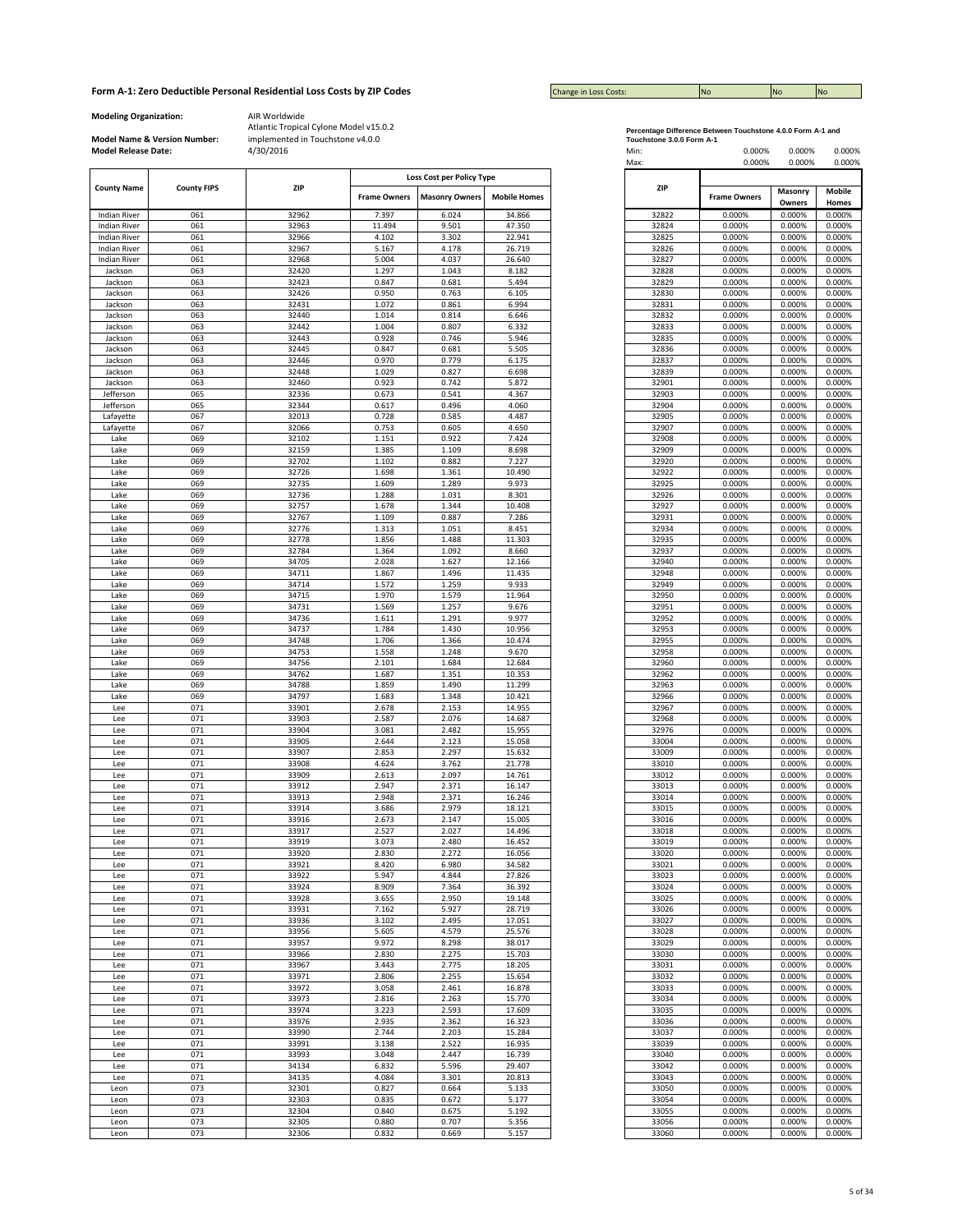| <b>Change in Loss Costs:</b> | <b>No</b> | <b>No</b> | <b>No</b> |
|------------------------------|-----------|-----------|-----------|

**Modeling Organization:** AIR Worldwide

**Model Name & Version Number:**

| ZIP<br><b>County Name</b><br><b>County FIPS</b> |            | Loss Cost per Policy Type |                       |                     |                  |            |                     |                  |                  |                  |
|-------------------------------------------------|------------|---------------------------|-----------------------|---------------------|------------------|------------|---------------------|------------------|------------------|------------------|
|                                                 |            | <b>Frame Owners</b>       | <b>Masonry Owners</b> | <b>Mobile Homes</b> |                  | <b>ZIP</b> | <b>Frame Owners</b> | Masonry          | Mobile           |                  |
|                                                 |            |                           |                       |                     |                  |            |                     |                  | Owners           | Homes            |
| Leon                                            | 073        | 32307                     | 0.836                 | 0.671               | 5.174            |            | 33062               | 0.000%           | 0.000%           | 0.000%           |
| Leon                                            | 073        | 32308                     | 0.797                 | 0.640               | 4.980            |            | 33063               | 0.000%           | 0.000%           | 0.000%           |
| Leon<br>Leon                                    | 073<br>073 | 32309<br>32310            | 0.724<br>0.886        | 0.582<br>0.712      | 4.597<br>5.417   |            | 33064<br>33065      | 0.000%<br>0.000% | 0.000%<br>0.000% | 0.000%<br>0.000% |
| Leon                                            | 073        | 32311                     | 0.808                 | 0.650               | 4.996            |            | 33066               | 0.000%           | 0.000%           | 0.000%           |
| Leon                                            | 073        | 32312                     | 0.739                 | 0.594               | 4.708            |            | 33067               | 0.000%           | 0.000%           | 0.000%           |
| Leon                                            | 073        | 32317                     | 0.758                 | 0.609               | 4.729            |            | 33068               | 0.000%           | 0.000%           | 0.000%           |
| Leon                                            | 073        | 32399                     | 0.828                 | 0.666               | 5.140            |            | 33069               | 0.000%           | 0.000%           | 0.000%           |
| Levy                                            | 075        | 32621                     | 1.010                 | 0.810               | 6.321            |            | 33070               | 0.000%           | 0.000%           | 0.000%           |
| Levy                                            | 075        | 32625                     | 3.407                 | 2.801               | 15.897           |            | 33071               | 0.000%           | 0.000%           | 0.000%           |
| Levy                                            | 075        | 32626                     | 1.007                 | 0.815               | 6.244            |            | 33073               | 0.000%           | 0.000%           | 0.000%           |
| Levy                                            | 075        | 32668                     | 1.200                 | 0.961               | 7.484            |            | 33076               | 0.000%           | 0.000%           | 0.000%           |
| Levy                                            | 075        | 32696                     | 1.039                 | 0.832               | 6.599            |            | 33109               | 0.000%           | 0.000%           | 0.000%           |
| Levy<br>Levy                                    | 075<br>075 | 34449<br>34498            | 1.192<br>2.506        | 0.956<br>2.041      | 7.478<br>12.673  |            | 33122<br>33125      | 0.000%<br>0.000% | 0.000%<br>0.000% | 0.000%<br>0.000% |
| Liberty                                         | 077        | 32321                     | 1.207                 | 0.971               | 7.487            |            | 33126               | 0.000%           | 0.000%           | 0.000%           |
| Liberty                                         | 077        | 32334                     | 1.164                 | 0.937               | 7.199            |            | 33127               | 0.000%           | 0.000%           | 0.000%           |
| Madison                                         | 079        | 32059                     | 0.543                 | 0.436               | 3.587            |            | 33128               | 0.000%           | 0.000%           | 0.000%           |
| Madison                                         | 079        | 32331                     | 0.595                 | 0.478               | 3.864            |            | 33129               | 0.000%           | 0.000%           | 0.000%           |
| Madison                                         | 079        | 32340                     | 0.554                 | 0.445               | 3.655            |            | 33130               | 0.000%           | 0.000%           | 0.000%           |
| Madison                                         | 079        | 32350                     | 0.495                 | 0.397               | 3.337            |            | 33131               | 0.000%           | 0.000%           | 0.000%           |
| Manatee                                         | 081        | 34201                     | 2.243                 | 1.804               | 12.423           |            | 33132               | 0.000%           | 0.000%           | 0.000%           |
| Manatee                                         | 081        | 34202                     | 2.164                 | 1.738               | 12.244           |            | 33133               | 0.000%           | 0.000%           | 0.000%           |
| Manatee                                         | 081        | 34203                     | 2.728                 | 2.204               | 14.219           |            | 33134               | 0.000%           | 0.000%           | 0.000%           |
| Manatee                                         | 081        | 34205                     | 3.727                 | 3.036               | 17.950           |            | 33135               | 0.000%           | 0.000%           | 0.000%<br>0.000% |
| Manatee<br>Manatee                              | 081<br>081 | 34207<br>34208            | 4.200<br>2.565        | 3.435<br>2.071      | 19.187<br>13.693 |            | 33136<br>33137      | 0.000%<br>0.000% | 0.000%<br>0.000% | 0.000%           |
| Manatee                                         | 081        | 34209                     | 5.189                 | 4.253               | 23.092           |            | 33138               | 0.000%           | 0.000%           | 0.000%           |
| Manatee                                         | 081        | 34210                     | 5.497                 | 4.539               | 23.512           |            | 33139               | 0.000%           | 0.000%           | 0.000%           |
| Manatee                                         | 081        | 34211                     | 2.198                 | 1.767               | 12.424           |            | 33140               | 0.000%           | 0.000%           | 0.000%           |
| Manatee                                         | 081        | 34212                     | 2.243                 | 1.805               | 12.534           |            | 33141               | 0.000%           | 0.000%           | 0.000%           |
| Manatee                                         | 081        | 34215                     | 7.656                 | 6.387               | 30.371           |            | 33142               | 0.000%           | 0.000%           | 0.000%           |
| Manatee                                         | 081        | 34217                     | 8.403                 | 6.992               | 33.222           |            | 33143               | 0.000%           | 0.000%           | 0.000%           |
| Manatee                                         | 081        | 34219                     | 2.322                 | 1.869               | 12.874           |            | 33144               | 0.000%           | 0.000%           | 0.000%           |
| Manatee                                         | 081        | 34221                     | 3.381                 | 2.742               | 16.948           |            | 33145               | 0.000%           | 0.000%           | 0.000%           |
| Manatee                                         | 081        | 34222                     | 2.464                 | 1.986               | 13.399           |            | 33146               | 0.000%           | 0.000%           | 0.000%           |
| Manatee<br>Manatee                              | 081<br>081 | 34243<br>34251            | 2.987<br>2.257        | 2.420<br>1.815      | 15.073<br>12.880 |            | 33147<br>33149      | 0.000%<br>0.000% | 0.000%<br>0.000% | 0.000%<br>0.000% |
| Marion                                          | 083        | 00045                     | 0.924                 | 0.739               | 6.163            |            | 33150               | 0.000%           | 0.000%           | 0.000%           |
| Marion                                          | 083        | 32113                     | 0.978                 | 0.785               | 6.181            |            | 33154               | 0.000%           | 0.000%           | 0.000%           |
| Marion                                          | 083        | 32134                     | 0.803                 | 0.643               | 5.325            |            | 33155               | 0.000%           | 0.000%           | 0.000%           |
| Marion                                          | 083        | 32179                     | 1.050                 | 0.840               | 6.809            |            | 33156               | 0.000%           | 0.000%           | 0.000%           |
| Marion                                          | 083        | 32195                     | 1.238                 | 0.991               | 7.895            |            | 33157               | 0.000%           | 0.000%           | 0.000%           |
| Marion                                          | 083        | 32617                     | 0.970                 | 0.778               | 6.132            |            | 33158               | 0.000%           | 0.000%           | 0.000%           |
| Marion                                          | 083        | 32667                     | 0.872                 | 0.699               | 5.618            |            | 33160               | 0.000%           | 0.000%           | 0.000%           |
| Marion                                          | 083        | 32686                     | 1.017                 | 0.816               | 6.377            |            | 33161               | 0.000%           | 0.000%           | 0.000%           |
| Marion<br>Marion                                | 083<br>083 | 34420<br>34431            | 1.227<br>1.241        | 0.985<br>0.996      | 7.615<br>7.457   |            | 33162<br>33165      | 0.000%<br>0.000% | 0.000%<br>0.000% | 0.000%<br>0.000% |
| Marion                                          | 083        | 34432                     | 1.240                 | 0.995               | 7.418            |            | 33166               | 0.000%           | 0.000%           | 0.000%           |
| Marion                                          | 083        | 34470                     | 1.056                 | 0.848               | 6.572            |            | 33167               | 0.000%           | 0.000%           | 0.000%           |
| Marion                                          | 083        | 34471                     | 1.126                 | 0.905               | 6.934            |            | 33168               | 0.000%           | 0.000%           | 0.000%           |
| Marion                                          | 083        | 34472                     | 1.072                 | 0.861               | 6.725            |            | 33169               | 0.000%           | 0.000%           | 0.000%           |
| Marion                                          | 083        | 34473                     | 1.261                 | 1.012               | 7.610            |            | 33170               | 0.000%           | 0.000%           | 0.000%           |
| Marion                                          | 083        | 34474                     | 1.183                 | 0.950               | 7.194            |            | 33172               | 0.000%           | 0.000%           | 0.000%           |
| Marion                                          | 083        | 34475                     | 1.128                 | 0.906               | 6.943            |            | 33173               | 0.000%           | 0.000%           | 0.000%           |
| Marion                                          | 083        | 34476                     | 1.219                 | 0.979               | 7.354            |            | 33174               | 0.000%           | 0.000%           | 0.000%           |
| Marion                                          | 083        | 34479                     | 1.046                 | 0.841               | 6.501            |            | 33175               | 0.000%           | 0.000%           | 0.000%           |
| Marion                                          | 083        | 34480<br>34481            | 1.121                 | 0.900<br>0.986      | 6.953<br>7.410   |            | 33176<br>33177      | 0.000%           | 0.000%           | 0.000%           |
| Marion<br>Marion                                | 083<br>083 | 34482                     | 1.228<br>1.113        | 0.893               | 6.869            |            | 33178               | 0.000%<br>0.000% | 0.000%<br>0.000% | 0.000%<br>0.000% |
| Marion                                          | 083        | 34488                     | 0.896                 | 0.717               | 5.879            |            | 33179               | 0.000%           | 0.000%           | 0.000%           |
| Marion                                          | 083        | 34491                     | 1.280                 | 1.028               | 7.971            |            | 33180               | 0.000%           | 0.000%           | 0.000%           |
| Martin                                          | 085        | 33455                     | 11.783                | 9.680               | 47.770           |            | 33181               | 0.000%           | 0.000%           | 0.000%           |
| Martin                                          | 085        | 34956                     | 4.487                 | 3.609               | 24.922           |            | 33182               | 0.000%           | 0.000%           | 0.000%           |
| Martin                                          | 085        | 34957                     | 11.305                | 9.299               | 46.011           |            | 33183               | 0.000%           | 0.000%           | 0.000%           |
| Martin                                          | 085        | 34990                     | 5.025                 | 4.052               | 26.575           |            | 33184               | 0.000%           | 0.000%           | 0.000%           |
| Martin                                          | 085        | 34994                     | 7.266                 | 5.909               | 34.030           |            | 33185               | 0.000%           | 0.000%           | 0.000%           |
| Martin                                          | 085        | 34996                     | 11.323                | 9.313               | 46.003           |            | 33186               | 0.000%           | 0.000%           | 0.000%           |
| Martin                                          | 085        | 34997                     | 7.563                 | 6.147               | 35.313           |            | 33187               | 0.000%           | 0.000%           | 0.000%           |
| Miami-Dade                                      | 086<br>086 | 00043<br>33010            | 4.414<br>4.370        | 3.549<br>3.511      | 27.299<br>27.102 |            | 33189<br>33190      | 0.000%<br>0.000% | 0.000%<br>0.000% | 0.000%<br>0.000% |
| Miami-Dade<br>Miami-Dade                        | 086        | 33012                     | 4.262                 | 3.423               | 26.649           |            | 33193               | 0.000%           | 0.000%           | 0.000%           |
| Miami-Dade                                      | 086        | 33013                     | 4.312                 | 3.463               | 26.852           |            | 33194               | 0.000%           | 0.000%           | 0.000%           |
| Miami-Dade                                      | 086        | 33014                     | 4.250                 | 3.414               | 26.622           |            | 33196               | 0.000%           | 0.000%           | 0.000%           |
| Miami-Dade                                      | 086        | 33015                     | 4.258                 | 3.420               | 26.667           |            | 33199               | 0.000%           | 0.000%           | 0.000%           |
| Miami-Dade                                      | 086        | 33016                     | 4.310                 | 3.463               | 26.891           |            | 33301               | 0.000%           | 0.000%           | 0.000%           |
| Miami-Dade                                      | 086        | 33018                     | 4.309                 | 3.462               | 26.885           |            | 33304               | 0.000%           | 0.000%           | 0.000%           |
| Miami-Dade                                      | 086        | 33030                     | 5.551                 | 4.479               | 31.608           |            | 33305               | 0.000%           | 0.000%           | 0.000%           |
| Miami-Dade                                      | 086        | 33031                     | 5.379                 | 4.335               | 31.121           |            | 33306               | 0.000%           | 0.000%           | 0.000%           |
| Miami-Dade                                      | 086        | 33032                     | 7.070                 | 5.730               | 37.049           |            | 33308               | 0.000%           | 0.000%           | 0.000%           |
| Miami-Dade                                      | 086        | 33033                     | 5.846                 | 4.721               | 32.845           |            | 33309               | 0.000%           | 0.000%           | 0.000%           |
| Miami-Dade                                      | 086        | 33034                     | 5.537                 | 4.469               | 31.326           |            | 33311               | 0.000%           | 0.000%           | 0.000%           |
| Miami-Dade                                      | 086        | 33035                     | 5.735                 | 4.630               | 32.271           |            | 33312               | 0.000%           | 0.000%           | 0.000%           |

| Percentage Difference Between Touchstone 4.0.0 Form A-1 and |
|-------------------------------------------------------------|
| Touchstone 3.0.0 Form A-1                                   |

| Model Release Date:      |                    | implemented in Touchstone v+.0.0<br>4/30/2016 |                     |                           |                     | <b>BUDING J.V.V I VIIII A</b> -<br>Min:<br>Max: | 0.000%<br>0.000%    | 0.000%<br>0.000%  | 0.000%<br>0.000% |
|--------------------------|--------------------|-----------------------------------------------|---------------------|---------------------------|---------------------|-------------------------------------------------|---------------------|-------------------|------------------|
|                          |                    | ZIP                                           |                     | Loss Cost per Policy Type |                     | ZIP                                             |                     |                   |                  |
| <b>County Name</b>       | <b>County FIPS</b> |                                               | <b>Frame Owners</b> | <b>Masonry Owners</b>     | <b>Mobile Homes</b> |                                                 | <b>Frame Owners</b> | Masonry<br>Owners | Mobile<br>Homes  |
| Leon                     | 073                | 32307                                         | 0.836               | 0.671                     | 5.174               | 33062                                           | 0.000%              | 0.000%            | 0.000%           |
| Leon                     | 073                | 32308                                         | 0.797               | 0.640                     | 4.980               | 33063                                           | 0.000%              | 0.000%            | 0.000%           |
| Leon                     | 073                | 32309                                         | 0.724               | 0.582                     | 4.597               | 33064                                           | 0.000%              | 0.000%            | 0.000%           |
| Leon                     | 073                | 32310                                         | 0.886               | 0.712                     | 5.417               | 33065                                           | 0.000%              | 0.000%            | 0.000%           |
| Leon                     | 073                | 32311                                         | 0.808               | 0.650                     | 4.996               | 33066                                           | 0.000%              | 0.000%            | 0.000%           |
| Leon                     | 073                | 32312                                         | 0.739               | 0.594                     | 4.708               | 33067                                           | 0.000%              | 0.000%            | 0.000%           |
| Leon                     | 073                | 32317                                         | 0.758               | 0.609                     | 4.729               | 33068                                           | 0.000%              | 0.000%            | 0.000%           |
| Leon                     | 073                | 32399                                         | 0.828               | 0.666                     | 5.140               | 33069                                           | 0.000%              | 0.000%            | 0.000%           |
| Levy                     | 075                | 32621                                         | 1.010               | 0.810                     | 6.321               | 33070                                           | 0.000%              | 0.000%            | 0.000%           |
| Levy<br>Levy             | 075<br>075         | 32625<br>32626                                | 3.407<br>1.007      | 2.801<br>0.815            | 15.897<br>6.244     | 33071<br>33073                                  | 0.000%<br>0.000%    | 0.000%<br>0.000%  | 0.000%<br>0.000% |
| Levy                     | 075                | 32668                                         | 1.200               | 0.961                     | 7.484               | 33076                                           | 0.000%              | 0.000%            | 0.000%           |
| Levy                     | 075                | 32696                                         | 1.039               | 0.832                     | 6.599               | 33109                                           | 0.000%              | 0.000%            | 0.000%           |
| Levy                     | 075                | 34449                                         | 1.192               | 0.956                     | 7.478               | 33122                                           | 0.000%              | 0.000%            | 0.000%           |
| Levy                     | 075                | 34498                                         | 2.506               | 2.041                     | 12.673              | 33125                                           | 0.000%              | 0.000%            | 0.000%           |
| Liberty                  | 077                | 32321                                         | 1.207               | 0.971                     | 7.487               | 33126                                           | 0.000%              | 0.000%            | 0.000%           |
| Liberty                  | 077                | 32334                                         | 1.164               | 0.937                     | 7.199               | 33127                                           | 0.000%              | 0.000%            | 0.000%           |
| Madison                  | 079                | 32059                                         | 0.543               | 0.436                     | 3.587               | 33128                                           | 0.000%              | 0.000%            | 0.000%           |
| Madison                  | 079                | 32331                                         | 0.595               | 0.478                     | 3.864               | 33129                                           | 0.000%              | 0.000%            | 0.000%           |
| Madison                  | 079                | 32340                                         | 0.554               | 0.445                     | 3.655               | 33130                                           | 0.000%              | 0.000%            | 0.000%           |
| Madison                  | 079                | 32350                                         | 0.495               | 0.397                     | 3.337               | 33131                                           | 0.000%              | 0.000%            | 0.000%           |
| Manatee                  | 081                | 34201                                         | 2.243               | 1.804                     | 12.423              | 33132                                           | 0.000%              | 0.000%            | 0.000%           |
| Manatee                  | 081                | 34202                                         | 2.164               | 1.738                     | 12.244              | 33133                                           | 0.000%              | 0.000%            | 0.000%           |
| Manatee                  | 081                | 34203                                         | 2.728               | 2.204                     | 14.219              | 33134                                           | 0.000%              | 0.000%            | 0.000%           |
| Manatee                  | 081                | 34205                                         | 3.727               | 3.036                     | 17.950              | 33135                                           | 0.000%              | 0.000%            | 0.000%           |
| Manatee                  | 081                | 34207                                         | 4.200               | 3.435                     | 19.187              | 33136                                           | 0.000%              | 0.000%            | 0.000%           |
| Manatee                  | 081                | 34208                                         | 2.565               | 2.071                     | 13.693              | 33137                                           | 0.000%              | 0.000%            | 0.000%           |
| Manatee                  | 081                | 34209                                         | 5.189               | 4.253                     | 23.092              | 33138                                           | 0.000%              | 0.000%            | 0.000%           |
| Manatee                  | 081                | 34210                                         | 5.497               | 4.539                     | 23.512              | 33139                                           | 0.000%              | 0.000%            | 0.000%           |
| Manatee                  | 081<br>081         | 34211                                         | 2.198               | 1.767                     | 12.424<br>12.534    | 33140                                           | 0.000%              | 0.000%            | 0.000%           |
| Manatee                  |                    | 34212                                         | 2.243               | 1.805                     | 30.371              | 33141                                           | 0.000%              | 0.000%<br>0.000%  | 0.000%           |
| Manatee<br>Manatee       | 081<br>081         | 34215<br>34217                                | 7.656<br>8.403      | 6.387<br>6.992            | 33.222              | 33142<br>33143                                  | 0.000%<br>0.000%    | 0.000%            | 0.000%<br>0.000% |
| Manatee                  | 081                | 34219                                         | 2.322               | 1.869                     | 12.874              | 33144                                           | 0.000%              | 0.000%            | 0.000%           |
| Manatee                  | 081                | 34221                                         | 3.381               | 2.742                     | 16.948              | 33145                                           | 0.000%              | 0.000%            | 0.000%           |
| Manatee                  | 081                | 34222                                         | 2.464               | 1.986                     | 13.399              | 33146                                           | 0.000%              | 0.000%            | 0.000%           |
| Manatee                  | 081                | 34243                                         | 2.987               | 2.420                     | 15.073              | 33147                                           | 0.000%              | 0.000%            | 0.000%           |
| Manatee                  | 081                | 34251                                         | 2.257               | 1.815                     | 12.880              | 33149                                           | 0.000%              | 0.000%            | 0.000%           |
| Marion                   | 083                | 00045                                         | 0.924               | 0.739                     | 6.163               | 33150                                           | 0.000%              | 0.000%            | 0.000%           |
| Marion                   | 083                | 32113                                         | 0.978               | 0.785                     | 6.181               | 33154                                           | 0.000%              | 0.000%            | 0.000%           |
| Marion                   | 083                | 32134                                         | 0.803               | 0.643                     | 5.325               | 33155                                           | 0.000%              | 0.000%            | 0.000%           |
| Marion                   | 083                | 32179                                         | 1.050               | 0.840                     | 6.809               | 33156                                           | 0.000%              | 0.000%            | 0.000%           |
| Marion                   | 083                | 32195                                         | 1.238               | 0.991                     | 7.895               | 33157                                           | 0.000%              | 0.000%            | 0.000%           |
| Marion                   | 083                | 32617                                         | 0.970               | 0.778                     | 6.132               | 33158                                           | 0.000%              | 0.000%            | 0.000%           |
| Marion                   | 083                | 32667                                         | 0.872               | 0.699                     | 5.618               | 33160                                           | 0.000%              | 0.000%            | 0.000%           |
| Marion                   | 083                | 32686                                         | 1.017               | 0.816                     | 6.377               | 33161                                           | 0.000%              | 0.000%            | 0.000%           |
| Marion                   | 083                | 34420                                         | 1.227               | 0.985                     | 7.615               | 33162                                           | 0.000%              | 0.000%            | 0.000%           |
| Marion                   | 083                | 34431                                         | 1.241               | 0.996                     | 7.457               | 33165                                           | 0.000%              | 0.000%            | 0.000%           |
| Marion                   | 083                | 34432                                         | 1.240               | 0.995                     | 7.418               | 33166                                           | 0.000%              | 0.000%            | 0.000%           |
| Marion                   | 083                | 34470                                         | 1.056               | 0.848                     | 6.572               | 33167                                           | 0.000%              | 0.000%            | 0.000%           |
| Marion                   | 083                | 34471                                         | 1.126               | 0.905                     | 6.934               | 33168                                           | 0.000%              | 0.000%            | 0.000%           |
| Marion                   | 083                | 34472                                         | 1.072               | 0.861                     | 6.725               | 33169                                           | 0.000%              | 0.000%            | 0.000%           |
| Marion                   | 083                | 34473                                         | 1.261               | 1.012                     | 7.610<br>7.194      | 33170                                           | 0.000%              | 0.000%            | 0.000%           |
| Marion                   | 083                | 34474                                         | 1.183               | 0.950                     |                     | 33172                                           | 0.000%              | 0.000%            | 0.000%           |
| Marion<br>Marion         | 083<br>083         | 34475<br>34476                                | 1.128<br>1.219      | 0.906<br>0.979            | 6.943<br>7.354      | 33173<br>33174                                  | 0.000%<br>0.000%    | 0.000%<br>0.000%  | 0.000%<br>0.000% |
| Marion                   | 083                | 34479                                         | 1.046               | 0.841                     | 6.501               | 33175                                           | 0.000%              | 0.000%            | 0.000%           |
| Marion                   | 083                | 34480                                         | 1.121               | 0.900                     | 6.953               | 33176                                           | 0.000%              | 0.000%            | 0.000%           |
| Marion                   | 083                | 34481                                         | 1.228               | 0.986                     | 7.410               | 33177                                           | 0.000%              | 0.000%            | 0.000%           |
| Marion                   | 083                | 34482                                         | 1.113               | 0.893                     | 6.869               | 33178                                           | 0.000%              | 0.000%            | 0.000%           |
| Marion                   | 083                | 34488                                         | 0.896               | 0.717                     | 5.879               | 33179                                           | 0.000%              | 0.000%            | 0.000%           |
| Marion                   | 083                | 34491                                         | 1.280               | 1.028                     | 7.971               | 33180                                           | 0.000%              | 0.000%            | 0.000%           |
| Martin                   | 085                | 33455                                         | 11.783              | 9.680                     | 47.770              | 33181                                           | 0.000%              | 0.000%            | 0.000%           |
| Martin                   | 085                | 34956                                         | 4.487               | 3.609                     | 24.922              | 33182                                           | 0.000%              | 0.000%            | 0.000%           |
| Martin                   | 085                | 34957                                         | 11.305              | 9.299                     | 46.011              | 33183                                           | 0.000%              | 0.000%            | 0.000%           |
| Martin                   | 085                | 34990                                         | 5.025               | 4.052                     | 26.575              | 33184                                           | 0.000%              | 0.000%            | 0.000%           |
| Martin                   | 085                | 34994                                         | 7.266               | 5.909                     | 34.030              | 33185                                           | 0.000%              | 0.000%            | 0.000%           |
| Martin                   | 085                | 34996                                         | 11.323              | 9.313                     | 46.003              | 33186                                           | 0.000%              | 0.000%            | 0.000%           |
| Martin                   | 085                | 34997                                         | 7.563               | 6.147                     | 35.313              | 33187                                           | 0.000%              | 0.000%            | 0.000%           |
| Miami-Dade               | 086                | 00043                                         | 4.414               | 3.549                     | 27.299              | 33189                                           | 0.000%              | 0.000%            | 0.000%           |
| Miami-Dade               | 086                | 33010                                         | 4.370               | 3.511                     | 27.102              | 33190                                           | 0.000%              | 0.000%            | 0.000%           |
| Miami-Dade               | 086                | 33012                                         | 4.262               | 3.423                     | 26.649              | 33193                                           | 0.000%              | 0.000%            | 0.000%           |
| Miami-Dade               | 086                | 33013                                         | 4.312               | 3.463                     | 26.852              | 33194                                           | 0.000%              | 0.000%            | 0.000%           |
| Miami-Dade               | 086                | 33014                                         | 4.250               | 3.414                     | 26.622              | 33196                                           | 0.000%              | 0.000%            | 0.000%           |
| Miami-Dade               | 086                | 33015                                         | 4.258               | 3.420                     | 26.667              | 33199                                           | 0.000%              | 0.000%            | 0.000%           |
| Miami-Dade               | 086                | 33016                                         | 4.310               | 3.463                     | 26.891              | 33301                                           | 0.000%              | 0.000%            | 0.000%           |
| Miami-Dade               | 086                | 33018                                         | 4.309               | 3.462                     | 26.885              | 33304                                           | 0.000%              | 0.000%            | 0.000%           |
| Miami-Dade               | 086                | 33030                                         | 5.551               | 4.479                     | 31.608              | 33305                                           | 0.000%              | 0.000%            | 0.000%           |
| Miami-Dade<br>Miami-Dade | 086<br>086         | 33031<br>33032                                | 5.379<br>7.070      | 4.335<br>5.730            | 31.121<br>37.049    | 33306<br>33308                                  | 0.000%<br>0.000%    | 0.000%<br>0.000%  | 0.000%<br>0.000% |
| Miami-Dade               | 086                | 33033                                         | 5.846               | 4.721                     | 32.845              | 33309                                           | 0.000%              | 0.000%            | 0.000%           |
| Miami-Dade               | 086                | 33034                                         | 5.537               | 4.469                     | 31.326              | 33311                                           | 0.000%              | 0.000%            | 0.000%           |
| Miami-Dade               | 086                | 33035                                         | 5.735               | 4.630                     | 32.271              | 33312                                           | 0.000%              | 0.000%            | 0.000%           |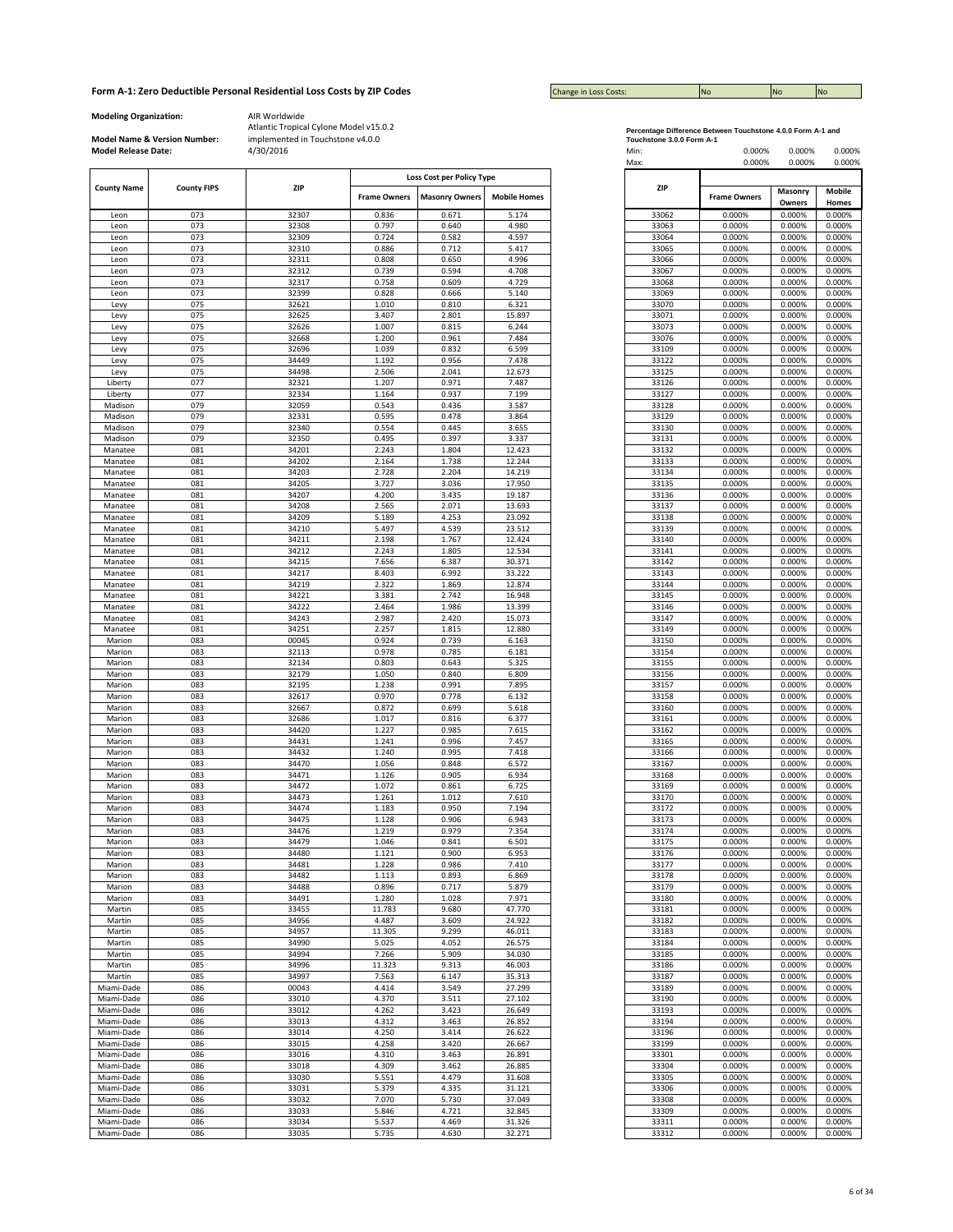| <b>Change in Loss Costs:</b> | <b>No</b> | <b>No</b> | <b>INO</b> |
|------------------------------|-----------|-----------|------------|

**Modeling Organization:** AIR Worldwide

**Model Name & Version Number:**

|                    |                           |       |                     | Loss Cost per Policy Type |                     |       |                     |                   |                 |
|--------------------|---------------------------|-------|---------------------|---------------------------|---------------------|-------|---------------------|-------------------|-----------------|
| <b>County Name</b> | ZIP<br><b>County FIPS</b> |       | <b>Frame Owners</b> | <b>Masonry Owners</b>     | <b>Mobile Homes</b> | ZIP   | <b>Frame Owners</b> | Masonry<br>Owners | Mobile<br>Homes |
| Miami-Dade         | 086                       | 33039 | 7.949               | 6.469                     | 39.518              | 33313 | 0.000%              | 0.000%            | 0.000%          |
| Miami-Dade         | 086                       | 33054 | 4.420               | 3.549                     | 27.307              | 33314 | 0.000%              | 0.000%            | 0.000%          |
|                    | 086                       |       | 4.206               | 3.377                     | 26.391              |       | 0.000%              | 0.000%            |                 |
| Miami-Dade         |                           | 33055 |                     |                           |                     | 33315 |                     |                   | 0.000%          |
| Miami-Dade         | 086                       | 33056 | 4.304               | 3.457                     | 26.829              | 33316 | 0.000%              | 0.000%            | 0.000%          |
| Miami-Dade         | 086                       | 33109 | 17.184              | 14.290                    | 67.471              | 33317 | 0.000%              | 0.000%            | 0.000%          |
| Miami-Dade         | 086                       | 33122 | 4.286               | 3.440                     | 26.843              | 33319 | 0.000%              | 0.000%            | 0.000%          |
| Miami-Dade         | 086                       | 33125 | 7.089               | 5.739                     | 37.848              | 33321 | 0.000%              | 0.000%            | 0.000%          |
| Miami-Dade         | 086                       | 33126 | 4.916               | 3.954                     | 29.536              | 33322 | 0.000%              | 0.000%            | 0.000%          |
| Miami-Dade         | 086                       | 33127 | 7.412               | 6.012                     | 38.862              | 33323 | 0.000%              | 0.000%            | 0.000%          |
| Miami-Dade         | 086                       | 33128 | 8.935               | 7.277                     | 43.741              | 33324 | 0.000%              | 0.000%            | 0.000%          |
| Miami-Dade         | 086                       | 33129 | 10.678              | 8.728                     | 49.679              | 33325 | 0.000%              | 0.000%            | 0.000%          |
| Miami-Dade         | 086                       | 33130 | 9.815               | 8.005                     | 47.061              | 33326 | 0.000%              | 0.000%            | 0.000%          |
| Miami-Dade         | 086                       | 33131 | 11.431              | 9.381                     | 51.220              | 33327 | 0.000%              | 0.000%            | 0.000%          |
| Miami-Dade         | 086                       | 33132 | 10.260              | 8.395                     | 47.747              | 33328 | 0.000%              | 0.000%            | 0.000%          |
| Miami-Dade         | 086                       | 33133 | 9.172               | 7.472                     | 44.781              | 33330 | 0.000%              | 0.000%            | 0.000%          |
|                    | 086                       |       |                     |                           |                     |       | 0.000%              | 0.000%            | 0.000%          |
| Miami-Dade         |                           | 33134 | 6.526               | 5.276                     | 35.751              | 33331 |                     |                   |                 |
| Miami-Dade         | 086                       | 33135 | 8.004               | 6.497                     | 41.097              | 33332 | 0.000%              | 0.000%            | 0.000%          |
| Miami-Dade         | 086                       | 33136 | 8.883               | 7.230                     | 44.009              | 33334 | 0.000%              | 0.000%            | 0.000%          |
| Miami-Dade         | 086                       | 33137 | 8.788               | 7.166                     | 43.068              | 33351 | 0.000%              | 0.000%            | 0.000%          |
| Miami-Dade         | 086                       | 33138 | 8.057               | 6.555                     | 40.689              | 33401 | 0.000%              | 0.000%            | 0.000%          |
| Miami-Dade         | 086                       | 33139 | 16.278              | 13.524                    | 64.815              | 33403 | 0.000%              | 0.000%            | 0.000%          |
| Miami-Dade         | 086                       | 33140 | 16.148              | 13.419                    | 64.249              | 33404 | 0.000%              | 0.000%            | 0.000%          |
| Miami-Dade         | 086                       | 33141 | 14.514              | 12.027                    | 59.443              | 33405 | 0.000%              | 0.000%            | 0.000%          |
| Miami-Dade         | 086                       | 33142 | 6.057               | 4.889                     | 33.947              | 33406 | 0.000%              | 0.000%            | 0.000%          |
| Miami-Dade         | 086                       | 33143 | 7.990               | 6.497                     | 40.301              | 33407 | 0.000%              | 0.000%            | 0.000%          |
| Miami-Dade         | 086                       | 33144 | 4.885               | 3.928                     | 29.394              | 33408 | 0.000%              | 0.000%            | 0.000%          |
| Miami-Dade         | 086                       | 33145 | 8.375               | 6.805                     | 42.309              | 33409 | 0.000%              | 0.000%            | 0.000%          |
| Miami-Dade         | 086                       | 33146 | 8.330               | 6.793                     | 40.692              | 33410 | 0.000%              | 0.000%            | 0.000%          |
|                    |                           |       |                     |                           |                     |       |                     |                   |                 |
| Miami-Dade         | 086                       | 33147 | 5.121               | 4.123                     | 30.163              | 33411 | 0.000%              | 0.000%            | 0.000%          |
| Miami-Dade         | 086                       | 33149 | 19.164              | 16.003                    | 73.268              | 33412 | 0.000%              | 0.000%            | 0.000%          |
| Miami-Dade         | 086                       | 33150 | 6.307               | 5.101                     | 34.684              | 33413 | 0.000%              | 0.000%            | 0.000%          |
| Miami-Dade         | 086                       | 33154 | 14.903              | 12.347                    | 60.706              | 33414 | 0.000%              | 0.000%            | 0.000%          |
| Miami-Dade         | 086                       | 33155 | 5.594               | 4.509                     | 32.148              | 33415 | 0.000%              | 0.000%            | 0.000%          |
| Miami-Dade         | 086                       | 33156 | 9.551               | 7.799                     | 44.869              | 33417 | 0.000%              | 0.000%            | 0.000%          |
| Miami-Dade         | 086                       | 33157 | 8.972               | 7.312                     | 43.261              | 33418 | 0.000%              | 0.000%            | 0.000%          |
| Miami-Dade         | 086                       | 33158 | 10.711              | 8.839                     | 46.181              | 33426 | 0.000%              | 0.000%            | 0.000%          |
| Miami-Dade         | 086                       | 33160 | 14.121              | 11.696                    | 58.283              | 33428 | 0.000%              | 0.000%            | 0.000%          |
| Miami-Dade         | 086                       | 33161 | 7.914               | 6.437                     | 40.189              | 33430 | 0.000%              | 0.000%            | 0.000%          |
| Miami-Dade         | 086                       | 33162 | 8.397               | 6.846                     | 41.615              | 33431 | 0.000%              | 0.000%            | 0.000%          |
| Miami-Dade         | 086                       | 33165 | 4.506               | 3.621                     | 27.779              | 33432 | 0.000%              | 0.000%            | 0.000%          |
| Miami-Dade         | 086                       | 33166 | 4.332               | 3.479                     | 26.979              | 33433 | 0.000%              | 0.000%            | 0.000%          |
| Miami-Dade         | 086                       | 33167 | 5.043               | 4.061                     | 29.894              | 33434 | 0.000%              | 0.000%            | 0.000%          |
|                    | 086                       | 33168 | 5.842               | 4.716                     | 33.005              | 33435 | 0.000%              | 0.000%            | 0.000%          |
| Miami-Dade         |                           |       |                     |                           |                     |       |                     |                   |                 |
| Miami-Dade         | 086                       | 33169 | 5.125               | 4.127                     | 30.274              | 33436 | 0.000%              | 0.000%            | 0.000%          |
| Miami-Dade         | 086                       | 33170 | 6.661               | 5.386                     | 35.946              | 33437 | 0.000%              | 0.000%            | 0.000%          |
| Miami-Dade         | 086                       | 33172 | 4.304               | 3.455                     | 26.885              | 33438 | 0.000%              | 0.000%            | 0.000%          |
| Miami-Dade         | 086                       | 33173 | 4.879               | 3.924                     | 29.384              | 33440 | 0.000%              | 0.000%            | 0.000%          |
| Miami-Dade         | 086                       | 33174 | 4.353               | 3.494                     | 27.109              | 33441 | 0.000%              | 0.000%            | 0.000%          |
| Miami-Dade         | 086                       | 33175 | 4.562               | 3.667                     | 28.027              | 33442 | 0.000%              | 0.000%            | 0.000%          |
| Miami-Dade         | 086                       | 33176 | 5.903               | 4.763                     | 33.371              | 33444 | 0.000%              | 0.000%            | 0.000%          |
| Miami-Dade         | 086                       | 33177 | 5.507               | 4.435                     | 32.013              | 33445 | 0.000%              | 0.000%            | 0.000%          |
| Miami-Dade         | 086                       | 33178 | 4.251               | 3.412                     | 26.657              | 33446 | 0.000%              | 0.000%            | 0.000%          |
| Miami-Dade         | 086                       | 33179 | 7.572               | 6.157                     | 38.963              | 33449 | 0.000%              | 0.000%            | 0.000%          |
| Miami-Dade         | 086                       | 33180 | 13.284              | 10.994                    | 55.710              | 33455 | 0.000%              | 0.000%            | 0.000%          |
| Miami-Dade         | 086                       | 33181 | 10.883              | 8.948                     | 49.103              | 33458 | 0.000%              | 0.000%            | 0.000%          |
| Miami-Dade         | 086                       | 33182 | 4.366               | 3.506                     | 27.187              | 33460 | 0.000%              | 0.000%            | 0.000%          |
|                    |                           |       |                     |                           |                     |       |                     |                   |                 |
| Miami-Dade         | 086                       | 33183 | 4.708               | 3.787                     | 28.663              | 33461 | 0.000%              | 0.000%            | 0.000%          |
| Miami-Dade         | 086                       | 33184 | 4.457               | 3.579                     | 27.585              | 33462 | 0.000%              | 0.000%            | 0.000%          |
| Miami-Dade         | 086                       | 33185 | 4.661               | 3.747                     | 28.481              | 33463 | 0.000%              | 0.000%            | 0.000%          |
| Miami-Dade         | 086                       | 33186 | 4.919               | 3.957                     | 29.595              | 33467 | 0.000%              | 0.000%            | 0.000%          |
| Miami-Dade         | 086                       | 33187 | 5.002               | 4.024                     | 29.916              | 33469 | 0.000%              | 0.000%            | 0.000%          |
| Miami-Dade         | 086                       | 33189 | 10.938              | 9.002                     | 48.099              | 33470 | 0.000%              | 0.000%            | 0.000%          |
| Miami-Dade         | 086                       | 33190 | 11.039              | 9.135                     | 46.608              | 33471 | 0.000%              | 0.000%            | 0.000%          |
| Miami-Dade         | 086                       | 33193 | 4.753               | 3.823                     | 28.863              | 33472 | 0.000%              | 0.000%            | 0.000%          |
| Miami-Dade         | 086                       | 33194 | 4.588               | 3.685                     | 28.192              | 33473 | 0.000%              | 0.000%            | 0.000%          |
| Miami-Dade         | 086                       | 33196 | 4.850               | 3.902                     | 29.259              | 33476 | 0.000%              | 0.000%            | 0.000%          |
| Miami-Dade         | 086                       | 33199 | 4.381               | 3.518                     | 27.229              | 33477 | 0.000%              | 0.000%            | 0.000%          |
| Monroe             | 087                       | 00097 | 4.708               | 3.788                     | 25.106              | 33478 | 0.000%              | 0.000%            | 0.000%          |
| Monroe             | 087                       | 00098 | 7.204               | 5.846                     | 33.441              | 33480 | 0.000%              | 0.000%            | 0.000%          |
| Monroe             | 087                       | 33036 | 21.969              | 18.577                    | 71.660              | 33483 | 0.000%              | 0.000%            | 0.000%          |
|                    |                           |       |                     |                           |                     |       |                     |                   |                 |
| Monroe             | 087                       | 33037 | 20.808              | 17.592                    | 67.217              | 33484 | 0.000%              | 0.000%            | 0.000%          |
| Monroe             | 087                       | 33040 | 24.537              | 20.725                    | 78.254              | 33486 | 0.000%              | 0.000%            | 0.000%          |
| Monroe             | 087                       | 33042 | 19.485              | 16.368                    | 65.167              | 33487 | 0.000%              | 0.000%            | 0.000%          |
| Monroe             | 087                       | 33043 | 20.135              | 16.962                    | 66.135              | 33493 | 0.000%              | 0.000%            | 0.000%          |
| Monroe             | 087                       | 33050 | 23.104              | 19.597                    | 73.152              | 33496 | 0.000%              | 0.000%            | 0.000%          |
| Monroe             | 087                       | 33070 | 22.116              | 18.744                    | 71.576              | 33498 | 0.000%              | 0.000%            | 0.000%          |
| Nassau             | 089                       | 32009 | 0.545               | 0.438                     | 3.590               | 33510 | 0.000%              | 0.000%            | 0.000%          |
| Nassau             | 089                       | 32011 | 0.551               | 0.443                     | 3.695               | 33511 | 0.000%              | 0.000%            | 0.000%          |
| Nassau             | 089                       | 32034 | 1.701               | 1.390                     | 9.434               | 33513 | 0.000%              | 0.000%            | 0.000%          |
| Nassau             | 089                       | 32046 | 0.483               | 0.387                     | 3.268               | 33514 | 0.000%              | 0.000%            | 0.000%          |
| Nassau             | 089                       | 32097 | 0.707               | 0.572                     | 4.475               | 33523 | 0.000%              | 0.000%            | 0.000%          |
|                    |                           |       |                     |                           |                     |       |                     |                   |                 |
| Okaloosa           | 091                       | 32531 | 1.434               | 1.152                     | 9.347               | 33525 | 0.000%              | 0.000%            | 0.000%          |
| Okaloosa           | 091                       | 32536 | 1.659               | 1.334                     | 10.436              | 33527 | 0.000%              | 0.000%            | 0.000%          |

| Percentage Difference Between Touchstone 4.0.0 Form A-1 and |  |
|-------------------------------------------------------------|--|
| Toughoises 200 Farm Ad                                      |  |

| <b>Model Release Date:</b> | Model Name & Version Number: | implemented in Touchstone v4.0.0<br>4/30/2016 |                     |                                                    |                     | Touchstone 3.0.0 Form A-1<br>Min:<br>Max: | 0.000%<br>0.000%    | 0.000%<br>0.000% | 0.000%<br>0.000% |
|----------------------------|------------------------------|-----------------------------------------------|---------------------|----------------------------------------------------|---------------------|-------------------------------------------|---------------------|------------------|------------------|
| <b>County Name</b>         | <b>County FIPS</b>           | ZIP                                           | <b>Frame Owners</b> | Loss Cost per Policy Type<br><b>Masonry Owners</b> | <b>Mobile Homes</b> | ZIP                                       | <b>Frame Owners</b> | Masonry          | Mobile           |
| Miami-Dade                 | 086                          | 33039                                         | 7.949               | 6.469                                              | 39.518              | 33313                                     | 0.000%              | Owners<br>0.000% | Homes<br>0.000%  |
| Miami-Dade                 | 086                          | 33054                                         | 4.420               | 3.549                                              | 27.307              | 33314                                     | 0.000%              | 0.000%           | 0.000%           |
| Miami-Dade                 | 086                          | 33055                                         | 4.206               | 3.377                                              | 26.391              | 33315                                     | 0.000%              | 0.000%           | 0.000%           |
| Miami-Dade                 | 086                          | 33056                                         | 4.304               | 3.457                                              | 26.829              | 33316                                     | 0.000%              | 0.000%           | 0.000%           |
| Miami-Dade                 | 086                          | 33109                                         | 17.184              | 14.290                                             | 67.471              | 33317                                     | 0.000%              | 0.000%           | 0.000%           |
| Miami-Dade                 | 086                          | 33122                                         | 4.286               | 3.440                                              | 26.843              | 33319                                     | 0.000%              | 0.000%           | 0.000%           |
| Miami-Dade                 | 086                          | 33125                                         | 7.089               | 5.739                                              | 37.848              | 33321                                     | 0.000%              | 0.000%           | 0.000%           |
| Miami-Dade<br>Miami-Dade   | 086<br>086                   | 33126<br>33127                                | 4.916<br>7.412      | 3.954<br>6.012                                     | 29.536<br>38.862    | 33322<br>33323                            | 0.000%<br>0.000%    | 0.000%<br>0.000% | 0.000%<br>0.000% |
| Miami-Dade                 | 086                          | 33128                                         | 8.935               | 7.277                                              | 43.741              | 33324                                     | 0.000%              | 0.000%           | 0.000%           |
| Miami-Dade                 | 086                          | 33129                                         | 10.678              | 8.728                                              | 49.679              | 33325                                     | 0.000%              | 0.000%           | 0.000%           |
| Miami-Dade                 | 086                          | 33130                                         | 9.815               | 8.005                                              | 47.061              | 33326                                     | 0.000%              | 0.000%           | 0.000%           |
| Miami-Dade                 | 086                          | 33131                                         | 11.431              | 9.381                                              | 51.220              | 33327                                     | 0.000%              | 0.000%           | 0.000%           |
| Miami-Dade                 | 086                          | 33132                                         | 10.260              | 8.395                                              | 47.747              | 33328                                     | 0.000%              | 0.000%           | 0.000%           |
| Miami-Dade                 | 086                          | 33133                                         | 9.172               | 7.472                                              | 44.781              | 33330                                     | 0.000%              | 0.000%           | 0.000%           |
| Miami-Dade                 | 086                          | 33134                                         | 6.526               | 5.276                                              | 35.751              | 33331                                     | 0.000%              | 0.000%           | 0.000%           |
| Miami-Dade<br>Miami-Dade   | 086<br>086                   | 33135<br>33136                                | 8.004<br>8.883      | 6.497<br>7.230                                     | 41.097<br>44.009    | 33332<br>33334                            | 0.000%<br>0.000%    | 0.000%<br>0.000% | 0.000%<br>0.000% |
| Miami-Dade                 | 086                          | 33137                                         | 8.788               | 7.166                                              | 43.068              | 33351                                     | 0.000%              | 0.000%           | 0.000%           |
| Miami-Dade                 | 086                          | 33138                                         | 8.057               | 6.555                                              | 40.689              | 33401                                     | 0.000%              | 0.000%           | 0.000%           |
| Miami-Dade                 | 086                          | 33139                                         | 16.278              | 13.524                                             | 64.815              | 33403                                     | 0.000%              | 0.000%           | 0.000%           |
| Miami-Dade                 | 086                          | 33140                                         | 16.148              | 13.419                                             | 64.249              | 33404                                     | 0.000%              | 0.000%           | 0.000%           |
| Miami-Dade                 | 086                          | 33141                                         | 14.514              | 12.027                                             | 59.443              | 33405                                     | 0.000%              | 0.000%           | 0.000%           |
| Miami-Dade                 | 086                          | 33142                                         | 6.057               | 4.889                                              | 33.947              | 33406                                     | 0.000%              | 0.000%           | 0.000%           |
| Miami-Dade                 | 086                          | 33143                                         | 7.990               | 6.497                                              | 40.301              | 33407                                     | 0.000%              | 0.000%           | 0.000%           |
| Miami-Dade                 | 086                          | 33144                                         | 4.885               | 3.928                                              | 29.394              | 33408                                     | 0.000%              | 0.000%           | 0.000%           |
| Miami-Dade<br>Miami-Dade   | 086<br>086                   | 33145<br>33146                                | 8.375<br>8.330      | 6.805<br>6.793                                     | 42.309<br>40.692    | 33409<br>33410                            | 0.000%<br>0.000%    | 0.000%<br>0.000% | 0.000%<br>0.000% |
| Miami-Dade                 | 086                          | 33147                                         | 5.121               | 4.123                                              | 30.163              | 33411                                     | 0.000%              | 0.000%           | 0.000%           |
| Miami-Dade                 | 086                          | 33149                                         | 19.164              | 16.003                                             | 73.268              | 33412                                     | 0.000%              | 0.000%           | 0.000%           |
| Miami-Dade                 | 086                          | 33150                                         | 6.307               | 5.101                                              | 34.684              | 33413                                     | 0.000%              | 0.000%           | 0.000%           |
| Miami-Dade                 | 086                          | 33154                                         | 14.903              | 12.347                                             | 60.706              | 33414                                     | 0.000%              | 0.000%           | 0.000%           |
| Miami-Dade                 | 086                          | 33155                                         | 5.594               | 4.509                                              | 32.148              | 33415                                     | 0.000%              | 0.000%           | 0.000%           |
| Miami-Dade                 | 086                          | 33156                                         | 9.551               | 7.799                                              | 44.869              | 33417                                     | 0.000%              | 0.000%           | 0.000%           |
| Miami-Dade                 | 086                          | 33157                                         | 8.972               | 7.312                                              | 43.261              | 33418                                     | 0.000%              | 0.000%           | 0.000%           |
| Miami-Dade                 | 086                          | 33158                                         | 10.711              | 8.839                                              | 46.181              | 33426                                     | 0.000%              | 0.000%           | 0.000%           |
| Miami-Dade<br>Miami-Dade   | 086<br>086                   | 33160<br>33161                                | 14.121<br>7.914     | 11.696<br>6.437                                    | 58.283<br>40.189    | 33428<br>33430                            | 0.000%<br>0.000%    | 0.000%<br>0.000% | 0.000%<br>0.000% |
| Miami-Dade                 | 086                          | 33162                                         | 8.397               | 6.846                                              | 41.615              | 33431                                     | 0.000%              | 0.000%           | 0.000%           |
| Miami-Dade                 | 086                          | 33165                                         | 4.506               | 3.621                                              | 27.779              | 33432                                     | 0.000%              | 0.000%           | 0.000%           |
| Miami-Dade                 | 086                          | 33166                                         | 4.332               | 3.479                                              | 26.979              | 33433                                     | 0.000%              | 0.000%           | 0.000%           |
| Miami-Dade                 | 086                          | 33167                                         | 5.043               | 4.061                                              | 29.894              | 33434                                     | 0.000%              | 0.000%           | 0.000%           |
| Miami-Dade                 | 086                          | 33168                                         | 5.842               | 4.716                                              | 33.005              | 33435                                     | 0.000%              | 0.000%           | 0.000%           |
| Miami-Dade                 | 086                          | 33169                                         | 5.125               | 4.127                                              | 30.274              | 33436                                     | 0.000%              | 0.000%           | 0.000%           |
| Miami-Dade                 | 086                          | 33170                                         | 6.661               | 5.386                                              | 35.946              | 33437                                     | 0.000%              | 0.000%           | 0.000%           |
| Miami-Dade<br>Miami-Dade   | 086<br>086                   | 33172<br>33173                                | 4.304<br>4.879      | 3.455<br>3.924                                     | 26.885<br>29.384    | 33438<br>33440                            | 0.000%<br>0.000%    | 0.000%<br>0.000% | 0.000%<br>0.000% |
| Miami-Dade                 | 086                          | 33174                                         | 4.353               | 3.494                                              | 27.109              | 33441                                     | 0.000%              | 0.000%           | 0.000%           |
| Miami-Dade                 | 086                          | 33175                                         | 4.562               | 3.667                                              | 28.027              | 33442                                     | 0.000%              | 0.000%           | 0.000%           |
| Miami-Dade                 | 086                          | 33176                                         | 5.903               | 4.763                                              | 33.371              | 33444                                     | 0.000%              | 0.000%           | 0.000%           |
| Miami-Dade                 | 086                          | 33177                                         | 5.507               | 4.435                                              | 32.013              | 33445                                     | 0.000%              | 0.000%           | 0.000%           |
| Miami-Dade                 | 086                          | 33178                                         | 4.251               | 3.412                                              | 26.657              | 33446                                     | 0.000%              | 0.000%           | 0.000%           |
| Miami-Dade                 | 086                          | 33179                                         | 7.572               | 6.157                                              | 38.963              | 33449                                     | 0.000%              | 0.000%           | 0.000%           |
| Miami-Dade<br>Miami-Dade   | 086<br>086                   | 33180<br>33181                                | 13.284<br>10.883    | 10.994<br>8.948                                    | 55.710<br>49.103    | 33455<br>33458                            | 0.000%<br>0.000%    | 0.000%<br>0.000% | 0.000%<br>0.000% |
| Miami-Dade                 | 086                          | 33182                                         | 4.366               | 3.506                                              | 27.187              | 33460                                     | 0.000%              | 0.000%           | 0.000%           |
| Miami-Dade                 | 086                          | 33183                                         | 4.708               | 3.787                                              | 28.663              | 33461                                     | 0.000%              | 0.000%           | 0.000%           |
| Miami-Dade                 | 086                          | 33184                                         | 4.457               | 3.579                                              | 27.585              | 33462                                     | 0.000%              | 0.000%           | 0.000%           |
| Miami-Dade                 | 086                          | 33185                                         | 4.661               | 3.747                                              | 28.481              | 33463                                     | 0.000%              | 0.000%           | 0.000%           |
| Miami-Dade                 | 086                          | 33186                                         | 4.919               | 3.957                                              | 29.595              | 33467                                     | 0.000%              | 0.000%           | 0.000%           |
| Miami-Dade                 | 086                          | 33187                                         | 5.002               | 4.024                                              | 29.916              | 33469                                     | 0.000%              | 0.000%           | 0.000%           |
| Miami-Dade                 | 086                          | 33189                                         | 10.938              | 9.002                                              | 48.099              | 33470                                     | 0.000%              | 0.000%           | 0.000%           |
| Miami-Dade                 | 086<br>086                   | 33190<br>33193                                | 11.039              | 9.135<br>3.823                                     | 46.608<br>28.863    | 33471<br>33472                            | 0.000%<br>0.000%    | 0.000%<br>0.000% | 0.000%<br>0.000% |
| Miami-Dade<br>Miami-Dade   | 086                          | 33194                                         | 4.753<br>4.588      | 3.685                                              | 28.192              | 33473                                     | 0.000%              | 0.000%           | 0.000%           |
| Miami-Dade                 | 086                          | 33196                                         | 4.850               | 3.902                                              | 29.259              | 33476                                     | 0.000%              | 0.000%           | 0.000%           |
| Miami-Dade                 | 086                          | 33199                                         | 4.381               | 3.518                                              | 27.229              | 33477                                     | 0.000%              | 0.000%           | 0.000%           |
| Monroe                     | 087                          | 00097                                         | 4.708               | 3.788                                              | 25.106              | 33478                                     | 0.000%              | 0.000%           | 0.000%           |
| Monroe                     | 087                          | 00098                                         | 7.204               | 5.846                                              | 33.441              | 33480                                     | 0.000%              | 0.000%           | 0.000%           |
| Monroe                     | 087                          | 33036                                         | 21.969              | 18.577                                             | 71.660              | 33483                                     | 0.000%              | 0.000%           | 0.000%           |
| Monroe                     | 087                          | 33037                                         | 20.808              | 17.592                                             | 67.217              | 33484                                     | 0.000%              | 0.000%           | 0.000%           |
| Monroe                     | 087                          | 33040                                         | 24.537              | 20.725                                             | 78.254              | 33486                                     | 0.000%              | 0.000%           | 0.000%           |
| Monroe                     | 087                          | 33042                                         | 19.485              | 16.368                                             | 65.167              | 33487                                     | 0.000%              | 0.000%           | 0.000%           |
| Monroe                     | 087<br>087                   | 33043<br>33050                                | 20.135<br>23.104    | 16.962<br>19.597                                   | 66.135<br>73.152    | 33493<br>33496                            | 0.000%<br>0.000%    | 0.000%<br>0.000% | 0.000%<br>0.000% |
| Monroe<br>Monroe           | 087                          | 33070                                         | 22.116              | 18.744                                             | 71.576              | 33498                                     | 0.000%              | 0.000%           | 0.000%           |
| Nassau                     | 089                          | 32009                                         | 0.545               | 0.438                                              | 3.590               | 33510                                     | 0.000%              | 0.000%           | 0.000%           |
| Nassau                     | 089                          | 32011                                         | 0.551               | 0.443                                              | 3.695               | 33511                                     | 0.000%              | 0.000%           | 0.000%           |
| Nassau                     | 089                          | 32034                                         | 1.701               | 1.390                                              | 9.434               | 33513                                     | 0.000%              | 0.000%           | 0.000%           |
| Nassau                     | 089                          | 32046                                         | 0.483               | 0.387                                              | 3.268               | 33514                                     | 0.000%              | 0.000%           | 0.000%           |
| Nassau                     | 089                          | 32097                                         | 0.707               | 0.572                                              | 4.475               | 33523                                     | 0.000%              | 0.000%           | 0.000%           |
| Okaloosa                   | 091                          | 32531                                         | 1.434               | 1.152                                              | 9.347               | 33525                                     | 0.000%              | 0.000%           | 0.000%           |
| Okaloosa                   | 091                          | 32536                                         | 1.659               | 1.334                                              | 10.436              | 33527                                     | 0.000%              | 0.000%           | 0.000%           |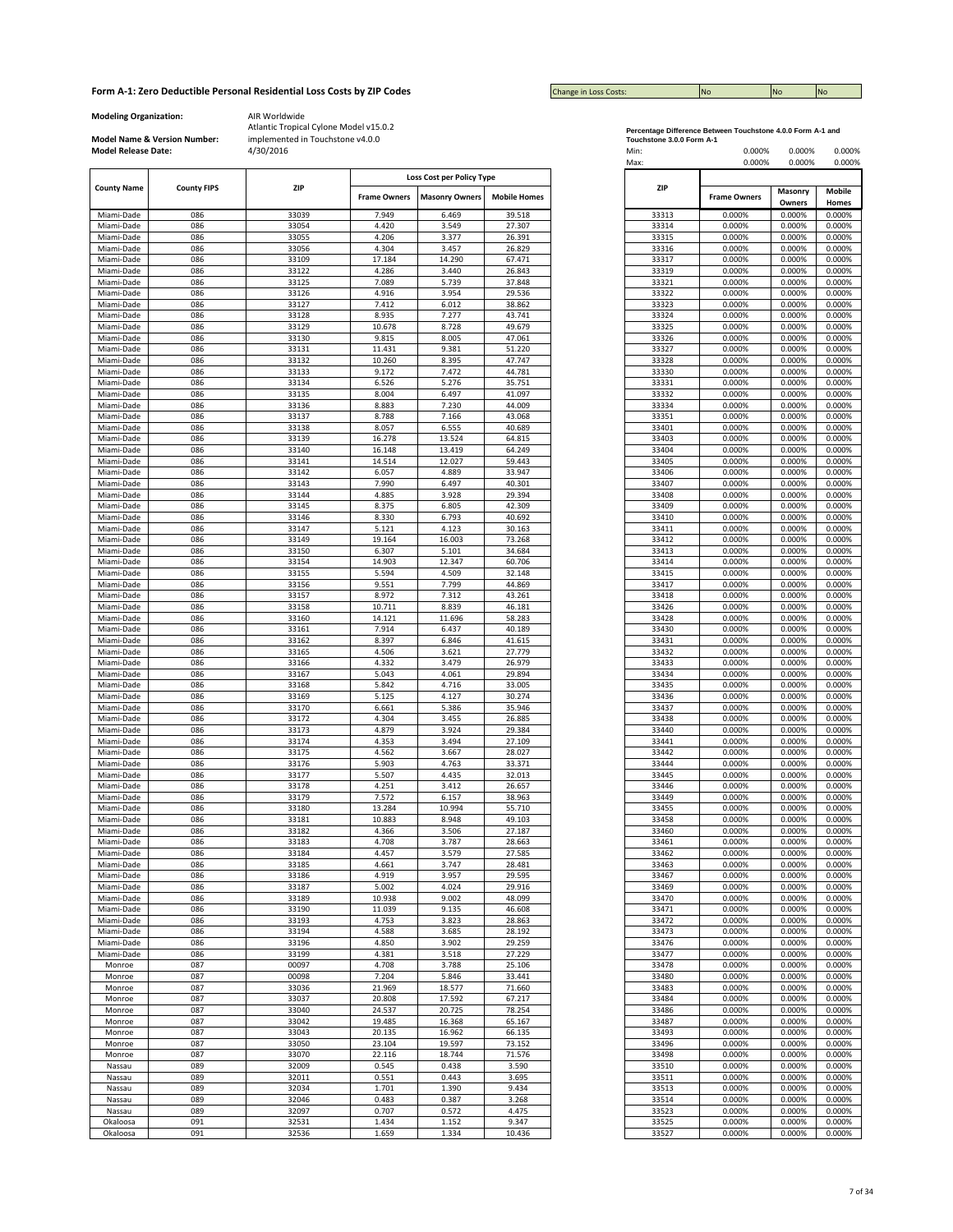| <b>Change in Loss Costs:</b> | <b>No</b> | <b>No</b> | <b>INO</b> |
|------------------------------|-----------|-----------|------------|

**Modeling Organization:** AIR Worldwide

**Model Name & Version Number:**

|                    |                    |       |                     | Loss Cost per Policy Type |                     |            |                     |                   |                        |
|--------------------|--------------------|-------|---------------------|---------------------------|---------------------|------------|---------------------|-------------------|------------------------|
| <b>County Name</b> | <b>County FIPS</b> | ZIP   | <b>Frame Owners</b> | <b>Masonry Owners</b>     | <b>Mobile Homes</b> | <b>ZIP</b> | <b>Frame Owners</b> | Masonry<br>Owners | <b>Mobile</b><br>Homes |
| Okaloosa           | 091                | 32539 | 1.638               | 1.317                     | 10.319              | 33534      | 0.000%              | 0.000%            | 0.000%                 |
| Okaloosa           | 091                | 32541 | 10.028              | 8.255                     | 41.111              | 33538      | 0.000%              | 0.000%            | 0.000%                 |
| Okaloosa           | 091                | 32542 | 4.706               | 3.819                     | 23.460              | 33540      | 0.000%              | 0.000%            | 0.000%                 |
|                    |                    |       |                     |                           |                     |            |                     |                   |                        |
| Okaloosa           | 091                | 32544 | 8.451               | 6.946                     | 36.525              | 33541      | 0.000%              | 0.000%            | 0.000%                 |
| Okaloosa           | 091                | 32547 | 6.050               | 4.931                     | 28.492              | 33542      | 0.000%              | 0.000%            | 0.000%                 |
| Okaloosa           | 091                | 32548 | 9.210               | 7.572                     | 38.540              | 33543      | 0.000%              | 0.000%            | 0.000%                 |
| Okaloosa           | 091                | 32564 | 1.715               | 1.378                     | 10.810              | 33544      | 0.000%              | 0.000%            | 0.000%                 |
| Okaloosa           | 091                | 32567 | 1.180               | 0.948                     | 7.766               | 33545      | 0.000%              | 0.000%            | 0.000%                 |
| Okaloosa           | 091                | 32569 | 8.522               | 7.008                     | 37.596              | 33547      | 0.000%              | 0.000%            | 0.000%                 |
|                    | 091                | 32578 |                     | 3.032                     |                     | 33548      |                     |                   |                        |
| Okaloosa           |                    |       | 3.748               |                           | 19.888              |            | 0.000%              | 0.000%            | 0.000%                 |
| Okaloosa           | 091                | 32579 | 6.408               | 5.234                     | 29.579              | 33549      | 0.000%              | 0.000%            | 0.000%                 |
| Okaloosa           | 091                | 32580 | 3.537               | 2.861                     | 18.949              | 33556      | 0.000%              | 0.000%            | 0.000%                 |
| Okeechobee         | 093                | 34972 | 3.539               | 2.843                     | 20.555              | 33558      | 0.000%              | 0.000%            | 0.000%                 |
| Okeechobee         | 093                | 34974 | 5.186               | 4.176                     | 27.707              | 33559      | 0.000%              | 0.000%            | 0.000%                 |
| Orange             | 095                | 32703 | 1.490               | 1.193                     | 9.496               | 33563      | 0.000%              | 0.000%            | 0.000%                 |
| Orange             | 095                | 32709 | 1.717               | 1.377                     | 10.873              | 33565      | 0.000%              | 0.000%            | 0.000%                 |
|                    |                    |       |                     |                           |                     |            |                     |                   |                        |
| Orange             | 095                | 32712 | 1.613               | 1.292                     | 10.067              | 33566      | 0.000%              | 0.000%            | 0.000%                 |
| Orange             | 095                | 32751 | 1.374               | 1.100                     | 8.860               | 33567      | 0.000%              | 0.000%            | 0.000%                 |
| Orange             | 095                | 32789 | 1.385               | 1.108                     | 8.931               | 33569      | 0.000%              | 0.000%            | 0.000%                 |
| Orange             | 095                | 32792 | 1.418               | 1.135                     | 9.096               | 33570      | 0.000%              | 0.000%            | 0.000%                 |
| Orange             | 095                | 32798 | 1.948               | 1.561                     | 11.683              | 33572      | 0.000%              | 0.000%            | 0.000%                 |
| Orange             | 095                | 32801 | 1.402               | 1.122                     | 9.039               | 33573      | 0.000%              | 0.000%            | 0.000%                 |
|                    | 095                |       |                     | 1.125                     | 9.057               |            |                     | 0.000%            |                        |
| Orange             |                    | 32803 | 1.406               |                           |                     | 33576      | 0.000%              |                   | 0.000%                 |
| Orange             | 095                | 32804 | 1.390               | 1.113                     | 8.969               | 33578      | 0.000%              | 0.000%            | 0.000%                 |
| Orange             | 095                | 32805 | 1.411               | 1.129                     | 9.084               | 33579      | 0.000%              | 0.000%            | 0.000%                 |
| Orange             | 095                | 32806 | 1.406               | 1.125                     | 9.056               | 33584      | 0.000%              | 0.000%            | 0.000%                 |
| Orange             | 095                | 32807 | 1.438               | 1.151                     | 9.219               | 33585      | 0.000%              | 0.000%            | 0.000%                 |
| Orange             | 095                | 32808 | 1.422               | 1.138                     | 9.145               | 33592      | 0.000%              | 0.000%            | 0.000%                 |
| Orange             | 095                | 32809 | 1.446               | 1.157                     | 9.284               | 33594      | 0.000%              | 0.000%            | 0.000%                 |
|                    |                    |       |                     |                           |                     |            |                     |                   |                        |
| Orange             | 095                | 32810 | 1.380               | 1.104                     | 8.913               | 33596      | 0.000%              | 0.000%            | 0.000%                 |
| Orange             | 095                | 32811 | 1.443               | 1.155                     | 9.254               | 33597      | 0.000%              | 0.000%            | 0.000%                 |
| Orange             | 095                | 32812 | 1.435               | 1.148                     | 9.218               | 33598      | 0.000%              | 0.000%            | 0.000%                 |
| Orange             | 095                | 32814 | 1.413               | 1.131                     | 9.087               | 33602      | 0.000%              | 0.000%            | 0.000%                 |
| Orange             | 095                | 32816 | 1.523               | 1.220                     | 9.629               | 33603      | 0.000%              | 0.000%            | 0.000%                 |
| Orange             | 095                | 32817 | 1.467               | 1.175                     | 9.357               | 33604      | 0.000%              | 0.000%            | 0.000%                 |
|                    |                    |       |                     |                           |                     |            |                     |                   |                        |
| Orange             | 095                | 32818 | 1.510               | 1.209                     | 9.630               | 33605      | 0.000%              | 0.000%            | 0.000%                 |
| Orange             | 095                | 32819 | 1.435               | 1.148                     | 9.206               | 33606      | 0.000%              | 0.000%            | 0.000%                 |
| Orange             | 095                | 32820 | 1.528               | 1.224                     | 9.940               | 33607      | 0.000%              | 0.000%            | 0.000%                 |
| Orange             | 095                | 32821 | 1.435               | 1.149                     | 9.221               | 33609      | 0.000%              | 0.000%            | 0.000%                 |
| Orange             | 095                | 32822 | 1.477               | 1.182                     | 9.444               | 33610      | 0.000%              | 0.000%            | 0.000%                 |
| Orange             | 095                | 32824 | 1.664               | 1.332                     | 10.481              | 33611      | 0.000%              | 0.000%            | 0.000%                 |
|                    | 095                | 32825 | 1.488               | 1.191                     | 9.484               | 33612      | 0.000%              | 0.000%            | 0.000%                 |
| Orange             |                    |       |                     |                           |                     |            |                     |                   |                        |
| Orange             | 095                | 32826 | 1.534               | 1.229                     | 9.691               | 33613      | 0.000%              | 0.000%            | 0.000%                 |
| Orange             | 095                | 32827 | 1.637               | 1.311                     | 10.314              | 33614      | 0.000%              | 0.000%            | 0.000%                 |
| Orange             | 095                | 32828 | 1.579               | 1.264                     | 9.946               | 33615      | 0.000%              | 0.000%            | 0.000%                 |
| Orange             | 095                | 32829 | 1.548               | 1.239                     | 9.835               | 33616      | 0.000%              | 0.000%            | 0.000%                 |
| Orange             | 095                | 32830 | 1.502               | 1.203                     | 9.579               | 33617      | 0.000%              | 0.000%            | 0.000%                 |
| Orange             | 095                | 32831 | 1.708               | 1.368                     | 10.647              | 33618      | 0.000%              | 0.000%            | 0.000%                 |
|                    | 095                |       |                     |                           |                     | 33619      |                     |                   |                        |
| Orange             |                    | 32832 | 1.736               | 1.391                     | 10.823              |            | 0.000%              | 0.000%            | 0.000%                 |
| Orange             | 095                | 32833 | 1.645               | 1.318                     | 10.583              | 33620      | 0.000%              | 0.000%            | 0.000%                 |
| Orange             | 095                | 32835 | 1.459               | 1.168                     | 9.336               | 33621      | 0.000%              | 0.000%            | 0.000%                 |
| Orange             | 095                | 32836 | 1.428               | 1.143                     | 9.185               | 33624      | 0.000%              | 0.000%            | 0.000%                 |
| Orange             | 095                | 32837 | 1.513               | 1.211                     | 9.653               | 33625      | 0.000%              | 0.000%            | 0.000%                 |
| Orange             | 095                | 32839 | 1.437               | 1.150                     | 9.224               | 33626      | 0.000%              | 0.000%            | 0.000%                 |
| Orange             | 095                | 34734 | 1.688               | 1.352                     | 10.551              | 33629      | 0.000%              | 0.000%            | 0.000%                 |
|                    |                    |       |                     |                           |                     |            |                     |                   |                        |
| Orange             | 095                | 34760 | 1.993               | 1.597                     | 12.077              | 33634      | 0.000%              | 0.000%            | 0.000%                 |
| Orange             | 095                | 34761 | 1.859               | 1.489                     | 11.411              | 33635      | 0.000%              | 0.000%            | 0.000%                 |
| Orange             | 095                | 34786 | 1.556               | 1.246                     | 9.865               | 33637      | 0.000%              | 0.000%            | 0.000%                 |
| Orange             | 095                | 34787 | 1.960               | 1.571                     | 11.931              | 33647      | 0.000%              | 0.000%            | 0.000%                 |
| Osceola            | 097                | 34739 | 2.483               | 1.989                     | 15.311              | 33701      | 0.000%              | 0.000%            | 0.000%                 |
| Osceola            | 097                | 34741 | 1.683               | 1.347                     | 10.569              | 33702      | 0.000%              | 0.000%            | 0.000%                 |
|                    |                    |       |                     |                           |                     |            |                     |                   |                        |
| Osceola            | 097                | 34743 | 1.921               | 1.538                     | 11.836              | 33703      | 0.000%              | 0.000%            | 0.000%                 |
| Osceola            | 097                | 34744 | 2.035               | 1.630                     | 12.399              | 33704      | 0.000%              | 0.000%            | 0.000%                 |
| Osceola            | 097                | 34746 | 1.811               | 1.449                     | 11.288              | 33705      | 0.000%              | 0.000%            | 0.000%                 |
| Osceola            | 097                | 34747 | 1.482               | 1.187                     | 9.483               | 33706      | 0.000%              | 0.000%            | 0.000%                 |
| Osceola            | 097                | 34758 | 1.873               | 1.499                     | 11.690              | 33707      | 0.000%              | 0.000%            | 0.000%                 |
| Osceola            | 097                | 34769 | 2.281               | 1.830                     | 13.644              | 33708      | 0.000%              | 0.000%            | 0.000%                 |
|                    | 097                | 34771 | 2.048               | 1.641                     | 12.514              | 33709      | 0.000%              | 0.000%            | 0.000%                 |
| Osceola            |                    |       |                     |                           |                     |            |                     |                   |                        |
| Osceola            | 097                | 34772 | 2.387               | 1.913                     | 14.251              | 33710      | 0.000%              | 0.000%            | 0.000%                 |
| Osceola            | 097                | 34773 | 2.251               | 1.803                     | 13.954              | 33711      | 0.000%              | 0.000%            | 0.000%                 |
| Palm Beach         | 099                | 00053 | 5.004               | 4.023                     | 27.365              | 33712      | 0.000%              | 0.000%            | 0.000%                 |
| Palm Beach         | 099                | 33401 | 11.772              | 9.647                     | 48.239              | 33713      | 0.000%              | 0.000%            | 0.000%                 |
| Palm Beach         | 099                | 33403 | 11.659              | 9.554                     | 47.737              | 33714      | 0.000%              | 0.000%            | 0.000%                 |
|                    | 099                | 33404 | 12.177              |                           | 49.161              | 33715      |                     |                   |                        |
| Palm Beach         |                    |       |                     | 9.988                     |                     |            | 0.000%              | 0.000%            | 0.000%                 |
| Palm Beach         | 099                | 33405 | 13.093              | 10.769                    | 51.667              | 33716      | 0.000%              | 0.000%            | 0.000%                 |
| Palm Beach         | 099                | 33406 | 8.468               | 6.885                     | 38.675              | 33755      | 0.000%              | 0.000%            | 0.000%                 |
| Palm Beach         | 099                | 33407 | 10.239              | 8.353                     | 43.968              | 33756      | 0.000%              | 0.000%            | 0.000%                 |
| Palm Beach         | 099                | 33408 | 13.851              | 11.418                    | 53.521              | 33759      | 0.000%              | 0.000%            | 0.000%                 |
| Palm Beach         | 099                | 33409 | 7.654               | 6.209                     | 36.255              | 33760      | 0.000%              | 0.000%            | 0.000%                 |
|                    |                    |       |                     |                           |                     |            |                     |                   |                        |
| Palm Beach         | 099                | 33410 | 10.266              | 8.394                     | 43.751              | 33761      | 0.000%              | 0.000%            | 0.000%                 |
| Palm Beach         | 099                | 33411 | 4.521               | 3.638                     | 25.038              | 33762      | 0.000%              | 0.000%            | 0.000%                 |
| Palm Beach         | 099                | 33412 | 4.509               | 3.629                     | 24.932              | 33763      | 0.000%              | 0.000%            | 0.000%                 |
| Palm Beach         | 099                | 33413 | 4.833               | 3.889                     | 26.239              | 33764      | 0.000%              | 0.000%            | 0.000%                 |
|                    |                    |       |                     |                           |                     |            |                     |                   |                        |

|                           | Percentage Difference Between Touchstone 4.0.0 Form A-1 and |
|---------------------------|-------------------------------------------------------------|
| Touchstone 3 0 0 Form A-1 |                                                             |

| <b>Model Release Date:</b> | Model Name & Version Number: | implemented in Touchstone v4.0.0<br>4/30/2016 |                     |                                                    |                     | Touchstone 3.0.0 Form A-1<br>Min:<br>Max: | 0.000%<br>0.000%    | 0.000%<br>0.000% | 0.000%<br>0.000% |
|----------------------------|------------------------------|-----------------------------------------------|---------------------|----------------------------------------------------|---------------------|-------------------------------------------|---------------------|------------------|------------------|
| <b>County Name</b>         | <b>County FIPS</b>           | ZIP                                           | <b>Frame Owners</b> | Loss Cost per Policy Type<br><b>Masonry Owners</b> | <b>Mobile Homes</b> | ZIP                                       | <b>Frame Owners</b> | Masonry          | Mobile           |
|                            |                              |                                               |                     |                                                    |                     |                                           |                     | Owners           | Homes            |
| Okaloosa                   | 091                          | 32539                                         | 1.638               | 1.317                                              | 10.319              | 33534                                     | 0.000%              | 0.000%           | 0.000%           |
| Okaloosa<br>Okaloosa       | 091<br>091                   | 32541<br>32542                                | 10.028<br>4.706     | 8.255<br>3.819                                     | 41.111<br>23.460    | 33538<br>33540                            | 0.000%<br>0.000%    | 0.000%<br>0.000% | 0.000%<br>0.000% |
| Okaloosa                   | 091                          | 32544                                         | 8.451               | 6.946                                              | 36.525              | 33541                                     | 0.000%              | 0.000%           | 0.000%           |
| Okaloosa                   | 091                          | 32547                                         | 6.050               | 4.931                                              | 28.492              | 33542                                     | 0.000%              | 0.000%           | 0.000%           |
| Okaloosa                   | 091                          | 32548                                         | 9.210               | 7.572                                              | 38.540              | 33543                                     | 0.000%              | 0.000%           | 0.000%           |
| Okaloosa                   | 091                          | 32564                                         | 1.715               | 1.378                                              | 10.810              | 33544                                     | 0.000%              | 0.000%           | 0.000%           |
| Okaloosa                   | 091                          | 32567                                         | 1.180               | 0.948                                              | 7.766               | 33545                                     | 0.000%              | 0.000%           | 0.000%           |
| Okaloosa                   | 091                          | 32569                                         | 8.522               | 7.008                                              | 37.596              | 33547                                     | 0.000%              | 0.000%           | 0.000%           |
| Okaloosa<br>Okaloosa       | 091<br>091                   | 32578<br>32579                                | 3.748<br>6.408      | 3.032<br>5.234                                     | 19.888<br>29.579    | 33548<br>33549                            | 0.000%<br>0.000%    | 0.000%<br>0.000% | 0.000%<br>0.000% |
| Okaloosa                   | 091                          | 32580                                         | 3.537               | 2.861                                              | 18.949              | 33556                                     | 0.000%              | 0.000%           | 0.000%           |
| Okeechobee                 | 093                          | 34972                                         | 3.539               | 2.843                                              | 20.555              | 33558                                     | 0.000%              | 0.000%           | 0.000%           |
| Okeechobee                 | 093                          | 34974                                         | 5.186               | 4.176                                              | 27.707              | 33559                                     | 0.000%              | 0.000%           | 0.000%           |
| Orange                     | 095                          | 32703                                         | 1.490               | 1.193                                              | 9.496               | 33563                                     | 0.000%              | 0.000%           | 0.000%           |
| Orange                     | 095                          | 32709                                         | 1.717               | 1.377                                              | 10.873              | 33565                                     | 0.000%              | 0.000%           | 0.000%           |
| Orange                     | 095                          | 32712                                         | 1.613               | 1.292                                              | 10.067              | 33566                                     | 0.000%              | 0.000%           | 0.000%           |
| Orange                     | 095                          | 32751                                         | 1.374               | 1.100                                              | 8.860               | 33567                                     | 0.000%              | 0.000%           | 0.000%           |
| Orange<br>Orange           | 095<br>095                   | 32789<br>32792                                | 1.385<br>1.418      | 1.108<br>1.135                                     | 8.931<br>9.096      | 33569<br>33570                            | 0.000%<br>0.000%    | 0.000%<br>0.000% | 0.000%<br>0.000% |
| Orange                     | 095                          | 32798                                         | 1.948               | 1.561                                              | 11.683              | 33572                                     | 0.000%              | 0.000%           | 0.000%           |
| Orange                     | 095                          | 32801                                         | 1.402               | 1.122                                              | 9.039               | 33573                                     | 0.000%              | 0.000%           | 0.000%           |
| Orange                     | 095                          | 32803                                         | 1.406               | 1.125                                              | 9.057               | 33576                                     | 0.000%              | 0.000%           | 0.000%           |
| Orange                     | 095                          | 32804                                         | 1.390               | 1.113                                              | 8.969               | 33578                                     | 0.000%              | 0.000%           | 0.000%           |
| Orange                     | 095                          | 32805                                         | 1.411               | 1.129                                              | 9.084               | 33579                                     | 0.000%              | 0.000%           | 0.000%           |
| Orange                     | 095                          | 32806                                         | 1.406               | 1.125                                              | 9.056               | 33584                                     | 0.000%              | 0.000%           | 0.000%           |
| Orange                     | 095<br>095                   | 32807<br>32808                                | 1.438<br>1.422      | 1.151<br>1.138                                     | 9.219<br>9.145      | 33585<br>33592                            | 0.000%<br>0.000%    | 0.000%<br>0.000% | 0.000%<br>0.000% |
| Orange<br>Orange           | 095                          | 32809                                         | 1.446               | 1.157                                              | 9.284               | 33594                                     | 0.000%              | 0.000%           | 0.000%           |
| Orange                     | 095                          | 32810                                         | 1.380               | 1.104                                              | 8.913               | 33596                                     | 0.000%              | 0.000%           | 0.000%           |
| Orange                     | 095                          | 32811                                         | 1.443               | 1.155                                              | 9.254               | 33597                                     | 0.000%              | 0.000%           | 0.000%           |
| Orange                     | 095                          | 32812                                         | 1.435               | 1.148                                              | 9.218               | 33598                                     | 0.000%              | 0.000%           | 0.000%           |
| Orange                     | 095                          | 32814                                         | 1.413               | 1.131                                              | 9.087               | 33602                                     | 0.000%              | 0.000%           | 0.000%           |
| Orange                     | 095                          | 32816                                         | 1.523               | 1.220                                              | 9.629               | 33603                                     | 0.000%              | 0.000%           | 0.000%           |
| Orange                     | 095                          | 32817                                         | 1.467               | 1.175                                              | 9.357<br>9.630      | 33604                                     | 0.000%              | 0.000%           | 0.000%           |
| Orange<br>Orange           | 095<br>095                   | 32818<br>32819                                | 1.510<br>1.435      | 1.209<br>1.148                                     | 9.206               | 33605<br>33606                            | 0.000%<br>0.000%    | 0.000%<br>0.000% | 0.000%<br>0.000% |
| Orange                     | 095                          | 32820                                         | 1.528               | 1.224                                              | 9.940               | 33607                                     | 0.000%              | 0.000%           | 0.000%           |
| Orange                     | 095                          | 32821                                         | 1.435               | 1.149                                              | 9.221               | 33609                                     | 0.000%              | 0.000%           | 0.000%           |
| Orange                     | 095                          | 32822                                         | 1.477               | 1.182                                              | 9.444               | 33610                                     | 0.000%              | 0.000%           | 0.000%           |
| Orange                     | 095                          | 32824                                         | 1.664               | 1.332                                              | 10.481              | 33611                                     | 0.000%              | 0.000%           | 0.000%           |
| Orange                     | 095                          | 32825                                         | 1.488               | 1.191                                              | 9.484               | 33612                                     | 0.000%              | 0.000%           | 0.000%           |
| Orange                     | 095                          | 32826                                         | 1.534               | 1.229                                              | 9.691               | 33613                                     | 0.000%              | 0.000%           | 0.000%           |
| Orange<br>Orange           | 095<br>095                   | 32827<br>32828                                | 1.637<br>1.579      | 1.311<br>1.264                                     | 10.314<br>9.946     | 33614<br>33615                            | 0.000%<br>0.000%    | 0.000%<br>0.000% | 0.000%<br>0.000% |
| Orange                     | 095                          | 32829                                         | 1.548               | 1.239                                              | 9.835               | 33616                                     | 0.000%              | 0.000%           | 0.000%           |
| Orange                     | 095                          | 32830                                         | 1.502               | 1.203                                              | 9.579               | 33617                                     | 0.000%              | 0.000%           | 0.000%           |
| Orange                     | 095                          | 32831                                         | 1.708               | 1.368                                              | 10.647              | 33618                                     | 0.000%              | 0.000%           | 0.000%           |
| Orange                     | 095                          | 32832                                         | 1.736               | 1.391                                              | 10.823              | 33619                                     | 0.000%              | 0.000%           | 0.000%           |
| Orange                     | 095                          | 32833                                         | 1.645               | 1.318                                              | 10.583              | 33620                                     | 0.000%              | 0.000%           | 0.000%           |
| Orange                     | 095                          | 32835                                         | 1.459               | 1.168                                              | 9.336               | 33621                                     | 0.000%              | 0.000%           | 0.000%           |
| Orange<br>Orange           | 095<br>095                   | 32836<br>32837                                | 1.428<br>1.513      | 1.143<br>1.211                                     | 9.185<br>9.653      | 33624<br>33625                            | 0.000%<br>0.000%    | 0.000%<br>0.000% | 0.000%<br>0.000% |
| Orange                     | 095                          | 32839                                         | 1.437               | 1.150                                              | 9.224               | 33626                                     | 0.000%              | 0.000%           | 0.000%           |
| Orange                     | 095                          | 34734                                         | 1.688               | 1.352                                              | 10.551              | 33629                                     | 0.000%              | 0.000%           | 0.000%           |
| Orange                     | 095                          | 34760                                         | 1.993               | 1.597                                              | 12.077              | 33634                                     | 0.000%              | 0.000%           | 0.000%           |
| Orange                     | 095                          | 34761                                         | 1.859               | 1.489                                              | 11.411              | 33635                                     | 0.000%              | 0.000%           | 0.000%           |
| Orange                     | 095                          | 34786                                         | 1.556               | 1.246                                              | 9.865               | 33637                                     | 0.000%              | 0.000%           | 0.000%           |
| Orange                     | 095                          | 34787                                         | 1.960               | 1.571                                              | 11.931              | 33647                                     | 0.000%              | 0.000%           | 0.000%           |
| Osceola                    | 097                          | 34739                                         | 2.483               | 1.989                                              | 15.311              | 33701                                     | 0.000%              | 0.000%           | 0.000%           |
| Osceola<br>Osceola         | 097<br>097                   | 34741<br>34743                                | 1.683<br>1.921      | 1.347<br>1.538                                     | 10.569<br>11.836    | 33702<br>33703                            | 0.000%<br>0.000%    | 0.000%<br>0.000% | 0.000%<br>0.000% |
| Osceola                    | 097                          | 34744                                         | 2.035               | 1.630                                              | 12.399              | 33704                                     | 0.000%              | 0.000%           | 0.000%           |
| Osceola                    | 097                          | 34746                                         | 1.811               | 1.449                                              | 11.288              | 33705                                     | 0.000%              | 0.000%           | 0.000%           |
| Osceola                    | 097                          | 34747                                         | 1.482               | 1.187                                              | 9.483               | 33706                                     | 0.000%              | 0.000%           | 0.000%           |
| Osceola                    | 097                          | 34758                                         | 1.873               | 1.499                                              | 11.690              | 33707                                     | 0.000%              | 0.000%           | 0.000%           |
| Osceola                    | 097                          | 34769                                         | 2.281               | 1.830                                              | 13.644              | 33708                                     | 0.000%              | 0.000%           | 0.000%           |
| Osceola                    | 097                          | 34771                                         | 2.048               | 1.641                                              | 12.514              | 33709                                     | 0.000%              | 0.000%           | 0.000%           |
| Osceola                    | 097                          | 34772                                         | 2.387               | 1.913                                              | 14.251              | 33710                                     | 0.000%              | 0.000%           | 0.000%           |
| Osceola                    | 097<br>099                   | 34773                                         | 2.251               | 1.803<br>4.023                                     | 13.954              | 33711<br>33712                            | 0.000%              | 0.000%<br>0.000% | 0.000%           |
| Palm Beach<br>Palm Beach   | 099                          | 00053<br>33401                                | 5.004<br>11.772     | 9.647                                              | 27.365<br>48.239    | 33713                                     | 0.000%<br>0.000%    | 0.000%           | 0.000%<br>0.000% |
| Palm Beach                 | 099                          | 33403                                         | 11.659              | 9.554                                              | 47.737              | 33714                                     | 0.000%              | 0.000%           | 0.000%           |
| Palm Beach                 | 099                          | 33404                                         | 12.177              | 9.988                                              | 49.161              | 33715                                     | 0.000%              | 0.000%           | 0.000%           |
| Palm Beach                 | 099                          | 33405                                         | 13.093              | 10.769                                             | 51.667              | 33716                                     | 0.000%              | 0.000%           | 0.000%           |
| Palm Beach                 | 099                          | 33406                                         | 8.468               | 6.885                                              | 38.675              | 33755                                     | 0.000%              | 0.000%           | 0.000%           |
| Palm Beach                 | 099                          | 33407                                         | 10.239              | 8.353                                              | 43.968              | 33756                                     | 0.000%              | 0.000%           | 0.000%           |
| Palm Beach                 | 099                          | 33408                                         | 13.851              | 11.418                                             | 53.521              | 33759                                     | 0.000%              | 0.000%           | 0.000%           |
| Palm Beach                 | 099                          | 33409                                         | 7.654               | 6.209                                              | 36.255              | 33760                                     | 0.000%              | 0.000%           | 0.000%           |
| Palm Beach                 | 099<br>099                   | 33410<br>33411                                | 10.266<br>4.521     | 8.394<br>3.638                                     | 43.751<br>25.038    | 33761<br>33762                            | 0.000%<br>0.000%    | 0.000%<br>0.000% | 0.000%<br>0.000% |
| Palm Beach<br>Palm Beach   | 099                          | 33412                                         | 4.509               | 3.629                                              | 24.932              | 33763                                     | 0.000%              | 0.000%           | 0.000%           |
| Palm Beach                 | 099                          | 33413                                         | 4.833               | 3.889                                              | 26.239              | 33764                                     | 0.000%              | 0.000%           | 0.000%           |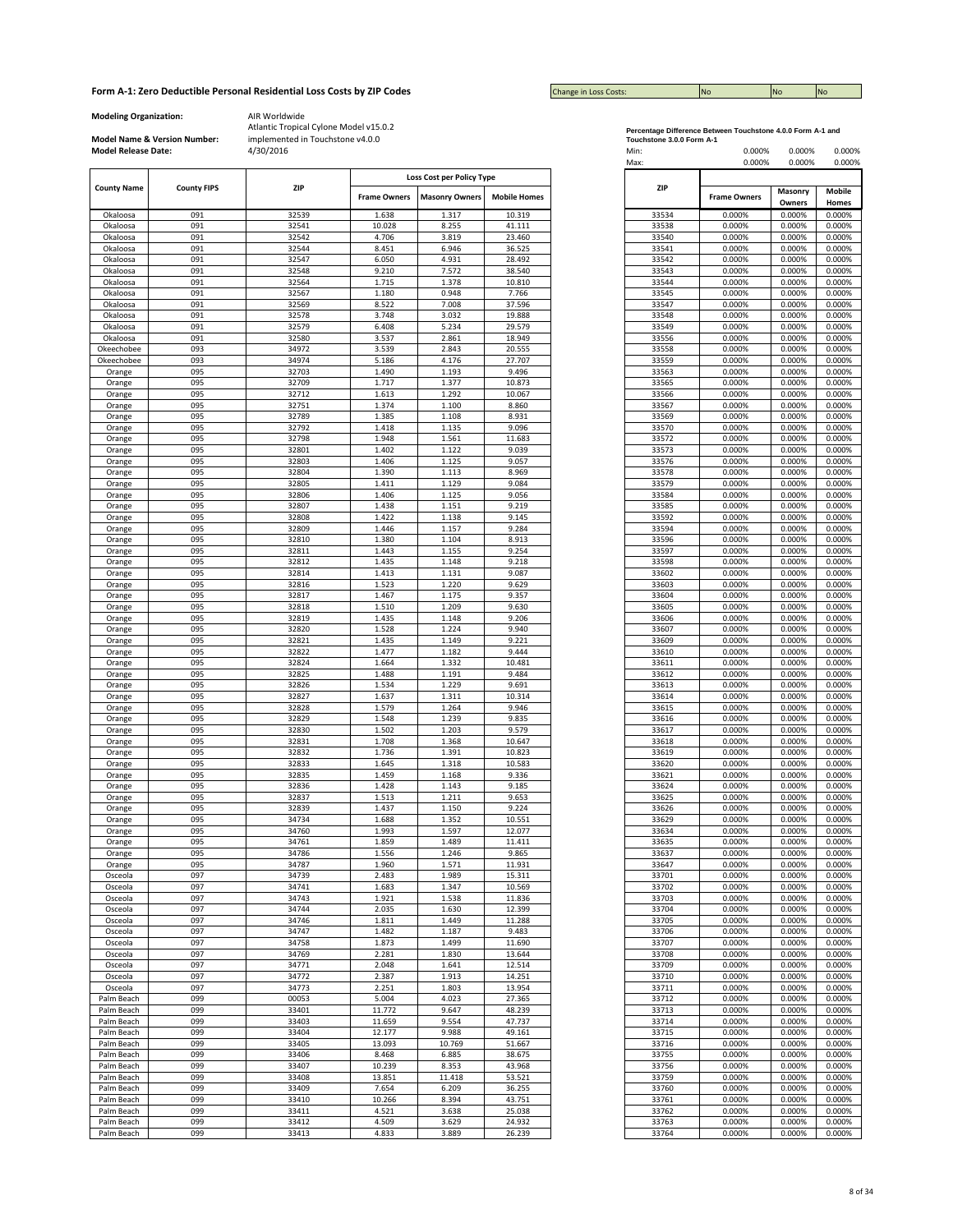| <b>Change in Loss Costs:</b> | <b>No</b> | <b>No</b> | <b>INO</b> |
|------------------------------|-----------|-----------|------------|

**Modeling Organization:** AIR Worldwide

**Model Name & Version Number:**

|                    |                    |       |                     | Loss Cost per Policy Type |                     |            |       |                          |        |  |
|--------------------|--------------------|-------|---------------------|---------------------------|---------------------|------------|-------|--------------------------|--------|--|
| <b>County Name</b> | <b>County FIPS</b> | ZIP   |                     |                           |                     | <b>ZIP</b> |       | <b>Mobile</b><br>Masonry |        |  |
|                    |                    |       | <b>Frame Owners</b> | <b>Masonry Owners</b>     | <b>Mobile Homes</b> |            |       | <b>Frame Owners</b>      | Owners |  |
| Palm Beach         | 099                | 33414 | 4.570               | 3.677                     | 25.307              |            | 33765 | 0.000%                   | 0.000% |  |
| Palm Beach         | 099                | 33415 | 5.594               | 4.510                     | 29.161              |            | 33767 | 0.000%                   | 0.000% |  |
| Palm Beach         | 099                | 33417 | 5.625               | 4.538                     | 29.246              |            | 33770 | 0.000%                   | 0.000% |  |
| Palm Beach         | 099                | 33418 | 5.864               | 4.736                     | 29.971              |            | 33771 | 0.000%                   | 0.000% |  |
| Palm Beach         | 099                | 33426 | 11.747              | 9.651                     | 47.615              |            | 33772 | 0.000%                   | 0.000% |  |
| Palm Beach         | 099                | 33428 | 4.860               | 3.908                     | 26.363              |            | 33773 | 0.000%                   | 0.000% |  |
| Palm Beach         | 099                | 33430 | 5.064               | 4.069                     | 27.991              |            | 33774 | 0.000%                   | 0.000% |  |
|                    | 099                | 33431 | 12.773              | 10.525                    | 49.988              |            |       | 0.000%                   | 0.000% |  |
| Palm Beach         |                    |       |                     |                           |                     |            | 33776 |                          |        |  |
| Palm Beach         | 099                | 33432 | 14.943              | 12.387                    | 55.575              |            | 33777 | 0.000%                   | 0.000% |  |
| Palm Beach         | 099                | 33433 | 5.989               | 4.833                     | 30.573              |            | 33778 | 0.000%                   | 0.000% |  |
| Palm Beach         | 099                | 33434 | 5.225               | 4.207                     | 27.815              |            | 33781 | 0.000%                   | 0.000% |  |
| Palm Beach         | 099                | 33435 | 14.448              | 11.968                    | 54.400              |            | 33782 | 0.000%                   | 0.000% |  |
| Palm Beach         | 099                | 33436 | 8.554               | 6.957                     | 38.975              |            | 33785 | 0.000%                   | 0.000% |  |
| Palm Beach         | 099                | 33437 | 5.480               | 4.414                     | 29.005              |            | 33786 | 0.000%                   | 0.000% |  |
| Palm Beach         | 099                | 33438 | 8.842               | 7.179                     | 41.836              |            | 33801 | 0.000%                   | 0.000% |  |
| Palm Beach         | 099                | 33444 | 13.817              | 11.421                    | 52.683              |            | 33803 | 0.000%                   | 0.000% |  |
| Palm Beach         | 099                | 33445 | 10.094              | 8.250                     | 43.151              |            | 33805 | 0.000%                   | 0.000% |  |
| Palm Beach         | 099                | 33446 | 5.119               | 4.119                     | 27.560              |            | 33809 | 0.000%                   | 0.000% |  |
| Palm Beach         | 099                | 33449 | 4.540               | 3.650                     | 25.156              |            | 33810 | 0.000%                   | 0.000% |  |
| Palm Beach         | 099                | 33458 | 8.658               | 7.048                     | 38.926              |            | 33811 | 0.000%                   | 0.000% |  |
| Palm Beach         | 099                | 33460 | 13.587              | 11.196                    | 52.811              |            | 33812 | 0.000%                   | 0.000% |  |
|                    | 099                | 33461 | 8.707               | 7.076                     | 39.420              |            | 33813 | 0.000%                   | 0.000% |  |
| Palm Beach         |                    |       |                     |                           |                     |            |       |                          |        |  |
| Palm Beach         | 099                | 33462 | 11.996              | 9.863                     | 48.253              |            | 33815 | 0.000%                   | 0.000% |  |
| Palm Beach         | 099                | 33463 | 5.604               | 4.513                     | 29.400              |            | 33823 | 0.000%                   | 0.000% |  |
| Palm Beach         | 099                | 33467 | 4.637               | 3.727                     | 25.656              |            | 33825 | 0.000%                   | 0.000% |  |
| Palm Beach         | 099                | 33469 | 12.660              | 10.412                    | 50.205              |            | 33827 | 0.000%                   | 0.000% |  |
| Palm Beach         | 099                | 33470 | 4.640               | 3.733                     | 25.676              |            | 33830 | 0.000%                   | 0.000% |  |
| Palm Beach         | 099                | 33472 | 4.903               | 3.945                     | 26.744              |            | 33834 | 0.000%                   | 0.000% |  |
| Palm Beach         | 099                | 33473 | 4.775               | 3.841                     | 26.210              |            | 33837 | 0.000%                   | 0.000% |  |
| Palm Beach         | 099                | 33476 | 9.287               | 7.541                     | 43.508              |            | 33838 | 0.000%                   | 0.000% |  |
| Palm Beach         | 099                | 33477 | 14.178              | 11.710                    | 54.363              |            | 33839 | 0.000%                   | 0.000% |  |
| Palm Beach         | 099                | 33478 | 4.547               | 3.657                     | 24.989              |            | 33841 | 0.000%                   | 0.000% |  |
| Palm Beach         | 099                | 33480 | 14.693              | 12.141                    | 57.075              |            | 33843 | 0.000%                   | 0.000% |  |
| Palm Beach         | 099                | 33483 | 15.437              | 12.816                    | 56.803              |            | 33844 | 0.000%                   | 0.000% |  |
|                    | 099                | 33484 | 6.718               | 5.428                     | 33.235              |            | 33849 | 0.000%                   | 0.000% |  |
| Palm Beach         |                    | 33486 |                     |                           |                     |            |       |                          |        |  |
| Palm Beach         | 099                |       | 10.852              | 8.899                     | 45.066              |            | 33850 | 0.000%                   | 0.000% |  |
| Palm Beach         | 099                | 33487 | 14.205              | 11.754                    | 53.390              |            | 33852 | 0.000%                   | 0.000% |  |
| Palm Beach         | 099                | 33493 | 5.095               | 4.095                     | 28.037              |            | 33853 | 0.000%                   | 0.000% |  |
| Palm Beach         | 099                | 33496 | 5.304               | 4.271                     | 28.156              |            | 33857 | 0.000%                   | 0.000% |  |
| Palm Beach         | 099                | 33498 | 4.907               | 3.945                     | 26.618              |            | 33859 | 0.000%                   | 0.000% |  |
| Pasco              | 101                | 33523 | 1.580               | 1.270                     | 9.336               |            | 33860 | 0.000%                   | 0.000% |  |
| Pasco              | 101                | 33525 | 1.796               | 1.446                     | 10.365              |            | 33865 | 0.000%                   | 0.000% |  |
| Pasco              | 101                | 33540 | 1.791               | 1.439                     | 10.528              |            | 33868 | 0.000%                   | 0.000% |  |
| Pasco              | 101                | 33541 | 1.847               | 1.486                     | 10.743              |            | 33870 | 0.000%                   | 0.000% |  |
| Pasco              | 101                | 33542 | 1.829               | 1.471                     | 10.702              |            | 33872 | 0.000%                   | 0.000% |  |
| Pasco              | 101                | 33543 | 1.782               | 1.434                     | 10.574              |            | 33873 | 0.000%                   | 0.000% |  |
| Pasco              | 101                | 33544 | 1.872               | 1.509                     | 10.861              |            | 33875 | 0.000%                   | 0.000% |  |
| Pasco              | 101                | 33545 | 1.871               | 1.506                     | 10.643              |            | 33876 | 0.000%                   | 0.000% |  |
| Pasco              | 101                | 33559 | 1.860               | 1.501                     | 10.702              |            | 33880 | 0.000%                   | 0.000% |  |
|                    |                    |       |                     |                           |                     |            |       |                          |        |  |
| Pasco              | 101                | 33576 | 1.875               | 1.510                     | 10.584              |            | 33881 | 0.000%                   | 0.000% |  |
| Pasco              | 101                | 34610 | 1.809               | 1.459                     | 10.230              |            | 33884 | 0.000%                   | 0.000% |  |
| Pasco              | 101                | 34637 | 1.912               | 1.541                     | 10.772              |            | 33890 | 0.000%                   | 0.000% |  |
| Pasco              | 101                | 34638 | 1.973               | 1.595                     | 10.949              |            | 33896 | 0.000%                   | 0.000% |  |
| Pasco              | 101                | 34639 | 1.900               | 1.532                     | 10.865              |            | 33897 | 0.000%                   | 0.000% |  |
| Pasco              | 101                | 34652 | 4.353               | 3.566                     | 19.640              |            | 33898 | 0.000%                   | 0.000% |  |
| Pasco              | 101                | 34653 | 3.208               | 2.615                     | 15.779              |            | 33901 | 0.000%                   | 0.000% |  |
| Pasco              | 101                | 34654 | 2.154               | 1.741                     | 11.672              |            | 33903 | 0.000%                   | 0.000% |  |
| Pasco              | 101                | 34655 | 2.201               | 1.780                     | 11.992              |            | 33904 | 0.000%                   | 0.000% |  |
| Pasco              | 101                | 34667 | 3.973               | 3.246                     | 18.379              |            | 33905 | 0.000%                   | 0.000% |  |
| Pasco              | 101                | 34668 | 3.975               | 3.254                     | 18.164              |            | 33907 | 0.000%                   | 0.000% |  |
| Pasco              | 101                | 34669 | 2.231               | 1.805                     | 12.022              |            | 33908 | 0.000%                   | 0.000% |  |
| Pasco              | 101                | 34690 | 3.599               | 2.936                     | 17.204              |            | 33909 | 0.000%                   | 0.000% |  |
| Pasco              | 101                | 34691 | 4.804               | 3.979                     | 20.287              |            | 33912 | 0.000%                   | 0.000% |  |
| Pinellas           | 103                | 33701 | 5.856               | 4.819                     | 24.494              |            | 33913 | 0.000%                   | 0.000% |  |
| Pinellas           | 103                | 33702 | 3.925               | 3.199                     | 18.457              |            | 33914 | 0.000%                   | 0.000% |  |
| Pinellas           | 103                | 33703 | 4.741               | 3.905                     | 20.404              |            | 33916 | 0.000%                   | 0.000% |  |
|                    |                    |       |                     |                           |                     |            |       |                          |        |  |
| Pinellas           | 103                | 33704 | 5.168               | 4.242                     | 22.247              |            | 33917 | 0.000%                   | 0.000% |  |
| Pinellas           | 103                | 33705 | 6.385               | 5.260                     | 27.089              |            | 33919 | 0.000%                   | 0.000% |  |
| Pinellas           | 103                | 33706 | 6.948               | 5.774                     | 28.078              |            | 33920 | 0.000%                   | 0.000% |  |
| Pinellas           | 103                | 33707 | 6.094               | 5.041                     | 24.991              |            | 33921 | 0.000%                   | 0.000% |  |
| Pinellas           | 103                | 33708 | 6.535               | 5.415                     | 26.704              |            | 33922 | 0.000%                   | 0.000% |  |
| Pinellas           | 103                | 33709 | 3.706               | 3.027                     | 17.309              |            | 33924 | 0.000%                   | 0.000% |  |
| Pinellas           | 103                | 33710 | 4.609               | 3.787                     | 20.265              |            | 33928 | 0.000%                   | 0.000% |  |
| Pinellas           | 103                | 33711 | 6.192               | 5.135                     | 24.879              |            | 33931 | 0.000%                   | 0.000% |  |
| Pinellas           | 103                | 33712 | 6.681               | 5.513                     | 27.361              |            | 33935 | 0.000%                   | 0.000% |  |
| Pinellas           | 103                | 33713 | 4.452               | 3.642                     | 20.019              |            | 33936 | 0.000%                   | 0.000% |  |
| Pinellas           | 103                | 33714 | 3.658               | 2.977                     | 17.400              |            | 33946 | 0.000%                   | 0.000% |  |
| Pinellas           | 103                | 33715 | 7.843               | 6.543                     | 30.386              |            | 33947 | 0.000%                   | 0.000% |  |
|                    |                    |       |                     |                           |                     |            |       |                          |        |  |
| Pinellas           | 103                | 33716 | 3.433               | 2.801                     | 16.486              |            | 33948 | 0.000%                   | 0.000% |  |
| Pinellas           | 103                | 33755 | 4.662               | 3.836                     | 20.321              |            | 33950 | 0.000%                   | 0.000% |  |
| Pinellas           | 103                | 33756 | 4.630               | 3.807                     | 20.196              |            | 33952 | 0.000%                   | 0.000% |  |
| Pinellas           | 103                | 33759 | 3.271               | 2.663                     | 15.805              |            | 33953 | 0.000%                   | 0.000% |  |
| Pinellas           | 103                | 33760 | 2.957               | 2.396                     | 14.909              |            | 33954 | 0.000%                   | 0.000% |  |

|                           | Percentage Difference Between Touchstone 4.0.0 Form A-1 and |  |
|---------------------------|-------------------------------------------------------------|--|
| Touchstone 2.0.0 Form A.4 |                                                             |  |

| <b>Model Release Date:</b> | Model Name & Version Number: | implemented in Touchstone v4.0.0<br>4/30/2016 |                     |                                                    |                     | Touchstone 3.0.0 Form A-1<br>Min:<br>Max: | 0.000%<br>0.000%    | 0.000%<br>0.000% | 0.000%<br>0.000% |
|----------------------------|------------------------------|-----------------------------------------------|---------------------|----------------------------------------------------|---------------------|-------------------------------------------|---------------------|------------------|------------------|
| <b>County Name</b>         | <b>County FIPS</b>           | ZIP                                           | <b>Frame Owners</b> | Loss Cost per Policy Type<br><b>Masonry Owners</b> | <b>Mobile Homes</b> | ZIP                                       | <b>Frame Owners</b> | Masonry          | Mobile           |
| Palm Beach                 | 099                          | 33414                                         | 4.570               | 3.677                                              | 25.307              | 33765                                     | 0.000%              | Owners<br>0.000% | Homes<br>0.000%  |
| Palm Beach                 | 099                          | 33415                                         | 5.594               | 4.510                                              | 29.161              | 33767                                     | 0.000%              | 0.000%           | 0.000%           |
| Palm Beach                 | 099                          | 33417                                         | 5.625               | 4.538                                              | 29.246              | 33770                                     | 0.000%              | 0.000%           | 0.000%           |
| Palm Beach                 | 099                          | 33418                                         | 5.864               | 4.736                                              | 29.971              | 33771                                     | 0.000%              | 0.000%           | 0.000%           |
| Palm Beach                 | 099                          | 33426                                         | 11.747              | 9.651                                              | 47.615              | 33772                                     | 0.000%              | 0.000%           | 0.000%           |
| Palm Beach                 | 099                          | 33428                                         | 4.860               | 3.908                                              | 26.363              | 33773                                     | 0.000%              | 0.000%           | 0.000%           |
| Palm Beach                 | 099                          | 33430                                         | 5.064               | 4.069                                              | 27.991              | 33774                                     | 0.000%              | 0.000%           | 0.000%           |
| Palm Beach                 | 099                          | 33431                                         | 12.773              | 10.525                                             | 49.988              | 33776                                     | 0.000%              | 0.000%           | 0.000%           |
| Palm Beach                 | 099                          | 33432                                         | 14.943              | 12.387                                             | 55.575              | 33777                                     | 0.000%              | 0.000%           | 0.000%           |
| Palm Beach                 | 099                          | 33433                                         | 5.989               | 4.833                                              | 30.573              | 33778                                     | 0.000%              | 0.000%           | 0.000%           |
| Palm Beach                 | 099                          | 33434                                         | 5.225               | 4.207                                              | 27.815              | 33781                                     | 0.000%              | 0.000%           | 0.000%           |
| Palm Beach                 | 099                          | 33435                                         | 14.448              | 11.968                                             | 54.400              | 33782                                     | 0.000%              | 0.000%           | 0.000%           |
| Palm Beach                 | 099                          | 33436                                         | 8.554               | 6.957                                              | 38.975              | 33785                                     | 0.000%              | 0.000%           | 0.000%           |
| Palm Beach                 | 099                          | 33437                                         | 5.480               | 4.414                                              | 29.005              | 33786                                     | 0.000%              | 0.000%           | 0.000%           |
| Palm Beach                 | 099                          | 33438                                         | 8.842               | 7.179                                              | 41.836              | 33801                                     | 0.000%              | 0.000%           | 0.000%           |
| Palm Beach<br>Palm Beach   | 099<br>099                   | 33444<br>33445                                | 13.817<br>10.094    | 11.421<br>8.250                                    | 52.683<br>43.151    | 33803<br>33805                            | 0.000%<br>0.000%    | 0.000%<br>0.000% | 0.000%<br>0.000% |
| Palm Beach                 | 099                          | 33446                                         | 5.119               | 4.119                                              | 27.560              | 33809                                     | 0.000%              | 0.000%           | 0.000%           |
| Palm Beach                 | 099                          | 33449                                         | 4.540               | 3.650                                              | 25.156              | 33810                                     | 0.000%              | 0.000%           | 0.000%           |
| Palm Beach                 | 099                          | 33458                                         | 8.658               | 7.048                                              | 38.926              | 33811                                     | 0.000%              | 0.000%           | 0.000%           |
| Palm Beach                 | 099                          | 33460                                         | 13.587              | 11.196                                             | 52.811              | 33812                                     | 0.000%              | 0.000%           | 0.000%           |
| Palm Beach                 | 099                          | 33461                                         | 8.707               | 7.076                                              | 39.420              | 33813                                     | 0.000%              | 0.000%           | 0.000%           |
| Palm Beach                 | 099                          | 33462                                         | 11.996              | 9.863                                              | 48.253              | 33815                                     | 0.000%              | 0.000%           | 0.000%           |
| Palm Beach                 | 099                          | 33463                                         | 5.604               | 4.513                                              | 29.400              | 33823                                     | 0.000%              | 0.000%           | 0.000%           |
| Palm Beach                 | 099                          | 33467                                         | 4.637               | 3.727                                              | 25.656              | 33825                                     | 0.000%              | 0.000%           | 0.000%           |
| Palm Beach                 | 099                          | 33469                                         | 12.660              | 10.412                                             | 50.205              | 33827                                     | 0.000%              | 0.000%           | 0.000%           |
| Palm Beach                 | 099                          | 33470                                         | 4.640               | 3.733                                              | 25.676              | 33830                                     | 0.000%              | 0.000%           | 0.000%           |
| Palm Beach                 | 099                          | 33472                                         | 4.903               | 3.945                                              | 26.744              | 33834                                     | 0.000%              | 0.000%           | 0.000%           |
| Palm Beach                 | 099                          | 33473                                         | 4.775               | 3.841                                              | 26.210              | 33837                                     | 0.000%              | 0.000%           | 0.000%           |
| Palm Beach                 | 099                          | 33476                                         | 9.287               | 7.541                                              | 43.508              | 33838                                     | 0.000%              | 0.000%           | 0.000%           |
| Palm Beach                 | 099                          | 33477                                         | 14.178              | 11.710                                             | 54.363              | 33839                                     | 0.000%              | 0.000%           | 0.000%           |
| Palm Beach                 | 099                          | 33478                                         | 4.547               | 3.657                                              | 24.989              | 33841                                     | 0.000%              | 0.000%           | 0.000%           |
| Palm Beach                 | 099                          | 33480                                         | 14.693              | 12.141                                             | 57.075              | 33843                                     | 0.000%              | 0.000%           | 0.000%           |
| Palm Beach                 | 099<br>099                   | 33483                                         | 15.437              | 12.816                                             | 56.803              | 33844<br>33849                            | 0.000%              | 0.000%           | 0.000%           |
| Palm Beach<br>Palm Beach   | 099                          | 33484<br>33486                                | 6.718<br>10.852     | 5.428<br>8.899                                     | 33.235<br>45.066    | 33850                                     | 0.000%<br>0.000%    | 0.000%<br>0.000% | 0.000%<br>0.000% |
| Palm Beach                 | 099                          | 33487                                         | 14.205              | 11.754                                             | 53.390              | 33852                                     | 0.000%              | 0.000%           | 0.000%           |
| Palm Beach                 | 099                          | 33493                                         | 5.095               | 4.095                                              | 28.037              | 33853                                     | 0.000%              | 0.000%           | 0.000%           |
| Palm Beach                 | 099                          | 33496                                         | 5.304               | 4.271                                              | 28.156              | 33857                                     | 0.000%              | 0.000%           | 0.000%           |
| Palm Beach                 | 099                          | 33498                                         | 4.907               | 3.945                                              | 26.618              | 33859                                     | 0.000%              | 0.000%           | 0.000%           |
| Pasco                      | 101                          | 33523                                         | 1.580               | 1.270                                              | 9.336               | 33860                                     | 0.000%              | 0.000%           | 0.000%           |
| Pasco                      | 101                          | 33525                                         | 1.796               | 1.446                                              | 10.365              | 33865                                     | 0.000%              | 0.000%           | 0.000%           |
| Pasco                      | 101                          | 33540                                         | 1.791               | 1.439                                              | 10.528              | 33868                                     | 0.000%              | 0.000%           | 0.000%           |
| Pasco                      | 101                          | 33541                                         | 1.847               | 1.486                                              | 10.743              | 33870                                     | 0.000%              | 0.000%           | 0.000%           |
| Pasco                      | 101                          | 33542                                         | 1.829               | 1.471                                              | 10.702              | 33872                                     | 0.000%              | 0.000%           | 0.000%           |
| Pasco                      | 101                          | 33543                                         | 1.782               | 1.434                                              | 10.574              | 33873                                     | 0.000%              | 0.000%           | 0.000%           |
| Pasco                      | 101                          | 33544                                         | 1.872               | 1.509                                              | 10.861              | 33875                                     | 0.000%              | 0.000%           | 0.000%           |
| Pasco                      | 101                          | 33545                                         | 1.871               | 1.506                                              | 10.643              | 33876                                     | 0.000%              | 0.000%           | 0.000%           |
| Pasco                      | 101                          | 33559                                         | 1.860               | 1.501                                              | 10.702              | 33880                                     | 0.000%              | 0.000%           | 0.000%           |
| Pasco                      | 101                          | 33576                                         | 1.875               | 1.510                                              | 10.584              | 33881                                     | 0.000%              | 0.000%           | 0.000%           |
| Pasco                      | 101                          | 34610                                         | 1.809               | 1.459                                              | 10.230              | 33884                                     | 0.000%              | 0.000%           | 0.000%           |
| Pasco<br>Pasco             | 101<br>101                   | 34637<br>34638                                | 1.912<br>1.973      | 1.541<br>1.595                                     | 10.772<br>10.949    | 33890<br>33896                            | 0.000%<br>0.000%    | 0.000%<br>0.000% | 0.000%<br>0.000% |
| Pasco                      | 101                          | 34639                                         | 1.900               | 1.532                                              | 10.865              | 33897                                     | 0.000%              | 0.000%           | 0.000%           |
| Pasco                      | 101                          | 34652                                         | 4.353               | 3.566                                              | 19.640              | 33898                                     | 0.000%              | 0.000%           | 0.000%           |
| Pasco                      | 101                          | 34653                                         | 3.208               | 2.615                                              | 15.779              | 33901                                     | 0.000%              | 0.000%           | 0.000%           |
| Pasco                      | 101                          | 34654                                         | 2.154               | 1.741                                              | 11.672              | 33903                                     | 0.000%              | 0.000%           | 0.000%           |
| Pasco                      | 101                          | 34655                                         | 2.201               | 1.780                                              | 11.992              | 33904                                     | 0.000%              | 0.000%           | 0.000%           |
| Pasco                      | 101                          | 34667                                         | 3.973               | 3.246                                              | 18.379              | 33905                                     | 0.000%              | 0.000%           | 0.000%           |
| Pasco                      | 101                          | 34668                                         | 3.975               | 3.254                                              | 18.164              | 33907                                     | 0.000%              | 0.000%           | 0.000%           |
| Pasco                      | 101                          | 34669                                         | 2.231               | 1.805                                              | 12.022              | 33908                                     | 0.000%              | 0.000%           | 0.000%           |
| Pasco                      | 101                          | 34690                                         | 3.599               | 2.936                                              | 17.204              | 33909                                     | 0.000%              | 0.000%           | 0.000%           |
| Pasco                      | 101                          | 34691                                         | 4.804               | 3.979                                              | 20.287              | 33912                                     | 0.000%              | 0.000%           | 0.000%           |
| Pinellas                   | 103                          | 33701                                         | 5.856               | 4.819                                              | 24.494              | 33913                                     | 0.000%              | 0.000%           | 0.000%           |
| Pinellas                   | 103                          | 33702                                         | 3.925               | 3.199                                              | 18.457              | 33914                                     | 0.000%              | 0.000%           | 0.000%           |
| Pinellas                   | 103                          | 33703                                         | 4.741               | 3.905                                              | 20.404              | 33916                                     | 0.000%              | 0.000%           | 0.000%           |
| Pinellas                   | 103                          | 33704                                         | 5.168               | 4.242                                              | 22.247              | 33917                                     | 0.000%              | 0.000%           | 0.000%           |
| Pinellas                   | 103                          | 33705                                         | 6.385               | 5.260                                              | 27.089              | 33919                                     | 0.000%              | 0.000%           | 0.000%           |
| Pinellas                   | 103                          | 33706                                         | 6.948<br>6.094      | 5.774                                              | 28.078<br>24.991    | 33920                                     | 0.000%              | 0.000%<br>0.000% | 0.000%           |
| Pinellas<br>Pinellas       | 103<br>103                   | 33707<br>33708                                | 6.535               | 5.041<br>5.415                                     | 26.704              | 33921<br>33922                            | 0.000%<br>0.000%    | 0.000%           | 0.000%<br>0.000% |
| Pinellas                   | 103                          | 33709                                         | 3.706               | 3.027                                              | 17.309              | 33924                                     | 0.000%              | 0.000%           | 0.000%           |
| Pinellas                   | 103                          | 33710                                         | 4.609               | 3.787                                              | 20.265              | 33928                                     | 0.000%              | 0.000%           | 0.000%           |
| Pinellas                   | 103                          | 33711                                         | 6.192               | 5.135                                              | 24.879              | 33931                                     | 0.000%              | 0.000%           | 0.000%           |
| Pinellas                   | 103                          | 33712                                         | 6.681               | 5.513                                              | 27.361              | 33935                                     | 0.000%              | 0.000%           | 0.000%           |
| Pinellas                   | 103                          | 33713                                         | 4.452               | 3.642                                              | 20.019              | 33936                                     | 0.000%              | 0.000%           | 0.000%           |
| Pinellas                   | 103                          | 33714                                         | 3.658               | 2.977                                              | 17.400              | 33946                                     | 0.000%              | 0.000%           | 0.000%           |
| Pinellas                   | 103                          | 33715                                         | 7.843               | 6.543                                              | 30.386              | 33947                                     | 0.000%              | 0.000%           | 0.000%           |
| Pinellas                   | 103                          | 33716                                         | 3.433               | 2.801                                              | 16.486              | 33948                                     | 0.000%              | 0.000%           | 0.000%           |
| Pinellas                   | 103                          | 33755                                         | 4.662               | 3.836                                              | 20.321              | 33950                                     | 0.000%              | 0.000%           | 0.000%           |
| Pinellas                   | 103                          | 33756                                         | 4.630               | 3.807                                              | 20.196              | 33952                                     | 0.000%              | 0.000%           | 0.000%           |
| Pinellas                   | 103                          | 33759                                         | 3.271               | 2.663                                              | 15.805              | 33953                                     | 0.000%              | 0.000%           | 0.000%           |
| Pinellas                   | 103                          | 33760                                         | 2.957               | 2.396                                              | 14.909              | 33954                                     | 0.000%              | 0.000%           | 0.000%           |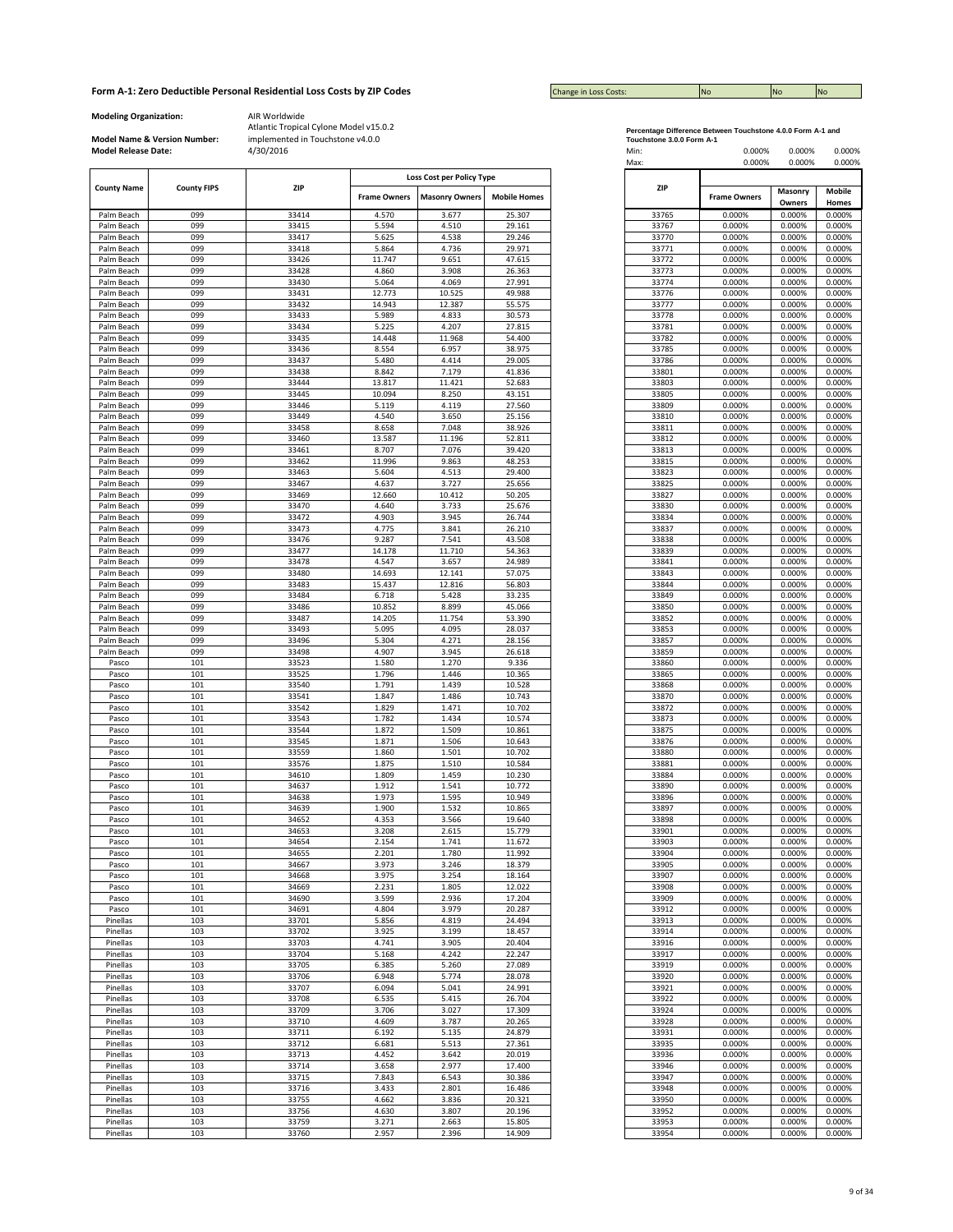| <b>Change in Loss Costs:</b> | <b>No</b> | <b>No</b> | <b>No</b> |
|------------------------------|-----------|-----------|-----------|

**Modeling Organization:** AIR Worldwide

**Model Name & Version Number:**

|                    |                    |                |                     | Loss Cost per Policy Type |                     |
|--------------------|--------------------|----------------|---------------------|---------------------------|---------------------|
| <b>County Name</b> | <b>County FIPS</b> | <b>ZIP</b>     |                     |                           |                     |
|                    |                    |                | <b>Frame Owners</b> | <b>Masonry Owners</b>     | <b>Mobile Homes</b> |
| Pinellas           | 103                | 33761          | 3.431               | 2.800                     | 16.348              |
| Pinellas           | 103                | 33762          | 3.123               | 2.532                     | 15.705              |
|                    | 103                | 33763          | 3.797               | 3.105                     | 17.658              |
| Pinellas           |                    |                |                     |                           |                     |
| Pinellas           | 103<br>103         | 33764<br>33765 | 3.328               | 2.708<br>2.976            | 16.102<br>17.135    |
| Pinellas           |                    |                | 3.646               |                           |                     |
| Pinellas           | 103                | 33767          | 5.892               | 4.906                     | 23.987              |
| Pinellas           | 103                | 33770          | 5.086               | 4.192                     | 21.632              |
| Pinellas           | 103                | 33771          | 3.351               | 2.728                     | 16.278              |
| Pinellas           | 103                | 33772          | 5.870               | 4.852                     | 24.210              |
| Pinellas           | 103                | 33773          | 3.331               | 2.712                     | 16.226              |
| Pinellas           | 103                | 33774          | 6.741               | 5.587                     | 26.942              |
| Pinellas           | 103                | 33776          | 7.376               | 6.124                     | 28.891              |
| Pinellas           | 103                | 33777          | 3.658               | 2.987                     | 17.197              |
| Pinellas           | 103                | 33778          | 5.047               | 4.155                     | 21.646              |
| Pinellas           | 103                | 33781          | 2.909               | 2.359                     | 14.698              |
| Pinellas           | 103                | 33782          | 2.801               | 2.268                     | 14.426              |
| Pinellas           | 103                | 33785          | 7.016               | 5.848                     | 27.943              |
| Pinellas           | 103                | 33786          | 6.396               | 5.328                     | 25.836              |
| Pinellas           | 103                | 34677          | 2.782               | 2.260                     | 13.958              |
| Pinellas           | 103                | 34683          | 4.337               | 3.564                     | 18.985              |
| Pinellas           | 103                | 34684          | 3.274               | 2.671                     | 15.650              |
| Pinellas           | 103                | 34685          | 2.479               | 2.011                     | 12.808              |
| Pinellas           | 103                | 34688          | 2.382               | 1.928                     | 12.411              |
| Pinellas           | 103                | 34689          | 4.683               | 3.851                     | 20.166              |
| Pinellas           | 103                | 34695          | 3.171               | 2.583                     | 15.318              |
| Pinellas           | 103                | 34698          | 4.693               | 3.861                     | 20.356              |
| Polk               | 105                | 33801          | 1.619               | 1.296                     | 10.098              |
| Polk               | 105                | 33803          | 1.651               | 1.322                     | 10.184              |
| Polk               | 105                | 33805          | 1.582               | 1.267                     | 9.836               |
| Polk               | 105                | 33809          | 1.628               | 1.305                     | 10.068              |
| Polk               | 105                | 33810          | 1.629               | 1.307                     | 9.995               |
| Polk               | 105                | 33811          | 1.731               | 1.387                     | 10.493              |
| Polk               | 105                | 33812          | 1.733               | 1.388                     | 10.674              |
| Polk               | 105                | 33813          | 1.759               | 1.410                     | 10.739              |
| Polk               | 105                | 33815          | 1.619               | 1.297                     | 9.971               |
| Polk               | 105                | 33823          | 1.693               | 1.356                     | 10.589              |
|                    | 105                | 33827          | 1.973               | 1.580                     | 12.168              |
| Polk               | 105                | 33830          | 1.898               | 1.520                     | 11.637              |
| Polk<br>Polk       | 105                | 33837          | 1.569               | 1.256                     | 9.955               |
| Polk               | 105                | 33838          | 1.794               | 1.436                     | 11.336              |
| Polk               |                    | 33839          |                     |                           |                     |
|                    | 105                |                | 1.788               | 1.431                     | 11.135              |
| Polk               | 105                | 33841          | 2.021               | 1.619                     | 12.293              |
| Polk               | 105                | 33843          | 1.941               | 1.555                     | 11.977              |
| Polk               | 105                | 33844          | 1.723               | 1.379                     | 10.868              |
| Polk               | 105                | 33849          | 1.627               | 1.304                     | 9.823               |
| Polk               | 105                | 33850          | 1.684               | 1.349                     | 10.576              |
| Polk               | 105                | 33853          | 1.973               | 1.580                     | 12.243              |
| Polk               | 105                | 33859          | 1.953               | 1.564                     | 12.128              |
| Polk               | 105                | 33860          | 1.881               | 1.508                     | 11.262              |
| Polk               | 105                | 33868          | 1.666               | 1.336                     | 10.332              |
| Polk               | 105                | 33880          | 1.815               | 1.453                     | 11.287              |
| Polk               | 105                | 33881          | 1.737               | 1.391                     | 10.903              |
| Polk               | 105                | 33884          | 1.823               | 1.459                     | 11.445              |
| Polk               | 105                | 33896          | 1.509               | 1.208                     | 9.621               |
| Polk               | 105                | 33897          | 1.498               | 1.200                     | 9.521               |
| Polk               | 105                | 33898          | 1.976               | 1.581                     | 12.294              |
| Polk               | 105                | 34759          | 1.831               | 1.465                     | 11.493              |
| Putnam             | 107                | 32112          | 1.214               | 0.972                     | 7.747               |
| Putnam             | 107                | 32131          | 0.905               | 0.725                     | 6.038               |
| Putnam             | 107                | 32139          | 1.287               | 1.031                     | 8.089               |
| Putnam             | 107                | 32140          | 0.791               | 0.634                     | 5.110               |
| Putnam             | 107                | 32148          | 0.810               | 0.649                     | 5.286               |
| Putnam             | 107                | 32177          | 0.886               | 0.710                     | 5.787               |
| Putnam             | 107                | 32181          | 1.023               | 0.819                     | 6.663               |
| Putnam             | 107                | 32187          | 0.932               | 0.747                     | 6.260               |
| Putnam             | 107                | 32189          | 0.927               | 0.742                     | 6.068               |
| Putnam             | 107                | 32193          | 0.890               | 0.713                     | 5.894               |
| Putnam             | 107                | 32640          | 0.838               | 0.673                     | 5.395               |
| Putnam             | 107                | 32666          | 0.829               | 0.665                     | 5.347               |
|                    | 109                |                |                     |                           | 6.329               |
| St. Johns          |                    | 32033          | 0.976               | 0.788                     |                     |
| St. Johns          | 109                | 32080          | 3.050               | 2.475                     | 16.113              |
| St. Johns          | 109                | 32081          | 1.161               | 0.939                     | 7.259               |
| St. Johns          | 109                | 32082          | 2.310               | 1.878                     | 12.411              |
| St. Johns          | 109                | 32084          | 1.868               | 1.511                     | 10.826              |
| St. Johns          | 109                | 32086          | 1.784               | 1.442                     | 10.505              |
| St. Johns          | 109                | 32092          | 0.895               | 0.722                     | 5.784               |
| St. Johns          | 109                | 32095          | 1.694               | 1.372                     | 10.014              |
| St. Johns          | 109                | 32145          | 0.908               | 0.728                     | 6.150               |
| St. Johns          | 109                | 32259          | 0.938               | 0.757                     | 5.955               |
| St. Lucie          | 111                | 34945          | 4.391               | 3.535                     | 24.330              |
| St. Lucie          | 111                | 34946          | 8.001               | 6.524                     | 37.139              |
| St. Lucie          | 111                | 34947          | 6.537               | 5.306                     | 32.414              |
| St. Lucie          | 111                | 34949          | 12.214              | 10.082                    | 50.555              |
|                    |                    |                |                     |                           |                     |

| Percentage Difference Between Touchstone 4.0.0 Form A-1 and |
|-------------------------------------------------------------|
| Touchstone 3.0.0 Form A-1                                   |

| <b>Model Release Date:</b> |                    | 4/30/2016      |                     |                           |                     | Min:<br>Max:   | 0.000%<br>0.000%    | 0.000%<br>0.000%  | 0.000%<br>0.000%       |
|----------------------------|--------------------|----------------|---------------------|---------------------------|---------------------|----------------|---------------------|-------------------|------------------------|
|                            |                    |                |                     | Loss Cost per Policy Type |                     |                |                     |                   |                        |
| <b>County Name</b>         | <b>County FIPS</b> | ZIP            | <b>Frame Owners</b> | <b>Masonry Owners</b>     | <b>Mobile Homes</b> | ZIP            | <b>Frame Owners</b> | Masonry<br>Owners | <b>Mobile</b><br>Homes |
| Pinellas                   | 103                | 33761          | 3.431               | 2.800                     | 16.348              | 33955          | 0.000%              | 0.000%            | 0.000%                 |
| Pinellas                   | 103                | 33762          | 3.123               | 2.532                     | 15.705              | 33956          | 0.000%              | 0.000%            | 0.000%                 |
| Pinellas                   | 103                | 33763          | 3.797               | 3.105                     | 17.658              | 33957          | 0.000%              | 0.000%            | 0.000%                 |
| Pinellas                   | 103                | 33764          | 3.328               | 2.708                     | 16.102              | 33960          | 0.000%              | 0.000%            | 0.000%                 |
| Pinellas                   | 103                | 33765          | 3.646               | 2.976                     | 17.135              | 33966          | 0.000%              | 0.000%            | 0.000%                 |
| Pinellas                   | 103                | 33767          | 5.892               | 4.906                     | 23.987              | 33967          | 0.000%              | 0.000%            | 0.000%                 |
| Pinellas                   | 103                | 33770          | 5.086               | 4.192                     | 21.632              | 33971          | 0.000%              | 0.000%            | 0.000%                 |
| Pinellas                   | 103                | 33771          | 3.351               | 2.728                     | 16.278              | 33972          | 0.000%              | 0.000%            | 0.000%                 |
| Pinellas                   | 103<br>103         | 33772<br>33773 | 5.870<br>3.331      | 4.852<br>2.712            | 24.210<br>16.226    | 33973<br>33974 | 0.000%<br>0.000%    | 0.000%<br>0.000%  | 0.000%<br>0.000%       |
| Pinellas<br>Pinellas       | 103                | 33774          | 6.741               | 5.587                     | 26.942              | 33976          | 0.000%              | 0.000%            | 0.000%                 |
| Pinellas                   | 103                | 33776          | 7.376               | 6.124                     | 28.891              | 33980          | 0.000%              | 0.000%            | 0.000%                 |
| Pinellas                   | 103                | 33777          | 3.658               | 2.987                     | 17.197              | 33981          | 0.000%              | 0.000%            | 0.000%                 |
| Pinellas                   | 103                | 33778          | 5.047               | 4.155                     | 21.646              | 33982          | 0.000%              | 0.000%            | 0.000%                 |
| Pinellas                   | 103                | 33781          | 2.909               | 2.359                     | 14.698              | 33983          | 0.000%              | 0.000%            | 0.000%                 |
| Pinellas                   | 103                | 33782          | 2.801               | 2.268                     | 14.426              | 33990          | 0.000%              | 0.000%            | 0.000%                 |
| Pinellas                   | 103                | 33785          | 7.016               | 5.848                     | 27.943              | 33991          | 0.000%              | 0.000%            | 0.000%                 |
| Pinellas                   | 103                | 33786          | 6.396               | 5.328                     | 25.836              | 33993          | 0.000%              | 0.000%            | 0.000%                 |
| Pinellas                   | 103                | 34677          | 2.782               | 2.260                     | 13.958              | 34102          | 0.000%              | 0.000%            | 0.000%                 |
| Pinellas                   | 103                | 34683          | 4.337               | 3.564                     | 18.985              | 34103          | 0.000%              | 0.000%            | 0.000%                 |
| Pinellas                   | 103                | 34684          | 3.274               | 2.671                     | 15.650              | 34104          | 0.000%              | 0.000%            | 0.000%                 |
| Pinellas                   | 103                | 34685          | 2.479               | 2.011                     | 12.808              | 34105          | 0.000%              | 0.000%            | 0.000%                 |
| Pinellas                   | 103                | 34688          | 2.382               | 1.928                     | 12.411              | 34108          | 0.000%              | 0.000%            | 0.000%                 |
| Pinellas                   | 103                | 34689          | 4.683               | 3.851                     | 20.166              | 34109          | 0.000%              | 0.000%            | 0.000%                 |
| Pinellas                   | 103                | 34695          | 3.171               | 2.583                     | 15.318              | 34110          | 0.000%              | 0.000%            | 0.000%                 |
| Pinellas                   | 103                | 34698          | 4.693               | 3.861                     | 20.356              | 34112          | 0.000%              | 0.000%            | 0.000%                 |
| Polk                       | 105                | 33801          | 1.619               | 1.296                     | 10.098              | 34113          | 0.000%              | 0.000%            | 0.000%                 |
| Polk                       | 105                | 33803          | 1.651               | 1.322                     | 10.184              | 34114          | 0.000%              | 0.000%            | 0.000%                 |
| Polk                       | 105                | 33805          | 1.582               | 1.267                     | 9.836               | 34116          | 0.000%              | 0.000%            | 0.000%                 |
| Polk<br>Polk               | 105<br>105         | 33809<br>33810 | 1.628<br>1.629      | 1.305<br>1.307            | 10.068<br>9.995     | 34117<br>34119 | 0.000%<br>0.000%    | 0.000%<br>0.000%  | 0.000%<br>0.000%       |
| Polk                       | 105                | 33811          | 1.731               | 1.387                     | 10.493              | 34120          | 0.000%              | 0.000%            | 0.000%                 |
| Polk                       | 105                | 33812          | 1.733               | 1.388                     | 10.674              | 34134          | 0.000%              | 0.000%            | 0.000%                 |
| Polk                       | 105                | 33813          | 1.759               | 1.410                     | 10.739              | 34135          | 0.000%              | 0.000%            | 0.000%                 |
| Polk                       | 105                | 33815          | 1.619               | 1.297                     | 9.971               | 34140          | 0.000%              | 0.000%            | 0.000%                 |
| Polk                       | 105                | 33823          | 1.693               | 1.356                     | 10.589              | 34141          | 0.000%              | 0.000%            | 0.000%                 |
| Polk                       | 105                | 33827          | 1.973               | 1.580                     | 12.168              | 34142          | 0.000%              | 0.000%            | 0.000%                 |
| Polk                       | 105                | 33830          | 1.898               | 1.520                     | 11.637              | 34145          | 0.000%              | 0.000%            | 0.000%                 |
| Polk                       | 105                | 33837          | 1.569               | 1.256                     | 9.955               | 34201          | 0.000%              | 0.000%            | 0.000%                 |
| Polk                       | 105                | 33838          | 1.794               | 1.436                     | 11.336              | 34202          | 0.000%              | 0.000%            | 0.000%                 |
| Polk                       | 105                | 33839          | 1.788               | 1.431                     | 11.135              | 34203          | 0.000%              | 0.000%            | 0.000%                 |
| Polk                       | 105                | 33841          | 2.021               | 1.619                     | 12.293              | 34205          | 0.000%              | 0.000%            | 0.000%                 |
| Polk                       | 105                | 33843          | 1.941               | 1.555                     | 11.977              | 34207          | 0.000%              | 0.000%            | 0.000%                 |
| Polk                       | 105                | 33844          | 1.723               | 1.379                     | 10.868              | 34208          | 0.000%              | 0.000%            | 0.000%                 |
| Polk                       | 105                | 33849          | 1.627               | 1.304                     | 9.823               | 34209          | 0.000%              | 0.000%            | 0.000%                 |
| Polk                       | 105                | 33850          | 1.684               | 1.349                     | 10.576              | 34210          | 0.000%              | 0.000%            | 0.000%                 |
| Polk                       | 105                | 33853          | 1.973               | 1.580                     | 12.243              | 34211          | 0.000%              | 0.000%            | 0.000%                 |
| Polk                       | 105                | 33859          | 1.953               | 1.564                     | 12.128              | 34212          | 0.000%              | 0.000%            | 0.000%                 |
| Polk                       | 105                | 33860          | 1.881               | 1.508                     | 11.262              | 34215          | 0.000%              | 0.000%            | 0.000%                 |
| Polk                       | 105                | 33868          | 1.666               | 1.336                     | 10.332              | 34217          | 0.000%              | 0.000%            | 0.000%                 |
| Polk                       | 105                | 33880          | 1.815               | 1.453                     | 11.287              | 34219          | 0.000%              | 0.000%            | 0.000%                 |
| Polk                       | 105                | 33881          | 1.737               | 1.391                     | 10.903              | 34221          | 0.000%              | 0.000%            | 0.000%                 |
| Polk                       | 105                | 33884          | 1.823               | 1.459                     | 11.445              | 34222          | 0.000%              | 0.000%            | 0.000%                 |
| Polk<br>Polk               | 105<br>105         | 33896<br>33897 | 1.509<br>1.498      | 1.208<br>1.200            | 9.621<br>9.521      | 34223<br>34224 | 0.000%<br>0.000%    | 0.000%<br>0.000%  | 0.000%<br>0.000%       |
| Polk                       | 105                | 33898          | 1.976               | 1.581                     | 12.294              | 34228          | 0.000%              | 0.000%            | 0.000%                 |
| Polk                       | 105                | 34759          | 1.831               | 1.465                     | 11.493              | 34229          | 0.000%              | 0.000%            | 0.000%                 |
| Putnam                     | 107                | 32112          | 1.214               | 0.972                     | 7.747               | 34231          | 0.000%              | 0.000%            | 0.000%                 |
| Putnam                     | 107                | 32131          | 0.905               | 0.725                     | 6.038               | 34232          | 0.000%              | 0.000%            | 0.000%                 |
| Putnam                     | 107                | 32139          | 1.287               | 1.031                     | 8.089               | 34233          | 0.000%              | 0.000%            | 0.000%                 |
| Putnam                     | 107                | 32140          | 0.791               | 0.634                     | 5.110               | 34234          | 0.000%              | 0.000%            | 0.000%                 |
| Putnam                     | 107                | 32148          | 0.810               | 0.649                     | 5.286               | 34235          | 0.000%              | 0.000%            | 0.000%                 |
| Putnam                     | 107                | 32177          | 0.886               | 0.710                     | 5.787               | 34236          | 0.000%              | 0.000%            | 0.000%                 |
| Putnam                     | 107                | 32181          | 1.023               | 0.819                     | 6.663               | 34237          | 0.000%              | 0.000%            | 0.000%                 |
| Putnam                     | 107                | 32187          | 0.932               | 0.747                     | 6.260               | 34238          | 0.000%              | 0.000%            | 0.000%                 |
| Putnam                     | 107                | 32189          | 0.927               | 0.742                     | 6.068               | 34239          | 0.000%              | 0.000%            | 0.000%                 |
| Putnam                     | 107                | 32193          | 0.890               | 0.713                     | 5.894               | 34240          | 0.000%              | 0.000%            | 0.000%                 |
| Putnam                     | 107                | 32640          | 0.838               | 0.673                     | 5.395               | 34241          | 0.000%              | 0.000%            | 0.000%                 |
| Putnam                     | 107                | 32666          | 0.829               | 0.665                     | 5.347               | 34242          | 0.000%              | 0.000%            | 0.000%                 |
| St. Johns                  | 109                | 32033          | 0.976               | 0.788                     | 6.329               | 34243          | 0.000%              | 0.000%            | 0.000%                 |
| St. Johns                  | 109                | 32080          | 3.050               | 2.475                     | 16.113              | 34251          | 0.000%              | 0.000%            | 0.000%                 |
| St. Johns                  | 109                | 32081          | 1.161               | 0.939                     | 7.259               | 34266          | 0.000%              | 0.000%            | 0.000%                 |
| St. Johns                  | 109                | 32082          | 2.310               | 1.878                     | 12.411              | 34269          | 0.000%              | 0.000%            | 0.000%                 |
| St. Johns                  | 109                | 32084          | 1.868               | 1.511                     | 10.826              | 34275          | 0.000%              | 0.000%            | 0.000%                 |
| St. Johns                  | 109                | 32086          | 1.784               | 1.442                     | 10.505              | 34285          | 0.000%              | 0.000%            | 0.000%                 |
| St. Johns                  | 109                | 32092          | 0.895               | 0.722                     | 5.784               | 34286          | 0.000%              | 0.000%            | 0.000%                 |
| St. Johns                  | 109                | 32095          | 1.694               | 1.372                     | 10.014              | 34287          | 0.000%              | 0.000%            | 0.000%                 |
| St. Johns                  | 109                | 32145          | 0.908               | 0.728                     | 6.150               | 34288<br>34289 | 0.000%              | 0.000%<br>0.000%  | 0.000%                 |
| St. Johns<br>St. Lucie     | 109<br>111         | 32259<br>34945 | 0.938<br>4.391      | 0.757<br>3.535            | 5.955<br>24.330     | 34291          | 0.000%<br>0.000%    | 0.000%            | 0.000%<br>0.000%       |
| St. Lucie                  | 111                | 34946          | 8.001               | 6.524                     | 37.139              | 34292          | 0.000%              | 0.000%            | 0.000%                 |
| St. Lucie                  | 111                | 34947          | 6.537               | 5.306                     | 32.414              | 34293          | 0.000%              | 0.000%            | 0.000%                 |
| St. Lucie                  | 111                | 34949          | 12.214              | 10.082                    | 50.555              | 34420          | 0.000%              | 0.000%            | 0.000%                 |
|                            |                    |                |                     |                           |                     |                |                     |                   |                        |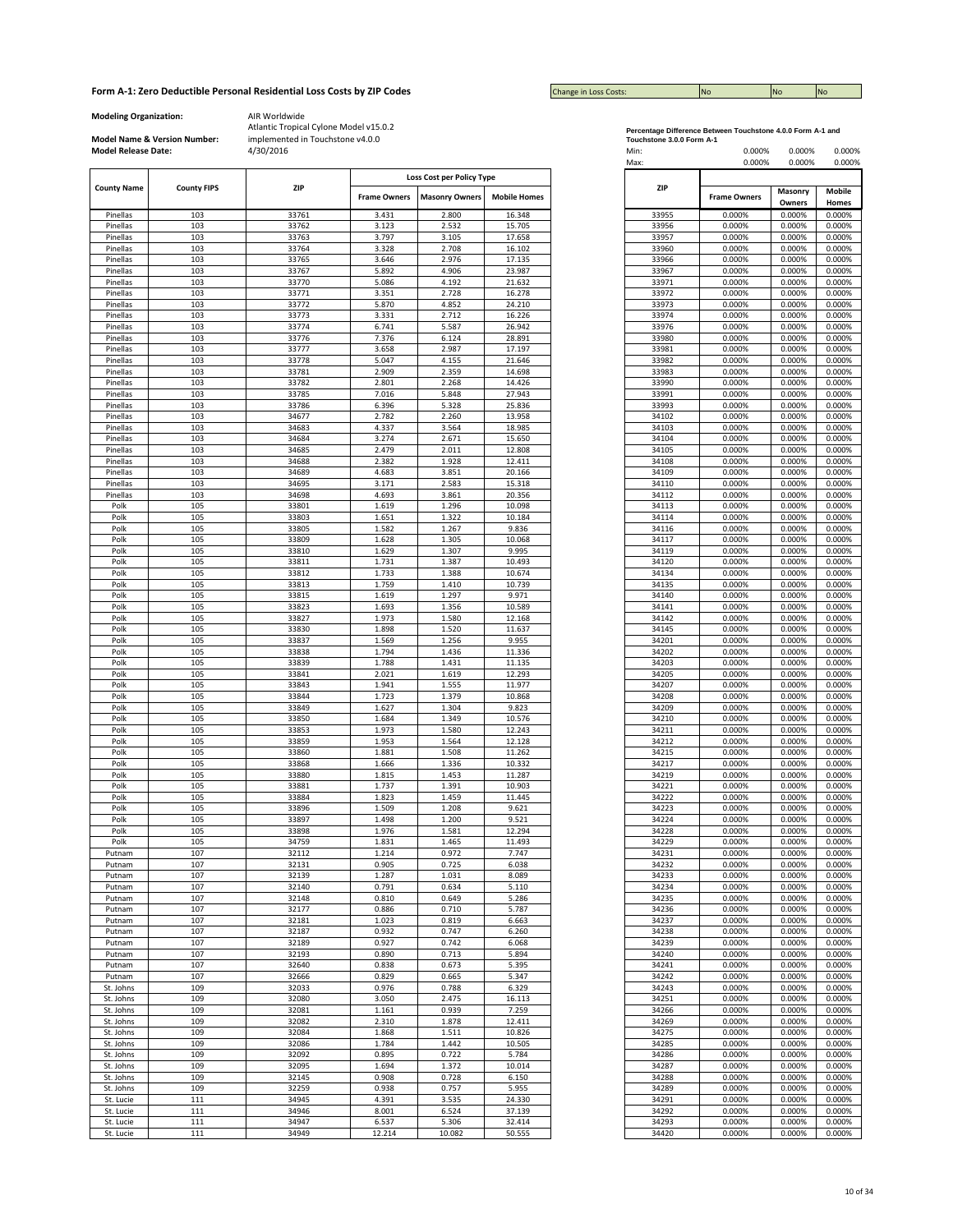| <b>Change in Loss Costs:</b> | <b>No</b> | <b>No</b> | <b>No</b> |
|------------------------------|-----------|-----------|-----------|

**Modeling Organization:** AIR Worldwide

**Model Name & Version Number:**

|                        |                    |       |                     | Loss Cost per Policy Type |                     |
|------------------------|--------------------|-------|---------------------|---------------------------|---------------------|
| <b>County Name</b>     | <b>County FIPS</b> | ZIP   |                     |                           |                     |
|                        |                    |       | <b>Frame Owners</b> | <b>Masonry Owners</b>     | <b>Mobile Homes</b> |
| St. Lucie              | 111                | 34950 | 8.281               | 6.755                     | 38.097              |
| St. Lucie              | 111                | 34951 | 5.704               | 4.615                     | 29.232              |
|                        | 111                | 34952 | 7.404               | 6.025                     | 35.240              |
| St. Lucie<br>St. Lucie | 111                | 34953 | 4.288               | 3.452                     | 24.272              |
| St. Lucie              | 111                | 34981 | 5.870               | 4.753                     | 30.041              |
| St. Lucie              | 111                | 34982 | 7.964               | 6.494                     | 36.972              |
| St. Lucie              | 111                | 34983 | 5.053               | 4.083                     | 26.977              |
|                        |                    | 34984 | 4.666               |                           |                     |
| St. Lucie              | 111                |       |                     | 3.763                     | 25.597              |
| St. Lucie              | 111                | 34986 | 4.329               | 3.486                     | 24.240              |
| St. Lucie              | 111                | 34987 | 4.324               | 3.480                     | 24.475              |
| St. Lucie              | 111                | 34988 | 4.151               | 3.341                     | 23.754              |
| Santa Rosa             | 113                | 32561 | 11.939              | 9.830                     | 49.867              |
| Santa Rosa             | 113                | 32563 | 10.068              | 8.256                     | 43.243              |
| Santa Rosa             | 113                | 32565 | 1.529               | 1.229                     | 10.012              |
| Santa Rosa             | 113                | 32566 | 7.869               | 6.446                     | 35.129              |
| Santa Rosa             | 113                | 32570 | 2.101               | 1.688                     | 13.105              |
| Santa Rosa             | 113                | 32571 | 2.416               | 1.943                     | 14.731              |
| Santa Rosa             | 113                | 32583 | 2.476               | 1.990                     | 15.034              |
| Sarasota               | 115                | 34223 | 5.913               | 4.856                     | 25.439              |
| Sarasota               | 115                | 34228 | 7.222               | 6.038                     | 28.001              |
| Sarasota               | 115                | 34229 | 5.905               | 4.843                     | 25.178              |
| Sarasota               | 115                | 34231 | 5.573               | 4.584                     | 23.817              |
| Sarasota               | 115                | 34232 | 2.756               | 2.226                     | 14.442              |
| Sarasota               | 115                | 34233 | 3.232               | 2.618                     | 16.264              |
| Sarasota               | 115                | 34234 | 3.958               | 3.234                     | 18.326              |
| Sarasota               | 115                | 34235 | 2.606               | 2.103                     | 13.743              |
| Sarasota               | 115                | 34236 | 5.011               | 4.132                     | 21.830              |
| Sarasota               | 115                | 34237 | 3.649               | 2.974                     | 17.505              |
| Sarasota               | 115                | 34238 | 4.321               | 3.525                     | 20.085              |
| Sarasota               | 115                | 34239 | 4.474               | 3.676                     | 20.128              |
|                        | 115                | 34240 | 2.209               | 1.776                     | 12.407              |
| Sarasota               |                    |       |                     |                           |                     |
| Sarasota               | 115                | 34241 | 2.253               | 1.811                     | 12.618              |
| Sarasota               | 115                | 34242 | 6.894               | 5.734                     | 27.383              |
| Sarasota               | 115                | 34275 | 5.124               | 4.189                     | 22.863              |
| Sarasota               | 115                | 34285 | 5.736               | 4.698                     | 24.820              |
| Sarasota               | 115                | 34286 | 2.117               | 1.699                     | 12.224              |
| Sarasota               | 115                | 34287 | 2.193               | 1.765                     | 12.386              |
| Sarasota               | 115                | 34288 | 2.160               | 1.732                     | 12.577              |
| Sarasota               | 115                | 34289 | 2.089               | 1.675                     | 12.258              |
| Sarasota               | 115                | 34291 | 2.094               | 1.684                     | 11.997              |
| Sarasota               | 115                | 34292 | 3.123               | 2.527                     | 16.124              |
| Sarasota               | 115                | 34293 | 4.962               | 4.049                     | 22.490              |
| Seminole               | 117                | 32701 | 1.362               | 1.090                     | 8.791               |
| Seminole               | 117                | 32707 | 1.436               | 1.150                     | 9.165               |
| Seminole               | 117                | 32708 | 1.467               | 1.175                     | 9.305               |
| Seminole               | 117                | 32714 | 1.341               | 1.073                     | 8.683               |
| Seminole               | 117                | 32730 | 1.398               | 1.119                     | 8.977               |
| Seminole               | 117                | 32732 | 1.564               | 1.253                     | 10.068              |
| Seminole               | 117                | 32746 | 1.406               | 1.126                     | 8.954               |
| Seminole               | 117                | 32750 | 1.379               | 1.104                     | 8.857               |
| Seminole               | 117                | 32765 | 1.537               | 1.232                     | 9.677               |
| Seminole               | 117                | 32766 | 1.558               | 1.248                     | 10.052              |
|                        |                    |       |                     |                           |                     |
| Seminole               | 117                | 32771 | 1.425               | 1.141                     | 9.033               |
| Seminole               | 117                | 32773 | 1.544               | 1.237                     | 9.690               |
| Seminole               | 117                | 32779 | 1.313               | 1.051                     | 8.501               |
| Sumter                 | 119                | 32162 | 1.328               | 1.063                     | 8.302               |
| Sumter                 | 119                | 33513 | 1.507               | 1.211                     | 8.959               |
| Sumter                 | 119                | 33514 | 1.542               | 1.235                     | 9.417               |
| Sumter                 | 119                | 33538 | 1.434               | 1.151                     | 8.629               |
| Sumter                 | 119                | 33585 | 1.532               | 1.231                     | 9.208               |
| Sumter                 | 119                | 33597 | 1.378               | 1.106                     | 8.409               |
| Sumter                 | 119                | 34484 | 1.304               | 1.046                     | 8.083               |
| Sumter                 | 119                | 34785 | 1.410               | 1.129                     | 8.689               |
| Suwannee               | 121                | 32008 | 0.785               | 0.632                     | 4.881               |
| Suwannee               | 121                | 32060 | 0.629               | 0.505                     | 4.118               |
| Suwannee               | 121                | 32062 | 0.707               | 0.568                     | 4.507               |
|                        |                    |       |                     |                           |                     |
| Suwannee               | 121                | 32064 | 0.609               | 0.489                     | 4.007               |
| Suwannee               | 121                | 32071 | 0.754               | 0.606                     | 4.750               |
| Suwannee               | 121                | 32094 | 0.653               | 0.524                     | 4.236               |
| Taylor                 | 123                | 32347 | 0.743               | 0.597                     | 4.820               |
| Taylor                 | 123                | 32348 | 0.841               | 0.677                     | 5.303               |
| Taylor                 | 123                | 32356 | 0.876               | 0.706                     | 5.387               |
| Taylor                 | 123                | 32359 | 1.529               | 1.239                     | 8.471               |
| Union                  | 125                | 32054 | 0.662               | 0.531                     | 4.332               |
| Union                  | 125                | 32083 | 0.620               | 0.497                     | 4.056               |
| Volusia                | 127                | 32114 | 2.609               | 2.099                     | 14.993              |
| Volusia                | 127                | 32117 | 2.629               | 2.116                     | 15.021              |
|                        | 127                | 32118 |                     | 3.032                     |                     |
| Volusia                |                    |       | 3.745               |                           | 20.105              |
| Volusia                | 127                | 32119 | 2.644               | 2.128                     | 15.109              |
| Volusia                | 127                | 32124 | 1.138               | 0.912                     | 7.698               |
| Volusia                | 127                | 32127 | 2.868               | 2.312                     | 15.893              |
| Volusia                | 127                | 32128 | 1.417               | 1.135                     | 9.262               |
| Volusia                | 127                | 32129 | 2.200               | 1.767                     | 13.096              |

| Percentage Difference Between Touchstone 4.0.0 Form A-1 and |  |
|-------------------------------------------------------------|--|
| Toughstane 2.0.0 Farm A.4                                   |  |

| <b>Model Release Date:</b> | Model Name & Version Number: | implemented in Touchstone v4.0.0<br>4/30/2016 |                     |                                                    |                     | Touchstone 3.0.0 Form A-1<br>Min:<br>Max: | 0.000%<br>0.000%    | 0.000%<br>0.000% | 0.000%<br>0.000% |
|----------------------------|------------------------------|-----------------------------------------------|---------------------|----------------------------------------------------|---------------------|-------------------------------------------|---------------------|------------------|------------------|
| <b>County Name</b>         | <b>County FIPS</b>           | <b>ZIP</b>                                    | <b>Frame Owners</b> | Loss Cost per Policy Type<br><b>Masonry Owners</b> | <b>Mobile Homes</b> | ZIP                                       | <b>Frame Owners</b> | Masonry          | Mobile           |
|                            | 111                          | 34950                                         | 8.281               |                                                    |                     |                                           |                     | Owners<br>0.000% | Homes            |
| St. Lucie<br>St. Lucie     | 111                          | 34951                                         | 5.704               | 6.755<br>4.615                                     | 38.097<br>29.232    | 34428<br>34429                            | 0.000%<br>0.000%    | 0.000%           | 0.000%<br>0.000% |
| St. Lucie                  | 111                          | 34952                                         | 7.404               | 6.025                                              | 35.240              | 34431                                     | 0.000%              | 0.000%           | 0.000%           |
| St. Lucie                  | 111                          | 34953                                         | 4.288               | 3.452                                              | 24.272              | 34432                                     | 0.000%              | 0.000%           | 0.000%           |
| St. Lucie                  | 111                          | 34981                                         | 5.870               | 4.753                                              | 30.041              | 34433                                     | 0.000%              | 0.000%           | 0.000%           |
| St. Lucie                  | 111                          | 34982                                         | 7.964               | 6.494                                              | 36.972              | 34434                                     | 0.000%              | 0.000%           | 0.000%           |
| St. Lucie                  | 111                          | 34983                                         | 5.053               | 4.083                                              | 26.977              | 34436                                     | 0.000%              | 0.000%           | 0.000%           |
| St. Lucie                  | 111                          | 34984                                         | 4.666               | 3.763                                              | 25.597              | 34442                                     | 0.000%              | 0.000%           | 0.000%           |
| St. Lucie<br>St. Lucie     | 111<br>111                   | 34986<br>34987                                | 4.329<br>4.324      | 3.486<br>3.480                                     | 24.240<br>24.475    | 34446<br>34448                            | 0.000%<br>0.000%    | 0.000%<br>0.000% | 0.000%<br>0.000% |
| St. Lucie                  | 111                          | 34988                                         | 4.151               | 3.341                                              | 23.754              | 34449                                     | 0.000%              | 0.000%           | 0.000%           |
| Santa Rosa                 | 113                          | 32561                                         | 11.939              | 9.830                                              | 49.867              | 34450                                     | 0.000%              | 0.000%           | 0.000%           |
| Santa Rosa                 | 113                          | 32563                                         | 10.068              | 8.256                                              | 43.243              | 34452                                     | 0.000%              | 0.000%           | 0.000%           |
| Santa Rosa                 | 113                          | 32565                                         | 1.529               | 1.229                                              | 10.012              | 34453                                     | 0.000%              | 0.000%           | 0.000%           |
| Santa Rosa                 | 113                          | 32566                                         | 7.869               | 6.446                                              | 35.129              | 34461                                     | 0.000%              | 0.000%           | 0.000%           |
| Santa Rosa                 | 113                          | 32570                                         | 2.101               | 1.688                                              | 13.105              | 34465                                     | 0.000%              | 0.000%           | 0.000%           |
| Santa Rosa                 | 113                          | 32571                                         | 2.416               | 1.943                                              | 14.731              | 34470                                     | 0.000%              | 0.000%           | 0.000%           |
| Santa Rosa<br>Sarasota     | 113<br>115                   | 32583<br>34223                                | 2.476<br>5.913      | 1.990<br>4.856                                     | 15.034<br>25.439    | 34471<br>34472                            | 0.000%<br>0.000%    | 0.000%<br>0.000% | 0.000%<br>0.000% |
| Sarasota                   | 115                          | 34228                                         | 7.222               | 6.038                                              | 28.001              | 34473                                     | 0.000%              | 0.000%           | 0.000%           |
| Sarasota                   | 115                          | 34229                                         | 5.905               | 4.843                                              | 25.178              | 34474                                     | 0.000%              | 0.000%           | 0.000%           |
| Sarasota                   | 115                          | 34231                                         | 5.573               | 4.584                                              | 23.817              | 34475                                     | 0.000%              | 0.000%           | 0.000%           |
| Sarasota                   | 115                          | 34232                                         | 2.756               | 2.226                                              | 14.442              | 34476                                     | 0.000%              | 0.000%           | 0.000%           |
| Sarasota                   | 115                          | 34233                                         | 3.232               | 2.618                                              | 16.264              | 34479                                     | 0.000%              | 0.000%           | 0.000%           |
| Sarasota                   | 115                          | 34234                                         | 3.958               | 3.234                                              | 18.326              | 34480                                     | 0.000%              | 0.000%           | 0.000%           |
| Sarasota                   | 115                          | 34235                                         | 2.606               | 2.103                                              | 13.743              | 34481                                     | 0.000%              | 0.000%           | 0.000%           |
| Sarasota                   | 115                          | 34236                                         | 5.011               | 4.132                                              | 21.830              | 34482                                     | 0.000%              | 0.000%           | 0.000%           |
| Sarasota<br>Sarasota       | 115<br>115                   | 34237<br>34238                                | 3.649<br>4.321      | 2.974<br>3.525                                     | 17.505<br>20.085    | 34484<br>34488                            | 0.000%<br>0.000%    | 0.000%<br>0.000% | 0.000%<br>0.000% |
| Sarasota                   | 115                          | 34239                                         | 4.474               | 3.676                                              | 20.128              | 34491                                     | 0.000%              | 0.000%           | 0.000%           |
| Sarasota                   | 115                          | 34240                                         | 2.209               | 1.776                                              | 12.407              | 34498                                     | 0.000%              | 0.000%           | 0.000%           |
| Sarasota                   | 115                          | 34241                                         | 2.253               | 1.811                                              | 12.618              | 34601                                     | 0.000%              | 0.000%           | 0.000%           |
| Sarasota                   | 115                          | 34242                                         | 6.894               | 5.734                                              | 27.383              | 34602                                     | 0.000%              | 0.000%           | 0.000%           |
| Sarasota                   | 115                          | 34275                                         | 5.124               | 4.189                                              | 22.863              | 34604                                     | 0.000%              | 0.000%           | 0.000%           |
| Sarasota                   | 115                          | 34285                                         | 5.736               | 4.698                                              | 24.820              | 34606                                     | 0.000%              | 0.000%           | 0.000%           |
| Sarasota                   | 115                          | 34286                                         | 2.117               | 1.699                                              | 12.224              | 34607                                     | 0.000%              | 0.000%           | 0.000%           |
| Sarasota                   | 115<br>115                   | 34287<br>34288                                | 2.193<br>2.160      | 1.765<br>1.732                                     | 12.386<br>12.577    | 34608<br>34609                            | 0.000%<br>0.000%    | 0.000%<br>0.000% | 0.000%<br>0.000% |
| Sarasota<br>Sarasota       | 115                          | 34289                                         | 2.089               | 1.675                                              | 12.258              | 34610                                     | 0.000%              | 0.000%           | 0.000%           |
| Sarasota                   | 115                          | 34291                                         | 2.094               | 1.684                                              | 11.997              | 34613                                     | 0.000%              | 0.000%           | 0.000%           |
| Sarasota                   | 115                          | 34292                                         | 3.123               | 2.527                                              | 16.124              | 34614                                     | 0.000%              | 0.000%           | 0.000%           |
| Sarasota                   | 115                          | 34293                                         | 4.962               | 4.049                                              | 22.490              | 34637                                     | 0.000%              | 0.000%           | 0.000%           |
| Seminole                   | 117                          | 32701                                         | 1.362               | 1.090                                              | 8.791               | 34638                                     | 0.000%              | 0.000%           | 0.000%           |
| Seminole                   | 117                          | 32707                                         | 1.436               | 1.150                                              | 9.165               | 34639                                     | 0.000%              | 0.000%           | 0.000%           |
| Seminole                   | 117                          | 32708                                         | 1.467               | 1.175                                              | 9.305               | 34652                                     | 0.000%              | 0.000%           | 0.000%           |
| Seminole                   | 117                          | 32714                                         | 1.341               | 1.073                                              | 8.683               | 34653                                     | 0.000%              | 0.000%           | 0.000%           |
| Seminole<br>Seminole       | 117<br>117                   | 32730<br>32732                                | 1.398<br>1.564      | 1.119<br>1.253                                     | 8.977<br>10.068     | 34654<br>34655                            | 0.000%<br>0.000%    | 0.000%<br>0.000% | 0.000%<br>0.000% |
| Seminole                   | 117                          | 32746                                         | 1.406               | 1.126                                              | 8.954               | 34667                                     | 0.000%              | 0.000%           | 0.000%           |
| Seminole                   | 117                          | 32750                                         | 1.379               | 1.104                                              | 8.857               | 34668                                     | 0.000%              | 0.000%           | 0.000%           |
| Seminole                   | 117                          | 32765                                         | 1.537               | 1.232                                              | 9.677               | 34669                                     | 0.000%              | 0.000%           | 0.000%           |
| Seminole                   | 117                          | 32766                                         | 1.558               | 1.248                                              | 10.052              | 34677                                     | 0.000%              | 0.000%           | 0.000%           |
| Seminole                   | 117                          | 32771                                         | 1.425               | 1.141                                              | 9.033               | 34683                                     | 0.000%              | 0.000%           | 0.000%           |
| Seminole                   | 117                          | 32773                                         | 1.544               | 1.237                                              | 9.690               | 34684                                     | 0.000%              | 0.000%           | 0.000%           |
| Seminole<br>Sumter         | 117<br>119                   | 32779<br>32162                                | 1.313<br>1.328      | 1.051<br>1.063                                     | 8.501<br>8.302      | 34685<br>34688                            | 0.000%<br>0.000%    | 0.000%<br>0.000% | 0.000%<br>0.000% |
| Sumter                     | 119                          | 33513                                         | 1.507               | 1.211                                              | 8.959               | 34689                                     | 0.000%              | 0.000%           | 0.000%           |
| Sumter                     | 119                          | 33514                                         | 1.542               | 1.235                                              | 9.417               | 34690                                     | 0.000%              | 0.000%           | 0.000%           |
| Sumter                     | 119                          | 33538                                         | 1.434               | 1.151                                              | 8.629               | 34691                                     | 0.000%              | 0.000%           | 0.000%           |
| Sumter                     | 119                          | 33585                                         | 1.532               | 1.231                                              | 9.208               | 34695                                     | 0.000%              | 0.000%           | 0.000%           |
| Sumter                     | 119                          | 33597                                         | 1.378               | 1.106                                              | 8.409               | 34698                                     | 0.000%              | 0.000%           | 0.000%           |
| Sumter                     | 119                          | 34484                                         | 1.304               | 1.046                                              | 8.083               | 34705                                     | 0.000%              | 0.000%           | 0.000%           |
| Sumter                     | 119<br>121                   | 34785<br>32008                                | 1.410<br>0.785      | 1.129<br>0.632                                     | 8.689<br>4.881      | 34711<br>34714                            | 0.000%<br>0.000%    | 0.000%<br>0.000% | 0.000%<br>0.000% |
| Suwannee<br>Suwannee       | 121                          | 32060                                         | 0.629               | 0.505                                              | 4.118               | 34715                                     | 0.000%              | 0.000%           | 0.000%           |
| Suwannee                   | 121                          | 32062                                         | 0.707               | 0.568                                              | 4.507               | 34731                                     | 0.000%              | 0.000%           | 0.000%           |
| Suwannee                   | 121                          | 32064                                         | 0.609               | 0.489                                              | 4.007               | 34734                                     | 0.000%              | 0.000%           | 0.000%           |
| Suwannee                   | 121                          | 32071                                         | 0.754               | 0.606                                              | 4.750               | 34736                                     | 0.000%              | 0.000%           | 0.000%           |
| Suwannee                   | 121                          | 32094                                         | 0.653               | 0.524                                              | 4.236               | 34737                                     | 0.000%              | 0.000%           | 0.000%           |
| Taylor                     | 123                          | 32347                                         | 0.743               | 0.597                                              | 4.820               | 34739                                     | 0.000%              | 0.000%           | 0.000%           |
| Taylor                     | 123                          | 32348                                         | 0.841               | 0.677                                              | 5.303               | 34741                                     | 0.000%              | 0.000%           | 0.000%           |
| Taylor                     | 123                          | 32356                                         | 0.876               | 0.706                                              | 5.387               | 34743                                     | 0.000%              | 0.000%           | 0.000%           |
| Taylor                     | 123                          | 32359                                         | 1.529               | 1.239                                              | 8.471               | 34744                                     | 0.000%              | 0.000%           | 0.000%           |
| Union<br>Union             | 125<br>125                   | 32054<br>32083                                | 0.662<br>0.620      | 0.531<br>0.497                                     | 4.332<br>4.056      | 34746<br>34747                            | 0.000%<br>0.000%    | 0.000%<br>0.000% | 0.000%<br>0.000% |
| Volusia                    | 127                          | 32114                                         | 2.609               | 2.099                                              | 14.993              | 34748                                     | 0.000%              | 0.000%           | 0.000%           |
| Volusia                    | 127                          | 32117                                         | 2.629               | 2.116                                              | 15.021              | 34753                                     | 0.000%              | 0.000%           | 0.000%           |
| Volusia                    | 127                          | 32118                                         | 3.745               | 3.032                                              | 20.105              | 34756                                     | 0.000%              | 0.000%           | 0.000%           |
| Volusia                    | 127                          | 32119                                         | 2.644               | 2.128                                              | 15.109              | 34758                                     | 0.000%              | 0.000%           | 0.000%           |
| Volusia                    | 127                          | 32124                                         | 1.138               | 0.912                                              | 7.698               | 34759                                     | 0.000%              | 0.000%           | 0.000%           |
| Volusia                    | 127                          | 32127                                         | 2.868               | 2.312                                              | 15.893              | 34760                                     | 0.000%              | 0.000%           | 0.000%           |
| Volusia                    | 127                          | 32128                                         | 1.417               | 1.135                                              | 9.262               | 34761                                     | 0.000%              | 0.000%           | 0.000%           |
| Volusia                    | 127                          | 32129                                         | 2.200               | 1.767                                              | 13.096              | 34762                                     | 0.000%              | 0.000%           | 0.000%           |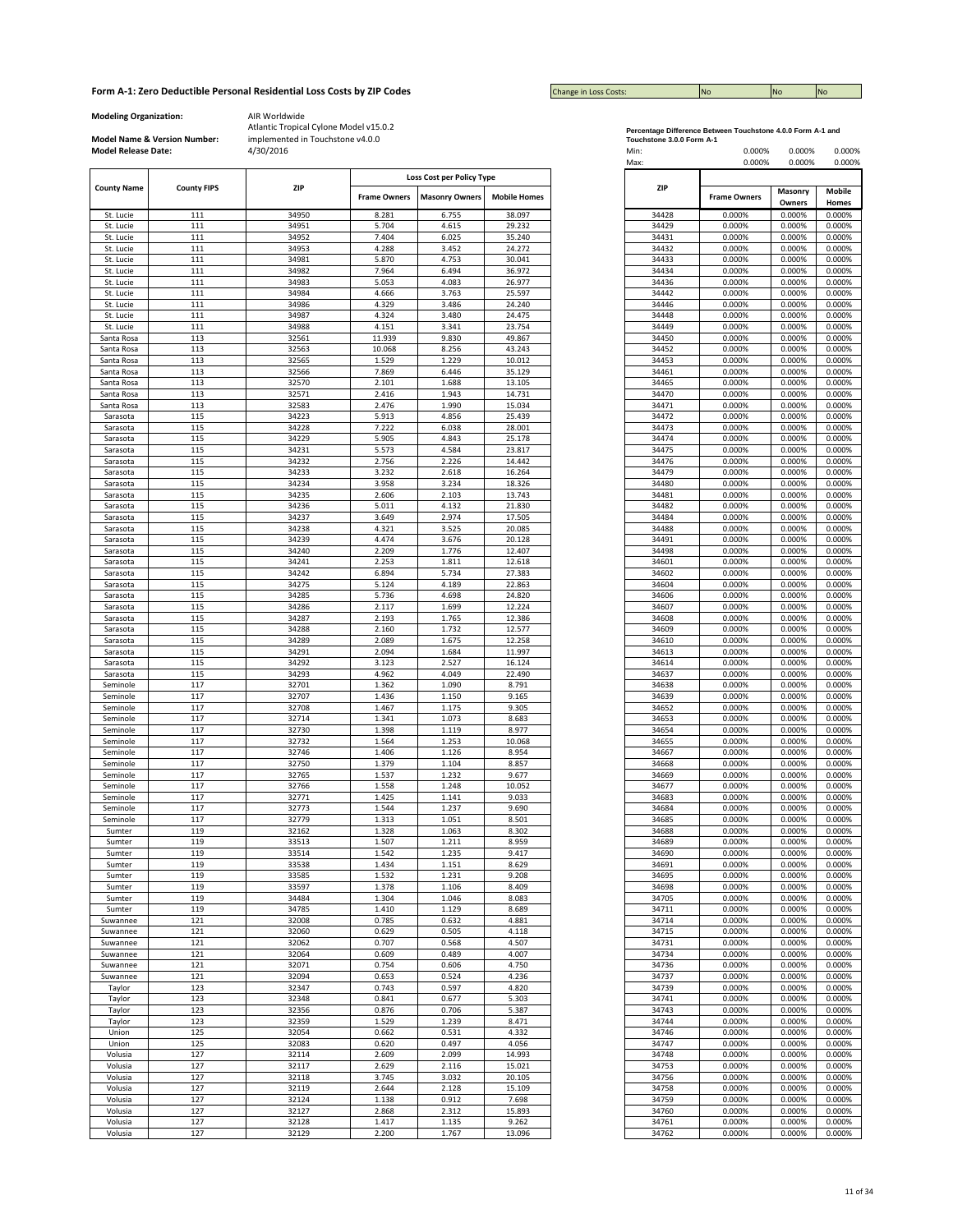| <b>Change in Loss Costs:</b> | <b>INo</b> | No | <b>INC</b> |
|------------------------------|------------|----|------------|

**Modeling Organization:** AIR Worldwide

# **Model Name & Version Number:**

Atlantic Tropical Cylone Model v15.0.2 implemented in Touchstone v4.0.0

|                    |                    |       |                     | Loss Cost per Policy Type |                     |
|--------------------|--------------------|-------|---------------------|---------------------------|---------------------|
| <b>County Name</b> | <b>County FIPS</b> | ZIP   | <b>Frame Owners</b> | <b>Masonry Owners</b>     | <b>Mobile Homes</b> |
| Volusia            | 127                | 32130 | 1.072               | 0.858                     | 7.409               |
| Volusia            | 127                | 32132 | 2.999               | 2.421                     | 16.292              |
| Volusia            | 127                | 32141 | 3.098               | 2.505                     | 16.782              |
| Volusia            | 127                | 32168 | 2.011               | 1.617                     | 12.102              |
| Volusia            | 127                | 32169 | 4.442               | 3.614                     | 21.872              |
| Volusia            | 127                | 32174 | 1.994               | 1.600                     | 12.177              |
| Volusia            | 127                | 32176 | 3.638               | 2.944                     | 19.509              |
| Volusia            | 127                | 32180 | 1.156               | 0.926                     | 7.653               |
| Volusia            | 127                | 32190 | 1.344               | 1.077                     | 8.657               |
| Volusia            | 127                | 32713 | 1.342               | 1.074                     | 8.746               |
| Volusia            | 127                | 32720 | 1.118               | 0.895                     | 7.687               |
| Volusia            | 127                | 32724 | 1.122               | 0.899                     | 7.701               |
| Volusia            | 127                | 32725 | 1.357               | 1.087                     | 9.100               |
| Volusia            | 127                | 32738 | 1.323               | 1.060                     | 8.891               |
| Volusia            | 127                | 32744 | 1.199               | 0.960                     | 8.152               |
| Volusia            | 127                | 32759 | 3.336               | 2.699                     | 17.942              |
| Volusia            | 127                | 32763 | 1.233               | 0.988                     | 8.388               |
| Volusia            | 127                | 32764 | 1.416               | 1.135                     | 9.400               |
| Wakulla            | 129                | 32327 | 1.087               | 0.876                     | 6.540               |
| Wakulla            | 129                | 32346 | 3.473               | 2.842                     | 16.276              |
| Wakulla            | 129                | 32355 | 1.681               | 1.358                     | 9.324               |
| Wakulla            | 129                | 32358 | 1.376               | 1.108                     | 8.179               |
| Walton             | 131                | 32433 | 1.427               | 1.147                     | 9.059               |
| Walton             | 131                | 32435 | 1.591               | 1.279                     | 9.856               |
| Walton             | 131                | 32439 | 2.948               | 2.375                     | 16.614              |
| Walton             | 131                | 32455 | 1.590               | 1.279                     | 9.823               |
| Walton             | 131                | 32459 | 7.652               | 6.258                     | 33.810              |
| Walton             | 131                | 32550 | 8.948               | 7.350                     | 38.697              |
| Washington         | 133                | 32427 | 1.373               | 1.103                     | 8.562               |
| Washington         | 133                | 32428 | 1.434               | 1.153                     | 8.835               |
| Washington         | 133                | 32437 | 2.036               | 1.640                     | 11.857              |
| Washington         | 133                | 32462 | 1.690               | 1.360                     | 10.060              |

**Percentage Difference Between Touchstone 4.0.0 Form A-1 and Touchstone 3.0.0 Form A-1**

| <b>Model Release Date:</b> |                    | 4/30/2016 |                           |                       |                     | Min:  | 0.000%              | 0.000%  | 0.000%        |
|----------------------------|--------------------|-----------|---------------------------|-----------------------|---------------------|-------|---------------------|---------|---------------|
|                            |                    |           |                           |                       |                     | Max:  | 0.000%              | 0.000%  | 0.000%        |
|                            |                    |           | Loss Cost per Policy Type |                       |                     |       |                     |         |               |
| <b>County Name</b>         | <b>County FIPS</b> | ZIP       | <b>Frame Owners</b>       | <b>Masonry Owners</b> | <b>Mobile Homes</b> | ZIP   | <b>Frame Owners</b> | Masonry | <b>Mobile</b> |
|                            |                    |           |                           |                       |                     |       |                     | Owners  | Homes         |
| Volusia                    | 127                | 32130     | 1.072                     | 0.858                 | 7.409               | 34769 | 0.000%              | 0.000%  | 0.000%        |
| Volusia                    | 127                | 32132     | 2.999                     | 2.421                 | 16.292              | 34771 | 0.000%              | 0.000%  | 0.000%        |
| Volusia                    | 127                | 32141     | 3.098                     | 2.505                 | 16.782              | 34772 | 0.000%              | 0.000%  | 0.000%        |
| Volusia                    | 127                | 32168     | 2.011                     | 1.617                 | 12.102              | 34773 | 0.000%              | 0.000%  | 0.000%        |
| Volusia                    | 127                | 32169     | 4.442                     | 3.614                 | 21.872              | 34785 | 0.000%              | 0.000%  | 0.000%        |
| Volusia                    | 127                | 32174     | 1.994                     | 1.600                 | 12.177              | 34786 | 0.000%              | 0.000%  | 0.000%        |
| Volusia                    | 127                | 32176     | 3.638                     | 2.944                 | 19.509              | 34787 | 0.000%              | 0.000%  | 0.000%        |
| Volusia                    | 127                | 32180     | 1.156                     | 0.926                 | 7.653               | 34788 | 0.000%              | 0.000%  | 0.000%        |
| Volusia                    | 127                | 32190     | 1.344                     | 1.077                 | 8.657               | 34797 | 0.000%              | 0.000%  | 0.000%        |
| Volusia                    | 127                | 32713     | 1.342                     | 1.074                 | 8.746               | 34945 | 0.000%              | 0.000%  | 0.000%        |
| Volusia                    | 127                | 32720     | 1.118                     | 0.895                 | 7.687               | 34946 | 0.000%              | 0.000%  | 0.000%        |
| Volusia                    | 127                | 32724     | 1.122                     | 0.899                 | 7.701               | 34947 | 0.000%              | 0.000%  | 0.000%        |
| Volusia                    | 127                | 32725     | 1.357                     | 1.087                 | 9.100               | 34949 | 0.000%              | 0.000%  | 0.000%        |
| Volusia                    | 127                | 32738     | 1.323                     | 1.060                 | 8.891               | 34950 | 0.000%              | 0.000%  | 0.000%        |
| Volusia                    | 127                | 32744     | 1.199                     | 0.960                 | 8.152               | 34951 | 0.000%              | 0.000%  | 0.000%        |
| Volusia                    | 127                | 32759     | 3.336                     | 2.699                 | 17.942              | 34952 | 0.000%              | 0.000%  | 0.000%        |
| Volusia                    | 127                | 32763     | 1.233                     | 0.988                 | 8.388               | 34953 | 0.000%              | 0.000%  | 0.000%        |
| Volusia                    | 127                | 32764     | 1.416                     | 1.135                 | 9.400               | 34956 | 0.000%              | 0.000%  | 0.000%        |
| Wakulla                    | 129                | 32327     | 1.087                     | 0.876                 | 6.540               | 34957 | 0.000%              | 0.000%  | 0.000%        |
| Wakulla                    | 129                | 32346     | 3.473                     | 2.842                 | 16.276              | 34972 | 0.000%              | 0.000%  | 0.000%        |
| Wakulla                    | 129                | 32355     | 1.681                     | 1.358                 | 9.324               | 34974 | 0.000%              | 0.000%  | 0.000%        |
| Wakulla                    | 129                | 32358     | 1.376                     | 1.108                 | 8.179               | 34981 | 0.000%              | 0.000%  | 0.000%        |
| Walton                     | 131                | 32433     | 1.427                     | 1.147                 | 9.059               | 34982 | 0.000%              | 0.000%  | 0.000%        |
| Walton                     | 131                | 32435     | 1.591                     | 1.279                 | 9.856               | 34983 | 0.000%              | 0.000%  | 0.000%        |
| Walton                     | 131                | 32439     | 2.948                     | 2.375                 | 16.614              | 34984 | 0.000%              | 0.000%  | 0.000%        |
| Walton                     | 131                | 32455     | 1.590                     | 1.279                 | 9.823               | 34986 | 0.000%              | 0.000%  | 0.000%        |
| Walton                     | 131                | 32459     | 7.652                     | 6.258                 | 33.810              | 34987 | 0.000%              | 0.000%  | 0.000%        |
| Walton                     | 131                | 32550     | 8.948                     | 7.350                 | 38.697              | 34988 | 0.000%              | 0.000%  | 0.000%        |
| Washington                 | 133                | 32427     | 1.373                     | 1.103                 | 8.562               | 34990 | 0.000%              | 0.000%  | 0.000%        |
| Washington                 | 133                | 32428     | 1.434                     | 1.153                 | 8.835               | 34994 | 0.000%              | 0.000%  | 0.000%        |
| Washington                 | 133                | 32437     | 2.036                     | 1.640                 | 11.857              | 34996 | 0.000%              | 0.000%  | 0.000%        |
| Washington                 | 133                | 32462     | 1.690                     | 1.360                 | 10.060              | 34997 | 0.000%              | 0.000%  | 0.000%        |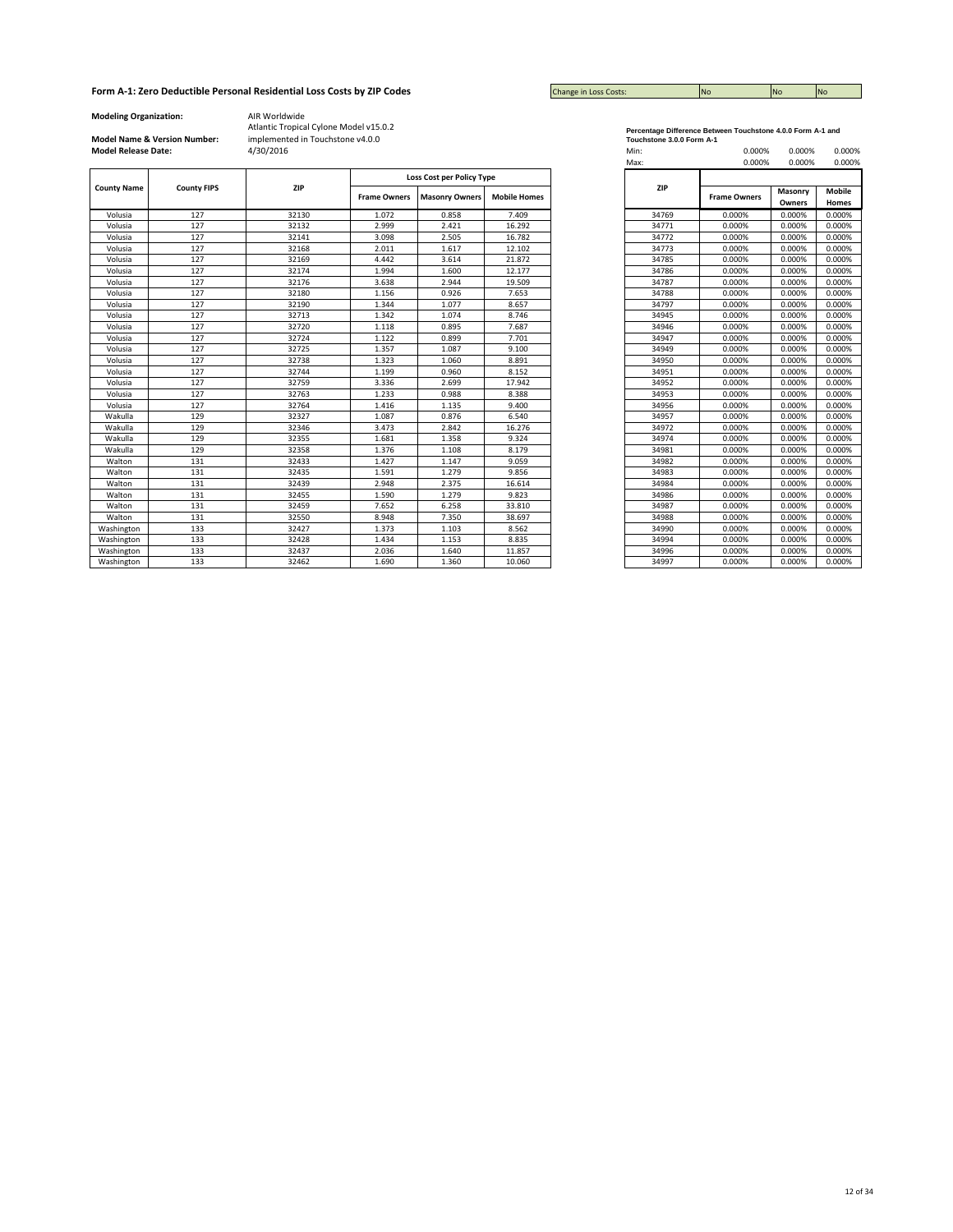| <b>Modeling Organization:</b>           | AIR Worldwide<br>Atlantic Tropical Cylone Model v15.0.1 |
|-----------------------------------------|---------------------------------------------------------|
| <b>Model Name &amp; Version Number:</b> | implemented in Touchstone v3.0.0                        |
| <b>Model Release Date:</b>              | 4/30/2015                                               |

| <b>County Name</b> | <b>County FIPS</b> | <b>ZIP</b> | Loss Cost per Policy Type |                       |                     |
|--------------------|--------------------|------------|---------------------------|-----------------------|---------------------|
|                    |                    |            | <b>Frame Owners</b>       | <b>Masonry Owners</b> | <b>Mobile Homes</b> |
| Alachua            | 001                | 32601      | 0.774                     | 0.620                 | 4.997               |
| Alachua            | 001                | 32603      | 0.765                     | 0.614                 | 4.942               |
| Alachua            | 001                | 32605      | 0.742                     | 0.595                 | 4.801               |
| Alachua            | 001                | 32606      | 0.776                     | 0.622                 | 4.973               |
| Alachua            | 001                | 32607      | 0.788                     | 0.632                 | 5.049               |
| Alachua            | 001                | 32608      | 0.806                     | 0.647                 | 5.165               |
| Alachua            | 001                | 32609      | 0.752                     | 0.603                 | 4.862               |
| Alachua            | 001                | 32611      | 0.770                     | 0.617                 | 4.968               |
| Alachua            | 001                | 32615      | 0.741                     | 0.595                 | 4.767               |
| Alachua            | 001                | 32618      | 0.929                     | 0.746                 | 5.799               |
| Alachua            | 001                | 32631      | 0.782                     | 0.626                 | 5.075               |
| Alachua            | 001                | 32641      | 0.773                     | 0.619                 | 4.989               |
| Alachua            | 001                | 32643      | 0.803                     | 0.646                 | 4.995               |
| Alachua            | 001                | 32653      | 0.738                     | 0.592                 | 4.777               |
| Alachua            | 001                | 32669      | 0.901                     | 0.723                 | 5.602               |
| Alachua            | 001                | 32694      | 0.759                     | 0.608                 | 4.908               |
| <b>Baker</b>       | 003                | 32040      | 0.528                     | 0.424                 | 3.525               |
| <b>Baker</b>       | 003                | 32063      | 0.545                     | 0.437                 | 3.596               |
| <b>Baker</b>       | 003                | 32087      | 0.481                     | 0.386                 | 3.259               |
| Bay                | 005                | 32401      | 4.598                     | 3.733                 | 22.808              |
| Bay                | 005                | 32403      | 8.391                     | 6.906                 | 34.971              |
| Bay                | 005                | 32404      | 2.908                     | 2.346                 | 16.029              |
| Bay                | 005                | 32405      | 3.801                     | 3.077                 | 19.916              |
| Bay                | 005                | 32407      | 8.069                     | 6.626                 | 34.687              |
| Bay                | 005                | 32408      | 8.714                     | 7.171                 | 36.464              |
| Bay                | 005                | 32409      | 2.393                     | 1.928                 | 13.751              |
| Bay                | 005                | 32413      | 8.193                     | 6.747                 | 34.857              |
| Bay                | 005                | 32438      | 1.728                     | 1.390                 | 10.515              |
| Bay                | 005                | 32444      | 2.836                     | 2.288                 | 15.869              |
| Bay                | 005                | 32466      | 1.981                     | 1.595                 | 11.766              |
| <b>Bradford</b>    | 007                | 32044      | 0.729                     | 0.585                 | 4.716               |
| <b>Bradford</b>    | 007                | 32058      | 0.646                     | 0.518                 | 4.221               |
| <b>Bradford</b>    | 007                | 32091      | 0.719                     | 0.576                 | 4.633               |
| <b>Bradford</b>    | 007                | 32622      | 0.697                     | 0.559                 | 4.522               |
| <b>Brevard</b>     | 009                | 00042      | 2.823                     | 2.267                 | 16.928              |
| <b>Brevard</b>     | 009                | 32754      | 2.276                     | 1.828                 | 13.848              |
| Brevard            | 009                | 32780      | 2.384                     | 1.915                 | 14.505              |
| Brevard            | 009                | 32796      | 2.377                     | 1.910                 | 14.435              |
| Brevard            | 009                | 32815      | 2.912                     | 2.342                 | 17.179              |
| Brevard            | 009                | 32901      | 5.255                     | 4.263                 | 26.158              |
| Brevard            | 009                | 32903      | 8.467                     | 6.958                 | 37.239              |
| Brevard            | 009                | 32904      | 3.316                     | 2.668                 | 18.991              |
| Brevard            | 009                | 32905      | 5.486                     | 4.461                 | 26.853              |

 $\overline{\phantom{a}}$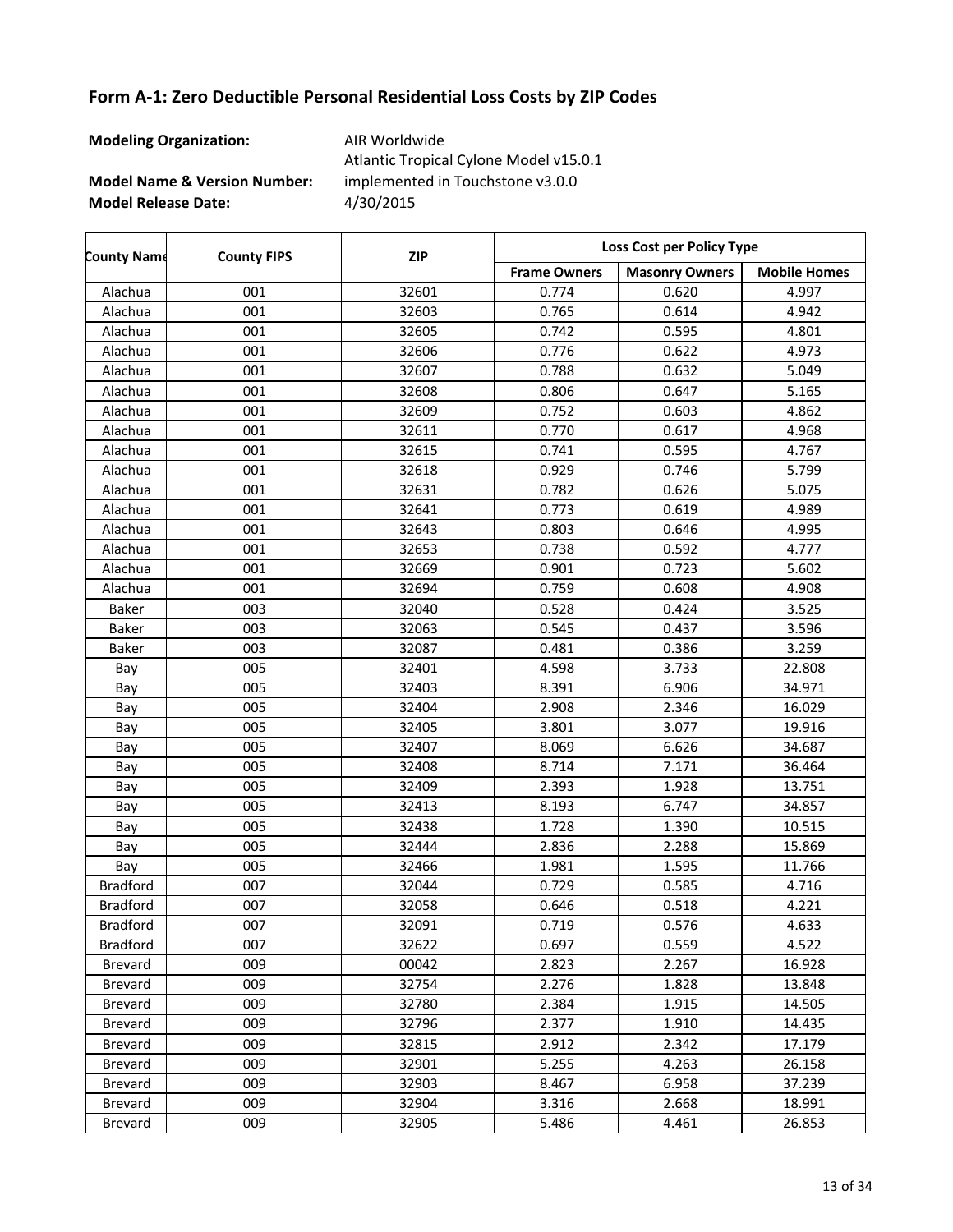| <b>Modeling Organization:</b>           | AIR Worldwide<br>Atlantic Tropical Cylone Model v15.0.1 |
|-----------------------------------------|---------------------------------------------------------|
| <b>Model Name &amp; Version Number:</b> | implemented in Touchstone v3.0.0                        |
| <b>Model Release Date:</b>              | 4/30/2015                                               |

| <b>County Name</b> | <b>County FIPS</b> | <b>ZIP</b> | Loss Cost per Policy Type |                       |                     |
|--------------------|--------------------|------------|---------------------------|-----------------------|---------------------|
|                    |                    |            | <b>Frame Owners</b>       | <b>Masonry Owners</b> | <b>Mobile Homes</b> |
| Brevard            | 009                | 32907      | 2.803                     | 2.251                 | 16.808              |
| <b>Brevard</b>     | 009                | 32908      | 2.751                     | 2.209                 | 16.633              |
| Brevard            | 009                | 32909      | 3.022                     | 2.430                 | 17.815              |
| Brevard            | 009                | 32920      | 6.422                     | 5.261                 | 31.645              |
| Brevard            | 009                | 32922      | 2.889                     | 2.325                 | 16.927              |
| <b>Brevard</b>     | 009                | 32925      | 7.859                     | 6.468                 | 35.379              |
| <b>Brevard</b>     | 009                | 32926      | 2.460                     | 1.978                 | 14.910              |
| <b>Brevard</b>     | 009                | 32927      | 2.394                     | 1.923                 | 14.537              |
| <b>Brevard</b>     | 009                | 32931      | 7.178                     | 5.902                 | 33.841              |
| <b>Brevard</b>     | 009                | 32934      | 3.366                     | 2.710                 | 19.166              |
| <b>Brevard</b>     | 009                | 32935      | 4.404                     | 3.556                 | 23.273              |
| <b>Brevard</b>     | 009                | 32937      | 8.031                     | 6.608                 | 35.692              |
| Brevard            | 009                | 32940      | 3.832                     | 3.094                 | 20.869              |
| Brevard            | 009                | 32949      | 6.680                     | 5.452                 | 30.845              |
| <b>Brevard</b>     | 009                | 32950      | 5.764                     | 4.691                 | 27.801              |
| <b>Brevard</b>     | 009                | 32951      | 9.287                     | 7.680                 | 39.194              |
| <b>Brevard</b>     | 009                | 32952      | 4.184                     | 3.393                 | 22.909              |
| <b>Brevard</b>     | 009                | 32953      | 3.218                     | 2.597                 | 18.364              |
| <b>Brevard</b>     | 009                | 32955      | 3.417                     | 2.755                 | 19.260              |
| Brevard            | 009                | 32976      | 7.390                     | 6.041                 | 33.233              |
| <b>Broward</b>     | 011                | 00041      | 4.331                     | 3.481                 | 27.058              |
| <b>Broward</b>     | 011                | 33004      | 11.391                    | 9.383                 | 50.023              |
| <b>Broward</b>     | 011                | 33009      | 12.482                    | 10.308                | 53.448              |
| <b>Broward</b>     | 011                | 33019      | 14.272                    | 11.839                | 58.206              |
| <b>Broward</b>     | 011                | 33020      | 10.674                    | 8.767                 | 48.256              |
| <b>Broward</b>     | 011                | 33021      | 6.083                     | 4.917                 | 33.951              |
| <b>Broward</b>     | 011                | 33023      | 4.828                     | 3.885                 | 29.116              |
| <b>Broward</b>     | 011                | 33024      | 4.230                     | 3.398                 | 26.529              |
| <b>Broward</b>     | 011                | 33025      | 4.199                     | 3.372                 | 26.380              |
| <b>Broward</b>     | 011                | 33026      | 4.161                     | 3.342                 | 26.263              |
| <b>Broward</b>     | 011                | 33027      | 4.304                     | 3.458                 | 26.934              |
| <b>Broward</b>     | 011                | 33028      | 4.291                     | 3.446                 | 26.918              |
| Broward            | 011                | 33029      | 4.365                     | 3.507                 | 27.152              |
| <b>Broward</b>     | 011                | 33060      | 10.250                    | 8.410                 | 47.370              |
| <b>Broward</b>     | 011                | 33062      | 13.827                    | 11.455                | 57.592              |
| <b>Broward</b>     | 011                | 33063      | 4.110                     | 3.302                 | 26.059              |
| Broward            | 011                | 33064      | 10.326                    | 8.474                 | 47.717              |
| <b>Broward</b>     | 011                | 33065      | 4.142                     | 3.329                 | 26.210              |
| <b>Broward</b>     | 011                | 33066      | 4.610                     | 3.709                 | 28.266              |
| <b>Broward</b>     | 011                | 33067      | 4.098                     | 3.293                 | 26.042              |
| Broward            | 011                | 33068      | 4.097                     | 3.292                 | 25.970              |
| <b>Broward</b>     | 011                | 33069      | 5.571                     | 4.498                 | 32.071              |
| <b>Broward</b>     | 011                | 33071      | 4.129                     | 3.318                 | 26.150              |

 $\overline{\phantom{a}}$ 

 $\overline{\phantom{a}}$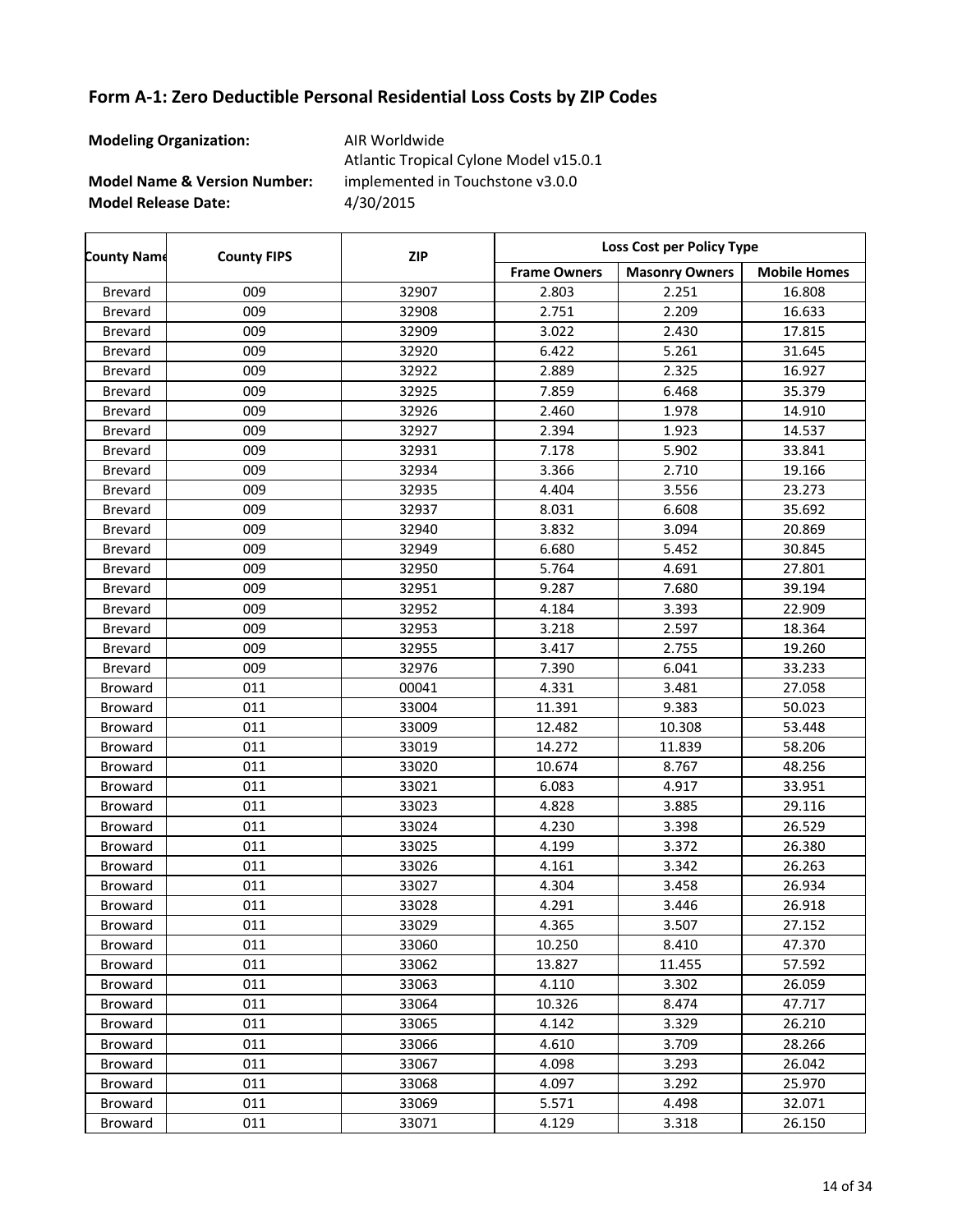| <b>Modeling Organization:</b>           | AIR Worldwide<br>Atlantic Tropical Cylone Model v15.0.1 |
|-----------------------------------------|---------------------------------------------------------|
| <b>Model Name &amp; Version Number:</b> | implemented in Touchstone v3.0.0                        |
| <b>Model Release Date:</b>              | 4/30/2015                                               |

| <b>County Name</b> | <b>County FIPS</b> | <b>ZIP</b> | Loss Cost per Policy Type |                       |                     |
|--------------------|--------------------|------------|---------------------------|-----------------------|---------------------|
|                    |                    |            | <b>Frame Owners</b>       | <b>Masonry Owners</b> | <b>Mobile Homes</b> |
| <b>Broward</b>     | 011                | 33073      | 4.261                     | 3.425                 | 26.831              |
| <b>Broward</b>     | 011                | 33076      | 4.156                     | 3.342                 | 26.295              |
| <b>Broward</b>     | 011                | 33301      | 11.636                    | 9.583                 | 50.882              |
| <b>Broward</b>     | 011                | 33304      | 11.992                    | 9.885                 | 52.079              |
| <b>Broward</b>     | 011                | 33305      | 11.639                    | 9.582                 | 51.248              |
| <b>Broward</b>     | 011                | 33306      | 12.853                    | 10.618                | 54.853              |
| <b>Broward</b>     | 011                | 33308      | 13.098                    | 10.825                | 55.596              |
| <b>Broward</b>     | 011                | 33309      | 5.408                     | 4.364                 | 31.426              |
| <b>Broward</b>     | 011                | 33311      | 6.023                     | 4.868                 | 33.754              |
| <b>Broward</b>     | 011                | 33312      | 6.013                     | 4.859                 | 33.706              |
| <b>Broward</b>     | 011                | 33313      | 4.132                     | 3.320                 | 26.101              |
| <b>Broward</b>     | 011                | 33314      | 4.245                     | 3.413                 | 26.623              |
| <b>Broward</b>     | 011                | 33315      | 8.836                     | 7.220                 | 42.698              |
| <b>Broward</b>     | 011                | 33316      | 12.729                    | 10.528                | 53.691              |
| <b>Broward</b>     | 011                | 33317      | 4.185                     | 3.364                 | 26.347              |
| <b>Broward</b>     | 011                | 33319      | 4.099                     | 3.292                 | 25.951              |
| <b>Broward</b>     | 011                | 33321      | 4.106                     | 3.299                 | 26.029              |
| <b>Broward</b>     | 011                | 33322      | 4.112                     | 3.303                 | 26.055              |
| <b>Broward</b>     | 011                | 33323      | 4.140                     | 3.326                 | 26.237              |
| <b>Broward</b>     | 011                | 33324      | 4.092                     | 3.287                 | 25.972              |
| <b>Broward</b>     | 011                | 33325      | 4.143                     | 3.327                 | 26.281              |
| <b>Broward</b>     | 011                | 33326      | 4.204                     | 3.378                 | 26.573              |
| <b>Broward</b>     | 011                | 33327      | 4.207                     | 3.382                 | 26.542              |
| <b>Broward</b>     | 011                | 33328      | 4.087                     | 3.283                 | 25.915              |
| <b>Broward</b>     | 011                | 33330      | 4.132                     | 3.318                 | 26.224              |
| <b>Broward</b>     | 011                | 33331      | 4.242                     | 3.408                 | 26.720              |
| <b>Broward</b>     | 011                | 33332      | 4.269                     | 3.431                 | 26.798              |
| <b>Broward</b>     | 011                | 33334      | 9.651                     | 7.903                 | 45.558              |
| <b>Broward</b>     | 011                | 33351      | 4.115                     | 3.306                 | 26.058              |
| <b>Broward</b>     | 011                | 33441      | 11.879                    | 9.786                 | 52.314              |
| <b>Broward</b>     | 011                | 33442      | 6.157                     | 4.980                 | 34.482              |
| Calhoun            | 013                | 32421      | 1.289                     | 1.037                 | 8.064               |
| Calhoun            | 013                | 32424      | 1.281                     | 1.031                 | 7.906               |
| Calhoun            | 013                | 32430      | 1.384                     | 1.114                 | 8.556               |
| Calhoun            | 013                | 32449      | 1.637                     | 1.317                 | 9.786               |
| Charlotte          | 015                | 33946      | 6.697                     | 5.538                 | 28.369              |
| Charlotte          | 015                | 33947      | 4.737                     | 3.867                 | 21.936              |
| Charlotte          | 015                | 33948      | 2.937                     | 2.372                 | 15.330              |
| Charlotte          | 015                | 33950      | 3.268                     | 2.636                 | 17.196              |
| Charlotte          | 015                | 33952      | 2.765                     | 2.223                 | 15.185              |
| Charlotte          | 015                | 33953      | 2.419                     | 1.947                 | 13.348              |
| Charlotte          | 015                | 33954      | 2.434                     | 1.953                 | 13.822              |
| Charlotte          | 015                | 33955      | 3.253                     | 2.620                 | 17.668              |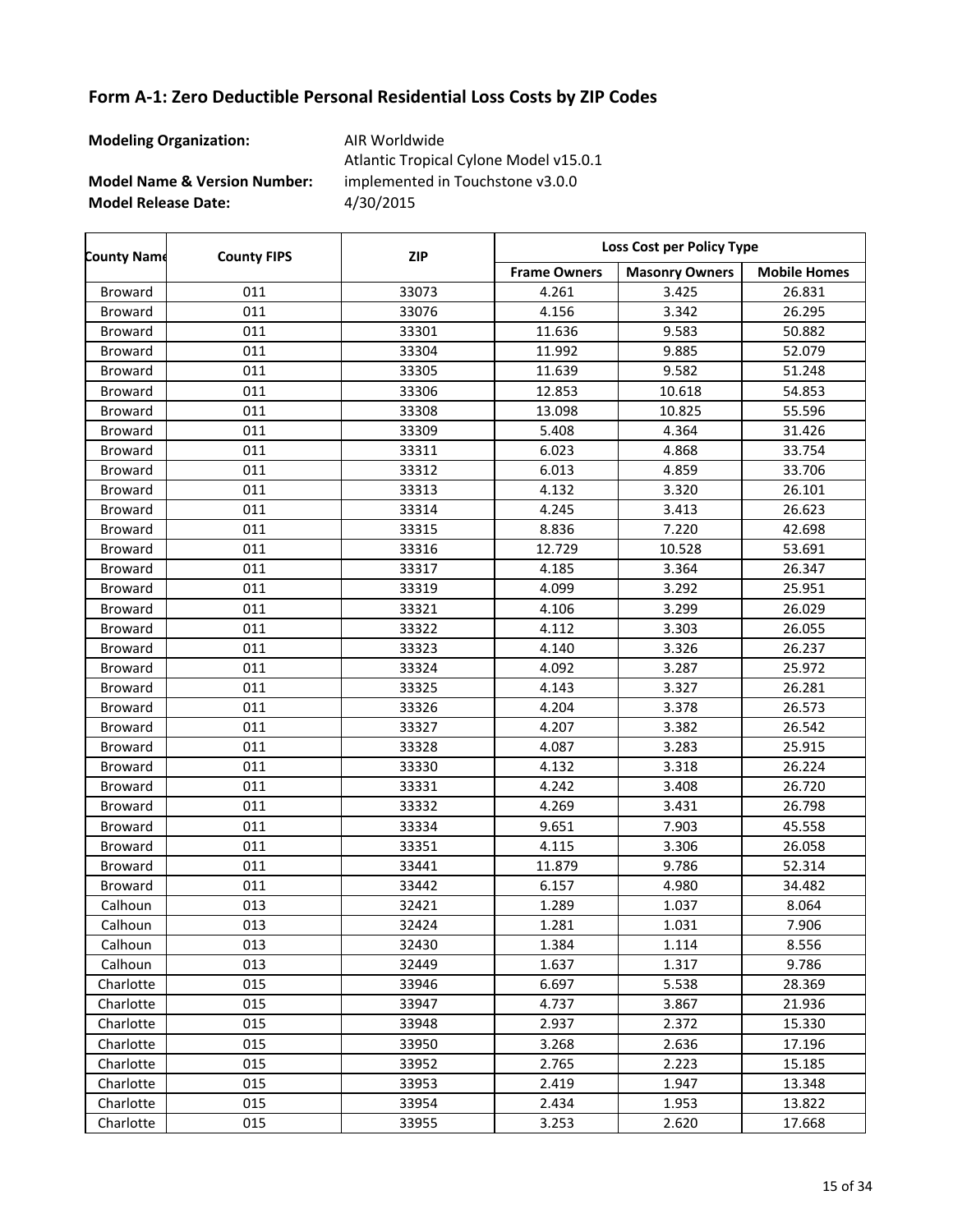| <b>Modeling Organization:</b>           | AIR Worldwide<br>Atlantic Tropical Cylone Model v15.0.1 |
|-----------------------------------------|---------------------------------------------------------|
| <b>Model Name &amp; Version Number:</b> | implemented in Touchstone v3.0.0                        |
| <b>Model Release Date:</b>              | 4/30/2015                                               |

| <b>County Name</b> | <b>County FIPS</b> | <b>ZIP</b> | Loss Cost per Policy Type |                       |                     |
|--------------------|--------------------|------------|---------------------------|-----------------------|---------------------|
|                    |                    |            | <b>Frame Owners</b>       | <b>Masonry Owners</b> | <b>Mobile Homes</b> |
| Charlotte          | 015                | 33980      | 2.592                     | 2.082                 | 14.633              |
| Charlotte          | 015                | 33981      | 3.109                     | 2.508                 | 16.260              |
| Charlotte          | 015                | 33982      | 2.322                     | 1.861                 | 13.628              |
| Charlotte          | 015                | 33983      | 2.409                     | 1.932                 | 13.823              |
| Charlotte          | 015                | 34224      | 4.693                     | 3.833                 | 21.655              |
| Citrus             | 017                | 34428      | 1.414                     | 1.135                 | 8.611               |
| Citrus             | 017                | 34429      | 1.458                     | 1.171                 | 8.804               |
| Citrus             | 017                | 34433      | 1.234                     | 0.990                 | 7.469               |
| Citrus             | 017                | 34434      | 1.259                     | 1.010                 | 7.588               |
| Citrus             | 017                | 34436      | 1.346                     | 1.079                 | 8.107               |
| Citrus             | 017                | 34442      | 1.324                     | 1.064                 | 7.835               |
| Citrus             | 017                | 34446      | 1.399                     | 1.123                 | 8.415               |
| Citrus             | 017                | 34448      | 1.504                     | 1.208                 | 9.003               |
| Citrus             | 017                | 34450      | 1.376                     | 1.105                 | 8.250               |
| Citrus             | 017                | 34452      | 1.366                     | 1.096                 | 8.161               |
| Citrus             | 017                | 34453      | 1.309                     | 1.052                 | 7.801               |
| Citrus             | 017                | 34461      | 1.308                     | 1.050                 | 7.787               |
| Citrus             | 017                | 34465      | 1.265                     | 1.015                 | 7.606               |
| Clay               | 019                | 32003      | 0.880                     | 0.706                 | 5.648               |
| Clay               | 019                | 32043      | 0.827                     | 0.663                 | 5.257               |
| Clay               | 019                | 32065      | 0.758                     | 0.609                 | 4.807               |
| Clay               | 019                | 32068      | 0.707                     | 0.567                 | 4.543               |
| Clay               | 019                | 32073      | 0.886                     | 0.711                 | 5.658               |
| Clay               | 019                | 32656      | 0.808                     | 0.648                 | 5.177               |
| Collier            | 021                | 34102      | 9.577                     | 7.937                 | 37.151              |
| Collier            | 021                | 34103      | 9.196                     | 7.577                 | 36.538              |
| Collier            | 021                | 34104      | 4.744                     | 3.838                 | 23.398              |
| Collier            | 021                | 34105      | 5.783                     | 4.699                 | 26.756              |
| Collier            | 021                | 34108      | 8.368                     | 6.881                 | 34.184              |
| Collier            | 021                | 34109      | 5.230                     | 4.245                 | 24.905              |
| Collier            | 021                | 34110      | 5.758                     | 4.685                 | 26.515              |
| Collier            | 021                | 34112      | 6.165                     | 5.019                 | 27.887              |
| Collier            | 021                | 34113      | 5.595                     | 4.543                 | 26.181              |
| Collier            | 021                | 34114      | 4.232                     | 3.415                 | 21.743              |
| Collier            | 021                | 34116      | 3.575                     | 2.877                 | 19.101              |
| Collier            | 021                | 34117      | 3.383                     | 2.721                 | 18.422              |
| Collier            | 021                | 34119      | 3.429                     | 2.762                 | 18.411              |
| Collier            | 021                | 34120      | 3.375                     | 2.713                 | 18.468              |
| Collier            | 021                | 34140      | 8.812                     | 7.286                 | 35.482              |
| Collier            | 021                | 34141      | 5.483                     | 4.432                 | 26.461              |
| Collier            | 021                | 34142      | 3.372                     | 2.711                 | 18.825              |
| Collier            | 021                | 34145      | 11.407                    | 9.501                 | 42.891              |
| Columbia           | 023                | 32024      | 0.712                     | 0.572                 | 4.557               |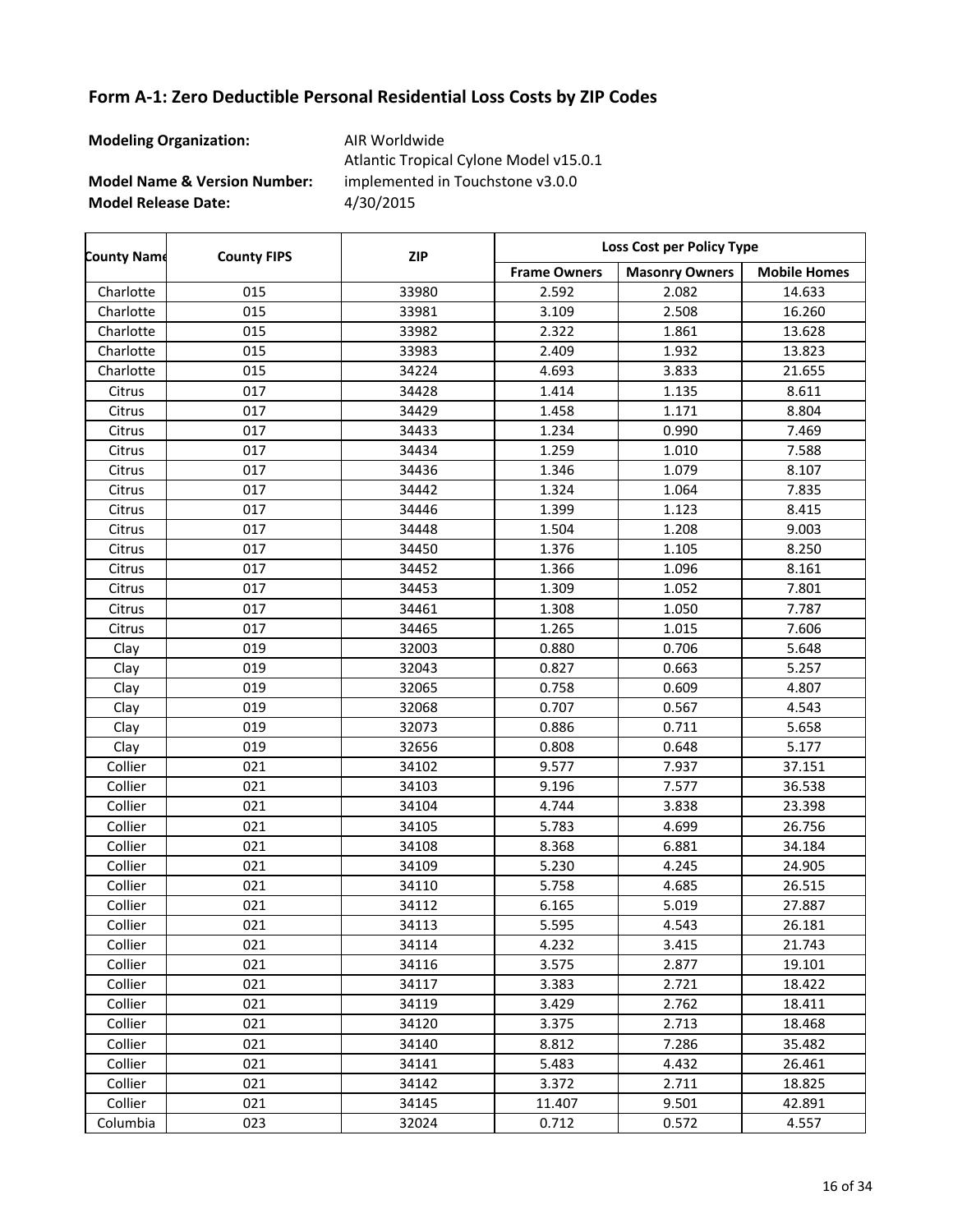| <b>Modeling Organization:</b>           | AIR Worldwide<br>Atlantic Tropical Cylone Model v15.0.1 |
|-----------------------------------------|---------------------------------------------------------|
| <b>Model Name &amp; Version Number:</b> | implemented in Touchstone v3.0.0                        |
| <b>Model Release Date:</b>              | 4/30/2015                                               |

| <b>County Name</b> | <b>County FIPS</b> | <b>ZIP</b> | Loss Cost per Policy Type |                       |                     |
|--------------------|--------------------|------------|---------------------------|-----------------------|---------------------|
|                    |                    |            | <b>Frame Owners</b>       | <b>Masonry Owners</b> | <b>Mobile Homes</b> |
| Columbia           | 023                | 32025      | 0.588                     | 0.472                 | 3.867               |
| Columbia           | 023                | 32038      | 0.728                     | 0.586                 | 4.606               |
| Columbia           | 023                | 32055      | 0.564                     | 0.453                 | 3.749               |
| Columbia           | 023                | 32061      | 0.659                     | 0.529                 | 4.251               |
| DeSoto             | 027                | 34266      | 2.263                     | 1.812                 | 13.741              |
| DeSoto             | 027                | 34269      | 2.299                     | 1.843                 | 13.469              |
| Dixie              | 029                | 32628      | 0.834                     | 0.673                 | 5.229               |
| Dixie              | 029                | 32648      | 2.212                     | 1.805                 | 11.184              |
| Dixie              | 029                | 32680      | 0.912                     | 0.736                 | 5.727               |
| Duval              | 031                | 32202      | 0.808                     | 0.649                 | 5.211               |
| Duval              | 031                | 32204      | 0.782                     | 0.628                 | 5.077               |
| Duval              | 031                | 32205      | 0.778                     | 0.625                 | 5.098               |
| Duval              | 031                | 32206      | 0.783                     | 0.629                 | 5.064               |
| Duval              | 031                | 32207      | 0.823                     | 0.661                 | 5.318               |
| Duval              | 031                | 32208      | 0.717                     | 0.576                 | 4.688               |
| Duval              | 031                | 32209      | 0.761                     | 0.612                 | 4.956               |
| Duval              | 031                | 32210      | 0.803                     | 0.646                 | 5.225               |
| Duval              | 031                | 32211      | 0.822                     | 0.662                 | 5.245               |
| Duval              | 031                | 32212      | 0.854                     | 0.686                 | 5.473               |
| Duval              | 031                | 32214      | 0.862                     | 0.692                 | 5.518               |
| Duval              | 031                | 32216      | 0.858                     | 0.690                 | 5.508               |
| Duval              | 031                | 32217      | 0.861                     | 0.692                 | 5.555               |
| Duval              | 031                | 32218      | 0.696                     | 0.560                 | 4.519               |
| Duval              | 031                | 32219      | 0.641                     | 0.515                 | 4.240               |
| Duval              | 031                | 32220      | 0.648                     | 0.521                 | 4.185               |
| Duval              | 031                | 32221      | 0.675                     | 0.542                 | 4.360               |
| Duval              | 031                | 32222      | 0.705                     | 0.566                 | 4.561               |
| Duval              | 031                | 32223      | 0.900                     | 0.723                 | 5.757               |
| Duval              | 031                | 32224      | 1.022                     | 0.823                 | 6.416               |
| Duval              | 031                | 32225      | 0.910                     | 0.733                 | 5.795               |
| Duval              | 031                | 32226      | 0.807                     | 0.651                 | 5.103               |
| Duval              | 031                | 32227      | 2.441                     | 1.996                 | 12.902              |
| Duval              | 031                | 32233      | 2.168                     | 1.768                 | 11.679              |
| Duval              | 031                | 32234      | 0.587                     | 0.471                 | 3.900               |
| Duval              | 031                | 32244      | 0.864                     | 0.694                 | 5.619               |
| Duval              | 031                | 32246      | 0.828                     | 0.666                 | 5.291               |
| Duval              | 031                | 32250      | 2.147                     | 1.747                 | 11.556              |
| Duval              | 031                | 32254      | 0.769                     | 0.618                 | 5.002               |
| Duval              | 031                | 32256      | 0.806                     | 0.648                 | 5.219               |
| Duval              | 031                | 32257      | 0.901                     | 0.725                 | 5.751               |
| Duval              | 031                | 32258      | 0.839                     | 0.676                 | 5.391               |
| Duval              | 031                | 32266      | 2.278                     | 1.864                 | 11.995              |
| Duval              | 031                | 32277      | 0.757                     | 0.609                 | 4.912               |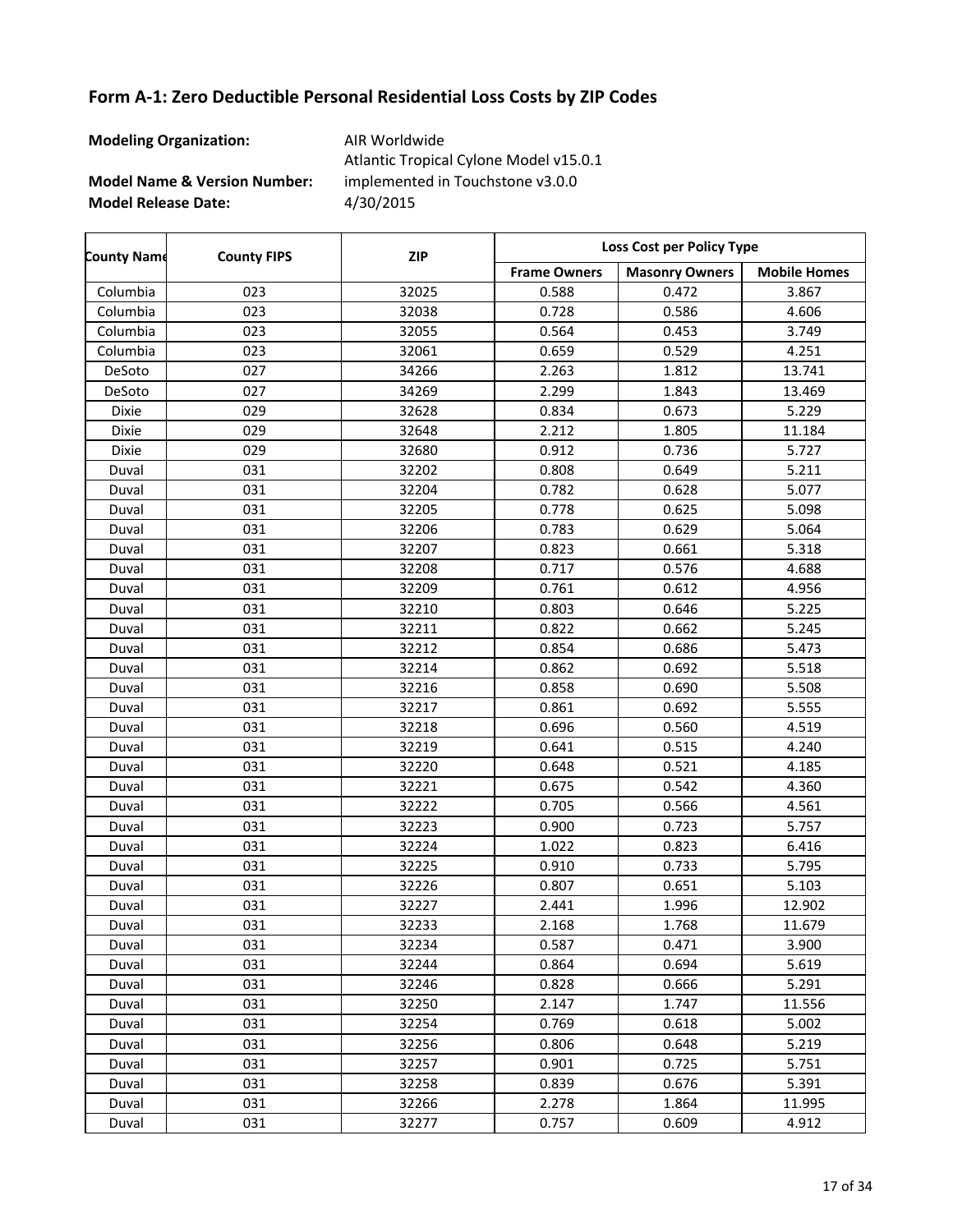| <b>Modeling Organization:</b>           | AIR Worldwide<br>Atlantic Tropical Cylone Model v15.0.1 |
|-----------------------------------------|---------------------------------------------------------|
| <b>Model Name &amp; Version Number:</b> | implemented in Touchstone v3.0.0                        |
| <b>Model Release Date:</b>              | 4/30/2015                                               |

| <b>County Name</b> | <b>County FIPS</b> | <b>ZIP</b> | Loss Cost per Policy Type |                       |                     |
|--------------------|--------------------|------------|---------------------------|-----------------------|---------------------|
|                    |                    |            | <b>Frame Owners</b>       | <b>Masonry Owners</b> | <b>Mobile Homes</b> |
| Escambia           | 033                | 32501      | 6.394                     | 5.206                 | 30.744              |
| Escambia           | 033                | 32502      | 6.994                     | 5.702                 | 32.931              |
| Escambia           | 033                | 32503      | 5.868                     | 4.771                 | 28.720              |
| Escambia           | 033                | 32504      | 5.165                     | 4.186                 | 26.077              |
| Escambia           | 033                | 32505      | 4.779                     | 3.878                 | 24.671              |
| Escambia           | 033                | 32506      | 5.302                     | 4.296                 | 26.875              |
| Escambia           | 033                | 32507      | 9.151                     | 7.493                 | 39.539              |
| Escambia           | 033                | 32508      | 10.764                    | 8.863                 | 44.338              |
| Escambia           | 033                | 32511      | 5.982                     | 4.863                 | 29.160              |
| Escambia           | 033                | 32514      | 3.807                     | 3.074                 | 20.630              |
| Escambia           | 033                | 32526      | 2.993                     | 2.414                 | 17.375              |
| Escambia           | 033                | 32533      | 2.464                     | 1.984                 | 14.867              |
| Escambia           | 033                | 32534      | 2.780                     | 2.240                 | 16.285              |
| Escambia           | 033                | 32535      | 1.451                     | 1.166                 | 9.662               |
| Escambia           | 033                | 32568      | 1.563                     | 1.257                 | 10.257              |
| Escambia           | 033                | 32577      | 1.947                     | 1.565                 | 12.294              |
| Flagler            | 035                | 32110      | 0.989                     | 0.793                 | 6.765               |
| Flagler            | 035                | 32136      | 3.368                     | 2.724                 | 17.657              |
| Flagler            | 035                | 32137      | 2.195                     | 1.769                 | 12.496              |
| Flagler            | 035                | 32164      | 1.324                     | 1.062                 | 8.560               |
| Franklin           | 037                | 32320      | 7.369                     | 6.066                 | 29.509              |
| Franklin           | 037                | 32322      | 5.799                     | 4.768                 | 23.778              |
| Franklin           | 037                | 32328      | 7.301                     | 6.028                 | 29.686              |
| Gadsden            | 039                | 32324      | 0.881                     | 0.708                 | 5.620               |
| Gadsden            | 039                | 32332      | 0.845                     | 0.679                 | 5.342               |
| Gadsden            | 039                | 32333      | 0.743                     | 0.597                 | 4.706               |
| Gadsden            | 039                | 32343      | 0.873                     | 0.703                 | 5.381               |
| Gadsden            | 039                | 32351      | 0.875                     | 0.704                 | 5.477               |
| Gadsden            | 039                | 32352      | 0.797                     | 0.641                 | 5.069               |
| Gilchrist          | 041                | 32619      | 0.871                     | 0.702                 | 5.276               |
| Gilchrist          | 041                | 32693      | 1.013                     | 0.820                 | 5.957               |
| Glades             | 043                | 33471      | 3.039                     | 2.438                 | 18.046              |
| Gulf               | $\overline{045}$   | 32456      | 5.538                     | 4.511                 | 25.401              |
| Gulf               | 045                | 32465      | 1.976                     | 1.591                 | 11.404              |
| Hamilton           | 047                | 32052      | 0.473                     | 0.379                 | 3.215               |
| Hamilton           | 047                | 32053      | 0.469                     | 0.376                 | 3.195               |
| Hamilton           | 047                | 32096      | 0.533                     | 0.428                 | 3.590               |
| Hardee             | 049                | 33834      | 2.053                     | 1.645                 | 12.315              |
| Hardee             | 049                | 33865      | 2.119                     | 1.699                 | 12.475              |
| Hardee             | 049                | 33873      | 2.090                     | 1.676                 | 12.586              |
| Hardee             | 049                | 33890      | 2.067                     | 1.655                 | 12.514              |
| Hendry             | 051                | 33440      | 3.943                     | 3.163                 | 22.088              |
| Hendry             | 051                | 33935      | 3.089                     | 2.483                 | 17.264              |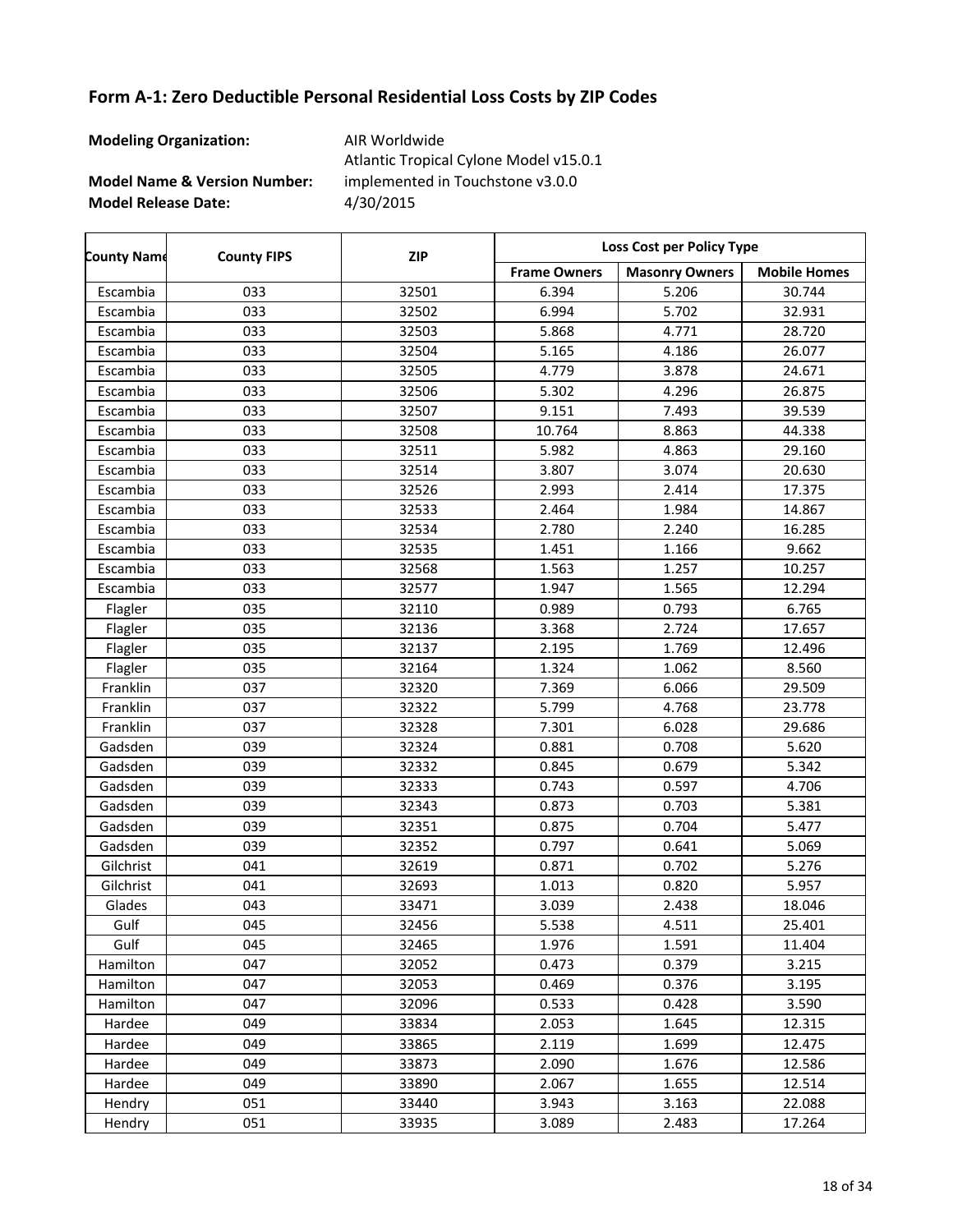| <b>Modeling Organization:</b>           | AIR Worldwide<br>Atlantic Tropical Cylone Model v15.0.1 |
|-----------------------------------------|---------------------------------------------------------|
| <b>Model Name &amp; Version Number:</b> | implemented in Touchstone v3.0.0                        |
| <b>Model Release Date:</b>              | 4/30/2015                                               |

| <b>County Name</b> | <b>County FIPS</b> | <b>ZIP</b> | Loss Cost per Policy Type |                       |                     |
|--------------------|--------------------|------------|---------------------------|-----------------------|---------------------|
|                    |                    |            | <b>Frame Owners</b>       | <b>Masonry Owners</b> | <b>Mobile Homes</b> |
| Hernando           | 053                | 34601      | 1.475                     | 1.186                 | 8.542               |
| Hernando           | 053                | 34602      | 1.515                     | 1.219                 | 8.890               |
| Hernando           | 053                | 34604      | 1.640                     | 1.322                 | 9.480               |
| Hernando           | 053                | 34606      | 2.463                     | 1.997                 | 12.936              |
| Hernando           | 053                | 34607      | 3.549                     | 2.899                 | 16.758              |
| Hernando           | 053                | 34608      | 1.844                     | 1.488                 | 10.359              |
| Hernando           | 053                | 34609      | 1.722                     | 1.387                 | 9.817               |
| Hernando           | 053                | 34613      | 1.675                     | 1.350                 | 9.633               |
| Hernando           | 053                | 34614      | 1.546                     | 1.245                 | 9.030               |
| Highlands          | 055                | 33825      | 1.981                     | 1.586                 | 12.252              |
| Highlands          | 055                | 33852      | 2.669                     | 2.139                 | 16.246              |
| Highlands          | 055                | 33857      | 3.123                     | 2.506                 | 18.687              |
| Highlands          | 055                | 33870      | 2.009                     | 1.608                 | 12.473              |
| Highlands          | 055                | 33872      | 1.988                     | 1.591                 | 12.362              |
| Highlands          | 055                | 33875      | 2.088                     | 1.671                 | 12.891              |
| Highlands          | 055                | 33876      | 2.821                     | 2.261                 | 16.460              |
| Highlands          | 055                | 33960      | 2.512                     | 2.011                 | 15.479              |
| Hillsborough       | 057                | 33510      | 1.833                     | 1.474                 | 10.863              |
| Hillsborough       | 057                | 33511      | 1.930                     | 1.553                 | 11.278              |
| Hillsborough       | 057                | 33527      | 1.781                     | 1.428                 | 10.529              |
| Hillsborough       | 057                | 33534      | 2.851                     | 2.309                 | 15.099              |
| Hillsborough       | 057                | 33547      | 1.933                     | 1.550                 | 11.357              |
| Hillsborough       | 057                | 33548      | 1.926                     | 1.555                 | 10.845              |
| Hillsborough       | 057                | 33549      | 1.884                     | 1.521                 | 10.738              |
| Hillsborough       | 057                | 33556      | 1.983                     | 1.604                 | 11.003              |
| Hillsborough       | 057                | 33558      | 2.001                     | 1.619                 | 11.080              |
| Hillsborough       | 057                | 33563      | 1.808                     | 1.451                 | 10.831              |
| Hillsborough       | 057                | 33565      | 1.788                     | 1.435                 | 10.618              |
| Hillsborough       | 057                | 33566      | 1.794                     | 1.439                 | 10.781              |
| Hillsborough       | 057                | 33567      | 1.752                     | 1.405                 | 10.590              |
| Hillsborough       | 057                | 33569      | 2.075                     | 1.671                 | 11.963              |
| Hillsborough       | 057                | 33570      | 3.253                     | 2.635                 | 17.171              |
| Hillsborough       | 057                | 33572      | 3.275                     | 2.658                 | 17.047              |
| Hillsborough       | 057                | 33573      | 2.393                     | 1.927                 | 13.501              |
| Hillsborough       | 057                | 33578      | 2.437                     | 1.969                 | 13.380              |
| Hillsborough       | 057                | 33579      | 2.147                     | 1.728                 | 12.354              |
| Hillsborough       | 057                | 33584      | 1.756                     | 1.411                 | 10.544              |
| Hillsborough       | 057                | 33592      | 1.773                     | 1.427                 | 10.550              |
| Hillsborough       | 057                | 33594      | 1.828                     | 1.468                 | 10.682              |
| Hillsborough       | 057                | 33596      | 1.921                     | 1.542                 | 11.096              |
| Hillsborough       | 057                | 33598      | 2.229                     | 1.791                 | 12.819              |
| Hillsborough       | 057                | 33602      | 2.851                     | 2.315                 | 14.617              |
| Hillsborough       | 057                | 33603      | 2.431                     | 1.967                 | 12.999              |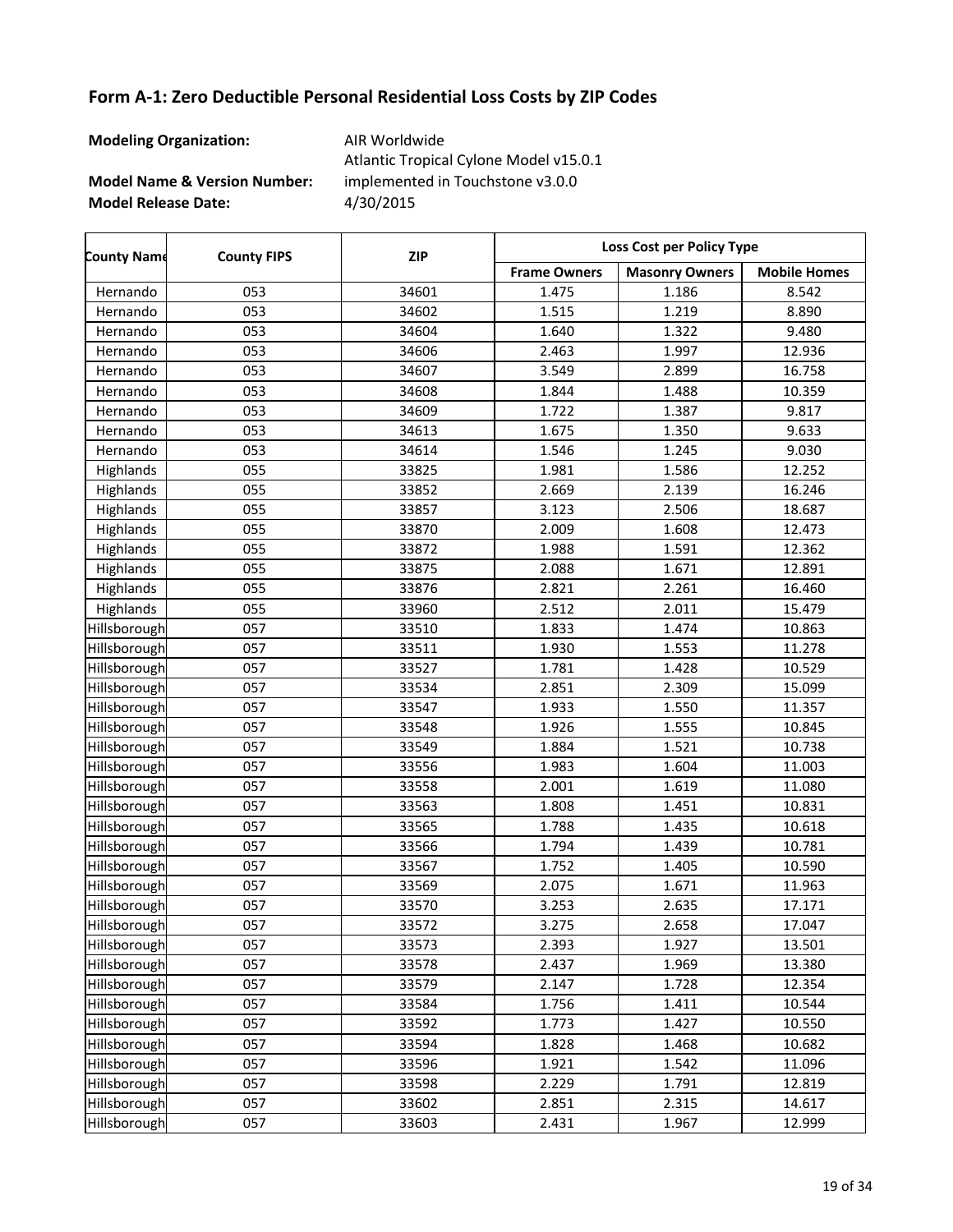| <b>Modeling Organization:</b>           | AIR Worldwide<br>Atlantic Tropical Cylone Model v15.0.1 |
|-----------------------------------------|---------------------------------------------------------|
| <b>Model Name &amp; Version Number:</b> | implemented in Touchstone v3.0.0                        |
| <b>Model Release Date:</b>              | 4/30/2015                                               |

| <b>County Name</b>  | <b>County FIPS</b> | <b>ZIP</b> | <b>Loss Cost per Policy Type</b> |                       |                     |
|---------------------|--------------------|------------|----------------------------------|-----------------------|---------------------|
|                     |                    |            | <b>Frame Owners</b>              | <b>Masonry Owners</b> | <b>Mobile Homes</b> |
| Hillsborough        | 057                | 33604      | 1.964                            | 1.584                 | 11.141              |
| Hillsborough        | 057                | 33605      | 2.487                            | 2.015                 | 13.207              |
| Hillsborough        | 057                | 33606      | 3.264                            | 2.659                 | 16.169              |
| Hillsborough        | 057                | 33607      | 3.283                            | 2.675                 | 16.069              |
| Hillsborough        | 057                | 33609      | 3.678                            | 3.014                 | 17.339              |
| Hillsborough        | 057                | 33610      | 1.943                            | 1.566                 | 11.094              |
| Hillsborough        | 057                | 33611      | 4.582                            | 3.761                 | 20.849              |
| Hillsborough        | 057                | 33612      | 1.853                            | 1.493                 | 10.673              |
| Hillsborough        | 057                | 33613      | 1.856                            | 1.496                 | 10.663              |
| Hillsborough        | 057                | 33614      | 2.465                            | 1.998                 | 12.960              |
| Hillsborough        | 057                | 33615      | 3.435                            | 2.815                 | 16.331              |
| Hillsborough        | 057                | 33616      | 5.029                            | 4.143                 | 21.807              |
| Hillsborough        | 057                | 33617      | 1.823                            | 1.469                 | 10.569              |
| Hillsborough        | 057                | 33618      | 1.919                            | 1.547                 | 10.854              |
| Hillsborough        | 057                | 33619      | 2.370                            | 1.916                 | 12.892              |
| Hillsborough        | 057                | 33620      | 1.833                            | 1.478                 | 10.598              |
| Hillsborough        | 057                | 33621      | 4.858                            | 3.999                 | 20.847              |
| Hillsborough        | 057                | 33624      | 1.977                            | 1.596                 | 11.042              |
| Hillsborough        | 057                | 33625      | 2.153                            | 1.742                 | 11.685              |
| Hillsborough        | 057                | 33626      | 2.546                            | 2.068                 | 13.362              |
| Hillsborough        | 057                | 33629      | 3.929                            | 3.228                 | 18.028              |
| Hillsborough        | 057                | 33634      | 3.262                            | 2.685                 | 15.248              |
| Hillsborough        | 057                | 33635      | 3.038                            | 2.493                 | 14.506              |
| Hillsborough        | 057                | 33637      | 1.795                            | 1.445                 | 10.495              |
| Hillsborough        | 057                | 33647      | 1.820                            | 1.468                 | 10.677              |
| Holmes              | 059                | 32425      | 1.125                            | 0.904                 | 7.273               |
| Holmes              | 059                | 32464      | 1.139                            | 0.915                 | 7.381               |
| <b>Indian River</b> | 061                | 00087      | 3.156                            | 2.534                 | 18.615              |
| <b>Indian River</b> | 061                | 32948      | 3.419                            | 2.748                 | 19.970              |
| <b>Indian River</b> | 061                | 32958      | 6.635                            | 5.393                 | 31.214              |
| <b>Indian River</b> | 061                | 32960      | 7.707                            | 6.280                 | 35.678              |
| <b>Indian River</b> | 061                | 32962      | 7.397                            | 6.024                 | 34.866              |
| <b>Indian River</b> | 061                | 32963      | 11.494                           | 9.501                 | 47.350              |
| Indian River        | 061                | 32966      | 4.102                            | 3.302                 | 22.941              |
| <b>Indian River</b> | 061                | 32967      | 5.167                            | 4.178                 | 26.719              |
| Indian River        | 061                | 32968      | 5.004                            | 4.037                 | 26.640              |
| Jackson             | 063                | 32420      | 1.297                            | 1.043                 | 8.182               |
| Jackson             | 063                | 32423      | 0.847                            | 0.681                 | 5.494               |
| Jackson             | 063                | 32426      | 0.950                            | 0.763                 | 6.105               |
| Jackson             | 063                | 32431      | 1.072                            | 0.861                 | 6.994               |
| Jackson             | 063                | 32440      | 1.014                            | 0.814                 | 6.646               |
| Jackson             | 063                | 32442      | 1.004                            | 0.807                 | 6.332               |
| Jackson             | 063                | 32443      | 0.928                            | 0.746                 | 5.946               |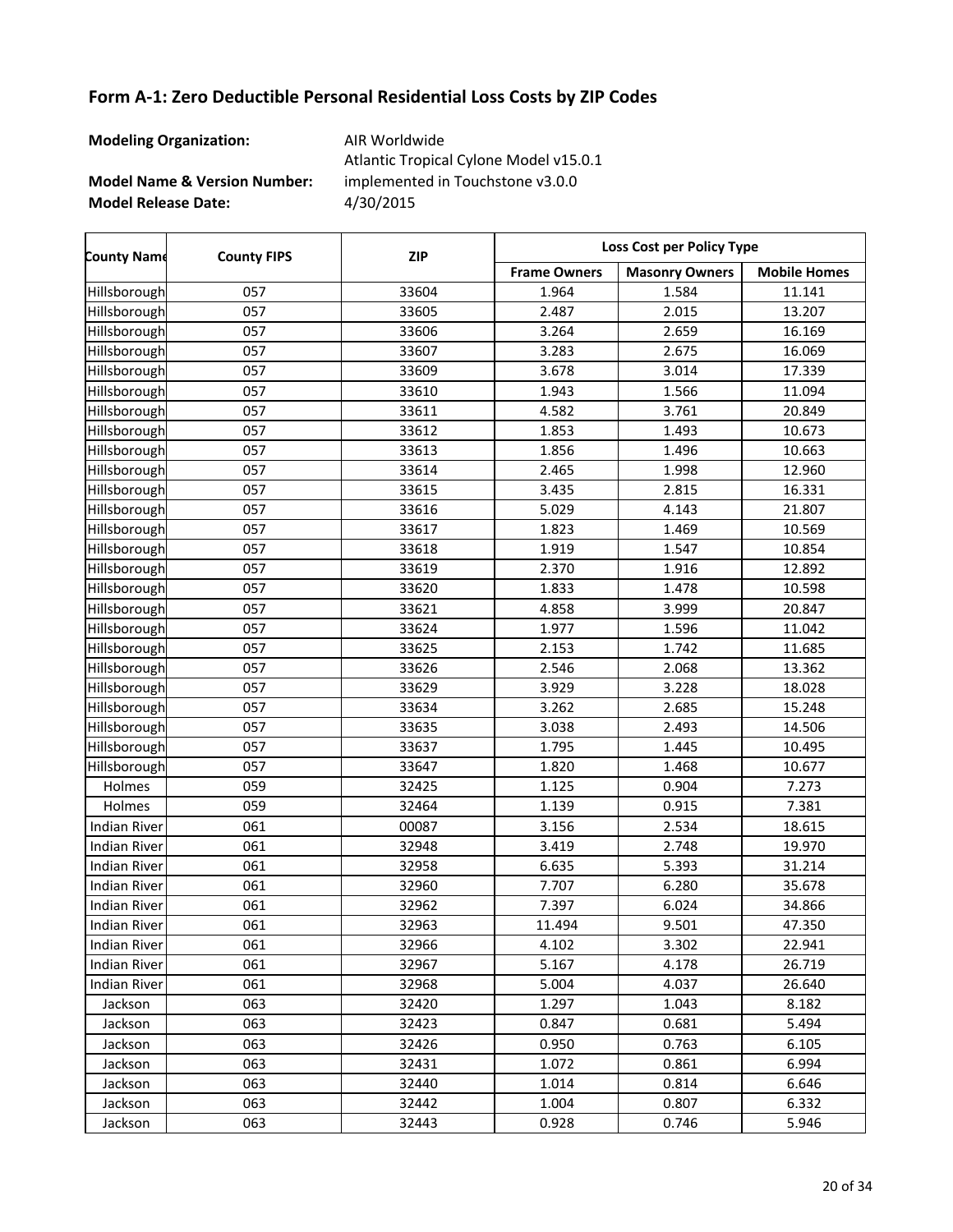| <b>Modeling Organization:</b>           | AIR Worldwide<br>Atlantic Tropical Cylone Model v15.0.1 |
|-----------------------------------------|---------------------------------------------------------|
| <b>Model Name &amp; Version Number:</b> | implemented in Touchstone v3.0.0                        |
| <b>Model Release Date:</b>              | 4/30/2015                                               |

| <b>County Name</b> | <b>County FIPS</b> | <b>ZIP</b> | Loss Cost per Policy Type |                       |                     |
|--------------------|--------------------|------------|---------------------------|-----------------------|---------------------|
|                    |                    |            | <b>Frame Owners</b>       | <b>Masonry Owners</b> | <b>Mobile Homes</b> |
| Jackson            | 063                | 32445      | 0.847                     | 0.681                 | 5.505               |
| Jackson            | 063                | 32446      | 0.970                     | 0.779                 | 6.175               |
| Jackson            | 063                | 32448      | 1.029                     | 0.827                 | 6.698               |
| Jackson            | 063                | 32460      | 0.923                     | 0.742                 | 5.872               |
| Jefferson          | 065                | 32336      | 0.673                     | 0.541                 | 4.367               |
| Jefferson          | 065                | 32344      | 0.617                     | 0.496                 | 4.060               |
| Lafayette          | 067                | 32013      | 0.728                     | 0.585                 | 4.487               |
| Lafayette          | 067                | 32066      | 0.753                     | 0.605                 | 4.650               |
| Lake               | 069                | 32102      | 1.151                     | 0.922                 | 7.424               |
| Lake               | 069                | 32159      | 1.385                     | 1.109                 | 8.698               |
| Lake               | 069                | 32702      | 1.102                     | 0.882                 | 7.227               |
| Lake               | 069                | 32726      | 1.698                     | 1.361                 | 10.490              |
| Lake               | 069                | 32735      | 1.609                     | 1.289                 | 9.973               |
| Lake               | 069                | 32736      | 1.288                     | 1.031                 | 8.301               |
| Lake               | 069                | 32757      | 1.678                     | 1.344                 | 10.408              |
| Lake               | 069                | 32767      | 1.109                     | 0.887                 | 7.286               |
| Lake               | 069                | 32776      | 1.313                     | 1.051                 | 8.451               |
| Lake               | 069                | 32778      | 1.856                     | 1.488                 | 11.303              |
| Lake               | 069                | 32784      | 1.364                     | 1.092                 | 8.660               |
| Lake               | 069                | 34705      | 2.028                     | 1.627                 | 12.166              |
| Lake               | 069                | 34711      | 1.867                     | 1.496                 | 11.435              |
| Lake               | 069                | 34714      | 1.572                     | 1.259                 | 9.933               |
| Lake               | 069                | 34715      | 1.970                     | 1.579                 | 11.964              |
| Lake               | 069                | 34731      | 1.569                     | 1.257                 | 9.676               |
| Lake               | 069                | 34736      | 1.611                     | 1.291                 | 9.977               |
| Lake               | 069                | 34737      | 1.784                     | 1.430                 | 10.956              |
| Lake               | 069                | 34748      | 1.706                     | 1.366                 | 10.474              |
| Lake               | 069                | 34753      | 1.558                     | 1.248                 | 9.670               |
| Lake               | 069                | 34756      | 2.101                     | 1.684                 | 12.684              |
| Lake               | 069                | 34762      | 1.687                     | 1.351                 | 10.353              |
| Lake               | 069                | 34788      | 1.859                     | 1.490                 | 11.299              |
| Lake               | 069                | 34797      | 1.683                     | 1.348                 | 10.421              |
| Lee                | 071                | 33901      | 2.678                     | 2.153                 | 14.955              |
| Lee                | 071                | 33903      | 2.587                     | 2.076                 | 14.687              |
| Lee                | 071                | 33904      | 3.081                     | 2.482                 | 15.955              |
| Lee                | 071                | 33905      | 2.644                     | 2.123                 | 15.058              |
| Lee                | 071                | 33907      | 2.853                     | 2.297                 | 15.632              |
| Lee                | 071                | 33908      | 4.624                     | 3.762                 | 21.778              |
| Lee                | 071                | 33909      | 2.613                     | 2.097                 | 14.761              |
| Lee                | 071                | 33912      | 2.947                     | 2.371                 | 16.147              |
| Lee                | 071                | 33913      | 2.948                     | 2.371                 | 16.246              |
| Lee                | 071                | 33914      | 3.686                     | 2.979                 | 18.121              |
| Lee                | 071                | 33916      | 2.673                     | 2.147                 | 15.005              |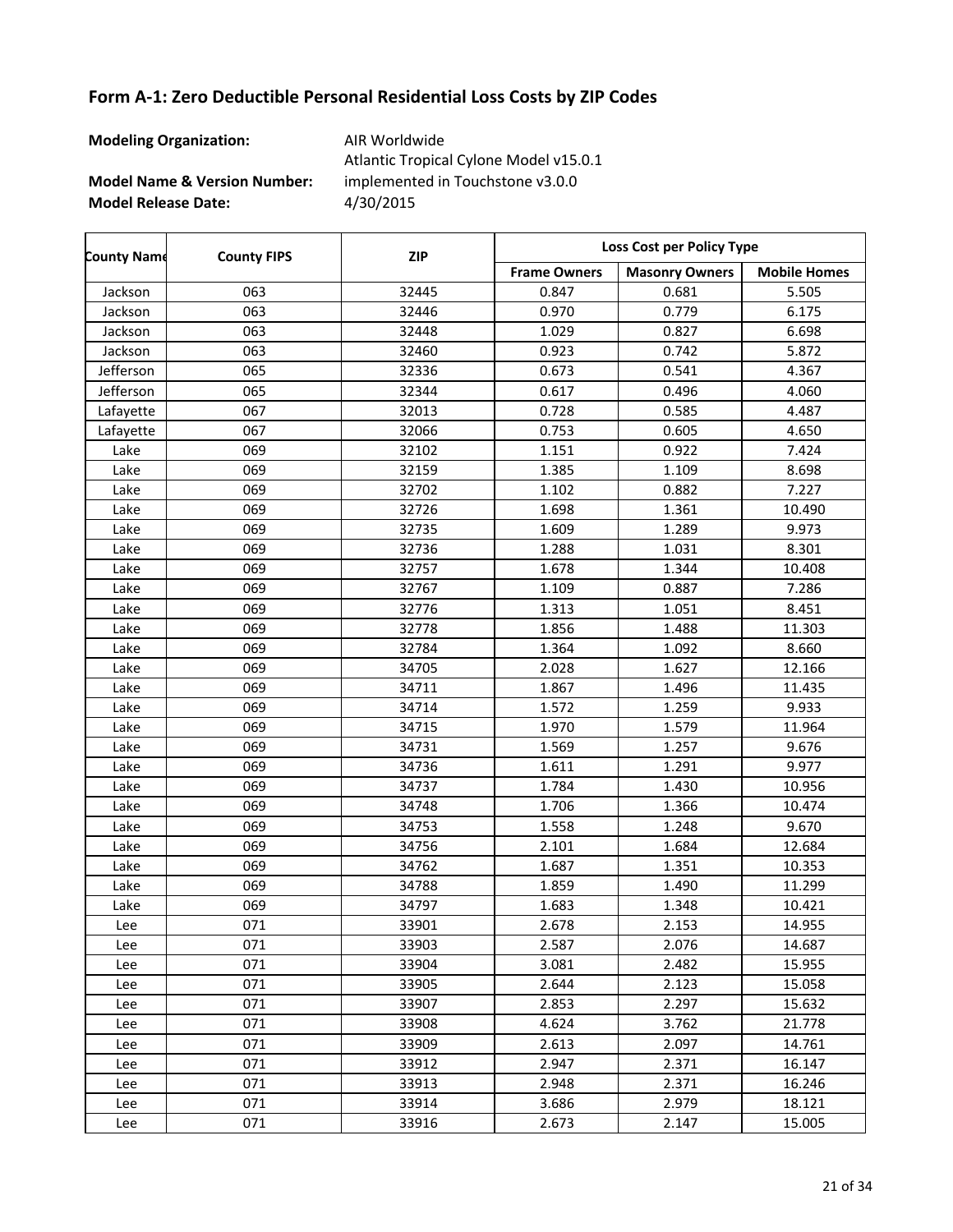| <b>Modeling Organization:</b>           | AIR Worldwide<br>Atlantic Tropical Cylone Model v15.0.1 |
|-----------------------------------------|---------------------------------------------------------|
| <b>Model Name &amp; Version Number:</b> | implemented in Touchstone v3.0.0                        |
| <b>Model Release Date:</b>              | 4/30/2015                                               |

| <b>County Name</b> | <b>County FIPS</b> | <b>ZIP</b> | Loss Cost per Policy Type |                       |                     |
|--------------------|--------------------|------------|---------------------------|-----------------------|---------------------|
|                    |                    |            | <b>Frame Owners</b>       | <b>Masonry Owners</b> | <b>Mobile Homes</b> |
| Lee                | 071                | 33917      | 2.527                     | 2.027                 | 14.496              |
| Lee                | 071                | 33919      | 3.073                     | 2.480                 | 16.452              |
| Lee                | 071                | 33920      | 2.830                     | 2.272                 | 16.056              |
| Lee                | 071                | 33921      | 8.420                     | 6.980                 | 34.582              |
| Lee                | 071                | 33922      | 5.947                     | 4.844                 | 27.826              |
| Lee                | 071                | 33924      | 8.909                     | 7.364                 | 36.392              |
| Lee                | 071                | 33928      | 3.655                     | 2.950                 | 19.148              |
| Lee                | 071                | 33931      | 7.162                     | 5.927                 | 28.719              |
| Lee                | 071                | 33936      | 3.102                     | 2.495                 | 17.051              |
| Lee                | 071                | 33956      | 5.605                     | 4.579                 | 25.576              |
| Lee                | 071                | 33957      | 9.972                     | 8.298                 | 38.017              |
| Lee                | 071                | 33966      | 2.830                     | 2.275                 | 15.703              |
| Lee                | 071                | 33967      | 3.443                     | 2.775                 | 18.205              |
| Lee                | 071                | 33971      | 2.806                     | 2.255                 | 15.654              |
| Lee                | 071                | 33972      | 3.058                     | 2.461                 | 16.878              |
| Lee                | 071                | 33973      | 2.816                     | 2.263                 | 15.770              |
| Lee                | 071                | 33974      | 3.223                     | 2.593                 | 17.609              |
| Lee                | 071                | 33976      | 2.935                     | 2.362                 | 16.323              |
| Lee                | 071                | 33990      | 2.744                     | 2.203                 | 15.284              |
| Lee                | 071                | 33991      | 3.138                     | 2.522                 | 16.935              |
| Lee                | 071                | 33993      | 3.048                     | 2.447                 | 16.739              |
| Lee                | 071                | 34134      | 6.832                     | 5.596                 | 29.407              |
| Lee                | 071                | 34135      | 4.084                     | 3.301                 | 20.813              |
| Leon               | 073                | 32301      | 0.827                     | 0.664                 | 5.133               |
| Leon               | 073                | 32303      | 0.835                     | 0.672                 | 5.177               |
| Leon               | 073                | 32304      | 0.840                     | 0.675                 | 5.192               |
| Leon               | 073                | 32305      | 0.880                     | 0.707                 | 5.356               |
| Leon               | 073                | 32306      | 0.832                     | 0.669                 | 5.157               |
| Leon               | 073                | 32307      | 0.836                     | 0.671                 | 5.174               |
| Leon               | 073                | 32308      | 0.797                     | 0.640                 | 4.980               |
| Leon               | 073                | 32309      | 0.724                     | 0.582                 | 4.597               |
| Leon               | 073                | 32310      | 0.886                     | 0.712                 | 5.417               |
| Leon               | $\overline{073}$   | 32311      | 0.808                     | 0.650                 | 4.996               |
| Leon               | 073                | 32312      | 0.739                     | 0.594                 | 4.708               |
| Leon               | 073                | 32317      | 0.758                     | 0.609                 | 4.729               |
| Leon               | 073                | 32399      | 0.828                     | 0.666                 | 5.140               |
| Levy               | 075                | 32621      | 1.010                     | 0.810                 | 6.321               |
| Levy               | 075                | 32625      | 3.407                     | 2.801                 | 15.897              |
| Levy               | 075                | 32626      | 1.007                     | 0.815                 | 6.244               |
| Levy               | 075                | 32668      | 1.200                     | 0.961                 | 7.484               |
| Levy               | 075                | 32696      | 1.039                     | 0.832                 | 6.599               |
| Levy               | 075                | 34449      | 1.192                     | 0.956                 | 7.478               |
| Levy               | 075                | 34498      | 2.506                     | 2.041                 | 12.673              |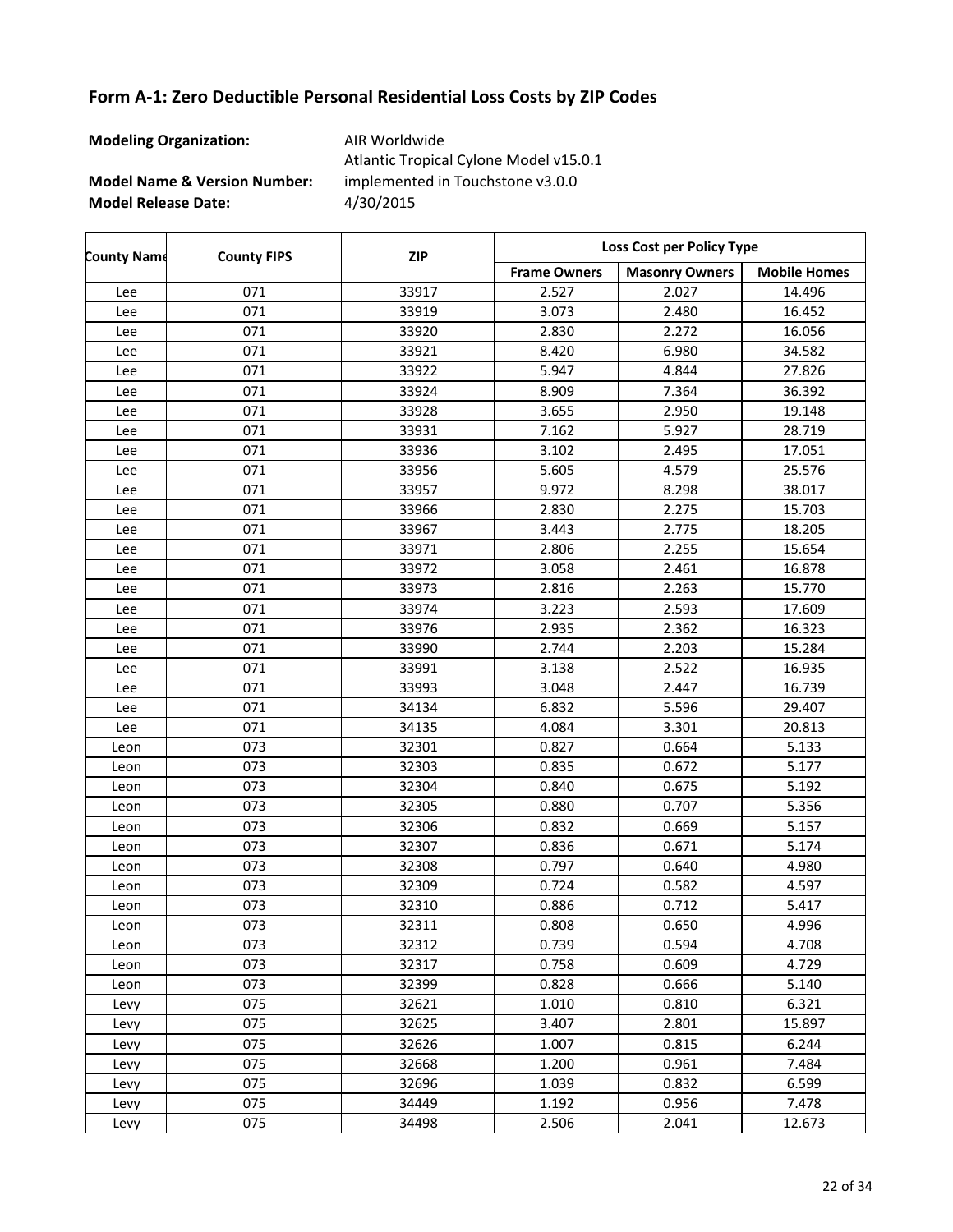| <b>Modeling Organization:</b>           | AIR Worldwide<br>Atlantic Tropical Cylone Model v15.0.1 |
|-----------------------------------------|---------------------------------------------------------|
| <b>Model Name &amp; Version Number:</b> | implemented in Touchstone v3.0.0                        |
| <b>Model Release Date:</b>              | 4/30/2015                                               |

| <b>County Name</b> | <b>County FIPS</b> | <b>ZIP</b> | Loss Cost per Policy Type |                       |                     |
|--------------------|--------------------|------------|---------------------------|-----------------------|---------------------|
|                    |                    |            | <b>Frame Owners</b>       | <b>Masonry Owners</b> | <b>Mobile Homes</b> |
| Liberty            | 077                | 32321      | 1.207                     | 0.971                 | 7.487               |
| Liberty            | 077                | 32334      | 1.164                     | 0.937                 | 7.199               |
| Madison            | 079                | 32059      | 0.543                     | 0.436                 | 3.587               |
| Madison            | 079                | 32331      | 0.595                     | 0.478                 | 3.864               |
| Madison            | 079                | 32340      | 0.554                     | 0.445                 | 3.655               |
| Madison            | 079                | 32350      | 0.495                     | 0.397                 | 3.337               |
| Manatee            | 081                | 34201      | 2.243                     | 1.804                 | 12.423              |
| Manatee            | 081                | 34202      | 2.164                     | 1.738                 | 12.244              |
| Manatee            | 081                | 34203      | 2.728                     | 2.204                 | 14.219              |
| Manatee            | 081                | 34205      | 3.727                     | 3.036                 | 17.950              |
| Manatee            | 081                | 34207      | 4.200                     | 3.435                 | 19.187              |
| Manatee            | 081                | 34208      | 2.565                     | 2.071                 | 13.693              |
| Manatee            | 081                | 34209      | 5.189                     | 4.253                 | 23.092              |
| Manatee            | 081                | 34210      | 5.497                     | 4.539                 | 23.512              |
| Manatee            | 081                | 34211      | 2.198                     | 1.767                 | 12.424              |
| Manatee            | 081                | 34212      | 2.243                     | 1.805                 | 12.534              |
| Manatee            | 081                | 34215      | 7.656                     | 6.387                 | 30.371              |
| Manatee            | 081                | 34217      | 8.403                     | 6.992                 | 33.222              |
| Manatee            | 081                | 34219      | 2.322                     | 1.869                 | 12.874              |
| Manatee            | 081                | 34221      | 3.381                     | 2.742                 | 16.948              |
| Manatee            | 081                | 34222      | 2.464                     | 1.986                 | 13.399              |
| Manatee            | 081                | 34243      | 2.987                     | 2.420                 | 15.073              |
| Manatee            | 081                | 34251      | 2.257                     | 1.815                 | 12.880              |
| Marion             | 083                | 00045      | 0.924                     | 0.739                 | 6.163               |
| Marion             | 083                | 32113      | 0.978                     | 0.785                 | 6.181               |
| Marion             | 083                | 32134      | 0.803                     | 0.643                 | 5.325               |
| Marion             | 083                | 32179      | 1.050                     | 0.840                 | 6.809               |
| Marion             | 083                | 32195      | 1.238                     | 0.991                 | 7.895               |
| Marion             | 083                | 32617      | 0.970                     | 0.778                 | 6.132               |
| Marion             | 083                | 32667      | 0.872                     | 0.699                 | 5.618               |
| Marion             | 083                | 32686      | 1.017                     | 0.816                 | 6.377               |
| Marion             | 083                | 34420      | 1.227                     | 0.985                 | 7.615               |
| Marion             | 083                | 34431      | 1.241                     | 0.996                 | 7.457               |
| Marion             | 083                | 34432      | 1.240                     | 0.995                 | 7.418               |
| Marion             | 083                | 34470      | 1.056                     | 0.848                 | 6.572               |
| Marion             | 083                | 34471      | 1.126                     | 0.905                 | 6.934               |
| Marion             | 083                | 34472      | 1.072                     | 0.861                 | 6.725               |
| Marion             | 083                | 34473      | 1.261                     | 1.012                 | 7.610               |
| Marion             | 083                | 34474      | 1.183                     | 0.950                 | 7.194               |
| Marion             | 083                | 34475      | 1.128                     | 0.906                 | 6.943               |
| Marion             | 083                | 34476      | 1.219                     | 0.979                 | 7.354               |
| Marion             | 083                | 34479      | 1.046                     | 0.841                 | 6.501               |
| Marion             | 083                | 34480      | 1.121                     | 0.900                 | 6.953               |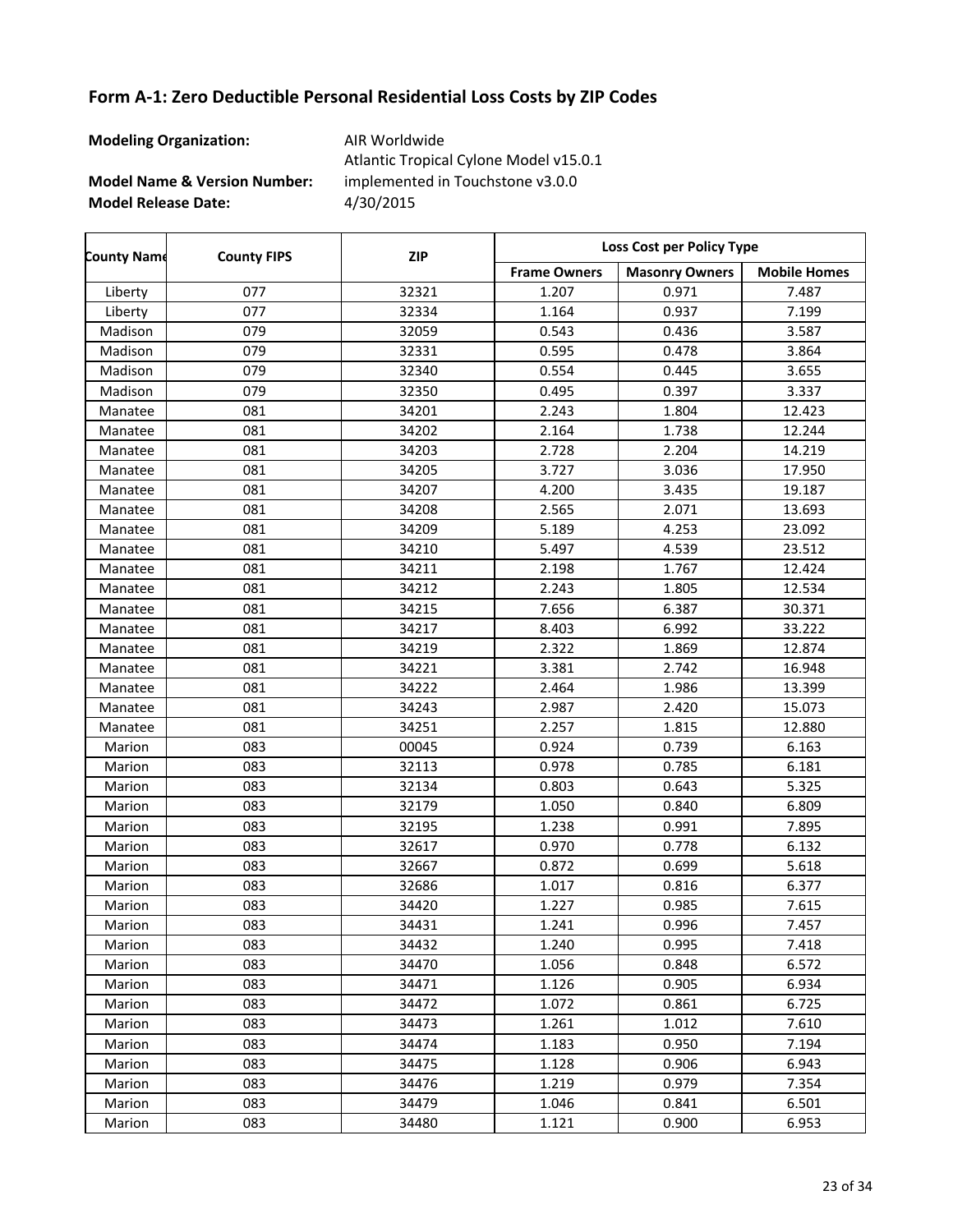| <b>Modeling Organization:</b>           | AIR Worldwide<br>Atlantic Tropical Cylone Model v15.0.1 |
|-----------------------------------------|---------------------------------------------------------|
| <b>Model Name &amp; Version Number:</b> | implemented in Touchstone v3.0.0                        |
| <b>Model Release Date:</b>              | 4/30/2015                                               |

| <b>County Name</b> | <b>County FIPS</b> | <b>ZIP</b> | Loss Cost per Policy Type |                       |                     |
|--------------------|--------------------|------------|---------------------------|-----------------------|---------------------|
|                    |                    |            | <b>Frame Owners</b>       | <b>Masonry Owners</b> | <b>Mobile Homes</b> |
| Marion             | 083                | 34481      | 1.228                     | 0.986                 | 7.410               |
| Marion             | 083                | 34482      | 1.113                     | 0.893                 | 6.869               |
| Marion             | 083                | 34488      | 0.896                     | 0.717                 | 5.879               |
| Marion             | 083                | 34491      | 1.280                     | 1.028                 | 7.971               |
| Martin             | 085                | 33455      | 11.783                    | 9.680                 | 47.770              |
| Martin             | 085                | 34956      | 4.487                     | 3.609                 | 24.922              |
| Martin             | 085                | 34957      | 11.305                    | 9.299                 | 46.011              |
| Martin             | 085                | 34990      | 5.025                     | 4.052                 | 26.575              |
| Martin             | 085                | 34994      | 7.266                     | 5.909                 | 34.030              |
| Martin             | 085                | 34996      | 11.323                    | 9.313                 | 46.003              |
| Martin             | 085                | 34997      | 7.563                     | 6.147                 | 35.313              |
| Miami-Dade         | 086                | 00043      | 4.414                     | 3.549                 | 27.299              |
| Miami-Dade         | 086                | 33010      | 4.370                     | 3.511                 | 27.102              |
| Miami-Dade         | 086                | 33012      | 4.262                     | 3.423                 | 26.649              |
| Miami-Dade         | 086                | 33013      | 4.312                     | 3.463                 | 26.852              |
| Miami-Dade         | 086                | 33014      | 4.250                     | 3.414                 | 26.622              |
| Miami-Dade         | 086                | 33015      | 4.258                     | 3.420                 | 26.667              |
| Miami-Dade         | 086                | 33016      | 4.310                     | 3.463                 | 26.891              |
| Miami-Dade         | 086                | 33018      | 4.309                     | 3.462                 | 26.885              |
| Miami-Dade         | 086                | 33030      | 5.551                     | 4.479                 | 31.608              |
| Miami-Dade         | 086                | 33031      | 5.379                     | 4.335                 | 31.121              |
| Miami-Dade         | 086                | 33032      | 7.070                     | 5.730                 | 37.049              |
| Miami-Dade         | 086                | 33033      | 5.846                     | 4.721                 | 32.845              |
| Miami-Dade         | 086                | 33034      | 5.537                     | 4.469                 | 31.326              |
| Miami-Dade         | 086                | 33035      | 5.735                     | 4.630                 | 32.271              |
| Miami-Dade         | 086                | 33039      | 7.949                     | 6.469                 | 39.518              |
| Miami-Dade         | 086                | 33054      | 4.420                     | 3.549                 | 27.307              |
| Miami-Dade         | 086                | 33055      | 4.206                     | 3.377                 | 26.391              |
| Miami-Dade         | 086                | 33056      | 4.304                     | 3.457                 | 26.829              |
| Miami-Dade         | 086                | 33109      | 17.184                    | 14.290                | 67.471              |
| Miami-Dade         | 086                | 33122      | 4.286                     | 3.440                 | 26.843              |
| Miami-Dade         | 086                | 33125      | 7.089                     | 5.739                 | 37.848              |
| Miami-Dade         | 086                | 33126      | 4.916                     | 3.954                 | 29.536              |
| Miami-Dade         | 086                | 33127      | 7.412                     | 6.012                 | 38.862              |
| Miami-Dadel        | 086                | 33128      | 8.935                     | 7.277                 | 43.741              |
| Miami-Dade         | 086                | 33129      | 10.678                    | 8.728                 | 49.679              |
| Miami-Dade         | 086                | 33130      | 9.815                     | 8.005                 | 47.061              |
| Miami-Dade         | 086                | 33131      | 11.431                    | 9.381                 | 51.220              |
| Miami-Dade         | 086                | 33132      | 10.260                    | 8.395                 | 47.747              |
| Miami-Dade         | 086                | 33133      | 9.172                     | 7.472                 | 44.781              |
| Miami-Dade         | 086                | 33134      | 6.526                     | 5.276                 | 35.751              |
| Miami-Dade         | 086                | 33135      | 8.004                     | 6.497                 | 41.097              |
| Miami-Dade         | 086                | 33136      | 8.883                     | 7.230                 | 44.009              |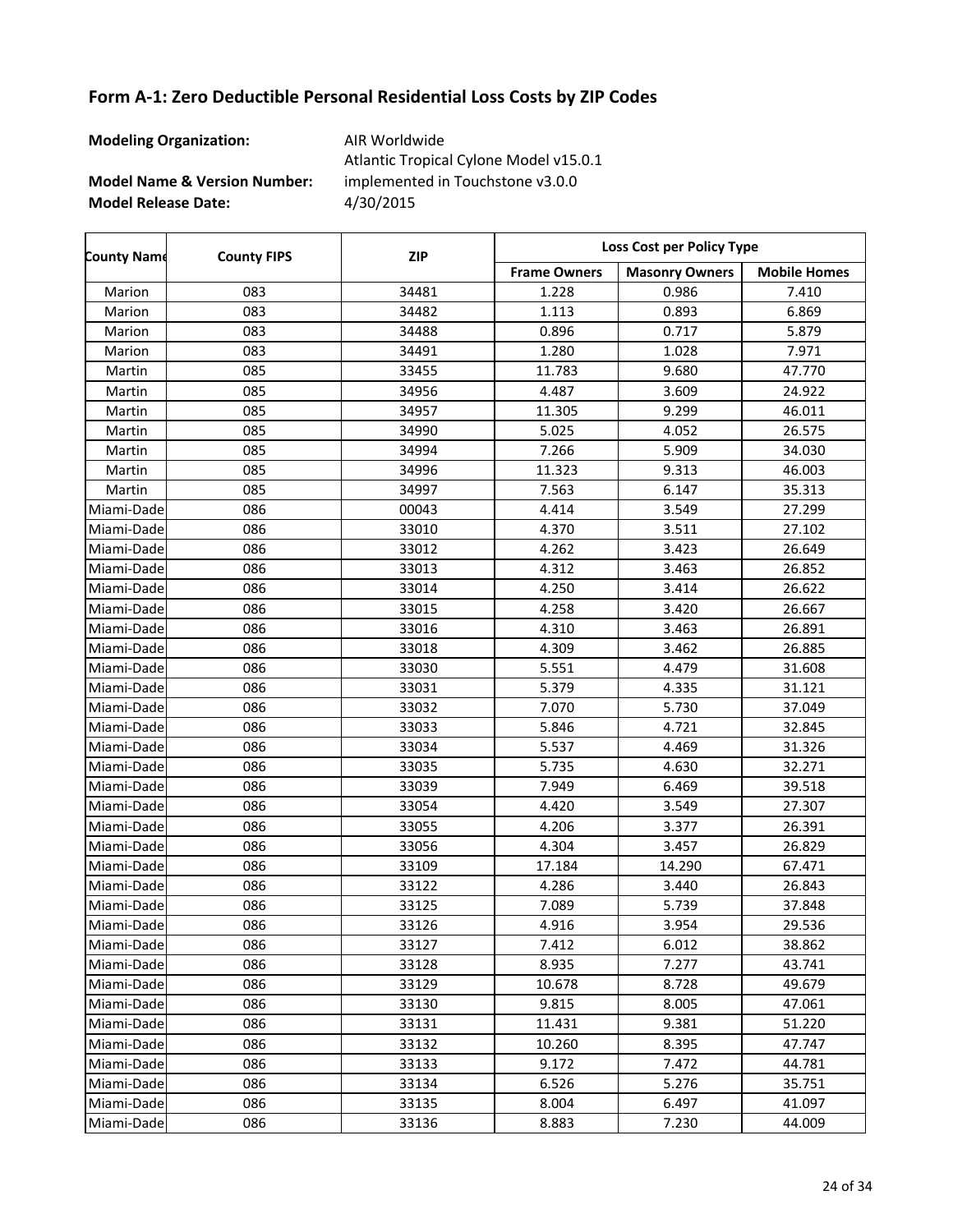| <b>Modeling Organization:</b>           | AIR Worldwide<br>Atlantic Tropical Cylone Model v15.0.1 |
|-----------------------------------------|---------------------------------------------------------|
| <b>Model Name &amp; Version Number:</b> | implemented in Touchstone v3.0.0                        |
| <b>Model Release Date:</b>              | 4/30/2015                                               |

| <b>County Name</b> | <b>County FIPS</b> | <b>ZIP</b> | Loss Cost per Policy Type |                       |                     |
|--------------------|--------------------|------------|---------------------------|-----------------------|---------------------|
|                    |                    |            | <b>Frame Owners</b>       | <b>Masonry Owners</b> | <b>Mobile Homes</b> |
| Miami-Dade         | 086                | 33137      | 8.788                     | 7.166                 | 43.068              |
| Miami-Dade         | 086                | 33138      | 8.057                     | 6.555                 | 40.689              |
| Miami-Dade         | 086                | 33139      | 16.278                    | 13.524                | 64.815              |
| Miami-Dade         | 086                | 33140      | 16.148                    | 13.419                | 64.249              |
| Miami-Dade         | 086                | 33141      | 14.514                    | 12.027                | 59.443              |
| Miami-Dade         | 086                | 33142      | 6.057                     | 4.889                 | 33.947              |
| Miami-Dade         | 086                | 33143      | 7.990                     | 6.497                 | 40.301              |
| Miami-Dade         | 086                | 33144      | 4.885                     | 3.928                 | 29.394              |
| Miami-Dade         | 086                | 33145      | 8.375                     | 6.805                 | 42.309              |
| Miami-Dade         | 086                | 33146      | 8.330                     | 6.793                 | 40.692              |
| Miami-Dade         | 086                | 33147      | 5.121                     | 4.123                 | 30.163              |
| Miami-Dade         | 086                | 33149      | 19.164                    | 16.003                | 73.268              |
| Miami-Dade         | 086                | 33150      | 6.307                     | 5.101                 | 34.684              |
| Miami-Dade         | 086                | 33154      | 14.903                    | 12.347                | 60.706              |
| Miami-Dade         | 086                | 33155      | 5.594                     | 4.509                 | 32.148              |
| Miami-Dade         | 086                | 33156      | 9.551                     | 7.799                 | 44.869              |
| Miami-Dade         | 086                | 33157      | 8.972                     | 7.312                 | 43.261              |
| Miami-Dade         | 086                | 33158      | 10.711                    | 8.839                 | 46.181              |
| Miami-Dade         | 086                | 33160      | 14.121                    | 11.696                | 58.283              |
| Miami-Dade         | 086                | 33161      | 7.914                     | 6.437                 | 40.189              |
| Miami-Dade         | 086                | 33162      | 8.397                     | 6.846                 | 41.615              |
| Miami-Dade         | 086                | 33165      | 4.506                     | 3.621                 | 27.779              |
| Miami-Dade         | 086                | 33166      | 4.332                     | 3.479                 | 26.979              |
| Miami-Dade         | 086                | 33167      | 5.043                     | 4.061                 | 29.894              |
| Miami-Dade         | 086                | 33168      | 5.842                     | 4.716                 | 33.005              |
| Miami-Dade         | 086                | 33169      | 5.125                     | 4.127                 | 30.274              |
| Miami-Dade         | 086                | 33170      | 6.661                     | 5.386                 | 35.946              |
| Miami-Dade         | 086                | 33172      | 4.304                     | 3.455                 | 26.885              |
| Miami-Dade         | 086                | 33173      | 4.879                     | 3.924                 | 29.384              |
| Miami-Dade         | 086                | 33174      | 4.353                     | 3.494                 | 27.109              |
| Miami-Dade         | 086                | 33175      | 4.562                     | 3.667                 | 28.027              |
| Miami-Dade         | 086                | 33176      | 5.903                     | 4.763                 | 33.371              |
| Miami-Dade         | 086                | 33177      | 5.507                     | 4.435                 | 32.013              |
| Miami-Dade         | 086                | 33178      | 4.251                     | 3.412                 | 26.657              |
| Miami-Dade         | 086                | 33179      | 7.572                     | 6.157                 | 38.963              |
| Miami-Dade         | 086                | 33180      | 13.284                    | 10.994                | 55.710              |
| Miami-Dade         | 086                | 33181      | 10.883                    | 8.948                 | 49.103              |
| Miami-Dade         | 086                | 33182      | 4.366                     | 3.506                 | 27.187              |
| Miami-Dade         | 086                | 33183      | 4.708                     | 3.787                 | 28.663              |
| Miami-Dade         | 086                | 33184      | 4.457                     | 3.579                 | 27.585              |
| Miami-Dade         | 086                | 33185      | 4.661                     | 3.747                 | 28.481              |
| Miami-Dade         | 086                | 33186      | 4.919                     | 3.957                 | 29.595              |
| Miami-Dade         | 086                | 33187      | 5.002                     | 4.024                 | 29.916              |

 $\overline{\phantom{a}}$ 

 $\overline{\phantom{a}}$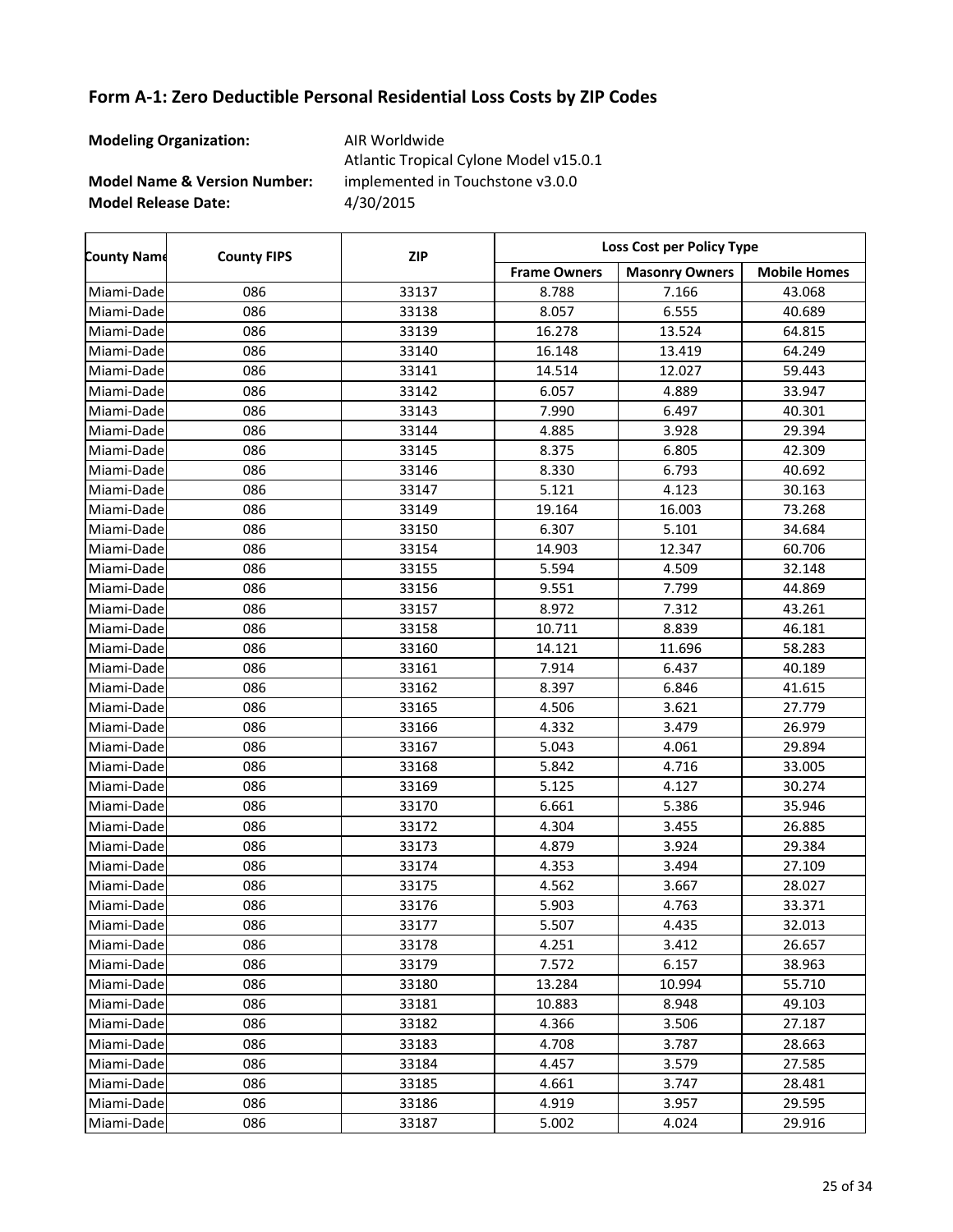| <b>Modeling Organization:</b>           | AIR Worldwide<br>Atlantic Tropical Cylone Model v15.0.1 |
|-----------------------------------------|---------------------------------------------------------|
| <b>Model Name &amp; Version Number:</b> | implemented in Touchstone v3.0.0                        |
| <b>Model Release Date:</b>              | 4/30/2015                                               |

| <b>County Name</b> | <b>County FIPS</b> | <b>ZIP</b> | Loss Cost per Policy Type |                       |                     |
|--------------------|--------------------|------------|---------------------------|-----------------------|---------------------|
|                    |                    |            | <b>Frame Owners</b>       | <b>Masonry Owners</b> | <b>Mobile Homes</b> |
| Miami-Dade         | 086                | 33189      | 10.938                    | 9.002                 | 48.099              |
| Miami-Dade         | 086                | 33190      | 11.039                    | 9.135                 | 46.608              |
| Miami-Dade         | 086                | 33193      | 4.753                     | 3.823                 | 28.863              |
| Miami-Dade         | 086                | 33194      | 4.588                     | 3.685                 | 28.192              |
| Miami-Dade         | 086                | 33196      | 4.850                     | 3.902                 | 29.259              |
| Miami-Dade         | 086                | 33199      | 4.381                     | 3.518                 | 27.229              |
| Monroe             | 087                | 00097      | 4.708                     | 3.788                 | 25.106              |
| Monroe             | 087                | 00098      | 7.204                     | 5.846                 | 33.441              |
| Monroe             | 087                | 33036      | 21.969                    | 18.577                | 71.660              |
| Monroe             | 087                | 33037      | 20.808                    | 17.592                | 67.217              |
| Monroe             | 087                | 33040      | 24.537                    | 20.725                | 78.254              |
| Monroe             | 087                | 33042      | 19.485                    | 16.368                | 65.167              |
| Monroe             | 087                | 33043      | 20.135                    | 16.962                | 66.135              |
| Monroe             | 087                | 33050      | 23.104                    | 19.597                | 73.152              |
| Monroe             | 087                | 33070      | 22.116                    | 18.744                | 71.576              |
| Nassau             | 089                | 32009      | 0.545                     | 0.438                 | 3.590               |
| Nassau             | 089                | 32011      | 0.551                     | 0.443                 | 3.695               |
| Nassau             | 089                | 32034      | 1.701                     | 1.390                 | 9.434               |
| Nassau             | 089                | 32046      | 0.483                     | 0.387                 | 3.268               |
| Nassau             | 089                | 32097      | 0.707                     | 0.572                 | 4.475               |
| Okaloosa           | 091                | 32531      | 1.434                     | 1.152                 | 9.347               |
| Okaloosa           | 091                | 32536      | 1.659                     | 1.334                 | 10.436              |
| Okaloosa           | 091                | 32539      | 1.638                     | 1.317                 | 10.319              |
| Okaloosa           | 091                | 32541      | 10.028                    | 8.255                 | 41.111              |
| Okaloosa           | 091                | 32542      | 4.706                     | 3.819                 | 23.460              |
| Okaloosa           | 091                | 32544      | 8.451                     | 6.946                 | 36.525              |
| Okaloosa           | 091                | 32547      | 6.050                     | 4.931                 | 28.492              |
| Okaloosa           | 091                | 32548      | 9.210                     | 7.572                 | 38.540              |
| Okaloosa           | 091                | 32564      | 1.715                     | 1.378                 | 10.810              |
| Okaloosa           | 091                | 32567      | 1.180                     | 0.948                 | 7.766               |
| Okaloosa           | 091                | 32569      | 8.522                     | 7.008                 | 37.596              |
| Okaloosa           | 091                | 32578      | 3.748                     | 3.032                 | 19.888              |
| Okaloosa           | 091                | 32579      | 6.408                     | 5.234                 | 29.579              |
| Okaloosa           | 091                | 32580      | 3.537                     | 2.861                 | 18.949              |
| Okeechobee         | 093                | 34972      | 3.539                     | 2.843                 | 20.555              |
| Okeechobee         | 093                | 34974      | 5.186                     | 4.176                 | 27.707              |
| Orange             | 095                | 32703      | 1.490                     | 1.193                 | 9.496               |
| Orange             | 095                | 32709      | 1.717                     | 1.377                 | 10.873              |
| Orange             | 095                | 32712      | 1.613                     | 1.292                 | 10.067              |
| Orange             | 095                | 32751      | 1.374                     | 1.100                 | 8.860               |
| Orange             | 095                | 32789      | 1.385                     | 1.108                 | 8.931               |
| Orange             | 095                | 32792      | 1.418                     | 1.135                 | 9.096               |
| Orange             | 095                | 32798      | 1.948                     | 1.561                 | 11.683              |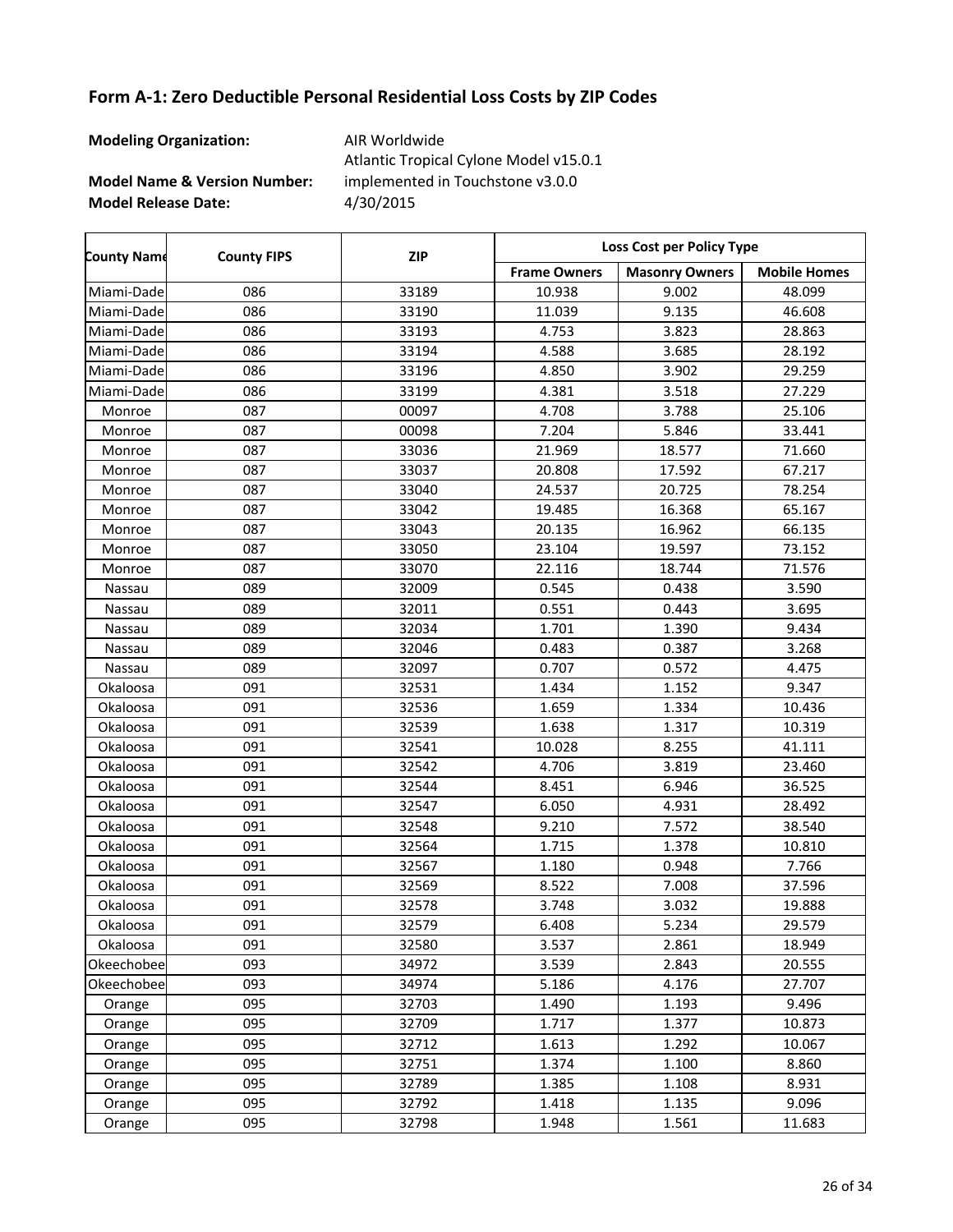| <b>Modeling Organization:</b>           | AIR Worldwide<br>Atlantic Tropical Cylone Model v15.0.1 |
|-----------------------------------------|---------------------------------------------------------|
| <b>Model Name &amp; Version Number:</b> | implemented in Touchstone v3.0.0                        |
| <b>Model Release Date:</b>              | 4/30/2015                                               |

| <b>County Name</b> | <b>County FIPS</b> | <b>ZIP</b> | <b>Loss Cost per Policy Type</b> |                       |                     |
|--------------------|--------------------|------------|----------------------------------|-----------------------|---------------------|
|                    |                    |            | <b>Frame Owners</b>              | <b>Masonry Owners</b> | <b>Mobile Homes</b> |
| Orange             | 095                | 32801      | 1.402                            | 1.122                 | 9.039               |
| Orange             | 095                | 32803      | 1.406                            | 1.125                 | 9.057               |
| Orange             | 095                | 32804      | 1.390                            | 1.113                 | 8.969               |
| Orange             | 095                | 32805      | 1.411                            | 1.129                 | 9.084               |
| Orange             | 095                | 32806      | 1.406                            | 1.125                 | 9.056               |
| Orange             | 095                | 32807      | 1.438                            | 1.151                 | 9.219               |
| Orange             | 095                | 32808      | 1.422                            | 1.138                 | 9.145               |
| Orange             | 095                | 32809      | 1.446                            | 1.157                 | 9.284               |
| Orange             | 095                | 32810      | 1.380                            | 1.104                 | 8.913               |
| Orange             | 095                | 32811      | 1.443                            | 1.155                 | 9.254               |
| Orange             | 095                | 32812      | 1.435                            | 1.148                 | 9.218               |
| Orange             | 095                | 32814      | 1.413                            | 1.131                 | 9.087               |
| Orange             | 095                | 32816      | 1.523                            | 1.220                 | 9.629               |
| Orange             | 095                | 32817      | 1.467                            | 1.175                 | 9.357               |
| Orange             | 095                | 32818      | 1.510                            | 1.209                 | 9.630               |
| Orange             | 095                | 32819      | 1.435                            | 1.148                 | 9.206               |
| Orange             | 095                | 32820      | 1.528                            | 1.224                 | 9.940               |
| Orange             | 095                | 32821      | 1.435                            | 1.149                 | 9.221               |
| Orange             | 095                | 32822      | 1.477                            | 1.182                 | 9.444               |
| Orange             | 095                | 32824      | 1.664                            | 1.332                 | 10.481              |
| Orange             | 095                | 32825      | 1.488                            | 1.191                 | 9.484               |
| Orange             | 095                | 32826      | 1.534                            | 1.229                 | 9.691               |
| Orange             | 095                | 32827      | 1.637                            | 1.311                 | 10.314              |
| Orange             | 095                | 32828      | 1.579                            | 1.264                 | 9.946               |
| Orange             | 095                | 32829      | 1.548                            | 1.239                 | 9.835               |
| Orange             | 095                | 32830      | 1.502                            | 1.203                 | 9.579               |
| Orange             | 095                | 32831      | 1.708                            | 1.368                 | 10.647              |
| Orange             | 095                | 32832      | 1.736                            | 1.391                 | 10.823              |
| Orange             | 095                | 32833      | 1.645                            | 1.318                 | 10.583              |
| Orange             | 095                | 32835      | 1.459                            | 1.168                 | 9.336               |
| Orange             | 095                | 32836      | 1.428                            | 1.143                 | 9.185               |
| Orange             | 095                | 32837      | 1.513                            | 1.211                 | 9.653               |
| Orange             | 095                | 32839      | 1.437                            | 1.150                 | 9.224               |
| Orange             | 095                | 34734      | 1.688                            | 1.352                 | 10.551              |
| Orange             | 095                | 34760      | 1.993                            | 1.597                 | 12.077              |
| Orange             | 095                | 34761      | 1.859                            | 1.489                 | 11.411              |
| Orange             | 095                | 34786      | 1.556                            | 1.246                 | 9.865               |
| Orange             | 095                | 34787      | 1.960                            | 1.571                 | 11.931              |
| Osceola            | 097                | 34739      | 2.483                            | 1.989                 | 15.311              |
| Osceola            | 097                | 34741      | 1.683                            | 1.347                 | 10.569              |
| Osceola            | 097                | 34743      | 1.921                            | 1.538                 | 11.836              |
| Osceola            | 097                | 34744      | 2.035                            | 1.630                 | 12.399              |
| Osceola            | 097                | 34746      | 1.811                            | 1.449                 | 11.288              |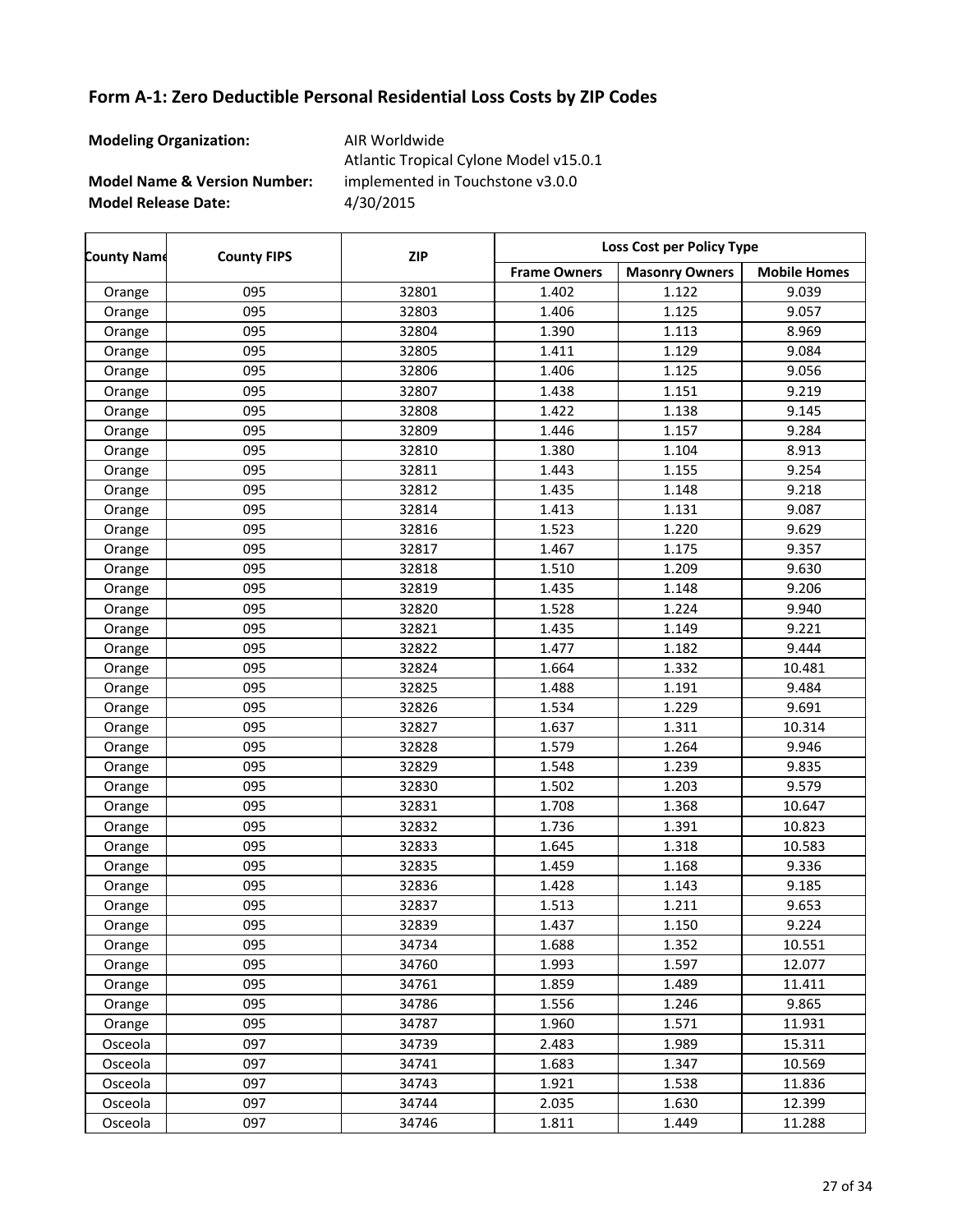| <b>Modeling Organization:</b>           | AIR Worldwide<br>Atlantic Tropical Cylone Model v15.0.1 |
|-----------------------------------------|---------------------------------------------------------|
| <b>Model Name &amp; Version Number:</b> | implemented in Touchstone v3.0.0                        |
| <b>Model Release Date:</b>              | 4/30/2015                                               |

| <b>County Name</b> | <b>County FIPS</b> | <b>ZIP</b> | Loss Cost per Policy Type |                       |                     |
|--------------------|--------------------|------------|---------------------------|-----------------------|---------------------|
|                    |                    |            | <b>Frame Owners</b>       | <b>Masonry Owners</b> | <b>Mobile Homes</b> |
| Osceola            | 097                | 34747      | 1.482                     | 1.187                 | 9.483               |
| Osceola            | 097                | 34758      | 1.873                     | 1.499                 | 11.690              |
| Osceola            | 097                | 34769      | 2.281                     | 1.830                 | 13.644              |
| Osceola            | 097                | 34771      | 2.048                     | 1.641                 | 12.514              |
| Osceola            | 097                | 34772      | 2.387                     | 1.913                 | 14.251              |
| Osceola            | 097                | 34773      | 2.251                     | 1.803                 | 13.954              |
| Palm Beach         | 099                | 00053      | 5.004                     | 4.023                 | 27.365              |
| Palm Beach         | 099                | 33401      | 11.772                    | 9.647                 | 48.239              |
| Palm Beach         | 099                | 33403      | 11.659                    | 9.554                 | 47.737              |
| Palm Beach         | 099                | 33404      | 12.177                    | 9.988                 | 49.161              |
| Palm Beach         | 099                | 33405      | 13.093                    | 10.769                | 51.667              |
| Palm Beach         | 099                | 33406      | 8.468                     | 6.885                 | 38.675              |
| Palm Beach         | 099                | 33407      | 10.239                    | 8.353                 | 43.968              |
| Palm Beach         | 099                | 33408      | 13.851                    | 11.418                | 53.521              |
| Palm Beach         | 099                | 33409      | 7.654                     | 6.209                 | 36.255              |
| Palm Beach         | 099                | 33410      | 10.266                    | 8.394                 | 43.751              |
| Palm Beach         | 099                | 33411      | 4.521                     | 3.638                 | 25.038              |
| Palm Beach         | 099                | 33412      | 4.509                     | 3.629                 | 24.932              |
| Palm Beach         | 099                | 33413      | 4.833                     | 3.889                 | 26.239              |
| Palm Beach         | 099                | 33414      | 4.570                     | 3.677                 | 25.307              |
| Palm Beach         | 099                | 33415      | 5.594                     | 4.510                 | 29.161              |
| Palm Beach         | 099                | 33417      | 5.625                     | 4.538                 | 29.246              |
| Palm Beach         | 099                | 33418      | 5.864                     | 4.736                 | 29.971              |
| Palm Beach         | 099                | 33426      | 11.747                    | 9.651                 | 47.615              |
| Palm Beach         | 099                | 33428      | 4.860                     | 3.908                 | 26.363              |
| Palm Beach         | 099                | 33430      | 5.064                     | 4.069                 | 27.991              |
| Palm Beach         | 099                | 33431      | 12.773                    | 10.525                | 49.988              |
| Palm Beach         | 099                | 33432      | 14.943                    | 12.387                | 55.575              |
| Palm Beach         | 099                | 33433      | 5.989                     | 4.833                 | 30.573              |
| Palm Beach         | 099                | 33434      | 5.225                     | 4.207                 | 27.815              |
| Palm Beach         | 099                | 33435      | 14.448                    | 11.968                | 54.400              |
| Palm Beach         | 099                | 33436      | 8.554                     | 6.957                 | 38.975              |
| Palm Beach         | 099                | 33437      | 5.480                     | 4.414                 | 29.005              |
| Palm Beach         | 099                | 33438      | 8.842                     | 7.179                 | 41.836              |
| Palm Beach         | 099                | 33444      | 13.817                    | 11.421                | 52.683              |
| Palm Beach         | 099                | 33445      | 10.094                    | 8.250                 | 43.151              |
| Palm Beach         | 099                | 33446      | 5.119                     | 4.119                 | 27.560              |
| Palm Beach         | 099                | 33449      | 4.540                     | 3.650                 | 25.156              |
| Palm Beach         | 099                | 33458      | 8.658                     | 7.048                 | 38.926              |
| Palm Beach         | 099                | 33460      | 13.587                    | 11.196                | 52.811              |
| Palm Beach         | 099                | 33461      | 8.707                     | 7.076                 | 39.420              |
| Palm Beach         | 099                | 33462      | 11.996                    | 9.863                 | 48.253              |
| Palm Beach         | 099                | 33463      | 5.604                     | 4.513                 | 29.400              |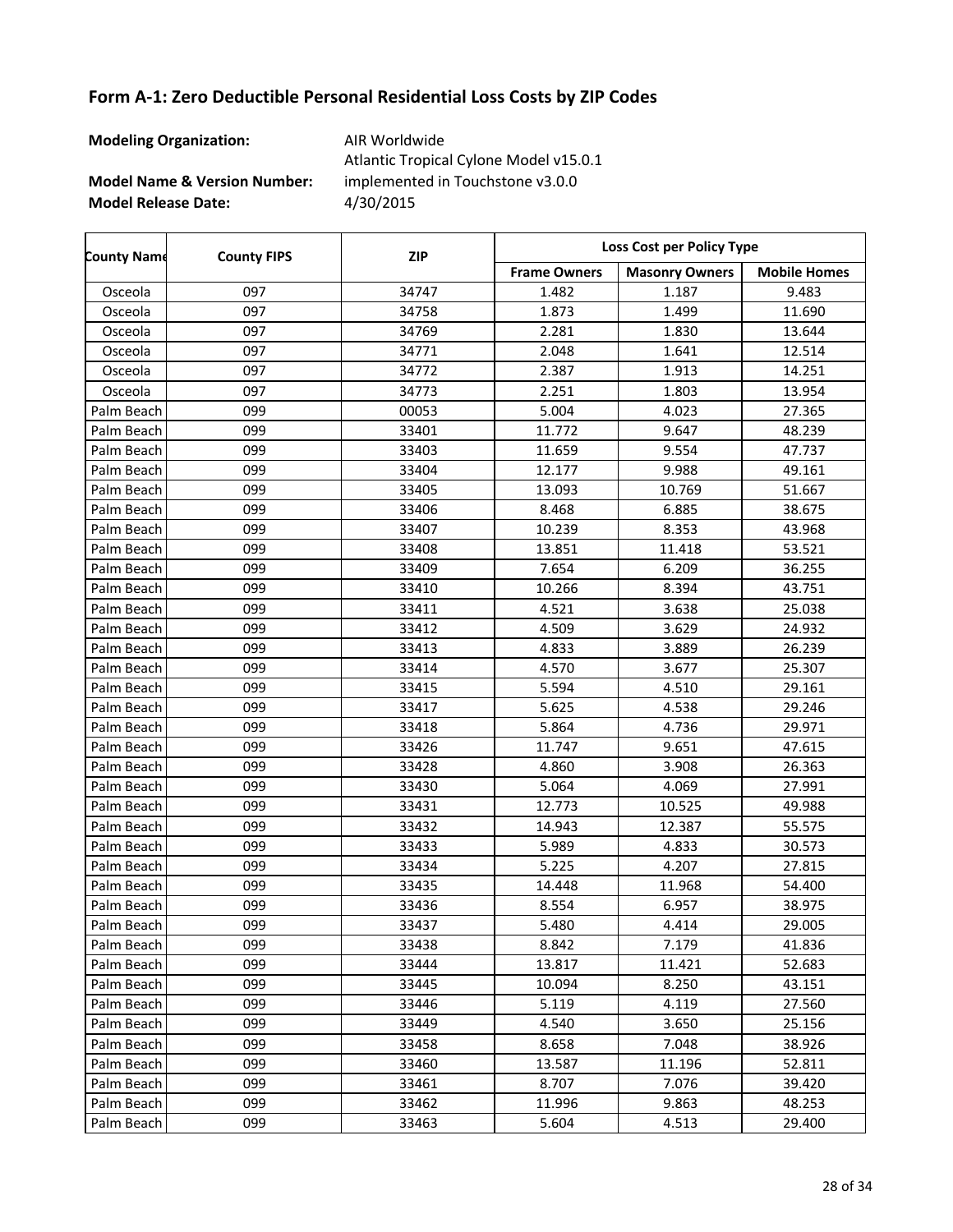| <b>Modeling Organization:</b>           | AIR Worldwide<br>Atlantic Tropical Cylone Model v15.0.1 |
|-----------------------------------------|---------------------------------------------------------|
| <b>Model Name &amp; Version Number:</b> | implemented in Touchstone v3.0.0                        |
| <b>Model Release Date:</b>              | 4/30/2015                                               |

| <b>County Name</b> | <b>County FIPS</b> | <b>ZIP</b> | Loss Cost per Policy Type |                       |                     |
|--------------------|--------------------|------------|---------------------------|-----------------------|---------------------|
|                    |                    |            | <b>Frame Owners</b>       | <b>Masonry Owners</b> | <b>Mobile Homes</b> |
| Palm Beach         | 099                | 33467      | 4.637                     | 3.727                 | 25.656              |
| Palm Beach         | 099                | 33469      | 12.660                    | 10.412                | 50.205              |
| Palm Beach         | 099                | 33470      | 4.640                     | 3.733                 | 25.676              |
| Palm Beach         | 099                | 33472      | 4.903                     | 3.945                 | 26.744              |
| Palm Beach         | 099                | 33473      | 4.775                     | 3.841                 | 26.210              |
| Palm Beach         | 099                | 33476      | 9.287                     | 7.541                 | 43.508              |
| Palm Beach         | 099                | 33477      | 14.178                    | 11.710                | 54.363              |
| Palm Beach         | 099                | 33478      | 4.547                     | 3.657                 | 24.989              |
| Palm Beach         | 099                | 33480      | 14.693                    | 12.141                | 57.075              |
| Palm Beach         | 099                | 33483      | 15.437                    | 12.816                | 56.803              |
| Palm Beach         | 099                | 33484      | 6.718                     | 5.428                 | 33.235              |
| Palm Beach         | 099                | 33486      | 10.852                    | 8.899                 | 45.066              |
| Palm Beach         | 099                | 33487      | 14.205                    | 11.754                | 53.390              |
| Palm Beach         | 099                | 33493      | 5.095                     | 4.095                 | 28.037              |
| Palm Beach         | 099                | 33496      | 5.304                     | 4.271                 | 28.156              |
| Palm Beach         | 099                | 33498      | 4.907                     | 3.945                 | 26.618              |
| Pasco              | 101                | 33523      | 1.580                     | 1.270                 | 9.336               |
| Pasco              | 101                | 33525      | 1.796                     | 1.446                 | 10.365              |
| Pasco              | 101                | 33540      | 1.791                     | 1.439                 | 10.528              |
| Pasco              | 101                | 33541      | 1.847                     | 1.486                 | 10.743              |
| Pasco              | 101                | 33542      | 1.829                     | 1.471                 | 10.702              |
| Pasco              | 101                | 33543      | 1.782                     | 1.434                 | 10.574              |
| Pasco              | 101                | 33544      | 1.872                     | 1.509                 | 10.861              |
| Pasco              | 101                | 33545      | 1.871                     | 1.506                 | 10.643              |
| Pasco              | 101                | 33559      | 1.860                     | 1.501                 | 10.702              |
| Pasco              | 101                | 33576      | 1.875                     | 1.510                 | 10.584              |
| Pasco              | 101                | 34610      | 1.809                     | 1.459                 | 10.230              |
| Pasco              | 101                | 34637      | 1.912                     | 1.541                 | 10.772              |
| Pasco              | 101                | 34638      | 1.973                     | 1.595                 | 10.949              |
| Pasco              | 101                | 34639      | 1.900                     | 1.532                 | 10.865              |
| Pasco              | 101                | 34652      | 4.353                     | 3.566                 | 19.640              |
| Pasco              | 101                | 34653      | 3.208                     | 2.615                 | 15.779              |
| Pasco              | 101                | 34654      | 2.154                     | 1.741                 | 11.672              |
| Pasco              | 101                | 34655      | 2.201                     | 1.780                 | 11.992              |
| Pasco              | 101                | 34667      | 3.973                     | 3.246                 | 18.379              |
| Pasco              | 101                | 34668      | 3.975                     | 3.254                 | 18.164              |
| Pasco              | 101                | 34669      | 2.231                     | 1.805                 | 12.022              |
| Pasco              | 101                | 34690      | 3.599                     | 2.936                 | 17.204              |
| Pasco              | 101                | 34691      | 4.804                     | 3.979                 | 20.287              |
| Pinellas           | 103                | 33701      | 5.856                     | 4.819                 | 24.494              |
| Pinellas           | 103                | 33702      | 3.925                     | 3.199                 | 18.457              |
| Pinellas           | 103                | 33703      | 4.741                     | 3.905                 | 20.404              |
| Pinellas           | 103                | 33704      | 5.168                     | 4.242                 | 22.247              |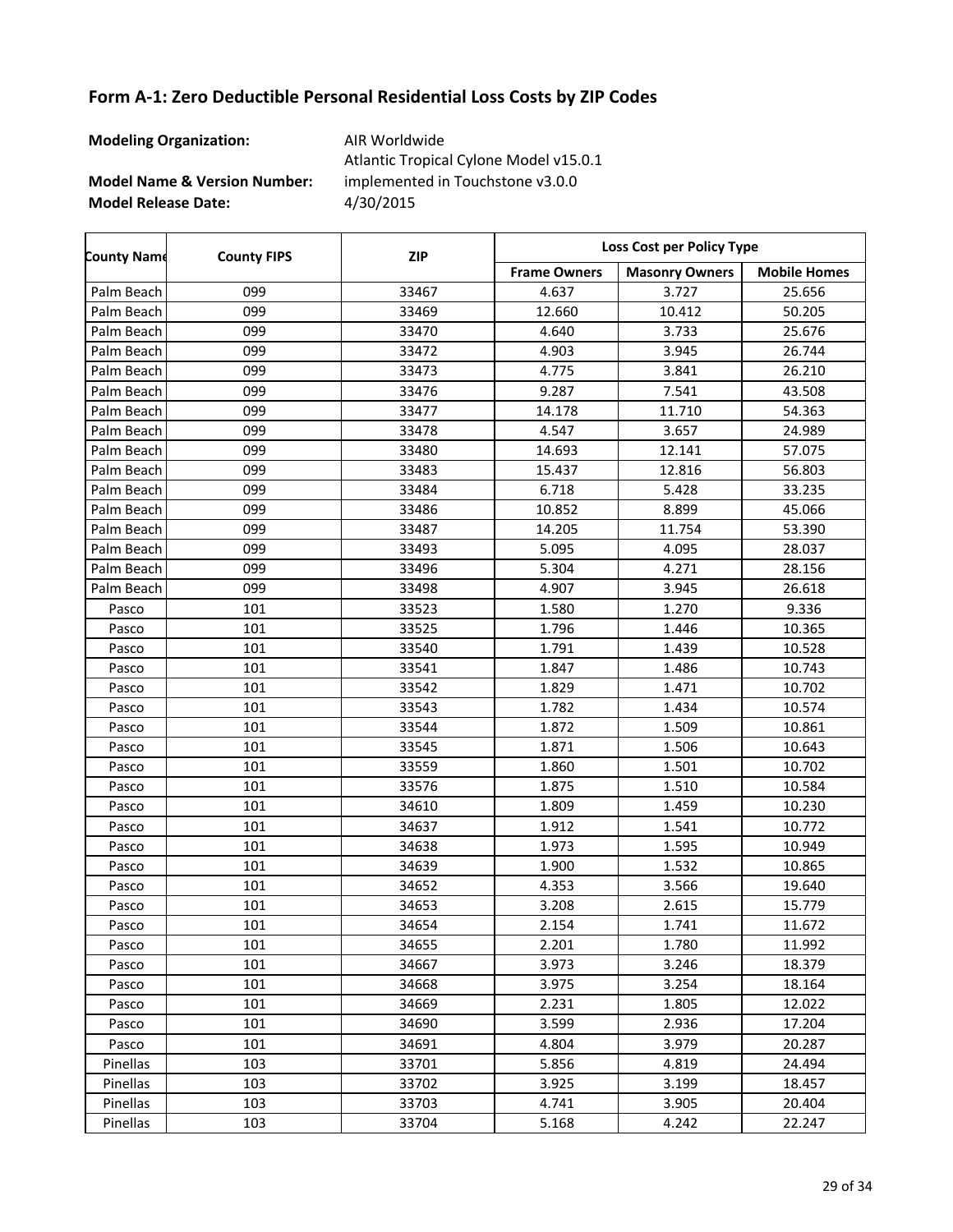| <b>Modeling Organization:</b>           | AIR Worldwide<br>Atlantic Tropical Cylone Model v15.0.1 |
|-----------------------------------------|---------------------------------------------------------|
| <b>Model Name &amp; Version Number:</b> | implemented in Touchstone v3.0.0                        |
| <b>Model Release Date:</b>              | 4/30/2015                                               |

| <b>County Name</b> | <b>County FIPS</b> | <b>ZIP</b> | <b>Loss Cost per Policy Type</b> |                       |                     |
|--------------------|--------------------|------------|----------------------------------|-----------------------|---------------------|
|                    |                    |            | <b>Frame Owners</b>              | <b>Masonry Owners</b> | <b>Mobile Homes</b> |
| Pinellas           | 103                | 33705      | 6.385                            | 5.260                 | 27.089              |
| Pinellas           | 103                | 33706      | 6.948                            | 5.774                 | 28.078              |
| Pinellas           | 103                | 33707      | 6.094                            | 5.041                 | 24.991              |
| Pinellas           | 103                | 33708      | 6.535                            | 5.415                 | 26.704              |
| Pinellas           | 103                | 33709      | 3.706                            | 3.027                 | 17.309              |
| Pinellas           | 103                | 33710      | 4.609                            | 3.787                 | 20.265              |
| Pinellas           | 103                | 33711      | 6.192                            | 5.135                 | 24.879              |
| Pinellas           | 103                | 33712      | 6.681                            | 5.513                 | 27.361              |
| Pinellas           | 103                | 33713      | 4.452                            | 3.642                 | 20.019              |
| Pinellas           | 103                | 33714      | 3.658                            | 2.977                 | 17.400              |
| Pinellas           | 103                | 33715      | 7.843                            | 6.543                 | 30.386              |
| Pinellas           | 103                | 33716      | 3.433                            | 2.801                 | 16.486              |
| Pinellas           | 103                | 33755      | 4.662                            | 3.836                 | 20.321              |
| Pinellas           | 103                | 33756      | 4.630                            | 3.807                 | 20.196              |
| Pinellas           | 103                | 33759      | 3.271                            | 2.663                 | 15.805              |
| Pinellas           | 103                | 33760      | 2.957                            | 2.396                 | 14.909              |
| Pinellas           | 103                | 33761      | 3.431                            | 2.800                 | 16.348              |
| Pinellas           | 103                | 33762      | 3.123                            | 2.532                 | 15.705              |
| Pinellas           | 103                | 33763      | 3.797                            | 3.105                 | 17.658              |
| Pinellas           | 103                | 33764      | 3.328                            | 2.708                 | 16.102              |
| Pinellas           | 103                | 33765      | 3.646                            | 2.976                 | 17.135              |
| Pinellas           | 103                | 33767      | 5.892                            | 4.906                 | 23.987              |
| Pinellas           | 103                | 33770      | 5.086                            | 4.192                 | 21.632              |
| Pinellas           | 103                | 33771      | 3.351                            | 2.728                 | 16.278              |
| Pinellas           | 103                | 33772      | 5.870                            | 4.852                 | 24.210              |
| Pinellas           | 103                | 33773      | 3.331                            | 2.712                 | 16.226              |
| Pinellas           | 103                | 33774      | 6.741                            | 5.587                 | 26.942              |
| Pinellas           | 103                | 33776      | 7.376                            | 6.124                 | 28.891              |
| Pinellas           | 103                | 33777      | 3.658                            | 2.987                 | 17.197              |
| Pinellas           | 103                | 33778      | 5.047                            | 4.155                 | 21.646              |
| Pinellas           | 103                | 33781      | 2.909                            | 2.359                 | 14.698              |
| Pinellas           | 103                | 33782      | 2.801                            | 2.268                 | 14.426              |
| Pinellas           | 103                | 33785      | 7.016                            | 5.848                 | 27.943              |
| Pinellas           | 103                | 33786      | 6.396                            | 5.328                 | 25.836              |
| Pinellas           | 103                | 34677      | 2.782                            | 2.260                 | 13.958              |
| Pinellas           | 103                | 34683      | 4.337                            | 3.564                 | 18.985              |
| Pinellas           | 103                | 34684      | 3.274                            | 2.671                 | 15.650              |
| Pinellas           | 103                | 34685      | 2.479                            | 2.011                 | 12.808              |
| Pinellas           | 103                | 34688      | 2.382                            | 1.928                 | 12.411              |
| Pinellas           | 103                | 34689      | 4.683                            | 3.851                 | 20.166              |
| Pinellas           | 103                | 34695      | 3.171                            | 2.583                 | 15.318              |
| Pinellas           | 103                | 34698      | 4.693                            | 3.861                 | 20.356              |
| Polk               | 105                | 33801      | 1.619                            | 1.296                 | 10.098              |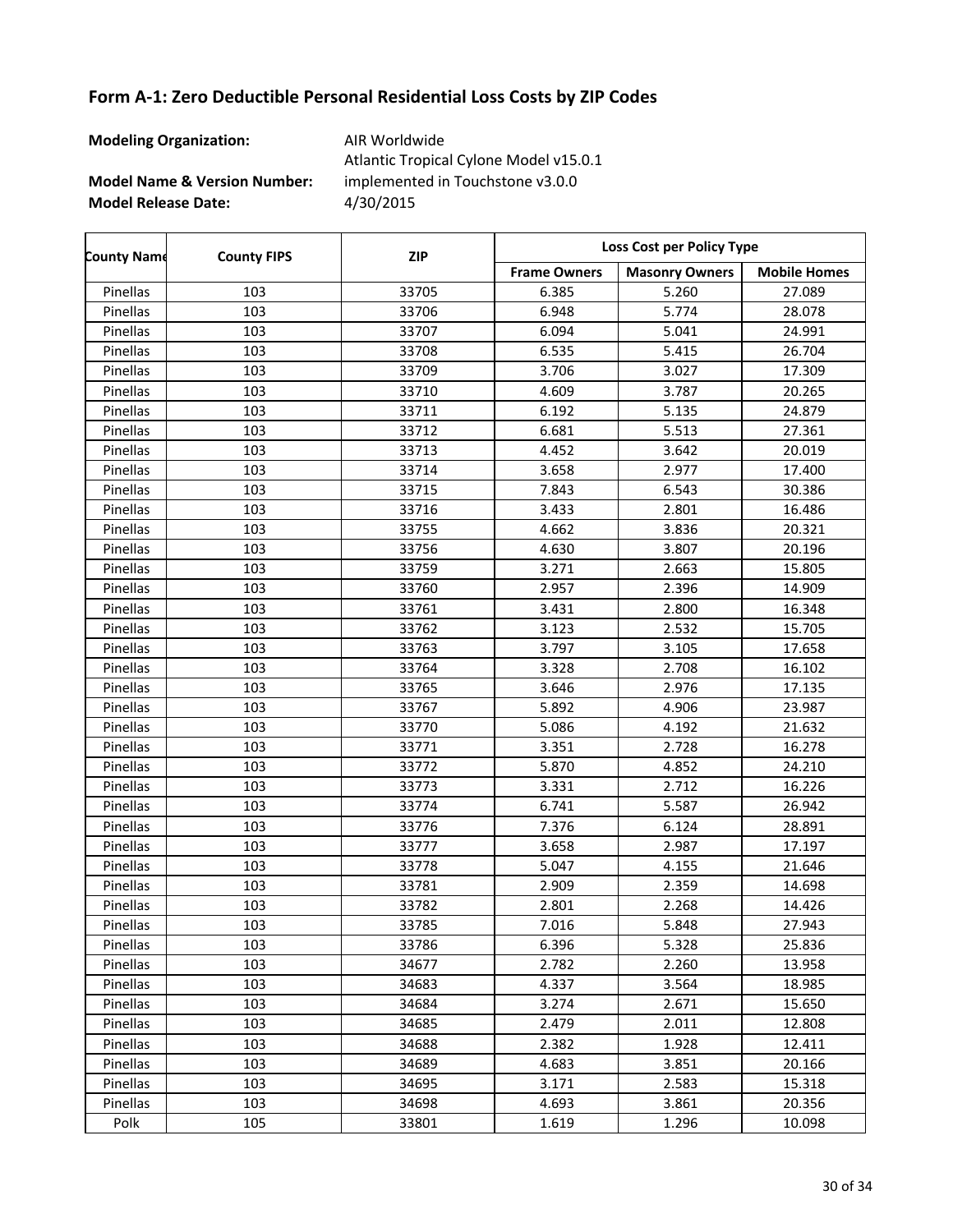| <b>Modeling Organization:</b>           | AIR Worldwide<br>Atlantic Tropical Cylone Model v15.0.1 |
|-----------------------------------------|---------------------------------------------------------|
| <b>Model Name &amp; Version Number:</b> | implemented in Touchstone v3.0.0                        |
| <b>Model Release Date:</b>              | 4/30/2015                                               |

| <b>County Name</b> | <b>County FIPS</b> | <b>ZIP</b> | Loss Cost per Policy Type |                       |                     |
|--------------------|--------------------|------------|---------------------------|-----------------------|---------------------|
|                    |                    |            | <b>Frame Owners</b>       | <b>Masonry Owners</b> | <b>Mobile Homes</b> |
| Polk               | 105                | 33803      | 1.651                     | 1.322                 | 10.184              |
| Polk               | 105                | 33805      | 1.582                     | 1.267                 | 9.836               |
| Polk               | 105                | 33809      | 1.628                     | 1.305                 | 10.068              |
| Polk               | 105                | 33810      | 1.629                     | 1.307                 | 9.995               |
| Polk               | 105                | 33811      | 1.731                     | 1.387                 | 10.493              |
| Polk               | 105                | 33812      | 1.733                     | 1.388                 | 10.674              |
| Polk               | 105                | 33813      | 1.759                     | 1.410                 | 10.739              |
| Polk               | 105                | 33815      | 1.619                     | 1.297                 | 9.971               |
| Polk               | 105                | 33823      | 1.693                     | 1.356                 | 10.589              |
| Polk               | 105                | 33827      | 1.973                     | 1.580                 | 12.168              |
| Polk               | 105                | 33830      | 1.898                     | 1.520                 | 11.637              |
| Polk               | 105                | 33837      | 1.569                     | 1.256                 | 9.955               |
| Polk               | 105                | 33838      | 1.794                     | 1.436                 | 11.336              |
| Polk               | 105                | 33839      | 1.788                     | 1.431                 | 11.135              |
| Polk               | 105                | 33841      | 2.021                     | 1.619                 | 12.293              |
| Polk               | 105                | 33843      | 1.941                     | 1.555                 | 11.977              |
| Polk               | 105                | 33844      | 1.723                     | 1.379                 | 10.868              |
| Polk               | 105                | 33849      | 1.627                     | 1.304                 | 9.823               |
| Polk               | 105                | 33850      | 1.684                     | 1.349                 | 10.576              |
| Polk               | 105                | 33853      | 1.973                     | 1.580                 | 12.243              |
| Polk               | 105                | 33859      | 1.953                     | 1.564                 | 12.128              |
| Polk               | 105                | 33860      | 1.881                     | 1.508                 | 11.262              |
| Polk               | 105                | 33868      | 1.666                     | 1.336                 | 10.332              |
| Polk               | 105                | 33880      | 1.815                     | 1.453                 | 11.287              |
| Polk               | 105                | 33881      | 1.737                     | 1.391                 | 10.903              |
| Polk               | 105                | 33884      | 1.823                     | 1.459                 | 11.445              |
| Polk               | 105                | 33896      | 1.509                     | 1.208                 | 9.621               |
| Polk               | 105                | 33897      | 1.498                     | 1.200                 | 9.521               |
| Polk               | 105                | 33898      | 1.976                     | 1.581                 | 12.294              |
| Polk               | 105                | 34759      | 1.831                     | 1.465                 | 11.493              |
| Putnam             | 107                | 32112      | 1.214                     | 0.972                 | 7.747               |
| Putnam             | 107                | 32131      | 0.905                     | 0.725                 | 6.038               |
| Putnam             | 107                | 32139      | 1.287                     | 1.031                 | 8.089               |
| Putnam             | 107                | 32140      | 0.791                     | 0.634                 | 5.110               |
| Putnam             | 107                | 32148      | 0.810                     | 0.649                 | 5.286               |
| Putnam             | 107                | 32177      | 0.886                     | 0.710                 | 5.787               |
| Putnam             | 107                | 32181      | 1.023                     | 0.819                 | 6.663               |
| Putnam             | 107                | 32187      | 0.932                     | 0.747                 | 6.260               |
| Putnam             | 107                | 32189      | 0.927                     | 0.742                 | 6.068               |
| Putnam             | 107                | 32193      | 0.890                     | 0.713                 | 5.894               |
| Putnam             | 107                | 32640      | 0.838                     | 0.673                 | 5.395               |
| Putnam             | 107                | 32666      | 0.829                     | 0.665                 | 5.347               |
| St. Johns          | 109                | 32033      | 0.976                     | 0.788                 | 6.329               |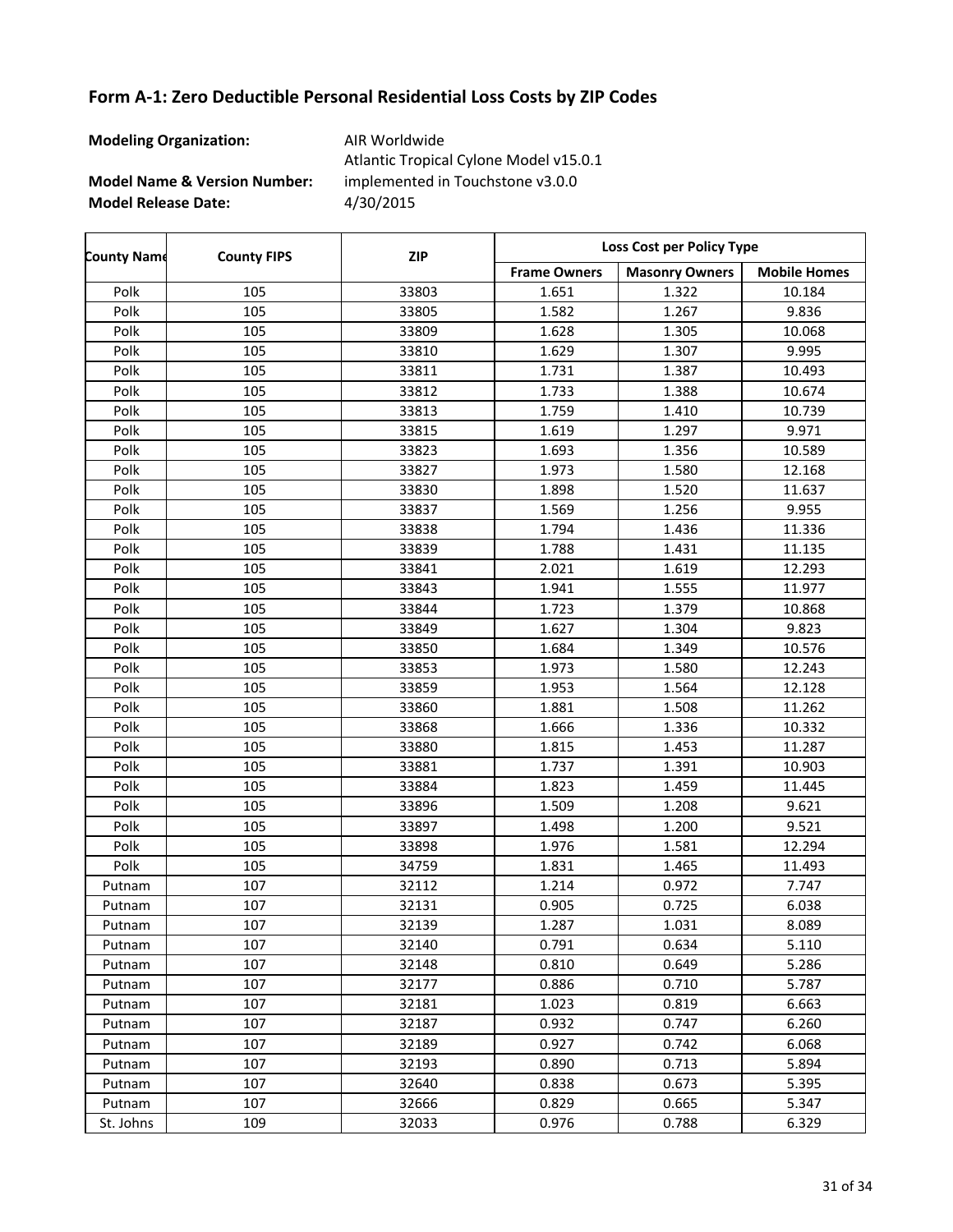| <b>Modeling Organization:</b>           | AIR Worldwide<br>Atlantic Tropical Cylone Model v15.0.1 |
|-----------------------------------------|---------------------------------------------------------|
| <b>Model Name &amp; Version Number:</b> | implemented in Touchstone v3.0.0                        |
| <b>Model Release Date:</b>              | 4/30/2015                                               |

| <b>County Name</b> | <b>County FIPS</b> | <b>ZIP</b> | Loss Cost per Policy Type |                       |                     |
|--------------------|--------------------|------------|---------------------------|-----------------------|---------------------|
|                    |                    |            | <b>Frame Owners</b>       | <b>Masonry Owners</b> | <b>Mobile Homes</b> |
| St. Johns          | 109                | 32080      | 3.050                     | 2.475                 | 16.113              |
| St. Johns          | 109                | 32081      | 1.161                     | 0.939                 | 7.259               |
| St. Johns          | 109                | 32082      | 2.310                     | 1.878                 | 12.411              |
| St. Johns          | 109                | 32084      | 1.868                     | 1.511                 | 10.826              |
| St. Johns          | 109                | 32086      | 1.784                     | 1.442                 | 10.505              |
| St. Johns          | 109                | 32092      | 0.895                     | 0.722                 | 5.784               |
| St. Johns          | 109                | 32095      | 1.694                     | 1.372                 | 10.014              |
| St. Johns          | 109                | 32145      | 0.908                     | 0.728                 | 6.150               |
| St. Johns          | 109                | 32259      | 0.938                     | 0.757                 | 5.955               |
| St. Lucie          | 111                | 34945      | 4.391                     | 3.535                 | 24.330              |
| St. Lucie          | 111                | 34946      | 8.001                     | 6.524                 | 37.139              |
| St. Lucie          | 111                | 34947      | 6.537                     | 5.306                 | 32.414              |
| St. Lucie          | 111                | 34949      | 12.214                    | 10.082                | 50.555              |
| St. Lucie          | 111                | 34950      | 8.281                     | 6.755                 | 38.097              |
| St. Lucie          | 111                | 34951      | 5.704                     | 4.615                 | 29.232              |
| St. Lucie          | 111                | 34952      | 7.404                     | 6.025                 | 35.240              |
| St. Lucie          | 111                | 34953      | 4.288                     | 3.452                 | 24.272              |
| St. Lucie          | 111                | 34981      | 5.870                     | 4.753                 | 30.041              |
| St. Lucie          | 111                | 34982      | 7.964                     | 6.494                 | 36.972              |
| St. Lucie          | 111                | 34983      | 5.053                     | 4.083                 | 26.977              |
| St. Lucie          | 111                | 34984      | 4.666                     | 3.763                 | 25.597              |
| St. Lucie          | 111                | 34986      | 4.329                     | 3.486                 | 24.240              |
| St. Lucie          | 111                | 34987      | 4.324                     | 3.480                 | 24.475              |
| St. Lucie          | 111                | 34988      | 4.151                     | 3.341                 | 23.754              |
| Santa Rosa         | 113                | 32561      | 11.939                    | 9.830                 | 49.867              |
| Santa Rosa         | 113                | 32563      | 10.068                    | 8.256                 | 43.243              |
| Santa Rosa         | 113                | 32565      | 1.529                     | 1.229                 | 10.012              |
| Santa Rosa         | 113                | 32566      | 7.869                     | 6.446                 | 35.129              |
| Santa Rosa         | 113                | 32570      | 2.101                     | 1.688                 | 13.105              |
| Santa Rosa         | 113                | 32571      | 2.416                     | 1.943                 | 14.731              |
| Santa Rosa         | 113                | 32583      | 2.476                     | 1.990                 | 15.034              |
| Sarasota           | 115                | 34223      | 5.913                     | 4.856                 | 25.439              |
| Sarasota           | 115                | 34228      | 7.222                     | 6.038                 | 28.001              |
| Sarasota           | 115                | 34229      | 5.905                     | 4.843                 | 25.178              |
| Sarasota           | 115                | 34231      | 5.573                     | 4.584                 | 23.817              |
| Sarasota           | 115                | 34232      | 2.756                     | 2.226                 | 14.442              |
| Sarasota           | 115                | 34233      | 3.232                     | 2.618                 | 16.264              |
| Sarasota           | 115                | 34234      | 3.958                     | 3.234                 | 18.326              |
| Sarasota           | 115                | 34235      | 2.606                     | 2.103                 | 13.743              |
| Sarasota           | 115                | 34236      | 5.011                     | 4.132                 | 21.830              |
| Sarasota           | 115                | 34237      | 3.649                     | 2.974                 | 17.505              |
| Sarasota           | 115                | 34238      | 4.321                     | 3.525                 | 20.085              |
| Sarasota           | 115                | 34239      | 4.474                     | 3.676                 | 20.128              |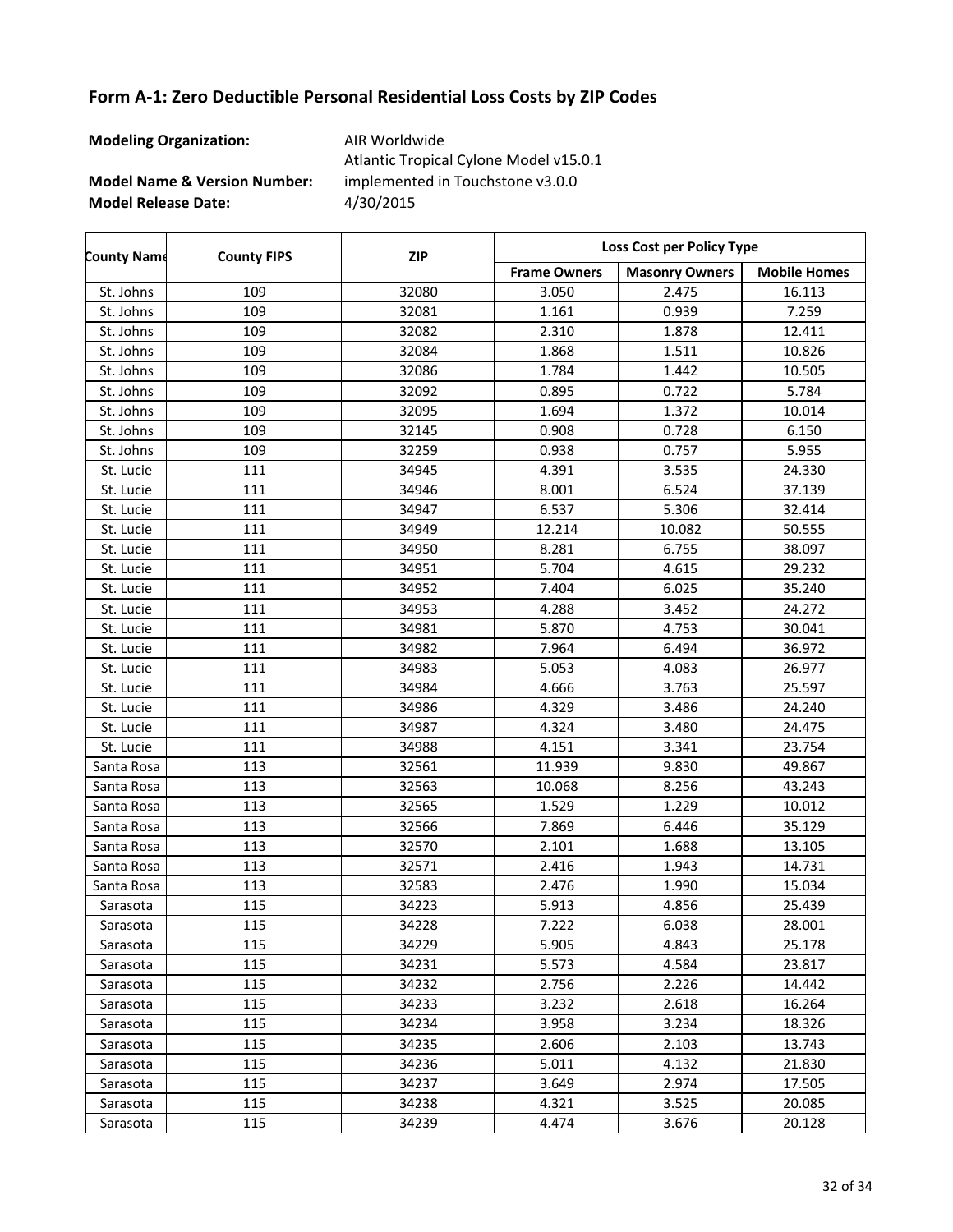| <b>Modeling Organization:</b>           | AIR Worldwide<br>Atlantic Tropical Cylone Model v15.0.1 |
|-----------------------------------------|---------------------------------------------------------|
| <b>Model Name &amp; Version Number:</b> | implemented in Touchstone v3.0.0                        |
| <b>Model Release Date:</b>              | 4/30/2015                                               |

| <b>County Name</b> | <b>County FIPS</b> | <b>ZIP</b> | Loss Cost per Policy Type |                       |                     |
|--------------------|--------------------|------------|---------------------------|-----------------------|---------------------|
|                    |                    |            | <b>Frame Owners</b>       | <b>Masonry Owners</b> | <b>Mobile Homes</b> |
| Sarasota           | 115                | 34240      | 2.209                     | 1.776                 | 12.407              |
| Sarasota           | 115                | 34241      | 2.253                     | 1.811                 | 12.618              |
| Sarasota           | 115                | 34242      | 6.894                     | 5.734                 | 27.383              |
| Sarasota           | 115                | 34275      | 5.124                     | 4.189                 | 22.863              |
| Sarasota           | 115                | 34285      | 5.736                     | 4.698                 | 24.820              |
| Sarasota           | 115                | 34286      | 2.117                     | 1.699                 | 12.224              |
| Sarasota           | 115                | 34287      | 2.193                     | 1.765                 | 12.386              |
| Sarasota           | 115                | 34288      | 2.160                     | 1.732                 | 12.577              |
| Sarasota           | 115                | 34289      | 2.089                     | 1.675                 | 12.258              |
| Sarasota           | 115                | 34291      | 2.094                     | 1.684                 | 11.997              |
| Sarasota           | 115                | 34292      | 3.123                     | 2.527                 | 16.124              |
| Sarasota           | 115                | 34293      | 4.962                     | 4.049                 | 22.490              |
| Seminole           | 117                | 32701      | 1.362                     | 1.090                 | 8.791               |
| Seminole           | 117                | 32707      | 1.436                     | 1.150                 | 9.165               |
| Seminole           | 117                | 32708      | 1.467                     | 1.175                 | 9.305               |
| Seminole           | 117                | 32714      | 1.341                     | 1.073                 | 8.683               |
| Seminole           | 117                | 32730      | 1.398                     | 1.119                 | 8.977               |
| Seminole           | 117                | 32732      | 1.564                     | 1.253                 | 10.068              |
| Seminole           | 117                | 32746      | 1.406                     | 1.126                 | 8.954               |
| Seminole           | 117                | 32750      | 1.379                     | 1.104                 | 8.857               |
| Seminole           | 117                | 32765      | 1.537                     | 1.232                 | 9.677               |
| Seminole           | 117                | 32766      | 1.558                     | 1.248                 | 10.052              |
| Seminole           | 117                | 32771      | 1.425                     | 1.141                 | 9.033               |
| Seminole           | 117                | 32773      | 1.544                     | 1.237                 | 9.690               |
| Seminole           | 117                | 32779      | 1.313                     | 1.051                 | 8.501               |
| Sumter             | 119                | 32162      | 1.328                     | 1.063                 | 8.302               |
| Sumter             | 119                | 33513      | 1.507                     | 1.211                 | 8.959               |
| Sumter             | 119                | 33514      | 1.542                     | 1.235                 | 9.417               |
| Sumter             | 119                | 33538      | 1.434                     | 1.151                 | 8.629               |
| Sumter             | 119                | 33585      | 1.532                     | 1.231                 | 9.208               |
| Sumter             | 119                | 33597      | 1.378                     | 1.106                 | 8.409               |
| Sumter             | 119                | 34484      | 1.304                     | 1.046                 | 8.083               |
| Sumter             | 119                | 34785      | 1.410                     | 1.129                 | 8.689               |
| Suwannee           | 121                | 32008      | 0.785                     | 0.632                 | 4.881               |
| Suwannee           | 121                | 32060      | 0.629                     | 0.505                 | 4.118               |
| Suwannee           | 121                | 32062      | 0.707                     | 0.568                 | 4.507               |
| Suwannee           | 121                | 32064      | 0.609                     | 0.489                 | 4.007               |
| Suwannee           | 121                | 32071      | 0.754                     | 0.606                 | 4.750               |
| Suwannee           | 121                | 32094      | 0.653                     | 0.524                 | 4.236               |
| Taylor             | 123                | 32347      | 0.743                     | 0.597                 | 4.820               |
| Taylor             | 123                | 32348      | 0.841                     | 0.677                 | 5.303               |
| Taylor             | 123                | 32356      | 0.876                     | 0.706                 | 5.387               |
| Taylor             | 123                | 32359      | 1.529                     | 1.239                 | 8.471               |